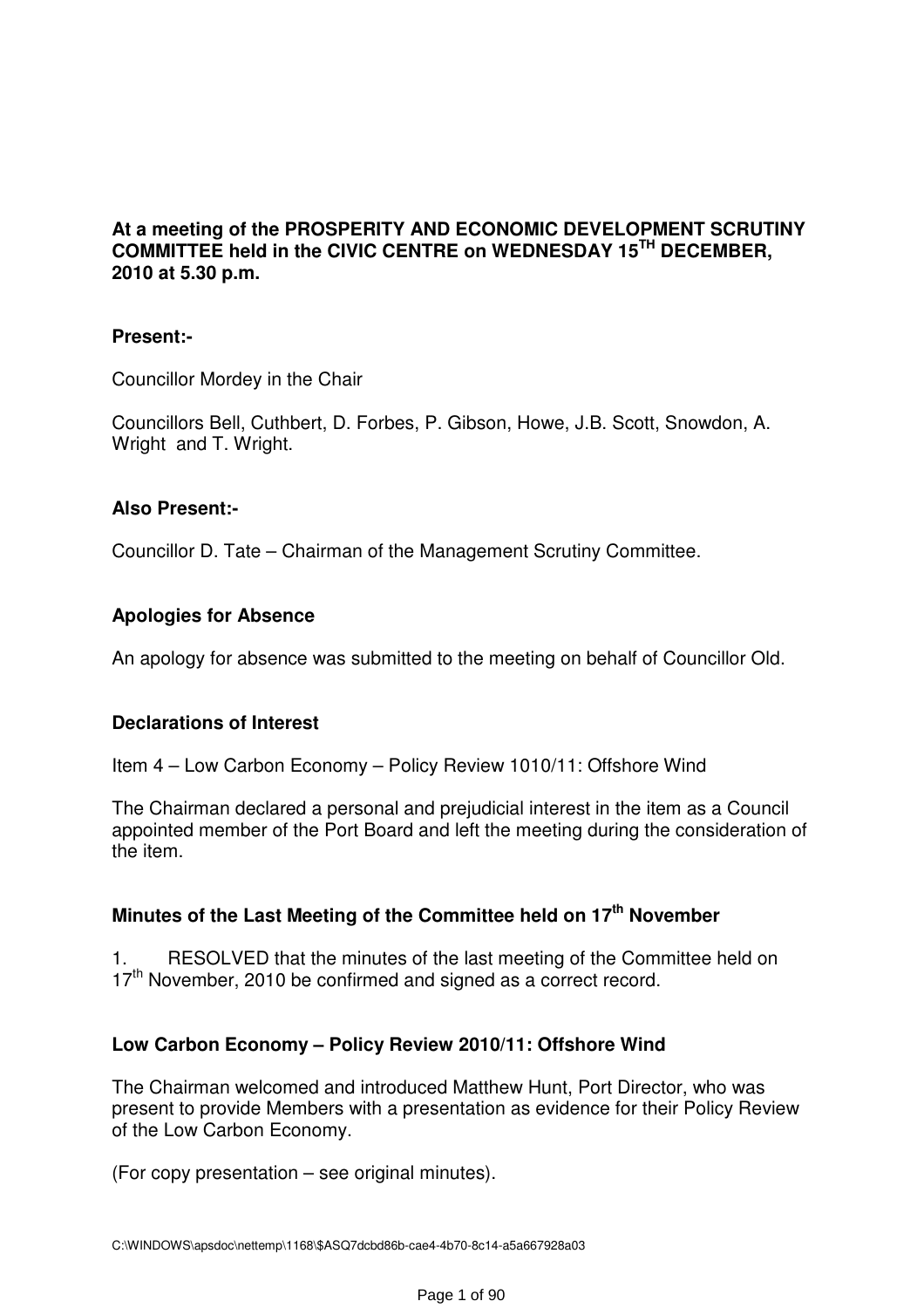Mr. Hunt informed Members that the Port of Sunderland was the United Kingdom's second largest municipally owned port. It represented a prime asset in the City's profile of a key destination for major commercial growth, stemming from the development of successful trade and business operations. Members were informed that:-

- the recommendations of the Department of Transport's Municipal Ports Review (2006) had been adopted;
- the new Port Board and Port Director had been appointed to enhance the commercial and operational decision making process;
- the single Port operation, comprising:-
	- Competent Harbour Authority;
	- Competent Pilotage Authority;
	- Landlord and development;
	- Stevedoring, warehousing and logistics;
- the potential for offshore renewable energy had been recognised in the Sunderland Economic Masterplan.

The Port facilities included:-

- Deepwater river berths close to the open sea with non-compulsory pilotage;
- Multi-use impounded dock system with vessel locking capability;
- Rail connections to Corporation Quay river berth and South Docks;
- Comprehensive cargo handling, warehousing and distribution services;
- Fully flexible, highly trained and well qualified workforce.

With regard to the development of the Port's market this would centre on:-

- Mixed dry bulks (steel scrap, grain, technical bulks);
- General and project cargo (e.g. Liebherr maritime and offshore cranes, selfpropelled modular transport);
- North Sea Oil and gas industry support:
- Ship repair and marine engineering;
- Renewable energy and subsea engineering.

Mr. Hunt informed Members of the Market Opportunity with regard to offshore wind as a renewable energy. This centred on Round Three of the Crown Estates initiative and would target Zone 3 (Dogger Bank) which was one of 9 zones surrounding the UK. The Developer for Zone 3 which was the largest of the 9 Zones was Forewind which was a consortia comprising SSE, RWE, Statoil and StatKraft.

Parsons Brinckerhoff had carried out a market assessment of the potential Port of Sunderland expansion. This had identified the following four development phases:-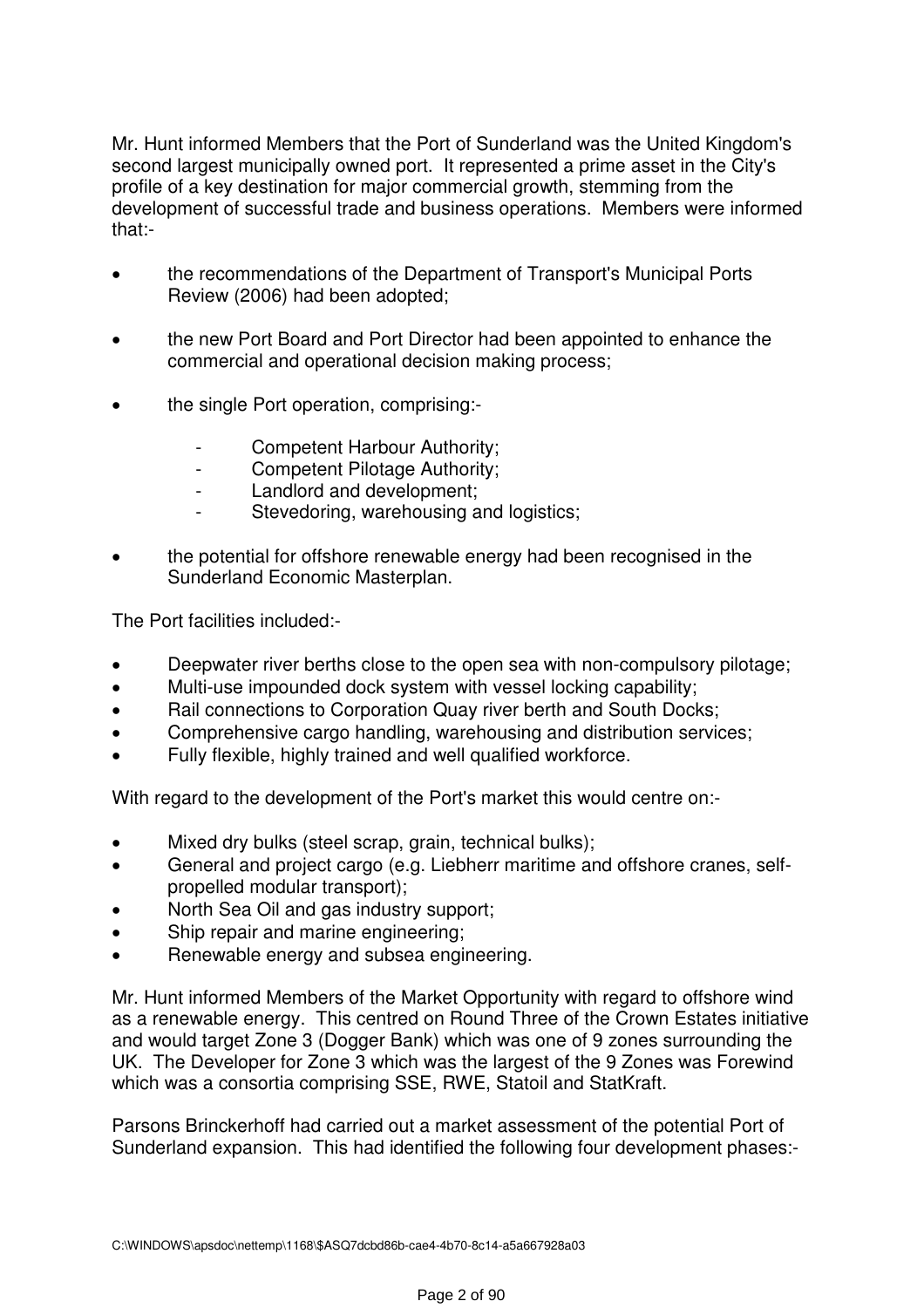- pre-development marine surveys;
- manufacture;
- assembly and installation;
- operations and maintenance.

In conclusion Mr. Hunt advised Members of the Land Development Potential at the Port.

In response to an enquiry from Councillor Howe, Mr. Hunt advised that the oil operation at the Port had been closed by the business concerned due to changing patterns in the supply chain. It had been a market led decision.

Councillor T. Wright referred to the 150 acres of land at the Port and asked if this included the railway sidings. In addition he asked who owned the sidings and if they could be included in the Port's portfolio. Mr. Hunt replied that he was unsure of the current ownership, however, they were not owned by the Port.

Councillor Gibson referred to the planning regulations that seemed to curtail wind farm development when compared to other areas such as the South West United States and asked if it was possible that Port land could be developed for this purpose. Mr. Hunt confirmed that it was certainly a suggestion that was worthy of consideration going forward.

Councillor Cuthbert welcomed the plans to attract revenue from the offshore industry and in particular the plans to attract manufacturing industries. He referred to the loss of the oil contract and asked what percentage of the Port's business it represented. In addition he asked which of the Port's five market streams was in the best position to make up the loss. Mr. Hunt replied that he did not have the exact figure to hand but would supply it to Councillor Cuthbert. With regard to the market streams there was a danger in being too prescriptive, he believed he would be in a position to provide a more definitive answer in a year's time.

Councillor Cuthbert referred to the establishment of the new Port Board and asked if Mr. Hunt believed it to be the correct format as it currently stood. Mr. Hunt advised that he had been appointed on  $1<sup>st</sup>$  June, 2010 and that the new arrangements had already been implemented by that stage, however, he informed the Committee that the Port's governance arrangements were one of the attractions in applying for the job. He stated that arrangements were working well and that the Board had been supportive in developing the five market development streams.

In response to an enquiry from Councillor A. Wright regarding the type of potential manufacturing that could be attracted, Mr. Hunt referred to the example of a wind turbine. This would comprise concrete and steel foundations, the tower/superstructure, gear box, blades, internal electronics and cabling together with an export cable to transmit the power. This would involve a whole host of manufacturing industries and organisations. The opportunities were huge and exciting and involved a variety of skills.

Councillor Bell highlighted the development potential in utilising the railway infrastructure at the Port given the Green Agenda to reduce freight capacity on the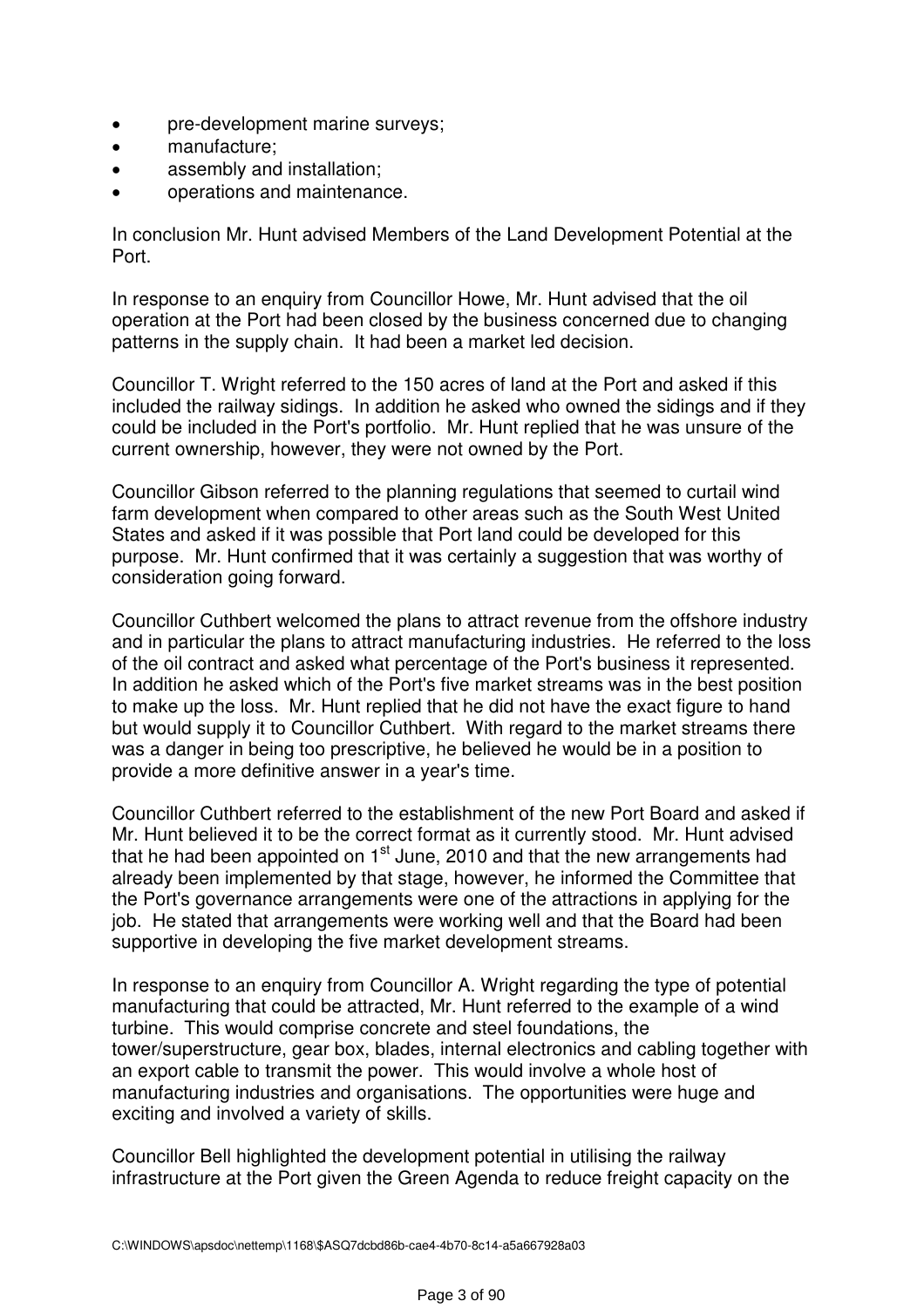roads. He also highlighted the potential to develop a small scale, rail fed container terminal.

Councillor Howe welcomed Mr. Hunt's upbeat attitude but expressed concern at the competition from Blyth, Port of Tyne, Teesport, Seaham and Humberside, all of which he believed to be well established and ahead of Sunderland. Mr. Hunt acknowledged that the competition was very strong, however, the current challenging economic climate was tough for all Ports. There was a need to establish and be clear about niche positions. For example, the Dogger bank Offshore Wind initiative would provide pre development opportunities, manufacturing, assembly and maintenance opportunities. These were all tangible opportunities but Sunderland couldn't afford to be complacent.

The Chairman having thanked Mr. Hunt for his presentation, it was:-

2. RESOLVED that the report and presentation be received and noted.

#### **Low Carbon Place task and Finish Group Work Programme 2010-11**

Claire Harrison, Assistant Scrutiny Officer, presented a report of the Chief Executive (copy circulated) which provided Members with the current Work Programme for the Committee's Low Carbon Place Task and Finish Group for the 2010-11 Council Year.

(For copy report – see original minutes).

The Chairman, in response to an enquiry from Councillor Gibson, advised that it was hoped the retrofit visit would be rescheduled for January 2011. Members were also advised that representatives from the University would now be appearing before the full Committee rather than the Task and Finish Group.

3. RESOLVED that the Low Carbon Place Task and Finish Group Work Programme for 2010-2011 be received and noted.

#### **Performance Report Quarter 2 (April-September 2010)**

The Chief Executive submitted a report (copy circulated) which provided the Committee with performance information in relation to the following issues:-

- Progress in relation to the LAA targets and other national indicators;
- Progress in relation to the Economic Challenges Policy Review and Working Neighbourhood Strategy Policy Review Recommendations;
- the results of the annual MORI residents survey which took place during May to July 2010.

(For copy report – see original minutes).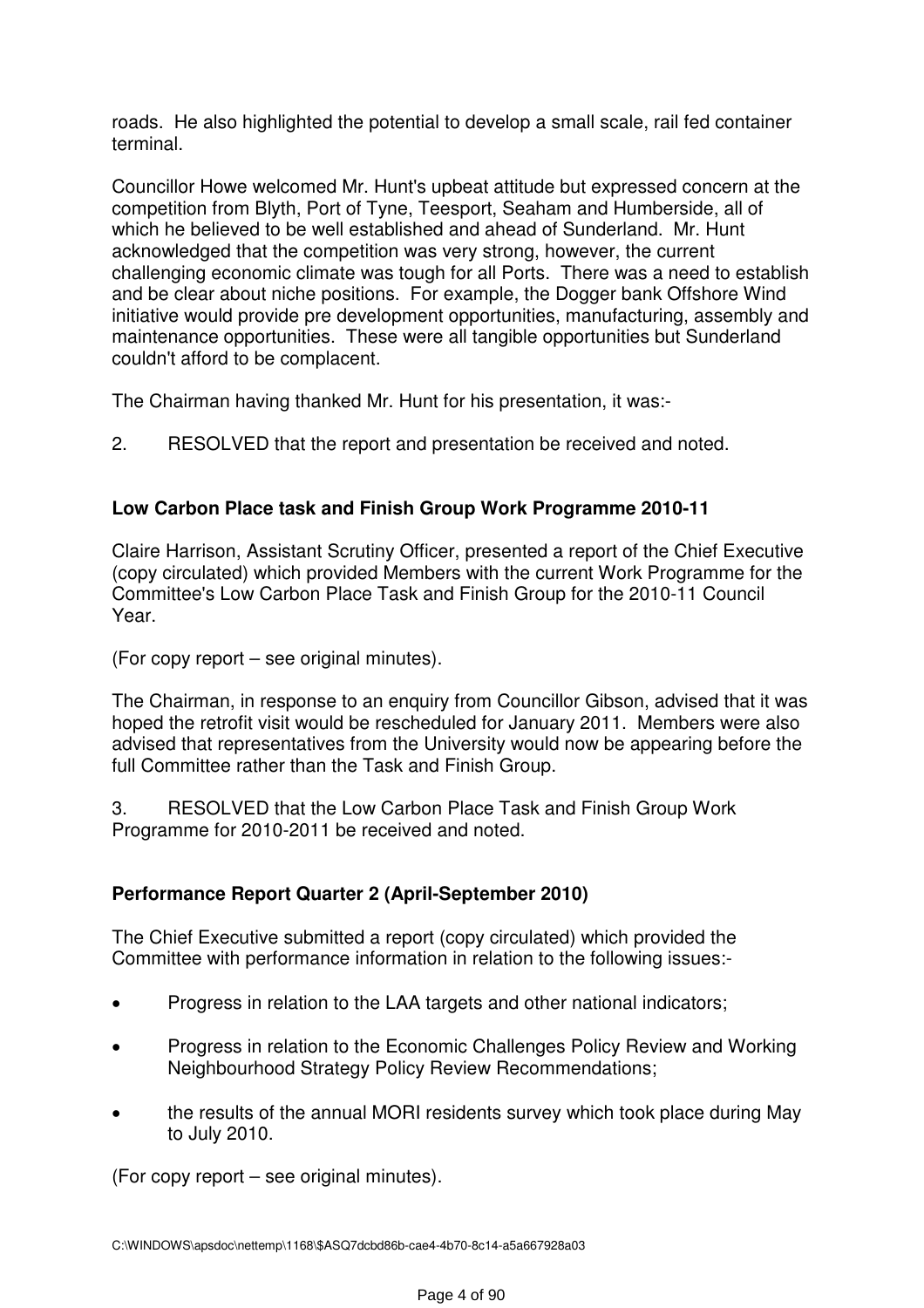Gillian Robinson, Corporate Performance Monitoring Manager, presented the report and with regard to the MORI survey advised that most residents spoke well of Sunderland City Centre. Over three in five thought it was good, compared with one in five who rated it poorly. Frequent visitors tended to be more positive; two thirds of those who came at least once a month (67%) said that the City Centre was good overall.

With regard to the individual aspects of the City Centre, satisfaction was highest with footpaths and pedestrian areas, things to do in the evening and signposting – about two in three people said these were good. Three in five also said this about the general cleanliness of the City Centre, its leisure and entertainment facilities and the shopping facilities, the cleanliness 'net' good rating increased from +27 in 2006 to +44 in 2010.

Opinion was much more divided on new buildings and developments with only two in five people rating these as good and one in five considering them poor. Similarly, only three in ten gave future plans for the City Centre a favourable rating, compared with one in five who rated these negatively.

Young people aged 16-24 spoke particularly well of the City Centre. For example, they were much more likely that residents aged 65+ to rate as 'good' the City Centre overall (81% compared with 53%) and shopping facilities (81% compared with 48%).

On the other hand, affluent residents were more critical. People in social grades A and B were more likely than the City norm to rate the shopping facilities as poor (38% compared with 25% overall), as well as future plans for regeneration (26% compared with 19%) and the City Centre overall (33% compared with 20%). Owneroccupiers were also more negative than others, which may be because they are more likely to be in grades A and B. For instance, three in ten (30%) said shopping facilities were poor, considerably more than among either social tenants (19%) or private sector rents (14%).

Attitudes also varied geographically, Coalfield residents being more satisfied with the City Centre than the Sunderland average (69% compared with 63%). Conversely, people were more critical in North and East Sunderland. For example, dissatisfaction with shopping facilities was greater in these areas than the City Norm (33% in the North and 34% in the East compared with 25% overall).

Members attention was then drawn to Appendix 2 of the report which provided an overview of the position for relevant national indicators and any retained local indicators.

In conclusion, Ms. Robinson briefed the Committee on progress to date in implementing the recommendations from the Committee's Policy Review into Economic Challenges and Working neighbourhood Strategy.

Councillor Cuthbert welcomed the report but working in a job dealing with statistics he expressed concern that a lot of the statistics presented in the report were confusing at first glance. In particular, he pointed to the example of the pie charts on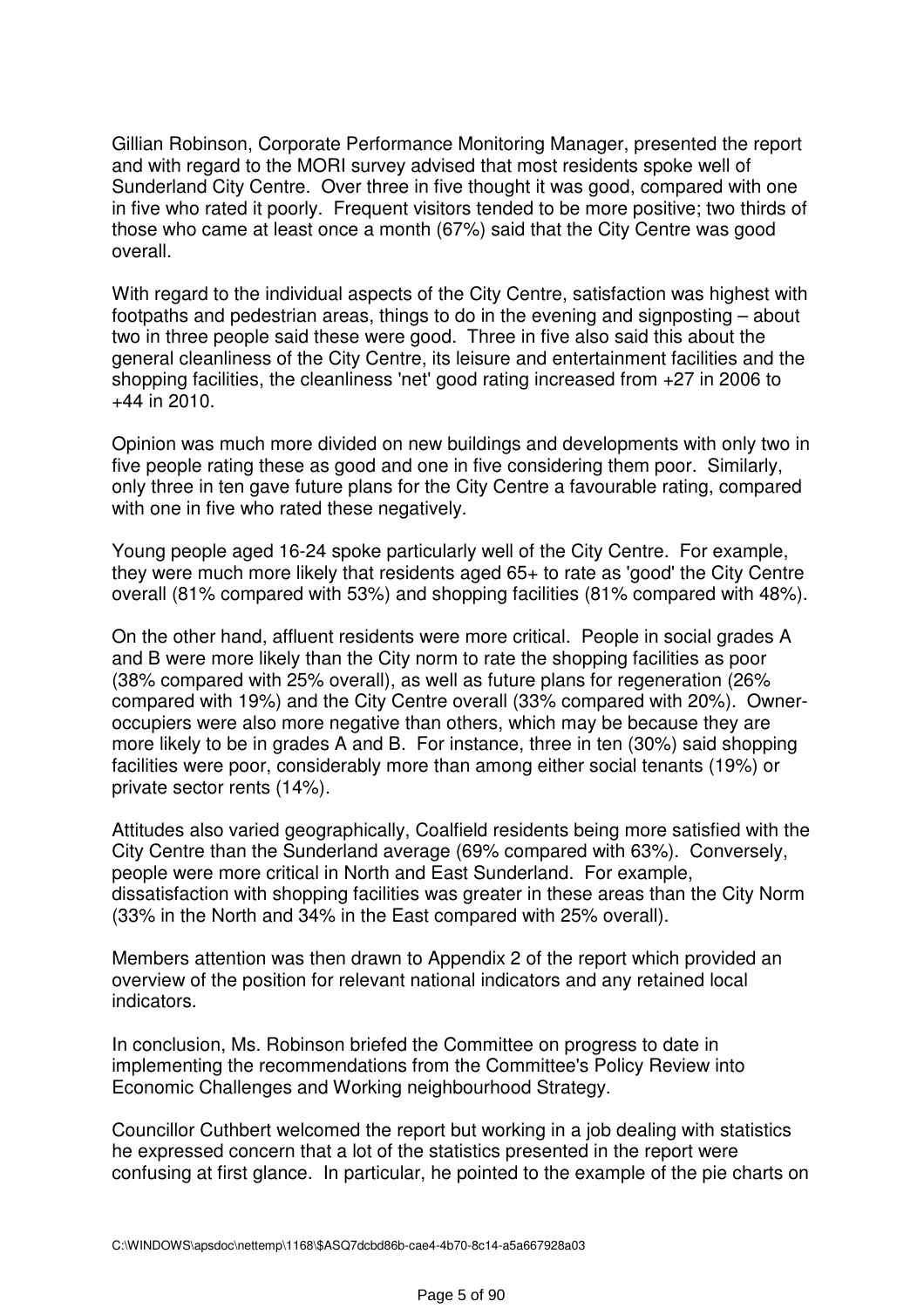page 15 of the agenda. Ms. Robinson acknowledged this point and advised that the statistical data and charts in that section of the report had been supplied by Ipsos MORI.

The Chairman having thanked Ms. Robinson for her presentation it was:-

4. RESOLVED that the report be received and noted.

#### **Forward Plan – Key Decisions for the Period 1st December, 2010 to 31st March, 2011**

The Chief Executive submitted a report (copy circulated) to provide Members with an opportunity to consider those items on the Executive's Forward Plan for the period 1<sup>st</sup> December 2010 to 31<sup>st</sup> March, 2011 relating to the Prosperity and Economic Development Scrutiny Committee.

(For copy report – see original minutes).

Jim Diamond, Scrutiny Officer, presented the report and advised that item 01409, 'to approve the employment strategy' would not now be submitted to Cabinet in January. It would, however, be submitted to this Committee in January prior to any consideration by Cabinet.

Councillor T. Wright referred to item 01477 'to approve the appointment of contractors to deliver the Marine Walk public realm improvements'. He noted that a lot of retailers in the area were not happy with the proposals and hoped that officers were talking to them and appropriate consultation had been carried out. Councillor Rolph requested that item 01451 'to agree the Low Carbon Homes Strategy' was brought to the Committee if appropriate. Mr. Diamond confirmed that this would be the case.

#### **Work Programme 2010-11**

The Chief Executive submitted a report (copy circulated) which attached for Members' information the Committee's current programme of work for the 2010-11 Council year.

(For copy report – see original minutes).

6. RESOLVED that the Committee's Work Programme for 2010-11 be received and noted.

The Chairman then closed the meeting having thanked everyone for their attendance and wished Members and Officers a Merry Christmas and a Happy New Year.

(Signed) M. MORDEY, Chairman.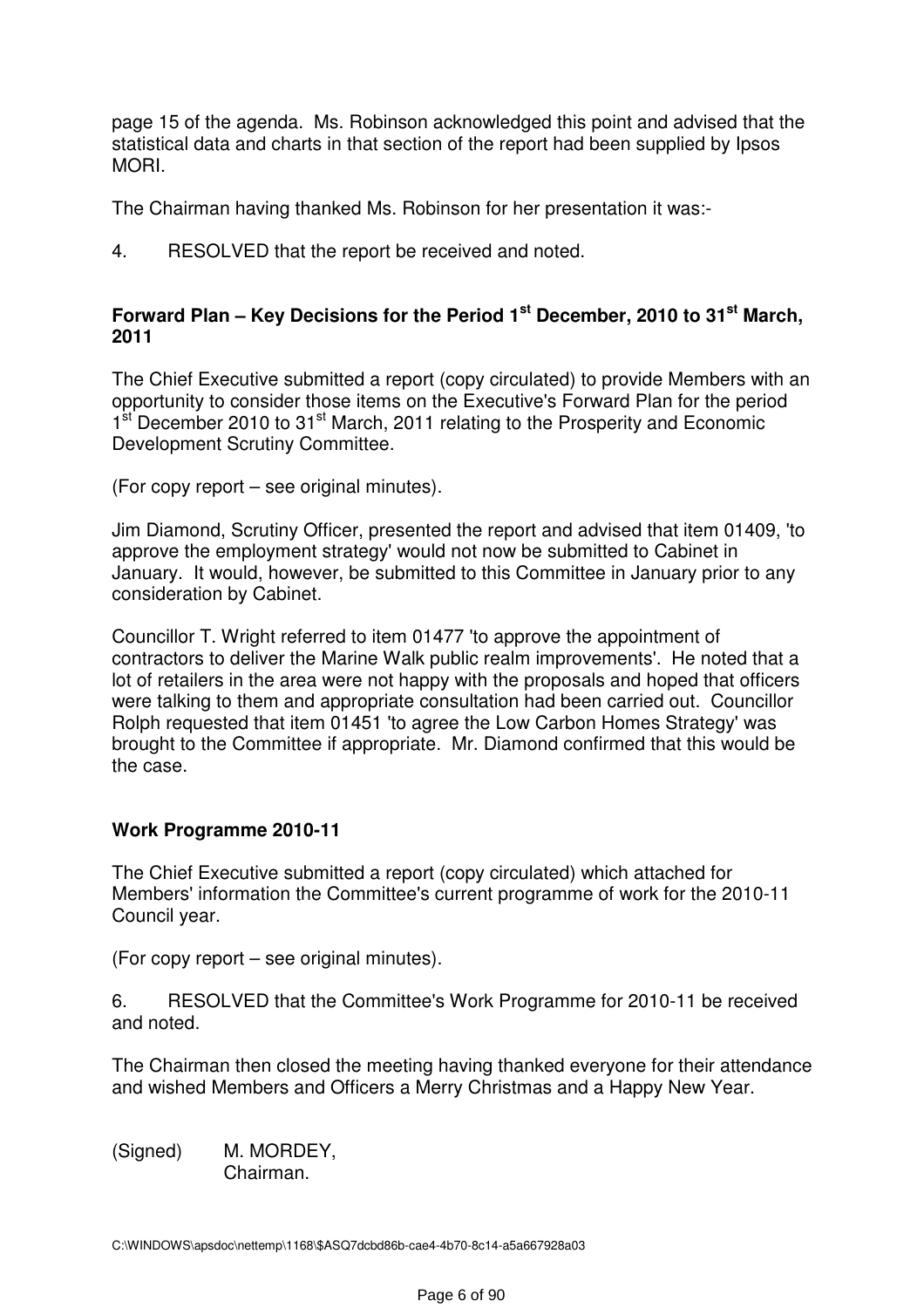#### **NORTH EAST CHAMBER OF COMMERCE – BUSINESS UPDATE**

**REPORT OF THE DEPUTY CHIEF EXECUTIVE** 

**Strategic Priorities: SP1 Prosperous City, SP5 Attractive City** 

**Corporate Priorities: CIO1: Delivering Customer Focused Services, CI04: Improving partnership working to deliver 'One City'.** 

#### **1. Purpose of the report**

1.1 To receive a report from Andrew Sugden from the North East Chamber of Commerce (NECC).

#### **2. Current Position**

- 2.1 Andrew Sugden (Director of Membership and Policy) and Ross Smith (Head of Policy and Research) have been invited to the meeting in order to provide a short presentation on the work of the Chamber and, in relation to the Committee's policy review, its contribution to the development of the low carbon economy.
- 2.2 The presentation will focus on the plans set out in the NECC's 2011 Manifesto and other ongoing efforts on behalf of business in Sunderland. This will include the actions required to bolster the competiveness of local businesses, the investment priorities required to secure economic growth and the measures necessary to maintain the economic recovery. A copy of the 2011 Manifesto is attached as an appendix.
- 2.3 The presentation will also refer to the views of the NECC in relation to the development of the low carbon economy in Sunderland.

#### **3 Recommendation**

.

That the report of the North East Chamber of Commerce be received and information on the development of the low carbon economy be incorporated into the policy review.

| <b>Contact Officer:</b> | james diamond, Scrutiny Officer |                                                |
|-------------------------|---------------------------------|------------------------------------------------|
|                         |                                 | 0191 561 1396, james.diamond@sunderland.gov.uk |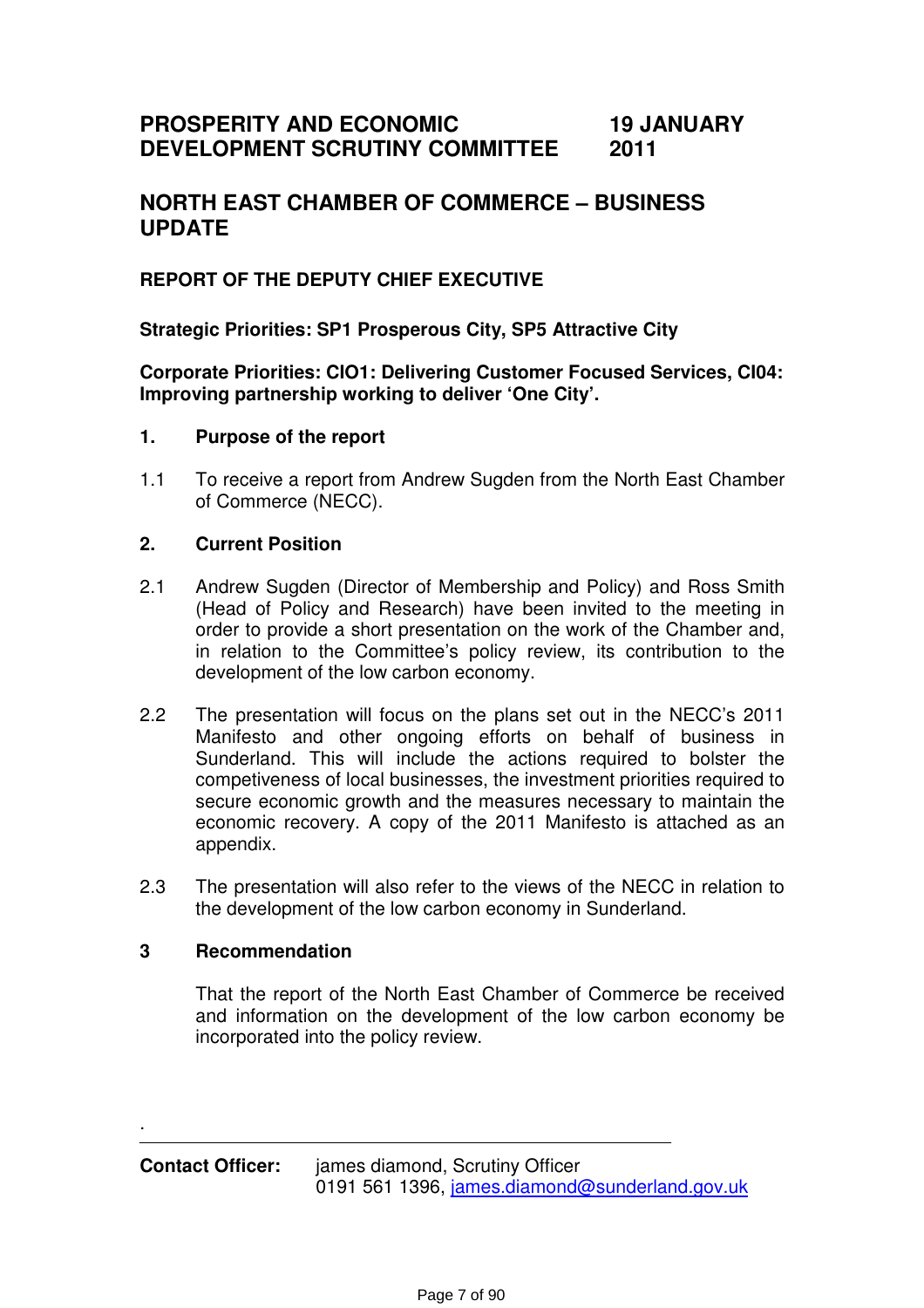

# Manifesto 2011

Driving sustainable growth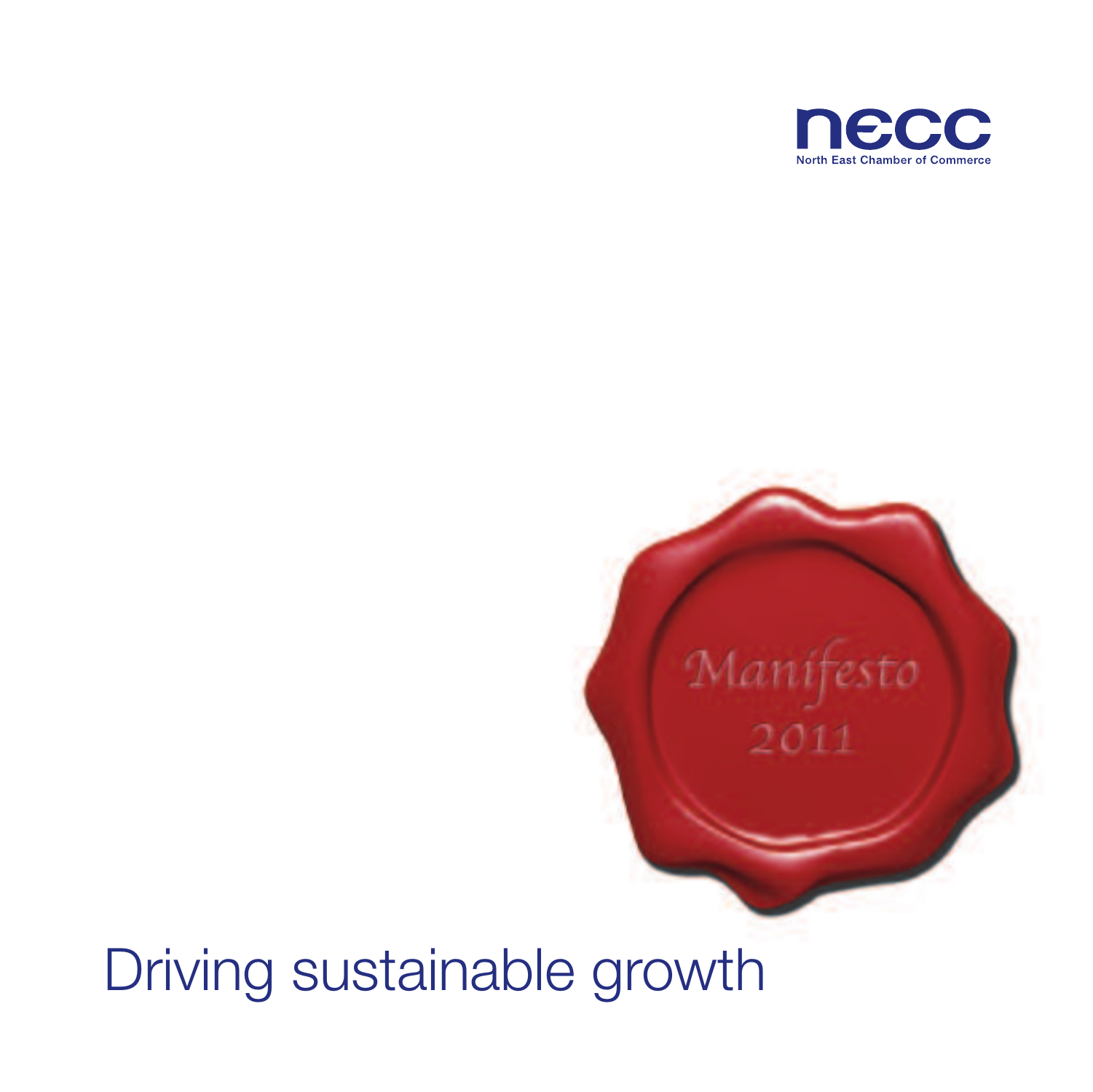#### **N E C C M A N I F E S T O 2 0 1 1**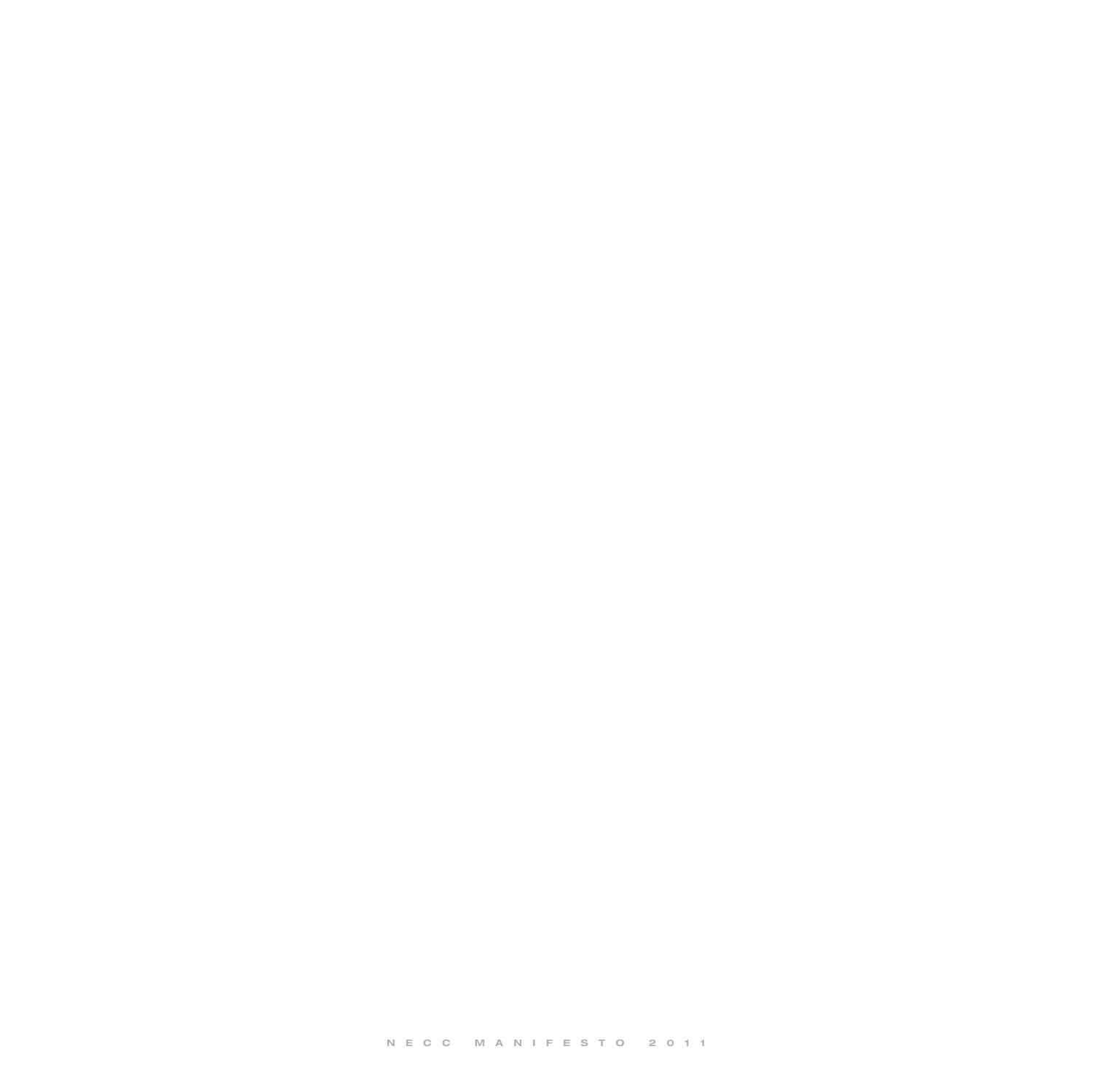#### **Foreword**

Welcome to *Driving Sustainable Growth*, the North East Chamber of Commerce's Manifesto 2011. This sets out the priority issues on which NECC will focus its rigorous campaigning activity during the year.

NECC is the region's leading business organisation. Our 4,000 members cover all parts of the region, all industrial sectors and all sizes of business. The priorities set out in this Manifesto have been drawn up following extensive consultation with these businesses, including through our range of local and sub-regional committees.

The Manifesto therefore represents a uniquely powerful agenda for North East business. It makes clear what it is that North East businesses want in order to create jobs, encourage new investment and generate success.

The challenge for the next year is to maintain and accelerate the growth that businesses have started to deliver in 2010. This needs to happen against the backdrop of the efforts to tackle the UK's deficit. Cuts across a series of public sector budgets will require difficult decisions on priorities. The outcome of these choices will perhaps be felt more keenly in the North East due to the public sector's relative size in our economy.

It is critical that policy leaders and decision makers

recognise the need for the North East's private sector to grow, in order to replace jobs lost in the public sector and create the tax revenues which will rebuild public finances. Improving the conditions for businesses to flourish in our region must therefore be their overriding consideration. We must also ensure that all the new organisations which will emerge in the North East in the coming months truly have business interests at their very heart. They and we must all work tirelessly to excite businesses to grow and succeed.

This Manifesto clearly sets out what this will mean in practice.

NECC will forcefully represent members' views to local, regional and national bodies to make sure this is clearly understood and quickly acted upon.

to O. Peller

**Martyn Pellew** NECC President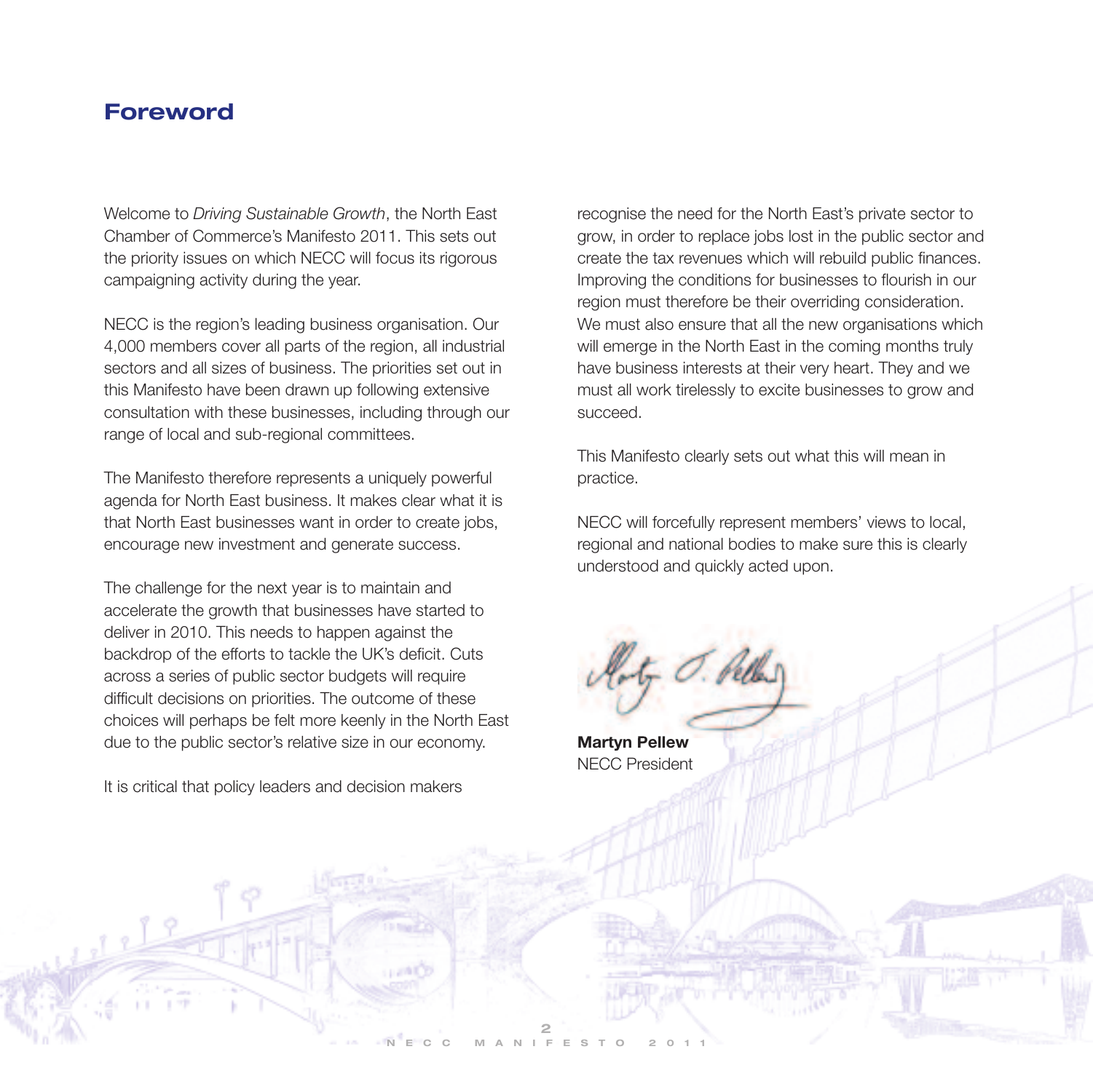#### **Introduction**

The start of 2011 comes in the midst of a period of significant change for businesses in the North East. Some of this is very positive – UK growth figures are improving, predictions of a 'double-dip' recession are starting to fade, and talk of 'recovery' is being replaced by more straightforward 'growth'. It would be dangerous to assume this is a foregone conclusion, but signs of renewed health are there. NECC will ensure up to date information and intelligence on the state of the North East economy is provided to key decision makers during 2011.

There are also major changes to policy. 2011 will be the first full year of the new coalition government, which is implementing a series of often radically different ideas to the previous administration. This includes re-structuring the architecture of government in the North East, with the regional development agency (RDA) on its way out, and local enterprise partnerships (LEPs) on their way in. Action being taken to tackle the UK deficit is adding to a sense of flux in policy. This is perhaps being felt more keenly in the North East than any other part of the UK, due to the prominence and investment levels of the RDA and the relative size of the public sector in the region's economy.

A shift is therefore required in the relationship between the private and public sector in the region. Businesses will welcome the opportunity to take a greater lead and a bigger share of the economy. But the public sector's role as a major customer and employer in the North East means adjusting to this change won't be without its challenges.

This state of flux needs to be replaced quickly with stability. Government bodies both in Whitehall and the North East must quickly establish and communicate the policy framework in which businesses will need to operate, in order that they can effectively plan the investments that will deliver the wealth, employment and tax revenues this region requires.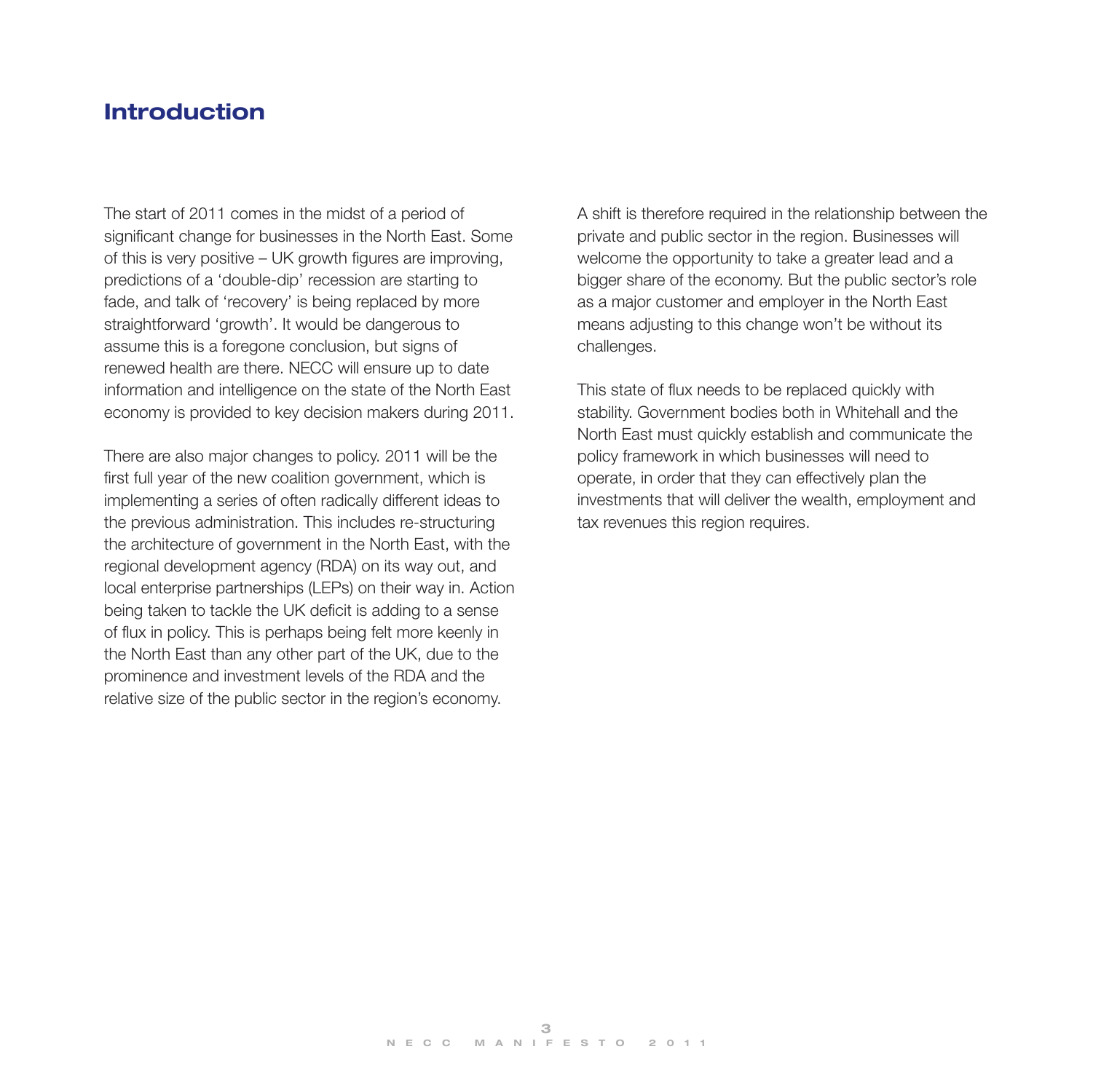However, it does create an opportunity, which the business community must grab, to work with such bodies to shape these reforms to policy in order to address barriers to growth and create better conditions for business in the North East. Businesses must also be clear in articulating where reform would in fact be damaging, and in prioritising the investments that should be made with limited funds available.

This Manifesto therefore outlines NECC's lobbying priorities under the following three themes:

- **Safeguarding** assets and policy positions which are critical to maintaining **the recovery**;
- **Reforming** areas of policy to bolster the **competitiveness** of North East businesses and UK plc;
- **Investing** in priority areas where this will unlock economic **growth**.

Strong leadership will be required in the North East both to take the decisions needed within the region, and to make a clear case to Government for action which will unlock the specific opportunities that exist here. NECC and its members will work closely with local authorities and others, including through the North East Economic Partnership and LEPs, to ensure business is at the centre of this change.

> **welco m <sup>e</sup> the opportunity t o t B usinesses will a n d ake <sup>a</sup> greater lead o <sup>a</sup> bigger share <sup>f</sup> the economy**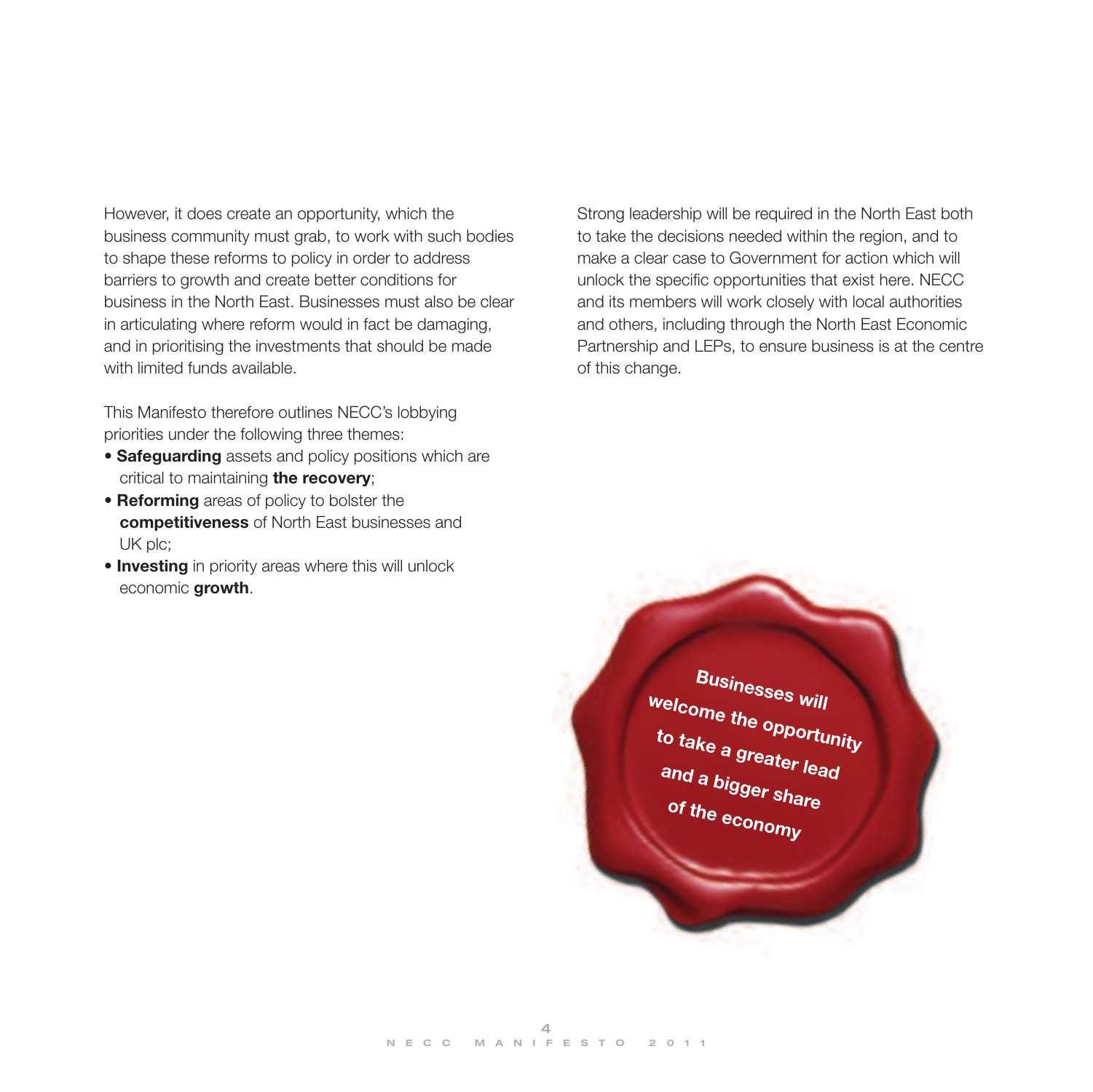#### **Safeguarding the recovery**

While a new Government in Whitehall and new partnerships in the North East are rightly assessing where policy needs to change, they must pay heed to the assets and policy positions which businesses have identified as beneficial and wish to see protected.

Some elements of support for businesses must be maintained. While some skills funding has been poorly targeted, support for apprenticeships is vital both to derisk the investment required by businesses and to give young people the confidence to follow this route. The Government has signalled its commitment to apprenticeships and must follow this up by ensuring the right funding is provided to encourage sufficient take-up, especially in the North East where unemployment among young people showed a worrying rise in the recent recession. Backing for innovation in sectors where the North East shows genuine strength, including low carbon vehicles, renewable energy, process industries and plastic electronics, must also be continued. This includes maintaining innovation centres which have brought world class expertise to the region.

The North East requires fresh investment in transport infrastructure, which is detailed elsewhere in this Manifesto. But there is also a need to ensure the assets the region already has continue to operate effectively. The arrival of inter-continental travel to the North East in the shape of a daily Emirates flight from Newcastle International Airport to Dubai has been a major fillip for business. Connections such as these must not be undermined by punitive taxation, or by imposing constraints on the growth of aviation. The East Coast Main Line must be maintained as a high quality northsouth link through the region, including by ensuring the

region is connected from day one to planned high speed services, with a detailed timetable for how it will be linked into the network.

Other changes which are already taking place must be managed to ensure they do not create any adverse impact on the business community. Examples include the juxtaposition of 'localism' with cuts to local government budgets. Local authorities must resist the option to plug gaps in central funding by increasing taxes or service charges for businesses. Additionally, new migration controls, while a key election issue and seen therefore as a priority for action by Government, must be implemented without damaging firms' ability to recruit the skilled workforce they need, particularly in an area like the North East with a relatively small labour market.

**There is <sup>a</sup> need**

**e nsure the assets**

**conti gion already has continue** to operate **effectively**

**to e**

**the <sup>r</sup>**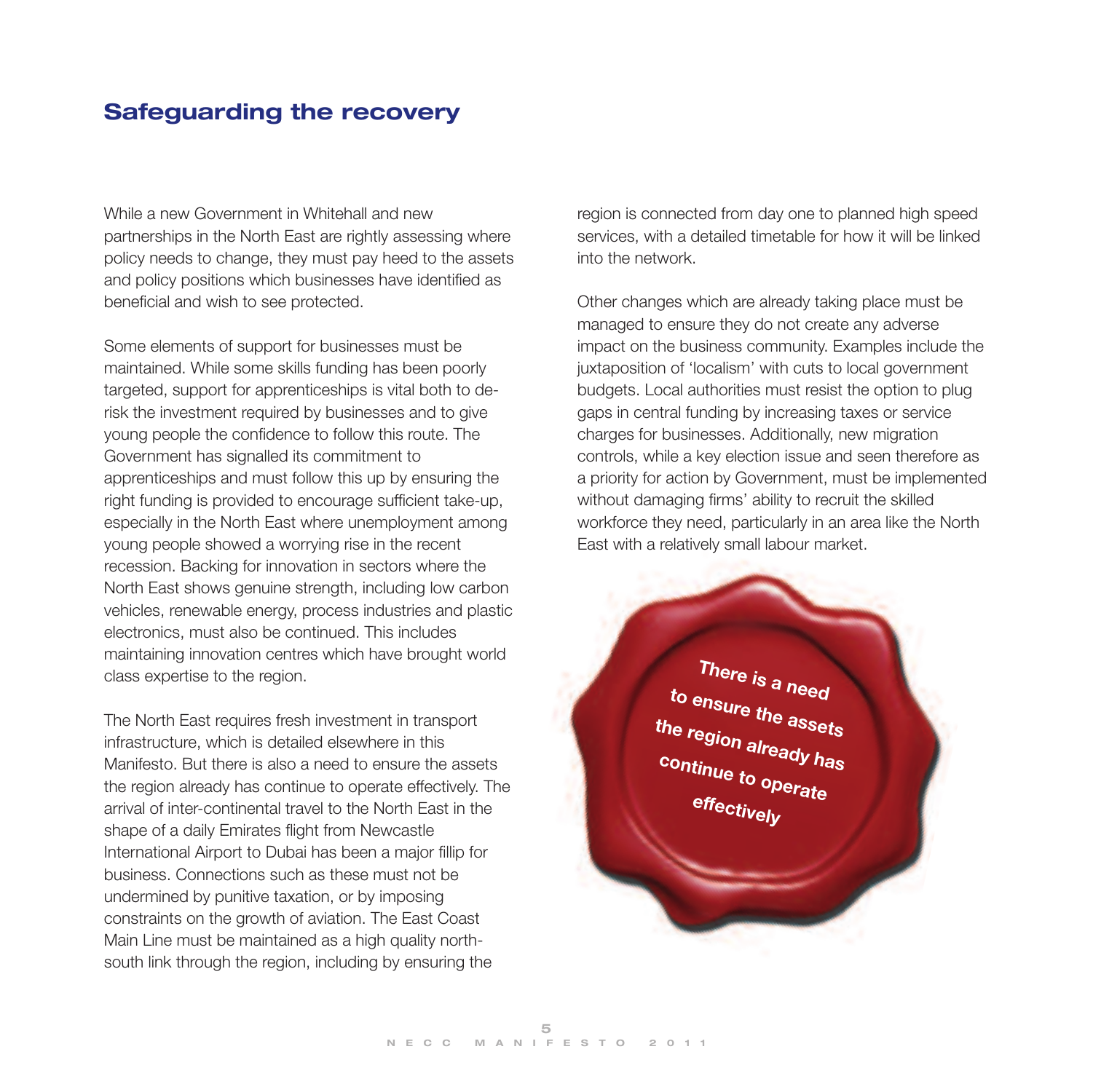In 2011, NECC will campaign for:

#### **Transport**

- A tax and regulatory system which supports air links between the North East and key markets;
- A detailed timetable for inclusion of the North East in a high speed rail network.

#### **Skills**

• Support for employers taking on and retaining apprentices to de-risk this investment.

#### **Finance**

• Continuation of targeted support for businesses through the Finance for Business North East programme.

#### **Tax**

• No new use of local taxation powers or increase in local authority charges to business in the North East in 2011.

#### **Regulation**

• Caps on migration which take account of regional labour market issues.

#### **Innovation**

• Maintaining support for key sectors, including through regional innovation centres.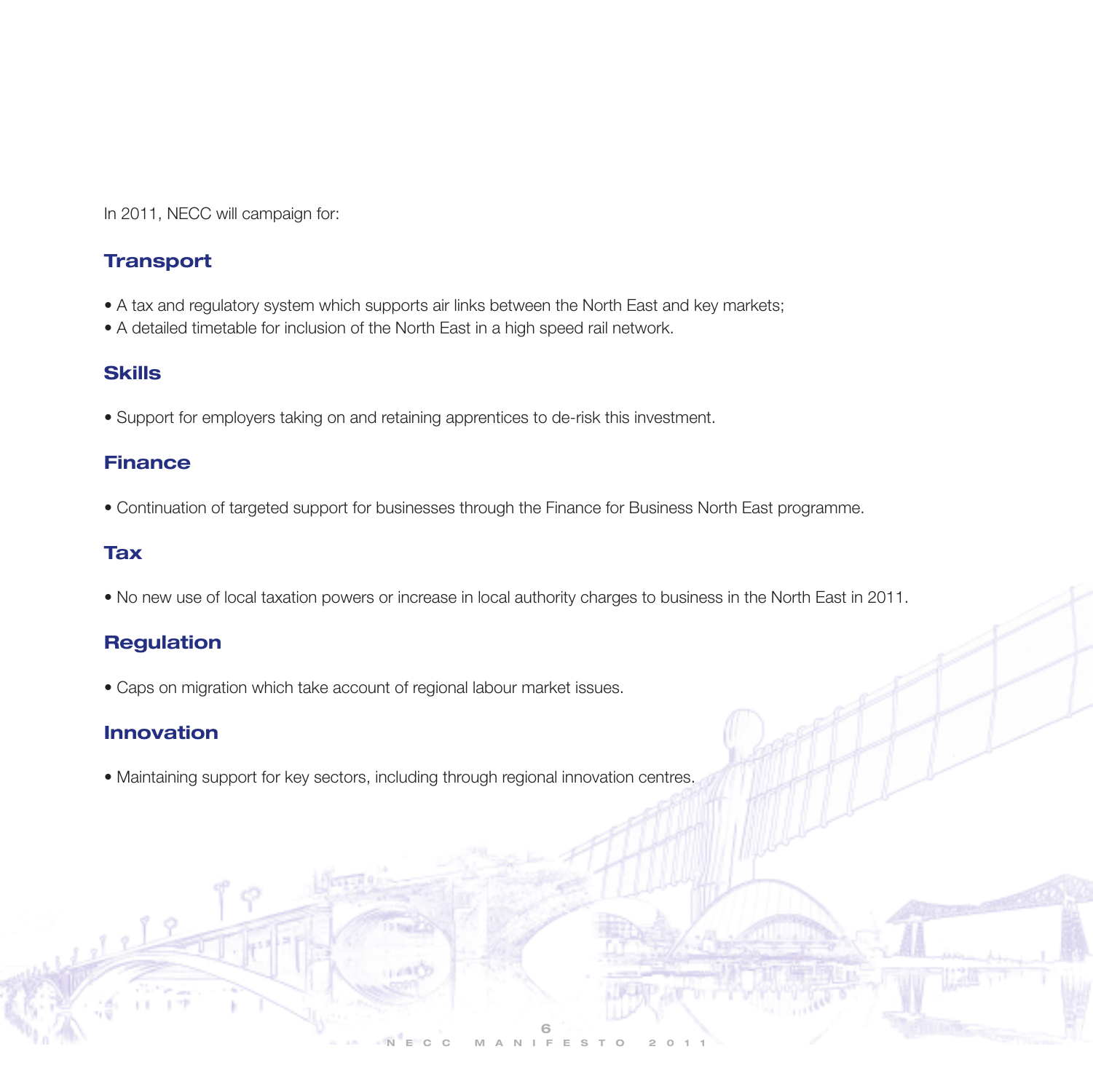#### **Reforming for competitiveness**

Some elements of reform will undoubtedly be beneficial to businesses, and the opportunity must be seized to make lasting changes which will create a more competitive business environment in North East England.

The Government has already made welcome commitments on reducing corporation tax levels over the medium term. This greater degree of certainty is something businesses have been seeking. It should be followed through in other areas of the tax system in order to ensure North East businesses have the confidence to invest, after a period of understandable reluctance in a turbulent economic period. Critically, businesses should be given assurances that tax policy positions in place when they make an investment will remain constant.

In other areas, Government has made positive comments regarding reform, but businesses need certainty that these will be reflected in action at ground level in the North East. On planning, statements about a presumption in favour of development must be backed with action, and not jeopardised by an approach to 'localism' which may in practice give succour to NIMBYism. On procurement, an aspiration to open up central Government contracts to greater competition must be echoed in public bodies in the North East, and not undermined by a heavy handed approach to achieving 'efficiency savings'. Both of these issues will require continuing culture change within North East local authorities and other agencies.

Changes must also enable markets to work better, allowing North East businesses to choose the services they need. Finance must remain available to North East businesses, including through an effectively functioning

banking system. Appropriate mechanisms must be in place to enable businesses to demand and receive the training they need to up-skill their workforce and to articulate future skills demand. And while a desire to give a tighter focus to use of public money for business support will be understood, this must be linked to changes which enable the private sector to effectively supply the services firms need.

One area in urgent need of reform is the way in which public funding for infrastructure is allocated and private investment is incentivised. Huge disparities in grid connection charges which direct development towards crowded areas of the South East, and transport funding formulae which favour spending to put sticking plasters on congestion rather than investment in capacity, must be reconsidered.

> **m ust be seized to The opportunity mak <sup>e</sup> lasting changes which will create <sup>a</sup> more com e petitive business nvironment**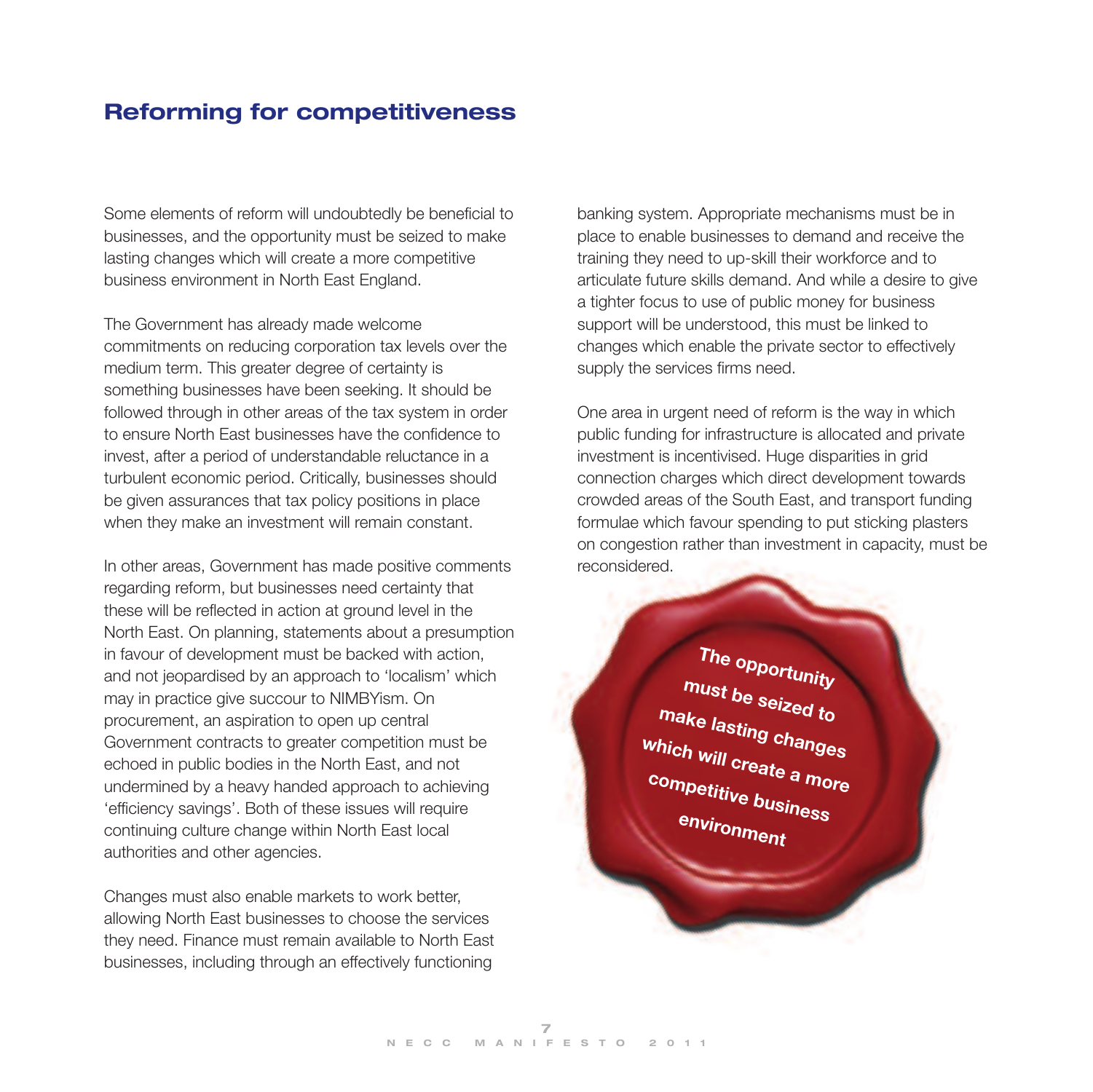In 2011, NECC will campaign for:

#### **Infrastructure**

• Mechanisms which direct investment towards areas of capacity, not congestion – including through grid connection charges, transport spending criteria and use of water assets.

#### **Skills**

• A market which more flexibly enables providers to meet employers' medium-term needs and not just short-term demands.

**8 N E C C M A N I F E S T O 2 0 1 1**

#### **Business Support**

• Facilitating private sector provision of key business support products.

#### **Finance**

- Banking reform which does not undermine lending to businesses;
- Commitment from banks on speed of decision-making and transparency of process.

#### **Tax**

• Consistency of tax policy positions through 'grandfathering' to de-risk major investments.

#### **Planning**

• Policy and culture which proactively supports development.

#### **Public procurement**

• Reforms to create broader, simpler and smarter public procurement in the North East.

**JATY**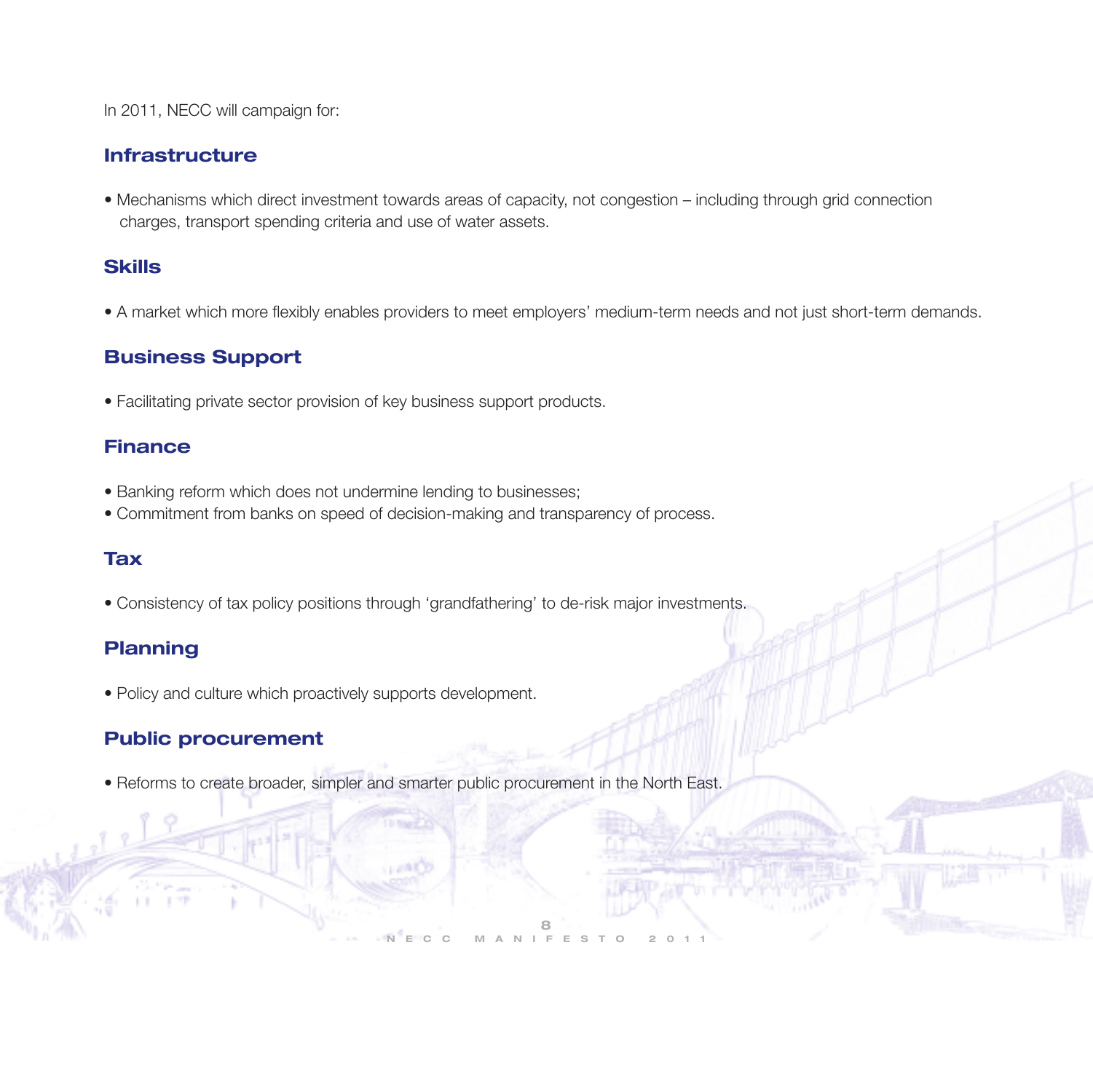#### **Investing in growth**

With limited funds available in the region, partnerships between business and the public sector must carefully choose both how to spend the money available to them, and how to focus lobbying to central Government for investment.

It is critical to continue to make strategic interventions where the North East has genuine excellence in order to foster world class industries. This includes the low carbon sector and high value manufacturing, although less hitech industries such as tourism which make a valuable contribution to the North East economy must also not be overlooked. The focus must clearly be where carefully targeted spending will contribute to sustained long-term growth. Central to this will be backing for international trade in the region. The North East already boasts the largest volume of exports per head and the only consistently positive balance of trade in England, but this is on the back of the success of a relatively small number

of firms. More must be given high quality assistance to find markets to bring in greater wealth to the region.

Investment in infrastructure critical for businesses must also be prioritised. Cancellation of funding for strategic roads both into and within the North East flies in the face of business priorities and should be reversed. The North East must also put together coherent proposals to ensure it is at the forefront of moves to upgrade digital connections in the UK.

> **str I a t t i e <sup>s</sup> critical to make where gic interventions h the North East as genuine excellence**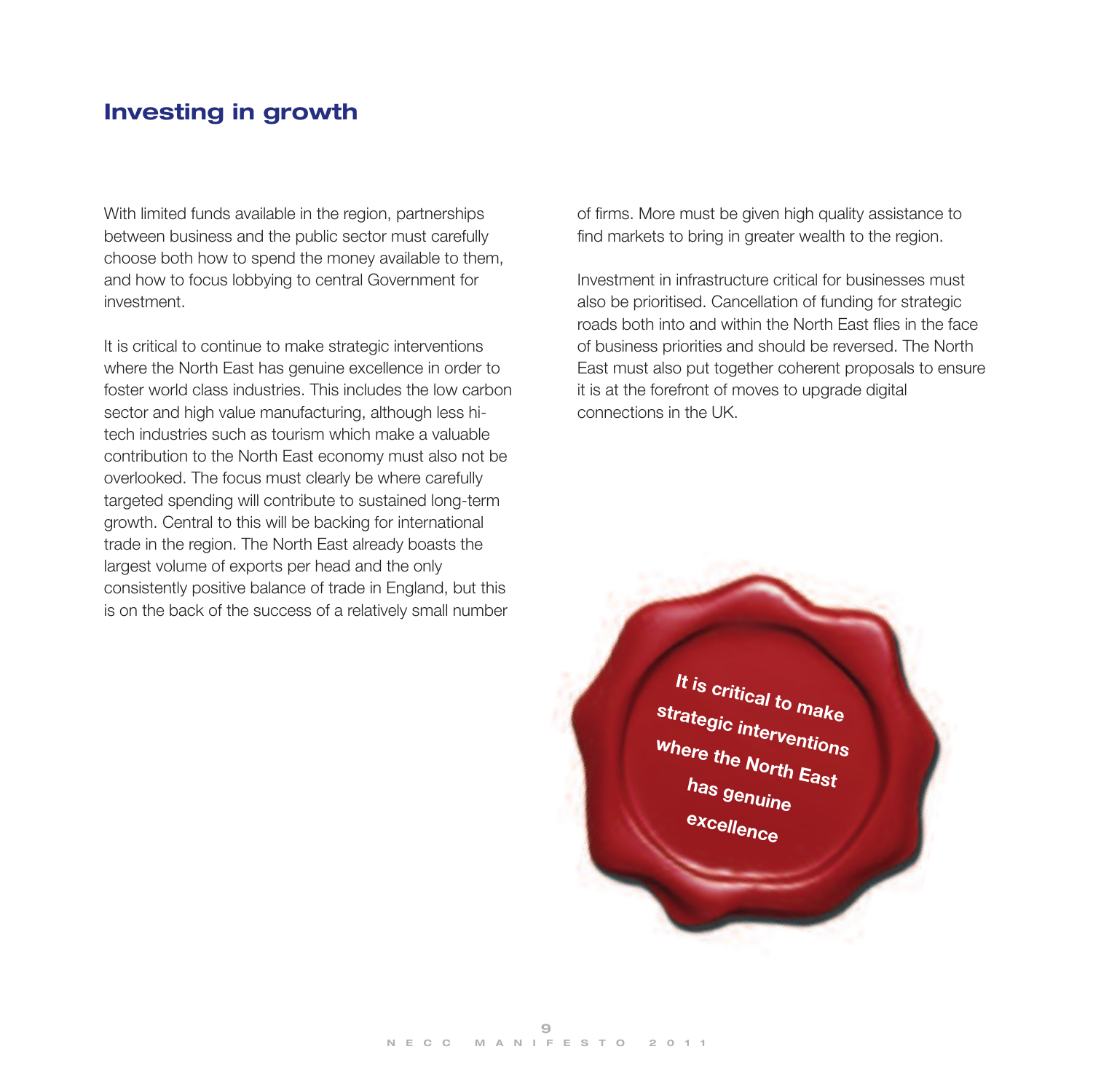In 2011, NECC will campaign for:

#### **Strategic sector support**

- Targeted sector support where the North East demonstrates genuine excellence.
- Regional Growth Fund bids which unlock investment in low carbon industry, including R&D.

#### **International trade**

• Strategic export support in line with specific regional strengths and opportunities to broaden the base of exporters.

#### **Digital**

• Effective partnerships between the public and private sector to provide next generation broadband to businesses across the North East.

#### **Transport**

• Reversing the decision to cancel investment in strategic road connections to and within the North East.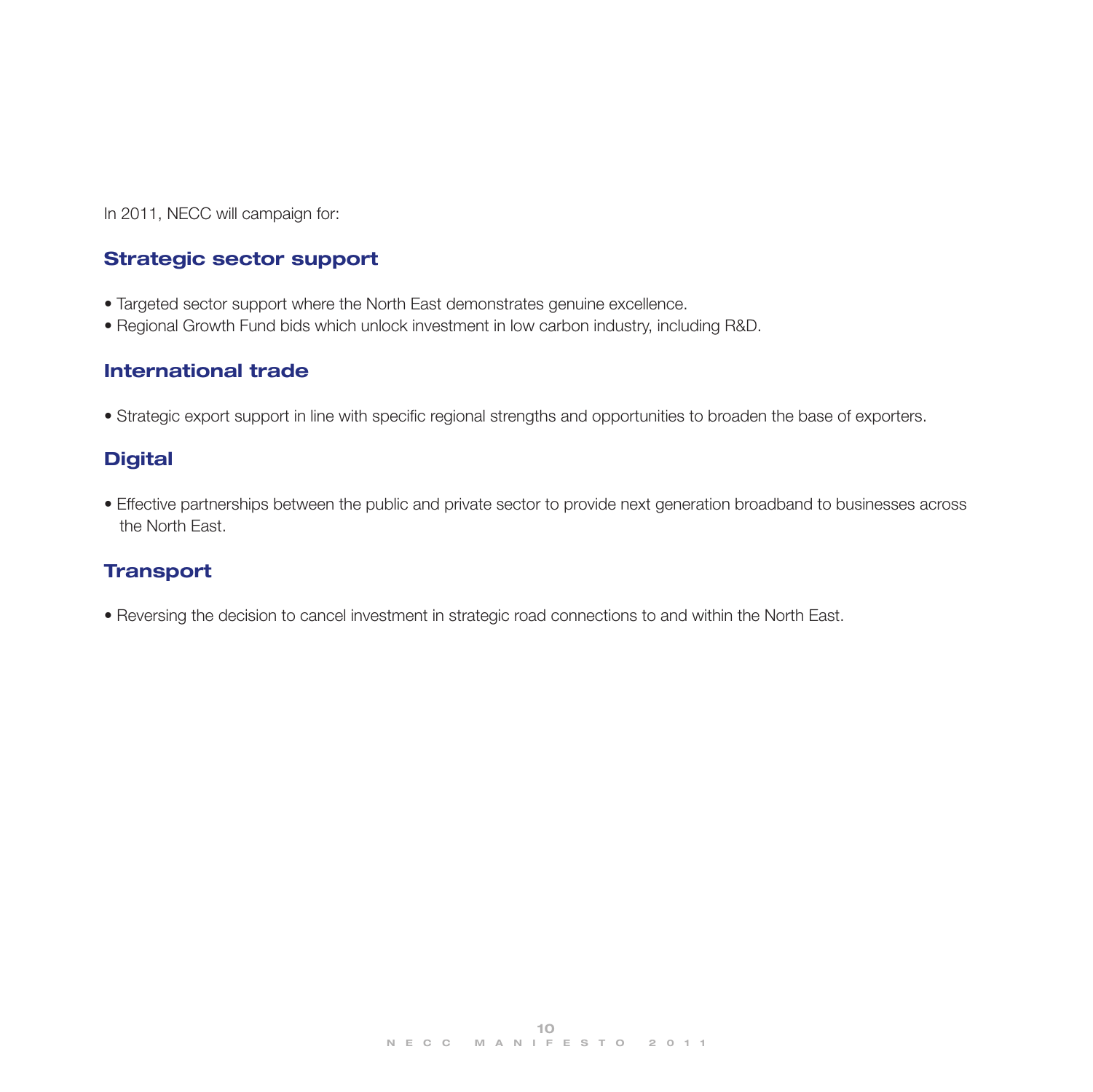

Aykley Heads Business Centre, Aykley Heads, Durham, DH1 5TS Tel: 0300 303 6322 Fax: 0191 386 1144 Email: enquiries@necc.co.uk

**www.necc.co.uk**



north east

NECC 12/10 VT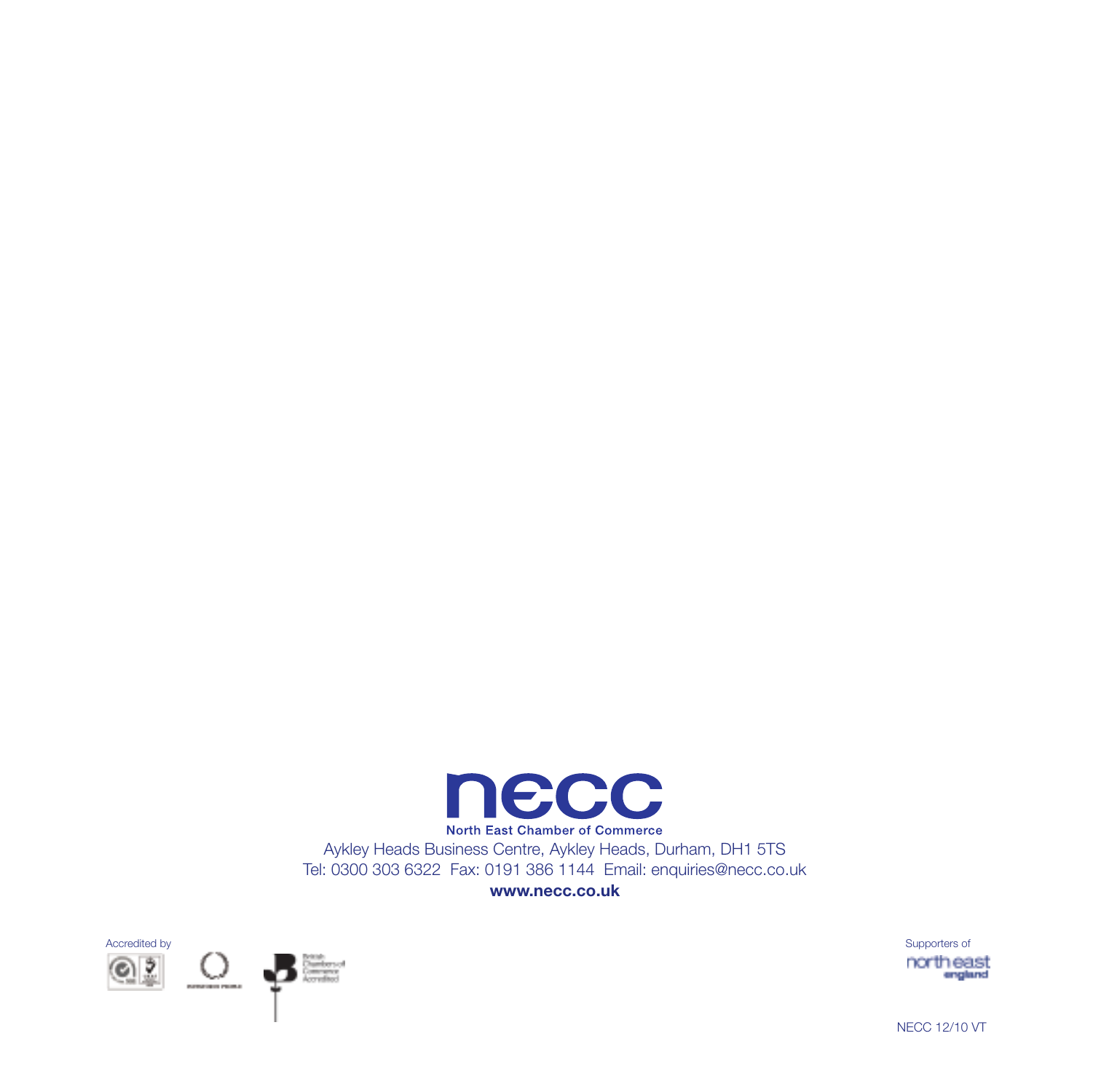# **PROSPERITY AND ECONOMIC DEVELOPMENT SCRUTINY COMMITTEE**

# **LOW CARBON ECONOMY - POLICY REVIEW 2010/11: VEHICLES**

**REPORT OF THE DEPUTY CHIEF EXECUTIVE** 

**STRATEGIC PRIORITIES: SP: PROSPEROUS CITY** 

**CORPORATE PRIORITIES: CIO1: Delivering Customer Focussed Services, C102: Being 'One Council', C103: Efficient and Effective Council, C104: Improving partnership working to deliver 'One City'.** 

#### **1. Purpose of Report**

1.1 The purpose of the report is to receive a presentation from Janet Snaith, Head of City Business and Investment Team on the development of the vehicle sector of the low carbon economy in Sunderland.

#### **2. Background**

- 2.1 On 18 June 2009, the Committee agreed to undertake a policy review into the development of a Low Carbon Economy in Sunderland.
- 2.2 At its meeting on 14 July, the Committee agreed the following terms of reference:-

(a) To gain an understanding of what we mean by the term 'low carbon economy';

(b) To consider the difference between the concepts of low carbon business and a low carbon place;

(b) To investigate the land and infrastructure requirements of a low carbon city;

(c) To consider the potential skills requirements of a low carbon economy and the measures that can be taken to ensure that the City's working population are equipped to meet the demand:

(e) To consider the role of the Council in providing community leadership and championing the low carbon economy;

(f) To consider how best to market the City in order to attract new low carbon industries and consider the promotion of flagship schemes;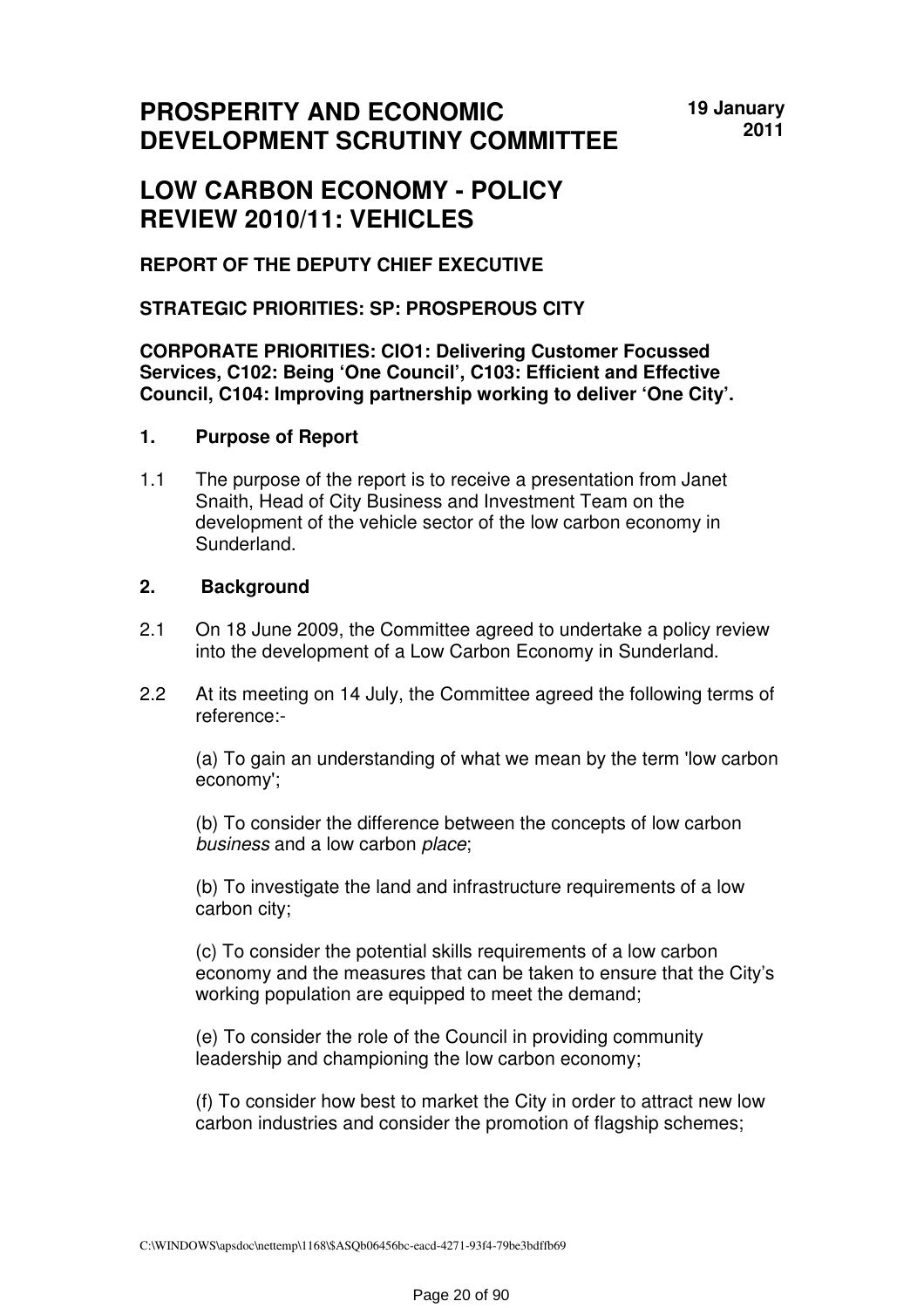(g) To consider how best to involve individuals in making low carbon choices, for example, through energy conservation or generation measures;

(h) To look at the action being taken by the City as a whole (businesses and residents) and the work being done to encourage businesses and residents to sign up to the low carbon agenda;

(i) To consider the role of the FE / HE sector in providing research into the development of low carbon industries and meeting the likely skills demands. How can we make courses more attractive to young people and ensure that their skills are transferable?

(j) To map those low carbon businesses already in the city to provide a benchmark for moving forward;

(k) To look at the work being done in schools and other Council buildings to reduce carbon emissions.

2.3 As part of the review, Janet Snaith has been invited to the meeting to discuss the potential of the vehicle sector as part of the low carbon economy. This will cover the following themes:-

#### **Ultra Low Carbon Vehicles**

- Background (Economic Masterplan)
- Electric Vehicles Production (Tanfield Group)
- Nissan Battery Plant
- Nissan Leaf Electric Vehicle
- Research & Development (Test Track)
- Sector Support and Locations
- Skills (Green Collar Training)
- Infrastructure (Plugged in Places)
- Issues (Resources and Market Potential)
- 2.4 Arrangements are currently being made for a visit to the Nissan site in order to view the facilities.

#### **3. Recommendations**

3.1 That the information provided and the comments of members be included as part of the Committees policy review.

Contact Officer: James Diamond - 0191 561 1396 james.diamond@sunderland.gov.uk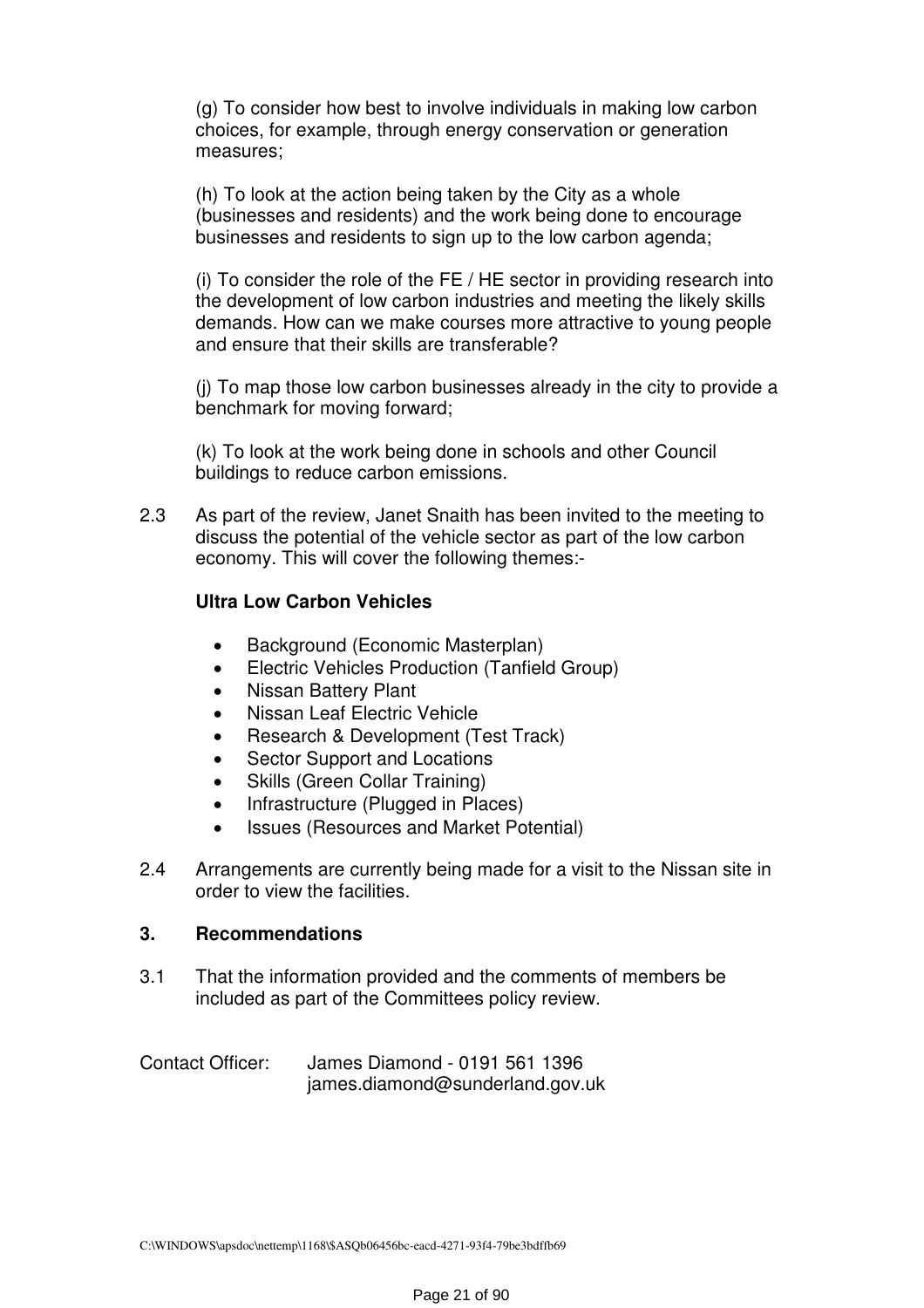#### **PROSPERITY AND ECONOMIC DEVELOPMENT SCRUTINY COMMITTEE 19 JANUARY 2011**

#### **SUNDERLAND EMPLOYMENT STRATEGY 2011-2014**

#### **REPORT OF THE DEPUTY CHIEF EXECUTIVE**

**Strategic Priorities: SP1 Prosperous City, SP5 Attractive City** 

#### **Corporate Priorities: CIO1: Delivering Customer Focused Services, CI04: Improving partnership working to deliver 'One City'.**

#### **1. Purpose of the report**

1.1 To seek the views and comments of the Committee on the draft Sunderland Employment Strategy 2011-2014.

#### **2. Current Position**

2.1 An Employment Strategy for Sunderland has been developed in order to make the city a more prosperous one, made up of thriving neighbourhoods where people want to work and where businesses want to be based. It will also contribute to reducing the significant gaps between the wealthy and the poor in our City and maintaining and building upon the improvements that delivered by the Working Neighbourhood Strategy 2008 – 2011.

#### 2.2 The Employment Strategy vision which overarches these goals is: **To support Sunderland at a neighbourhood level, to achieve high levels of good quality employment and profitable selfemployment.**

- 2.3 The Employment Strategy for Sunderland is an important part of a whole range of programmes which focus solely on making Sunderland a more prosperous city over the next 15 years. This range of programmes comes under one title; The Economic Masterplan. The Employment Strategy complements Sunderland's Skills Strategy and Sunderland's Enterprise and Innovation Strategy, which will also help deliver the Economic Masterplan. It also supports the city's Child Poverty Strategy.
- 2.4 The Employment Strategy will direct and enable the allocation of any available strategic resources and will support the delivery of the Economic Masterplan for Sunderland; it complements the Skills Strategy and the Enterprise and Innovation Strategy for Sunderland being developed in spring 2011.
- 2.5 A copy of the draft Sunderland Employment Strategy is attached as an appendix.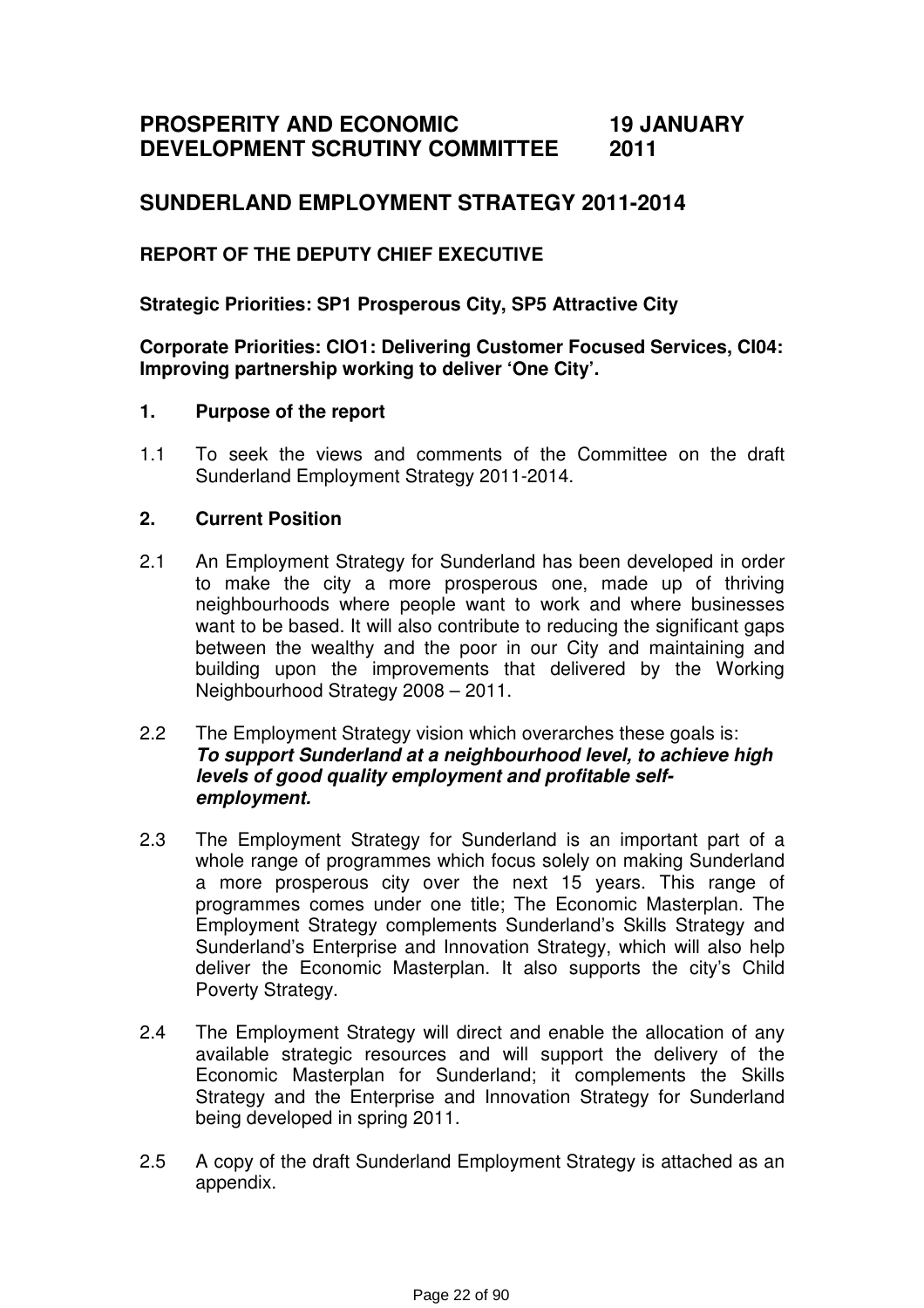#### **3 Recommendation**

.

That the views and comments of members be sought on the draft Sunderland Employment Strategy 2011-2014.

**Contact Officer:** james diamond, Scrutiny Officer der and the main of the same of the sum of the sum of 1915 561 1396, james.diamond@sunderland.gov.uk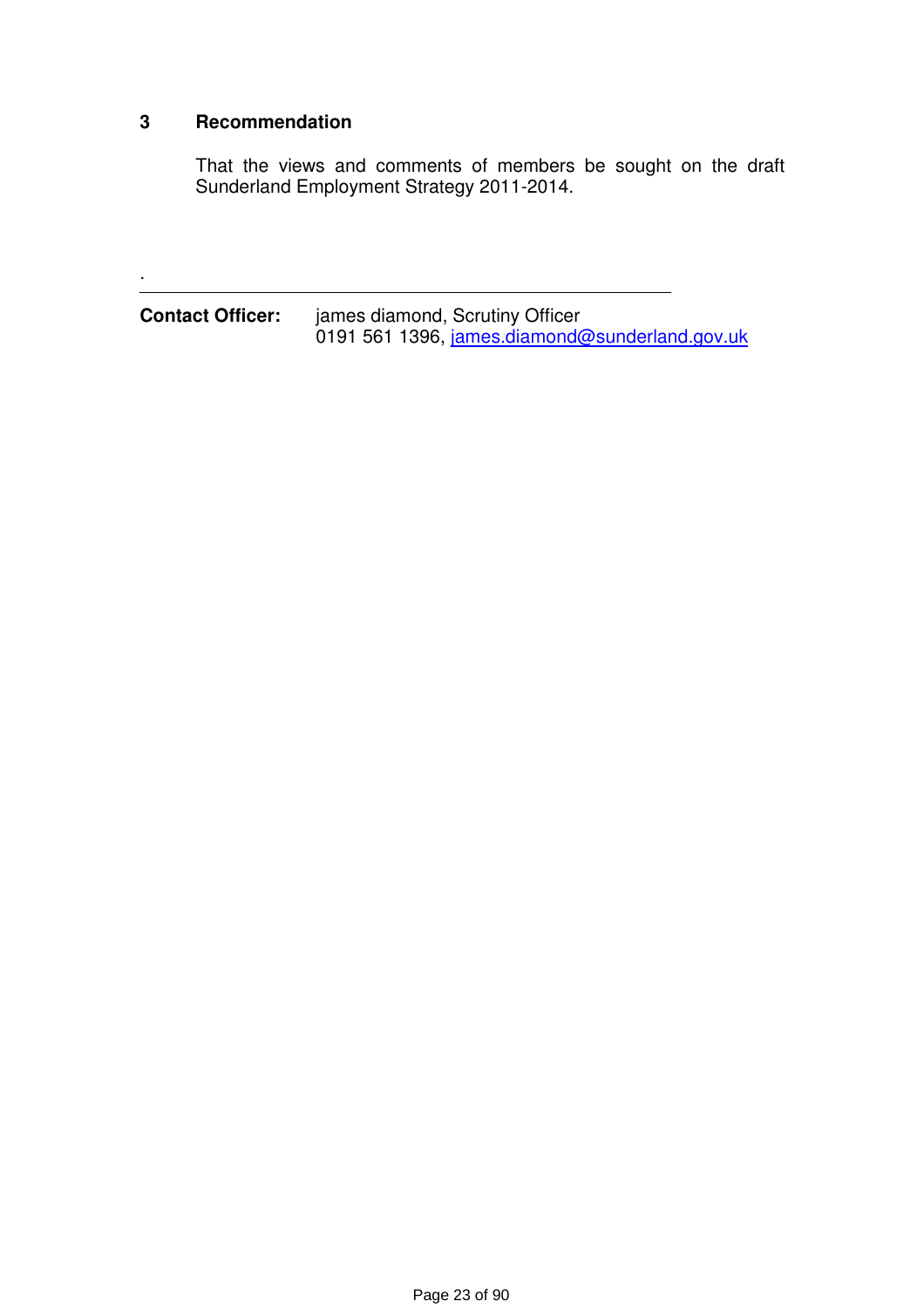

# Getting Sunderland Working

**Sunderland Employment Strategy 2011 - 2014** 

1 of 48

Page 24 of 90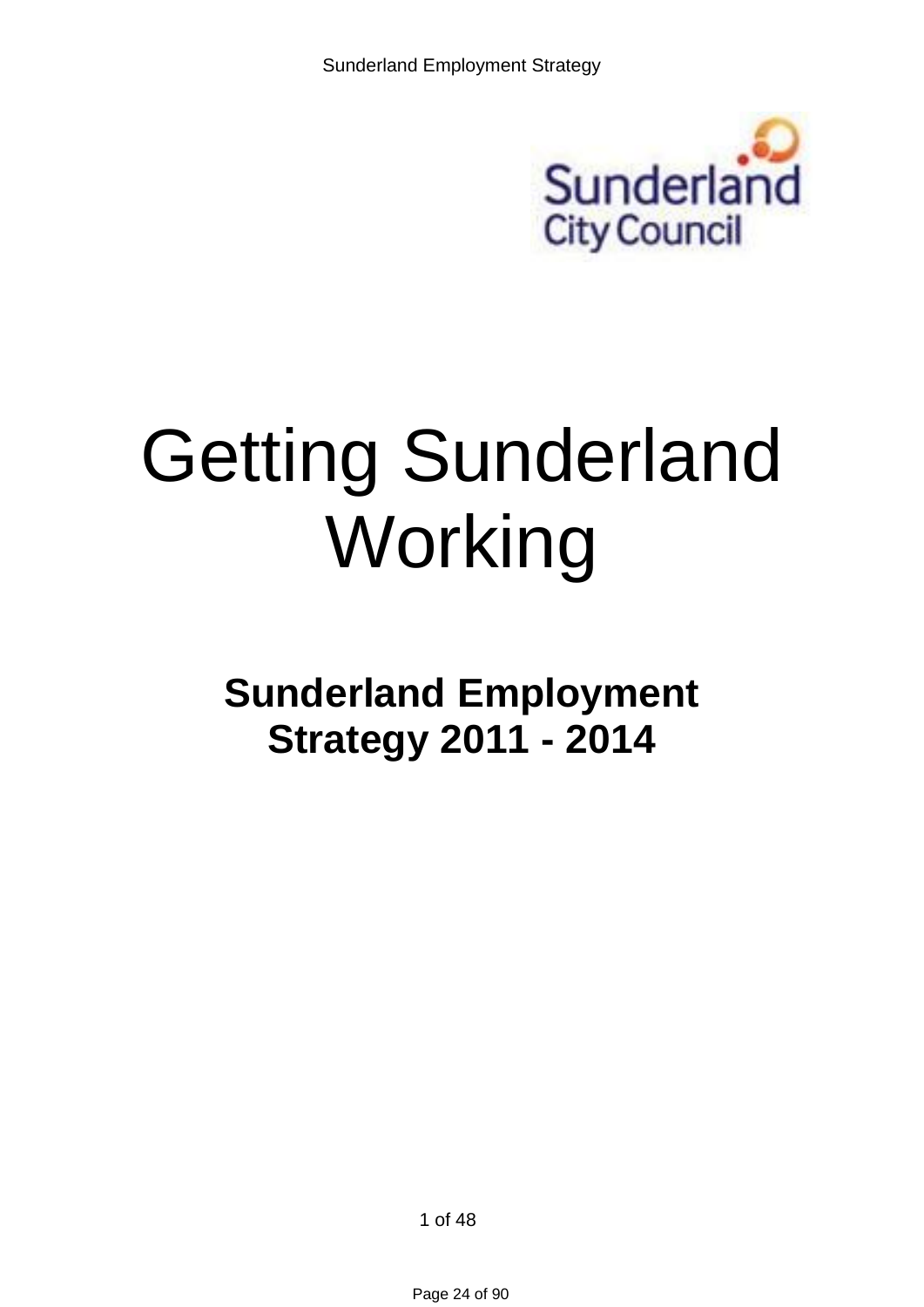# **Contents Page**

| <b>Chapters</b>                         | Page |
|-----------------------------------------|------|
| 1. Executive Summary                    | 3    |
| 2. Background and Context               | 4    |
| 3. Current model, evaluation and review | 7    |
| 4. New Policy and its impact            | 14   |
| 5. The Changing Labour Market           | 19   |
| 6. Future Strategy                      | 22   |
| 7. Action Planning                      | 26   |
| 8. Monitoring and Review                | 40   |

#### **Annexes**

- a. Economic Masterplan
- b. Worklessness Assessment
- c. Job Linkage Review
- d. Enterprise Support Mechanisms Review
- e. S4W Reports
- f. Related Strategy Areas

2 of 48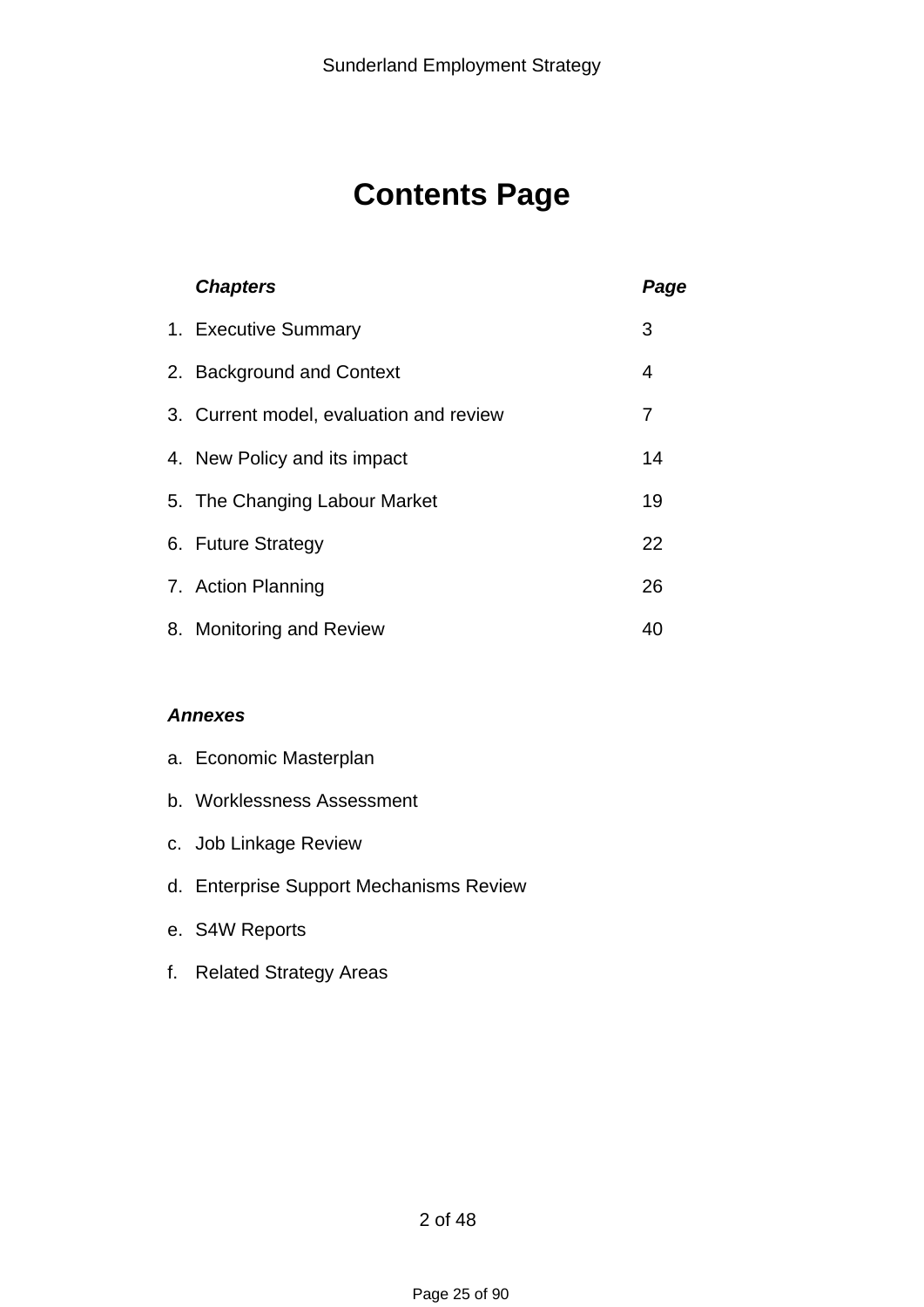# **1. Executive Summary**

#### **Work is not only the best way out of poverty but has wider health and social benefits, not only for the individual but also for the community in which they live and the UK as a whole. [1](#page-25-0)**

Sunderland wants to be a more prosperous place, made up of thriving neighbourhoods where people want to work, do not live in poverty, and where businesses want to be.

Great strides have been made in previous years through the strategic allocation of resources and strong partnership working in moving people from benefits and into employment or self-employment, but many challenges still remain if we are to emerge from recession economically stronger.

Sunderland has many past achievements around combating worklessness of which to be proud. In evaluating and reviewing the Working Neighbourhood Funded initiatives, which have supported over 2000 people from benefits and into employment and seen the establishment of over 400 new business startups in the period 2008 to 2010, we know neighbourhood and community based support and bespoke individual approaches, which add value to mainstream provision, have worked.

The new government policy framework around Welfare to Work programmes, the withdrawal of external funding to tackle worklessness and the changing labour market with its predicted heavy public sector losses and the need to stimulate growth in the private sector provides us with many future challenges. We know that there will be individuals who are eligible for mainstream support and those who may not be, but nontheless need it, and we have identified these individuals and put them as the focus of our short term priorities for action between 2011 and 2014.

The Employment Strategy will direct and enable the allocation of any available strategic resources and will support the delivery of the Economic Masterplan for Sunderland; it complements the Skills Strategy and the Enterprise and Innovation Strategy for Sunderland being developed in spring 2011.

<span id="page-25-0"></span><sup>&</sup>lt;u>.</u> <sup>1</sup> Work Programme prospectus, DWP, Nov 2010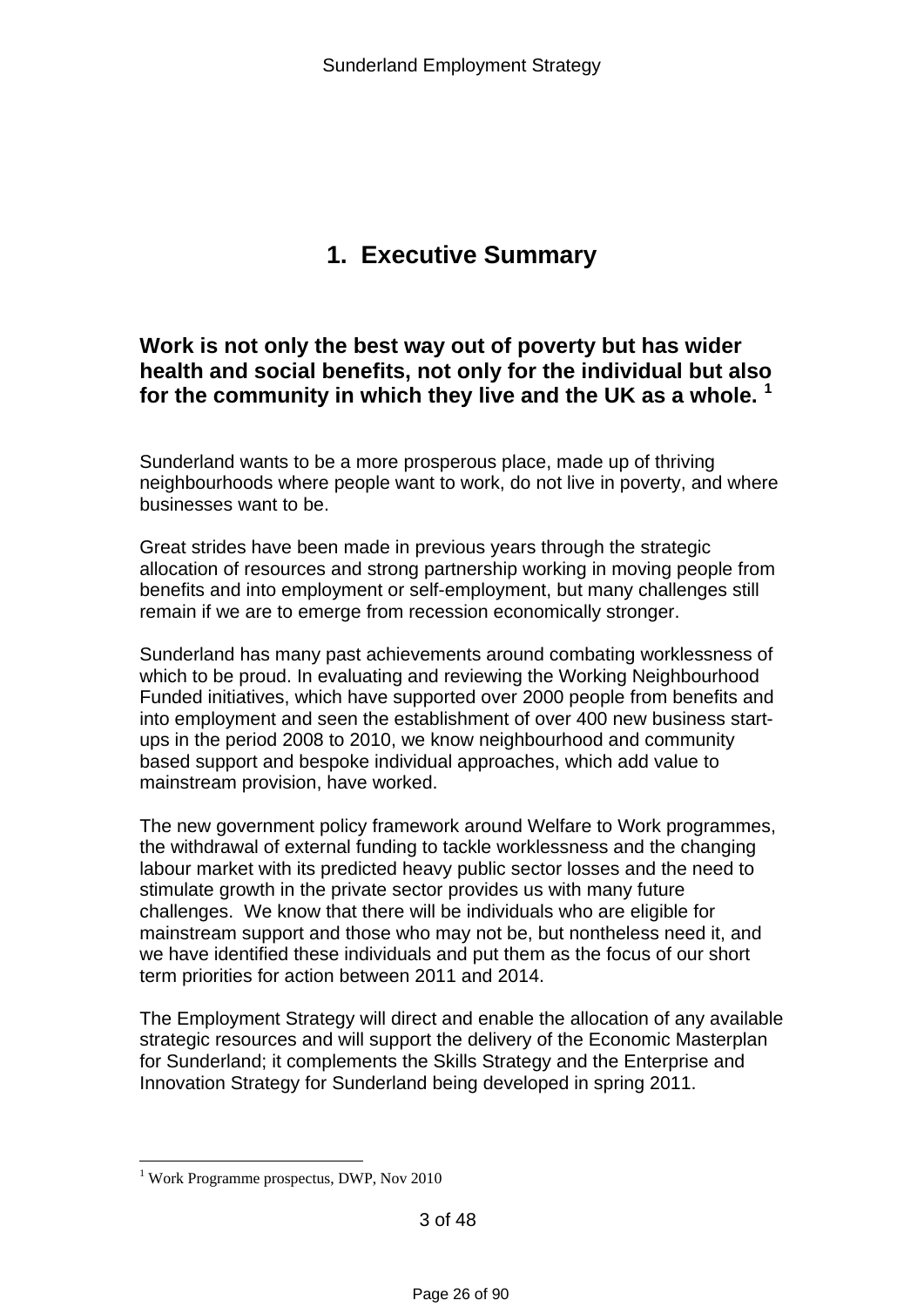# **2. Background and Context**

#### **Purpose**

An Employment Strategy for Sunderland has been developed because we want to make the city a more prosperous one, made up of thriving neighbourhoods where people want to work and where businesses want to be based. We want to reduce the significant gaps between the wealthy and the poor in our City. We want to maintain and build upon the improvements that our Working Neighbourhood Strategy 2008 - 2011 has delivered from 2008.

The Employment Strategy vision which overarches these goals is:

#### **To support Sunderland at a neighbourhood level, to achieve high levels of good quality employment and profitable selfemployment.**

The Employment Strategy for Sunderland is an important part of a whole range of programmes which focus solely on making Sunderland a more prosperous city over the next 15 years. This range of programmes comes under one title; The Economic Masterplan. The Employment Strategy complements Sunderland's Skills Strategy and Sunderland's Enterprise and Innovation Strategy, which will also help deliver the Economic Masterplan. It also supports the city's Child Poverty Strategy.



4 of 48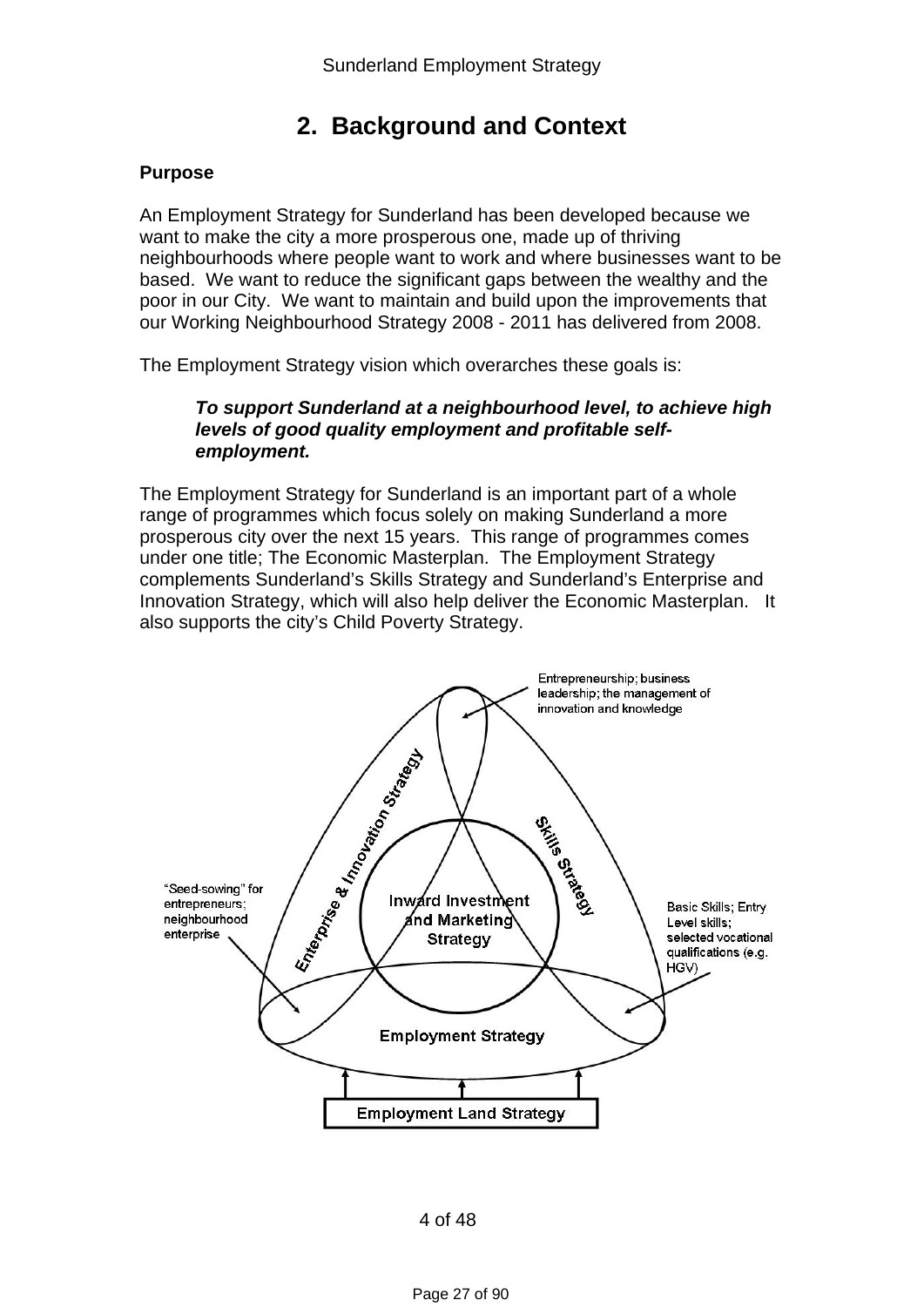The Employment Strategy has been created around the strategic priorities which are key to realising the vision. These priorities were identified by collecting evidence, analysing it and comparing it with our goals for the city according to the Economic Masterplan and deciding, with the help of others in the city, which issues were most important.

The Employment Strategy proposes a neighbourhood approach rather than a uniform, one-size-fits-all approach across the city, as this has delivered successful results in the past. Action planning will show how partners will work together to realise the vision, recognising that changing government policy will impact on the roles of partners, which may be very different in future to those in the past.

#### **Background**

The development of the Employment Strategy builds upon the achievements of the Working Neighbourhoods Strategy (WNS) for Sunderland 2009-2011. The Economic Masterplan (Aim 4 - An Inclusive City Economy for all Ages) strategic delivery group recognised the requirement to produce an Employment Strategy for Sunderland in order to deliver the outcomes within its scope and to sustain the best practice and momentum already achieved through the Working Neighbourhoods Fund investment. It is acknowledged that the previously successful neighbourhood-focus should be maintained, in order to continue to narrow the gap between our most deprived and our better-off neighbourhoods.

#### **Current Context – the challenge for Sunderland today**

The impact of the recession and more recently the Coalition Government's welfare reforms has dramatically changed Sunderland regarding opportunities for enterprise and employment.

The recession has seen a significant reduction in employment within Sunderland and the wider region, with the total number of employee jobs in the North East declining from over 1.25 million in June 2007 to around1.21 million by December 2009, a loss of over 47,000 jobs in 30 months. Many companies across a range of sectors within Sunderland have cut jobs as a response to lower levels of demand within the economy. The subsequent recovery in the labour market has seen moves towards flexible working, part time working and self employment happen more quickly than was previously anticipated.

Sunderland has difficult times ahead following the recession, made especially challenging by changes in the welfare system and public sector cuts which will affect a large number of Sunderland residents.

There is likely to continue to be job losses in both the private but more significantly, the public sector and, in order to generate the necessary economic growth in the private sector, mechanisms will need to be put in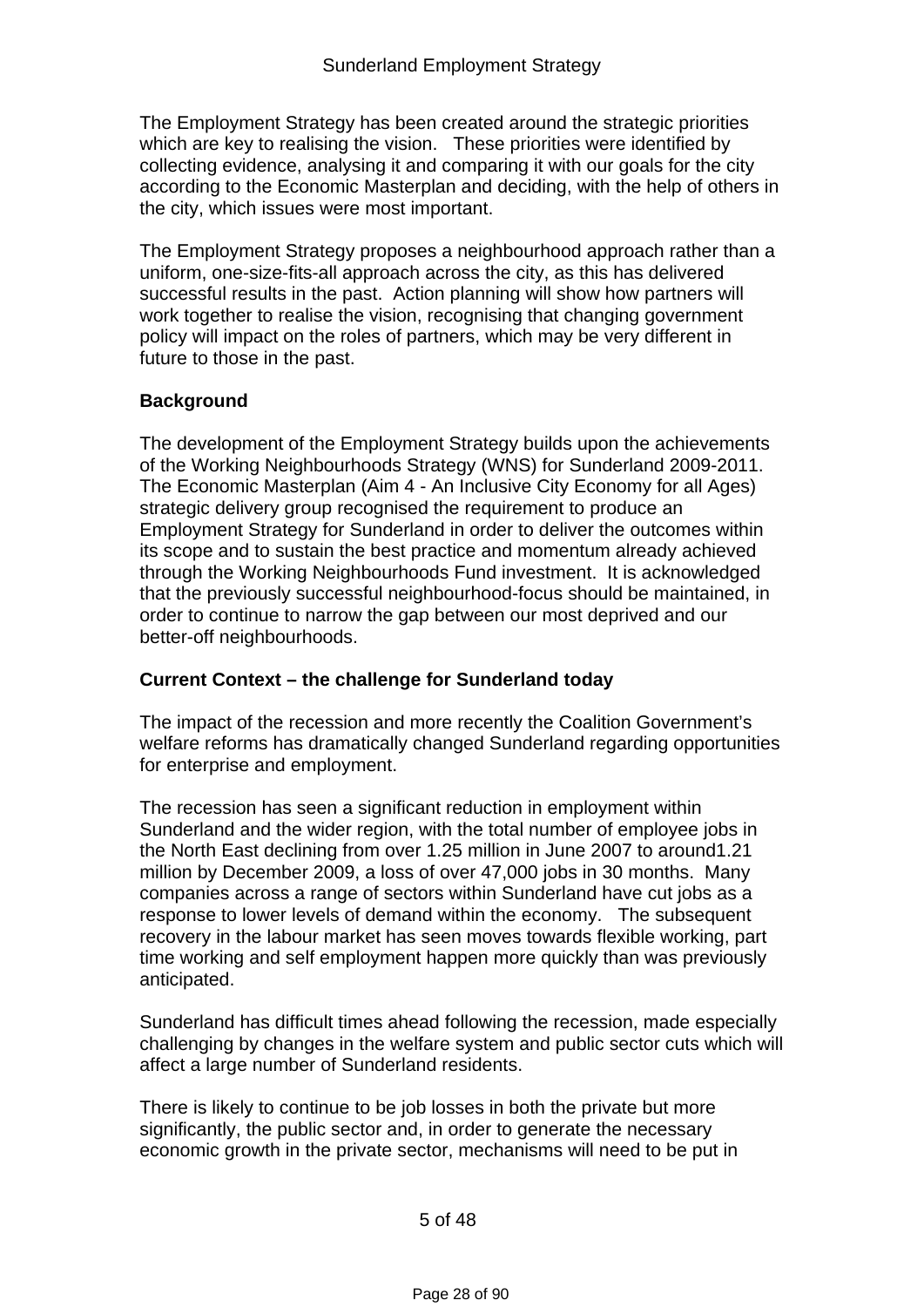place to equip people with the skills and offer support to move into alternative sectors and also into self-employment.

This economic backdrop does provide the opportunity to improve the systems in the city that have already been proven to work and to provide more of the neighbourhood-based, holistic style of support and guidance that is called for in these difficult times.

The strategy will consider how, as a city, partners can work together to increase the numbers of residents who can move from economic inactivity and into employment or self-employment. In addition, the strategy will also consider how we can ensure residents continue to develop relevant skills to sustain and progress within the labour market. This focus on skills will be further developed within the related document – the Sunderland Skills Strategy.

#### **Related Strategies**

The Employment Strategy has strong links with a number of other strategies being developed under the Economic Masterplan:

- The Sunderland Skills Strategy, which will consider the demand side of sectoral growth areas and the skills needed within these;
- Sunderland's Child Poverty Strategy, which aims to reduce the number of children living in poverty, and recognises that employment has an important role in lifting families out of poverty;
- Enterprise & Innovation Strategy, which will set the direction for strategic investment which will underpin economic growth.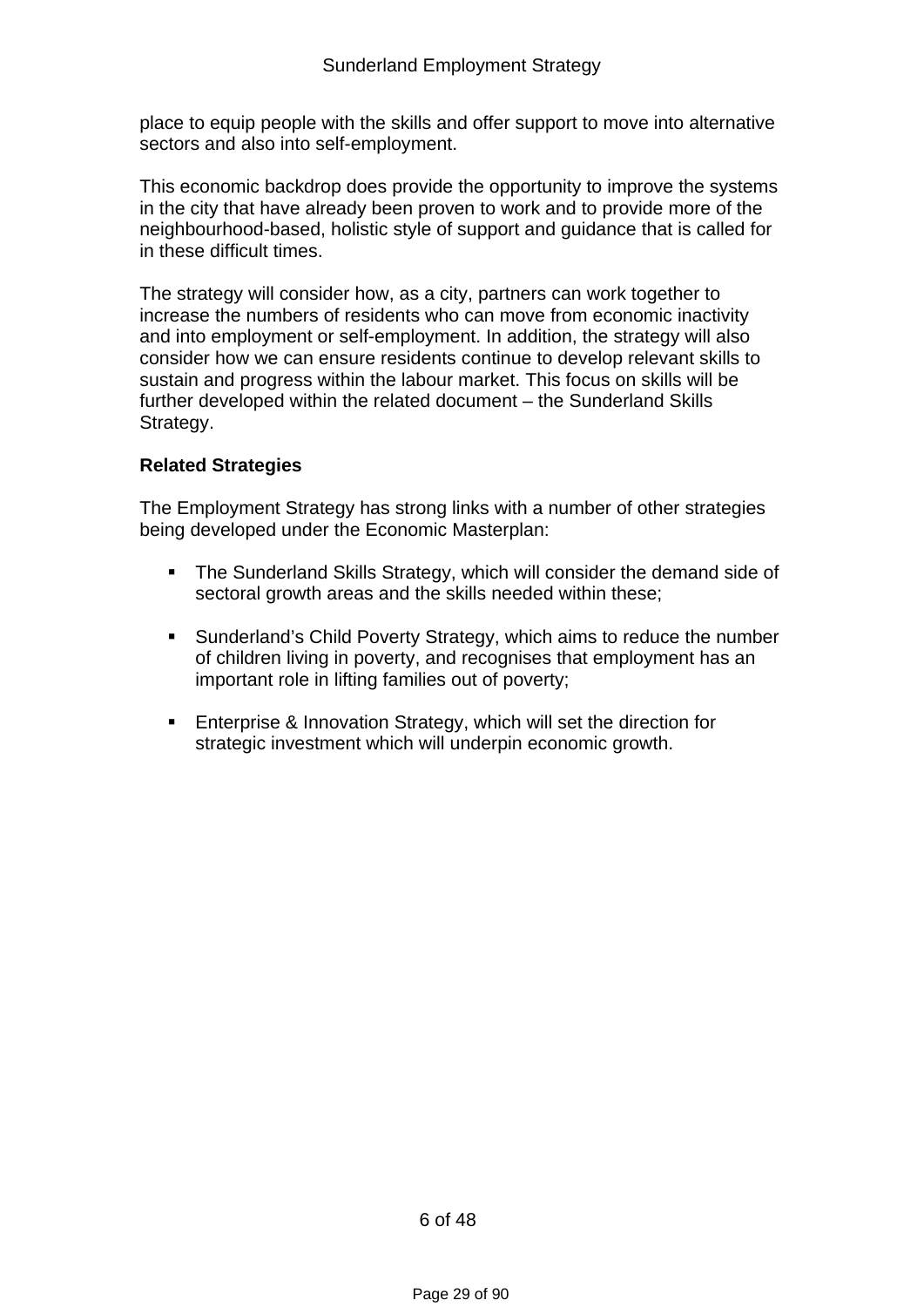# **3. Current Model, evaluation and review**

#### **Current Delivery**

#### **The Working Neighbourhoods Strategy (WNS)**

Between 2009 and 2011, neighbourhood-focused employment and enterprise support has been delivered through the Working Neighbourhoods Strategy (WNS). The strategy was developed to address worklessness and low levels of enterprise at a neighbourhood level and assist in the strategic allocation and management of £30m Working Neighbourhoods Fund (WNF). The strategy recognised that in order to meet the overall programme objective of reducing Sunderland's benefit claim rate by 3000 persons, that there were two potential routes from unemployment/incapacity into work, or from lower paid to higher paid work, either by getting a job and working for others or by being self-employed and working for yourself.

The WNS therefore had two main areas: Assisting People into Work and Boosting Enterprise. By focusing activity on both areas at the same time, a higher impact and greater outcomes could be achieved. The Employment Strategy will build on this approach.

#### **Current Delivery Model – Employability**

#### **Assisting People into Work**

For the 2 year period, commencing 1 April 2009, employability provision has been delivered in Sunderland under the 'Assisting People into Work' strand of the WNS. The approach was designed to sit alongside and complement mainstream employment provision, as delivered through Jobcentre Plus. The model was based upon the principles of One North East's Regional Employability Framework (REF – diagram 1 overleaf) and the best practice which had evolved through the city's Job Linkage partnership network since 1996. Working alongside Jobcentre Plus, the Job Linkage network has contributed towards tackling the city's significant worklessness problems and achieving success against employability performance indicators.

The WNS approach continued and built upon the existing Job Linkage network, enhancing and strengthening the client delivery model with the inclusion of a range of 'bolt-on' specialist providers. The core Job Linkage service has comprised of three broad areas of delivery: (a) client engagement; (b) provision of information, advice and guidance (IAG); and (c) employer engagement and recruitment support.

Through Job Linkage, workless residents have been supported through an end-to-end service, as advocated by the REF, from initial community engagement, registration and induction, into a wide ranging menu of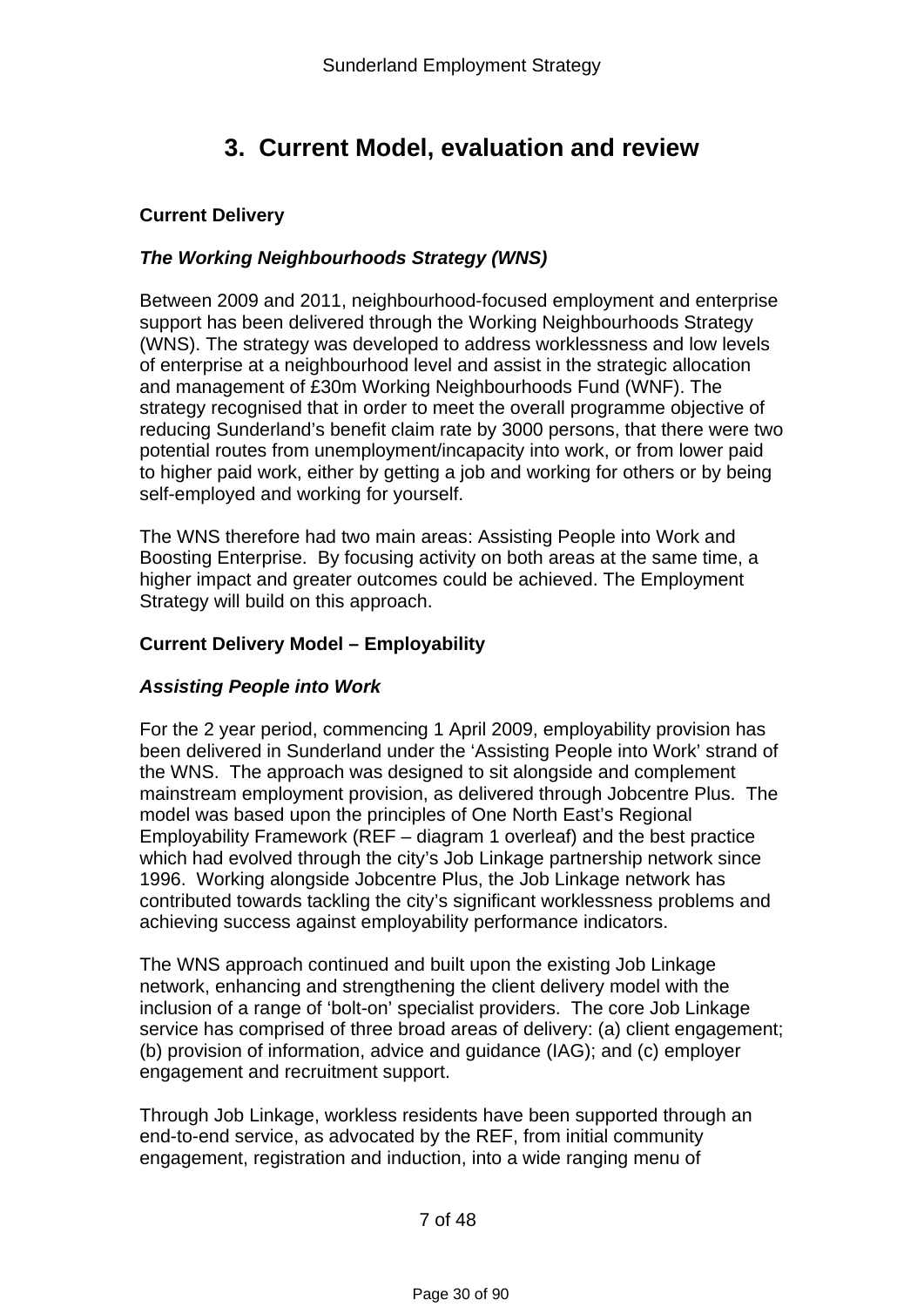provision, tailored to particular needs, finally resulting in employment, with sustainability (where the person has maintained their employment at the company) measured at both 13 and 26 weeks. The model has ensured that each element of the journey has been delivered by the most appropriate delivery partner, to achieve effective progression and also cost savings by removing potential duplication.

#### **Diagram 1: Regional Employability Framework (REF)**



#### **Employability Service Model**

The journey to employment has been tracked via a common management information system, the Hanlon "Skills Register" which every provider has used to record client progression and entry into employment. This has provided management with consistent information on performance, both on an individual project and at various spatial levels (including super output area, ward, area and city-wide).

The employability programme aimed to focus delivery on 'hard to reach/hard to help' clients, to add value to mainstream Jobcentre Plus provision. Engagement of people in receipt of 'inactive benefits' was prioritised, namely those on Incapacity Benefit (IB) and Income Support (IS). A focus was also given to residents living in the most economically deprived areas of the city (measured as the top 30% lower super output areas).

The core Job Linkage service was delivered through a network of 14 neighbourhood-based centres, located within key deprived wards. This neighbourhood approach encouraged voluntary participation of benefit

8 of 48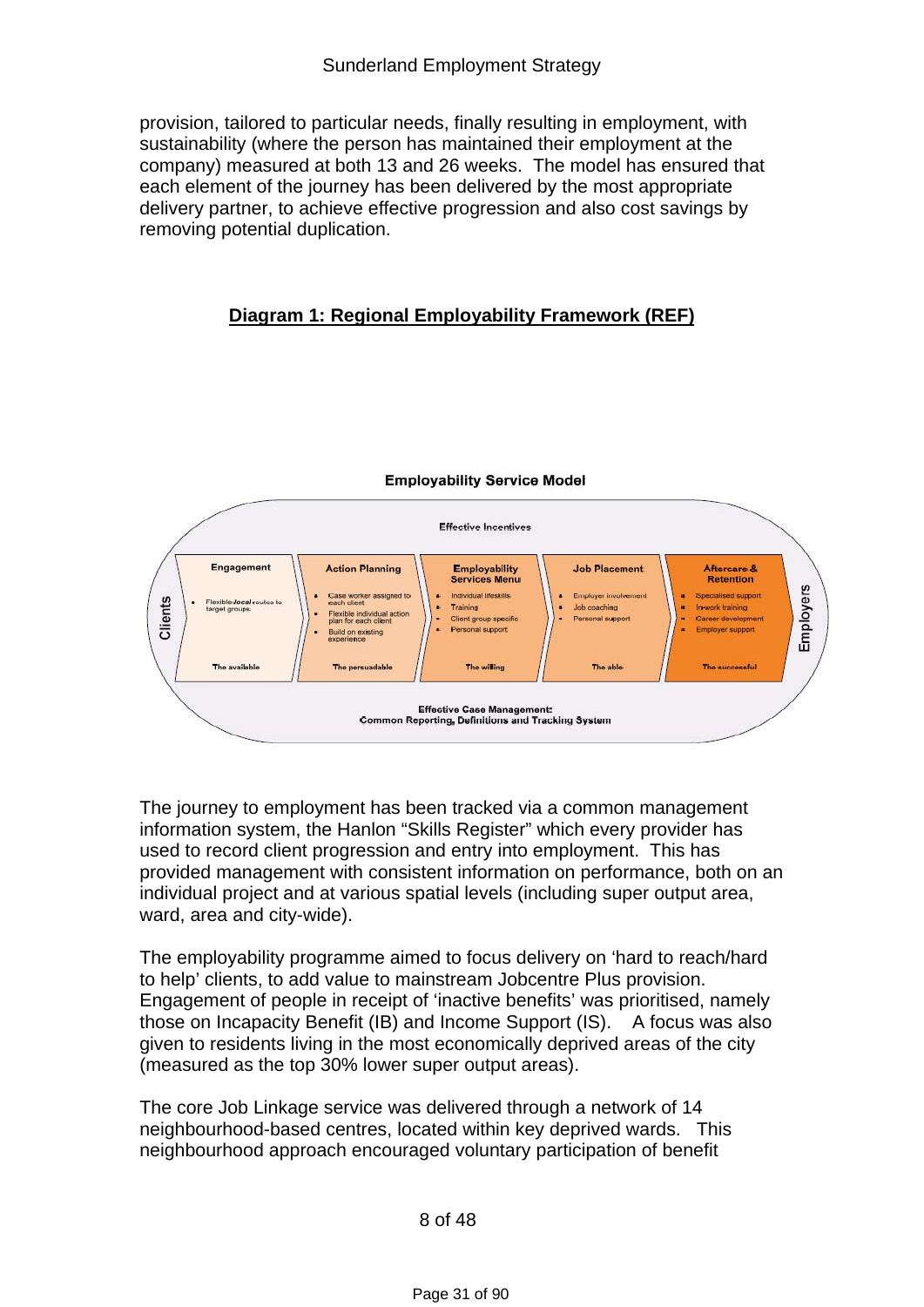recipients for whom there was no mandatory requirement to look for work, ie the 'hard to reach'.

The core Job Linkage service has been supplemented by a range of specialist providers, who were grant funded to provide holistic, wrap-around support to directly target 'hard to reach/hard to help' client groups and/or address specific barriers<sup>[2](#page-31-0)</sup>. A total of 15 employability projects were grant funded to provide this specialist support, delivered by organisations from across the public, private and voluntary sectors.

#### **Current Delivery Model – Enterprise**

#### **Boosting Enterprise**

1

In order to stimulate enterprise at a neighbourhood level, the WNS proposed a Boosting Enterprise Programme which was aimed at offering a range of support to encourage more business start-ups. The core element of the programme was Neighbourhood Talent Scouts and Business Advisors, along with a number of support projects, these being:

- o Access to Finance to mitigate difficulty in acquiring start-up finance
- o Visible Workspaces to identify and then provide latent and known demand for start-up workspace
- $\circ$  Enterprise in Education to embed enterprising skills within secondary school age children, demonstrating enterprise is a future viable alternative to employment
- $\circ$  Additional Specialist engagement, motivation and support to provide flexible funding to add value to the core delivery by Talent Scouts and Business Advisors for the provision of bespoke engagement and motivation support not available within the main core programme support
- o Franchising to promote franchising as a route to self-employment and support potential franchisees with information and advice
- o Procurement to develop a system to support and encourage more local firms to apply for and deliver council contracts
- o Underserved Markets to research the gaps in service provision and match new business start-ups into new markets

A Consortium of local organisations; North East Business and Innovation Centre, Sustainable Enterprises Sunderland, FISCUS, Sunderland North Community Business Centre and Gentoo were awarded a competitive contract to deliver the core element which had output targets of : 800 referrals into pre-business support and 400 new 'Enterprise Ready' businesses.

<span id="page-31-0"></span> $2$  These included people with health problems (physical, mental, learning difficulties), financial inclusion/debt management, people lacking recent/relevant work experience or with low/no skills, people who were homeless or with drug/alcohol issues, offenders/ex-offenders, carers/ex-carers, people from the BME community, NEETs, older workers and lone parents.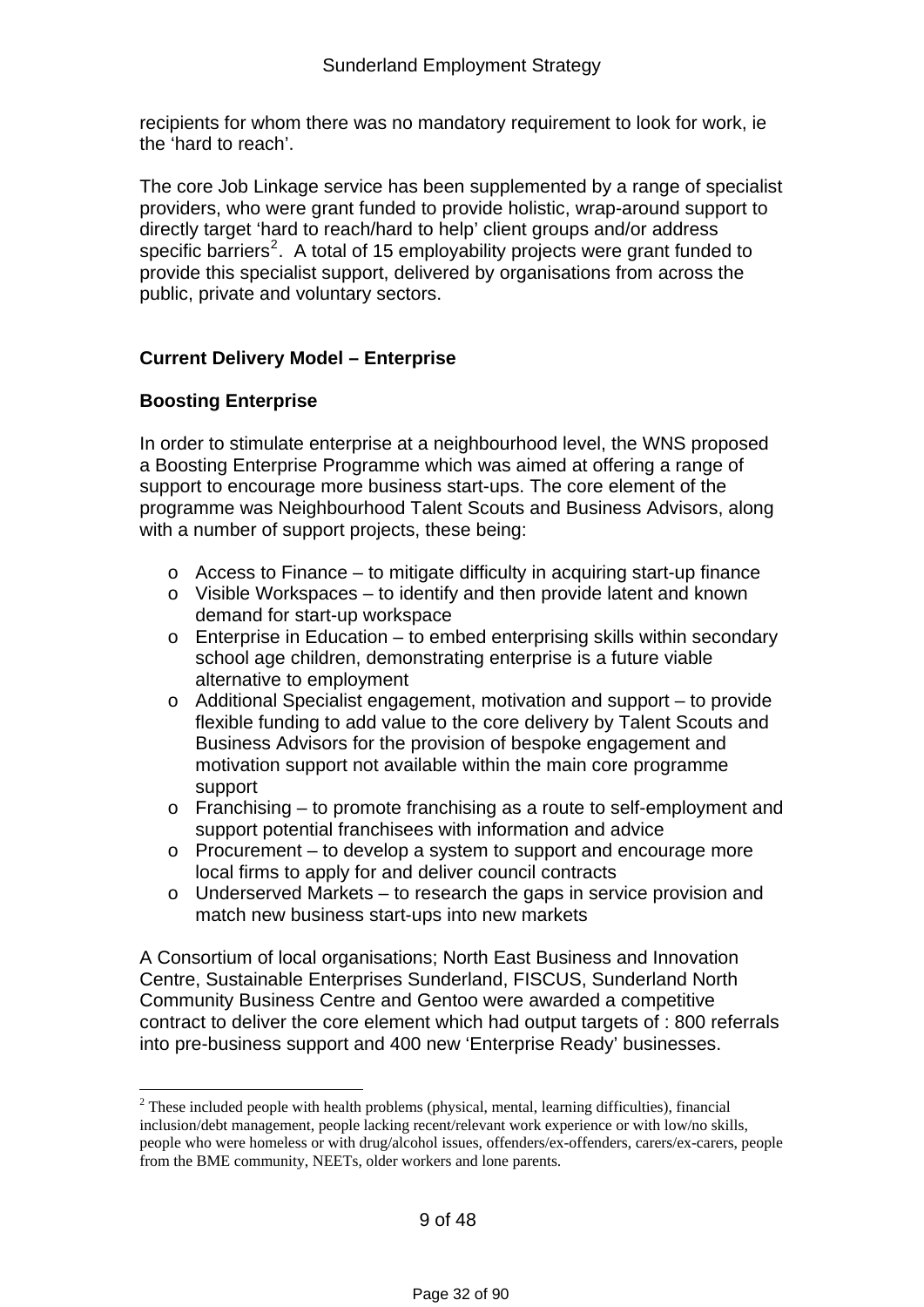A team of 9 Talent Scouts were located in targeted neighbourhoods and it was their role to engage with residents who were interested in selfemployment, through the use of existing community networks, and to work with these clients on individual barriers to self employment, such as confidence, self-esteem, childcare etc. Once the personal barriers had been addressed the clients were referred to one of 7 Business Advisors, also based in neighbourhood centres who offered support to assist them to be 'Enterprise ready'. This support included practical skills for business such as business planning, marketing, financial management and signposting to mainstream business support agencies and services.

#### **Evaluation**

This section highlights key findings from the research, review and evaluation work undertaken on our current activity. The findings are summarised in this section, more detail can be found in the appendices.

#### **Key Findings**

#### Enterprise

The Enterprise review was undertaken using the following methods:

- o Self-assessment of project activity by the project deliverers undertaken in July 2010, covering Talent Scouts and Business Advisors, Access to Finance, Specialist Support (Benefit and Tax Advice), and Procurement.
- o A postal questionnaire sent to 50 new start-ups conducted during September 2010
- o Best-practice benchmarking undertaken by S4W Consultants
- o Performance information undertaken by S4W Consultants
- o 3 focus groups held during September 2010 at Houghton, Grindon and Hendon

The main findings from the review were that:

- the spread of start-ups across the city is good with coverage in every area
- the type of businesses set up within the programme show variety and has not led to saturation in any particular geographical area of the city
- focused work at a neighbourhood level using community based organisations is effective at engaging and supporting harder to reach clients into self-employment
- Named and retained advisors offering intensive one to one bespoke support through out the pre-start up stage has a strong correlation with successful self-employment outcomes

10 of 48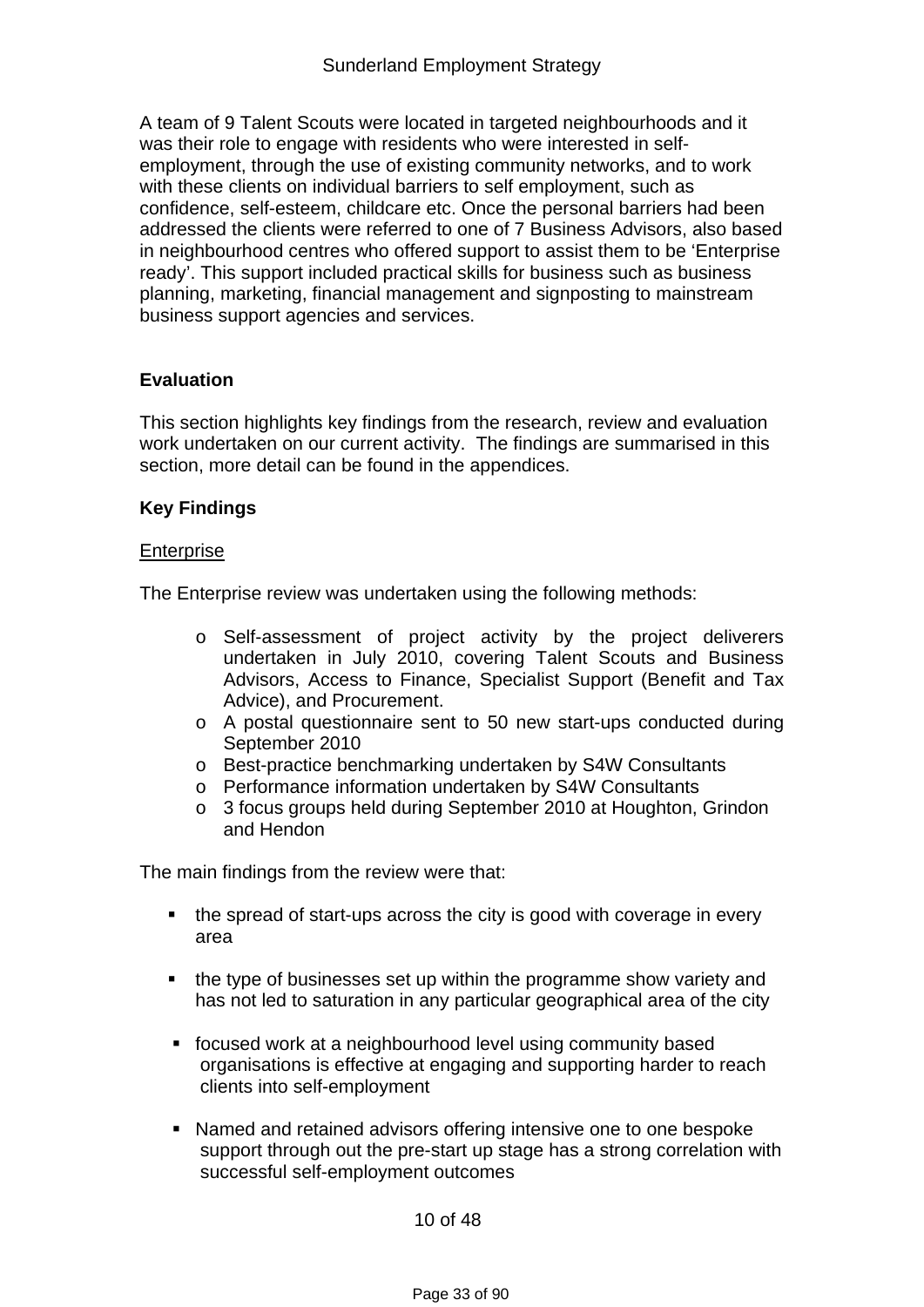- Access to finance is a major barrier to enterprise and offering start-up grants is a major incentive to pre-start ups
- Ongoing support is required once the business has started especially with marketing, and assistance with seeking other finance in order to grow

#### Employment

#### **Worklessness Assessment**

As part of the Employment Strategy's evidence base, a detailed worklessness assessment has been carried out. The Houghton Review recommended, "The causes and context of worklessness are different from place to place and, therefore the answers to it also require an understanding based not only on place but of those affected by it." Consequently, the assessment covered population, characteristics, geography, employer demand issues and barriers to employment. The full findings are attached as an Annex.

Statistics show there continues to be a downward trend for people claiming Jobseekers Allowance (JSA), which at 9,297 in September 2010, stands at its lowest level since August 2009 (however this still represents 5.28% of the working age population). However, to get a true picture of 'worklessness', all out-of-work benefits must be considered. The findings showed that in November 2009 there were 34,270 people claiming a range of out-of-work benefits, including Incapacity Benefit (IB), Employment Support Allowance (ESA) and Income Support (IS) as well as JSA. This represents almost 20% of Sunderland's working age population and this figure reflects more accurately the scale of the worklessness problem faced by the City. In addition, there are a substantial number of people who are not working, but for various reasons, do not claim any form of 'out-of-work benefit' and these also need to be considered under this strategy.

There have been some indications of improvements: numbers claiming out of work benefits showed a welcome reduction in 2009, after rising sharply in 2008. The number of people employed has also showed a modest increase over the period 2005-09, compared to an overall decrease in both the North East and Great Britain. Similarly, the number of economically inactive residents in Sunderland has steadily decreased and the rate is now below that for the region and almost the same as the national rate. These results may seem to be at least partly due to Sunderland's Working Neighbourhoods Strategy and evidence that the model used has been effective in general terms. However, few of the city's 43 worst performing lower super output areas (LSOAs) showed any reduction in the rate of people claiming out-ofwork benefits. This suggests that there still needs to be a targeted approach to supporting Sunderland's most deprived neighbourhoods, to narrow the gap between the better performing and the worst performing areas of the City.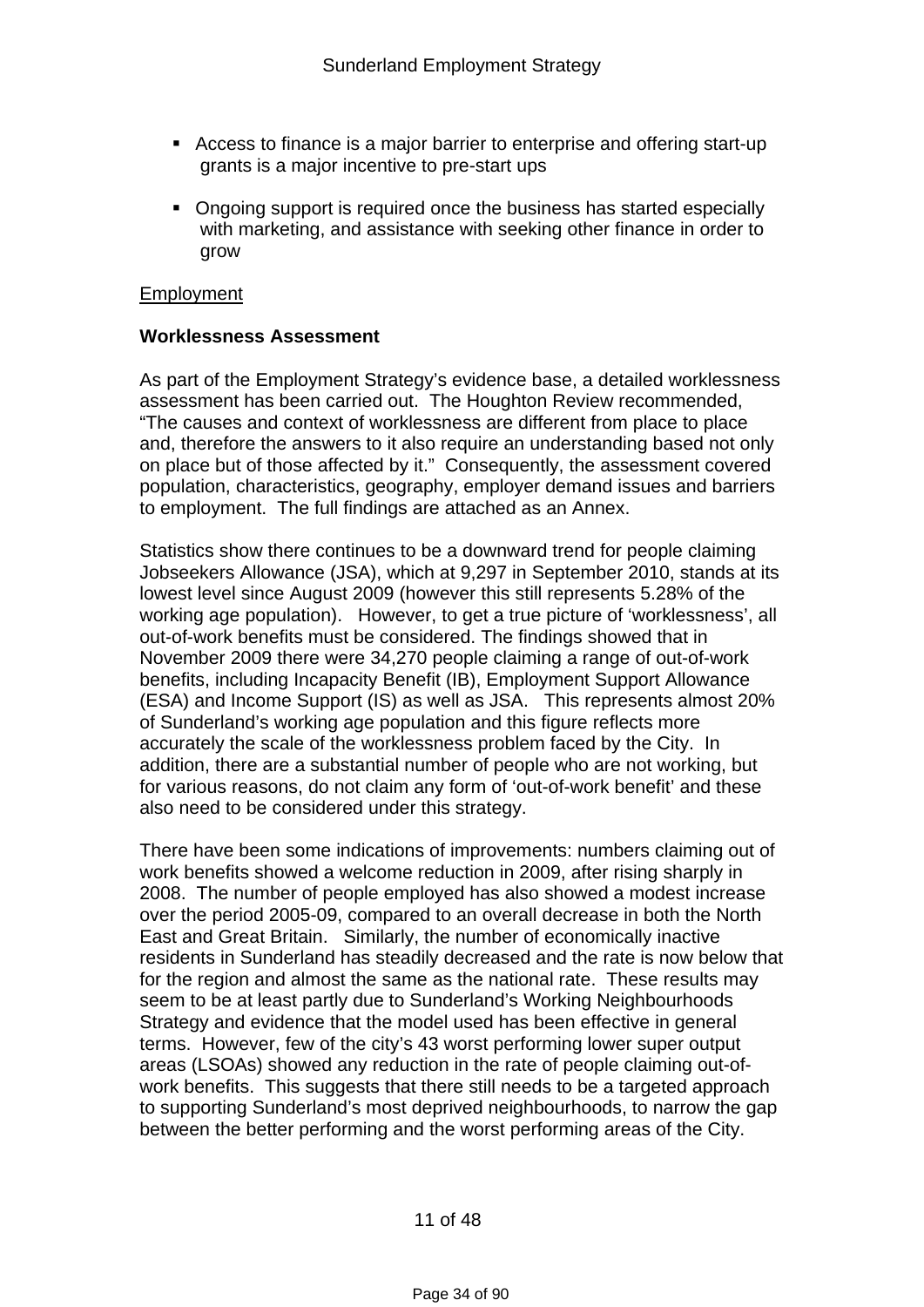#### **Job Linkage Review**

The review and evaluation of Job Linkage was carried out in the period June to September 2010 by consultants Roger Tym & Partners. It was commissioned to consider the service's overall performance, the relevance, impact, efficiency, effectiveness and sustainability of the Job Linkage network, how effectively it embraces partnership working and to identify key performance lessons.

The findings indicate that Job Linkage is a fundamentally successful model with clear strengths. Since 1996, Job Linkage has developed considerable experience in delivering high quality, personalised employability to services: to those in the community with most severe barriers in accessing employment opportunities: and in the city's most deprived wards. There is widespread recognition within the City Region and from Jobcentre Plus (JCP) management of Job Linkage's effectiveness in engaging its target groups and in improving their employability. There is also recognition that the Employer Link service is complementary to that offered by JCP, engaging small and medium sized enterprises (SMEs) to a far higher degree than JCP has been able to do.

Job Linkage is an important part of Sunderland's employability infrastructure and the delivery staff are well known and experienced in the community. While its network of centres enables ready access to employability services, it also affords access to a range of other community facilities and services.

Job Linkage is seen as broadly successful and doing what it is meant to do, ie moving people from benefits, closer to an active role in the labour market and ultimately into work. As borne out by the annual and quarterly monitoring reports, the scale of its activity in engaging new clients, providing relevant advice and training and matching them with employment opportunities is impressive. In terms of value for money, the service has achieved a high volume of outputs at relatively low cost.

In its conclusion, the report recommends that Job Linkage positions itself to act as a sub contractor under Work Programme, with the intention to sustain an adequate amount of infrastructure across the city, to continue to offer a meaningful level of quality provision to Sunderland's out-of-work residents..

#### **Focus Groups – service users and delivery providers**

The consultation process, particularly with current service users and also with delivery providers, recognised the importance of continuing to ensure a wide and diverse range of employability provision is available, suitable for people with very different needs, including the long term unemployed, people with disabilities, people with either no or low skills and others that could be described as the more 'socially excluded' people within Sunderland's communities.

12 of 48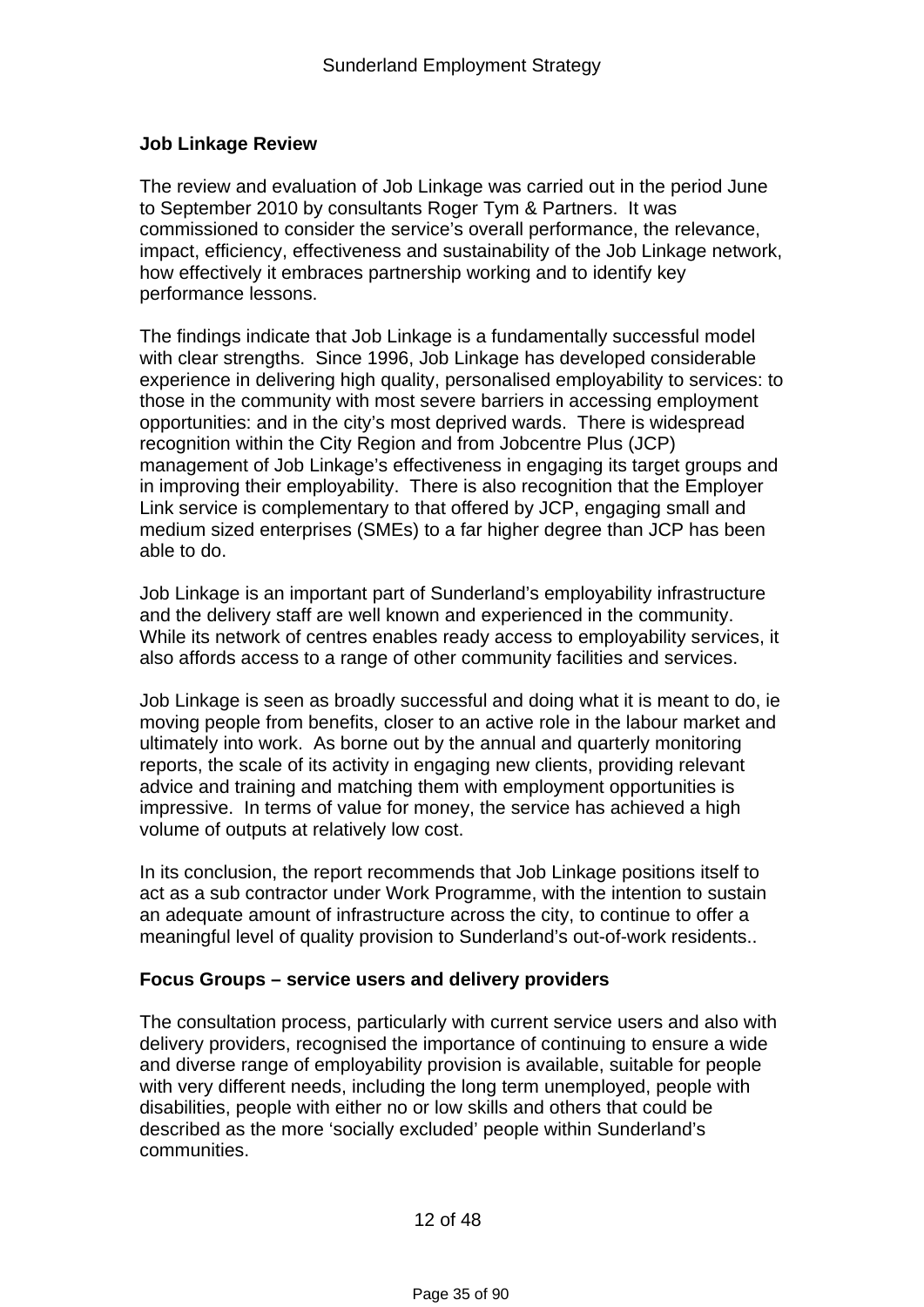In terms of the model of delivery, certain key features were seen to be essential. These included employability provision being located within a local community setting, for ease of access for the service users and to achieve a sense of 'responsiveness' to local need. The availability of intensive, one-toone support, customised to individual needs and delivered by a dedicated, named adviser was also high on the list of priorities. The adviser should be able to signpost clients to a wide range of specialist providers, to address specific barriers to employment, such as debt advice or housing issues. Access to flexible funding was also seen as important in the delivery model, again for the purpose of removing 'barriers to employment' such as travel costs or clothing for interviews.

When considering the Council's future strategic role, there was common agreement that ensuring and influencing the continued provision of an effective employability service was an essential part of the Council's role, especially in the present economic climate. As well as providing some of the City's most disadvantaged residents with an effective level of support to find work (not always available from mainstream services) it was felt this would also have a beneficial impact on the City's economy by helping to increase the number of residents in work and reducing those on out-of-work benefits.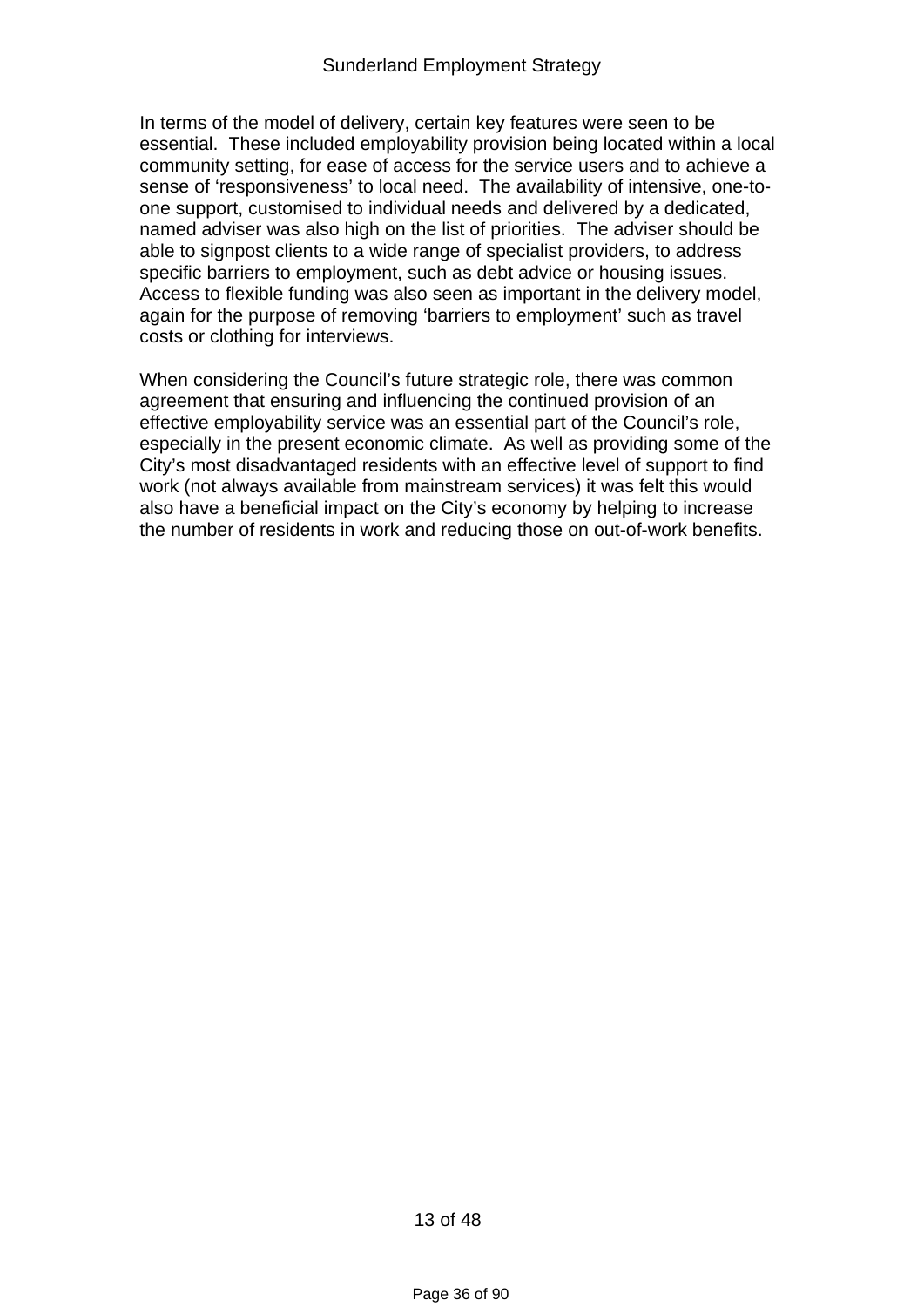# **4. New Policy and its Impact**

The Coalition Government has developed new policy to reform the welfare state, changing the way that people can receive benefits and the way that they can apply for work. This policy change has a direct effect on the Employment Strategy and how it can support Sunderland residents. Whilst the previous chapter has highlighted the good work that the Working Neighbourhoods Strategy (WNS) has achieved for the residents benefiting from its services, this chapter explains the recent policy announcements from the Coalition Government, and the impact of this on the Employment Strategy and Sunderland residents.

The Coalition Government has taken the decision to reduce public spending in an attempt to reduce the country's financial deficit. This includes spending on benefits. Commenting on the Department of Work and Pensions website;

"The Government has identified two key problems with the current system: work incentives are poor and the system is too complex. We want to reform the system to help people to move into and progress in work, while supporting the most vulnerable."

Many of the policy announcements have been to encourage people on out-ofwork benefits (including Incapacity Benefits) into employment or self employment. Following a lengthy consultation process, the Government has set out the specifics of its plans for welfare reforms in the White Paper "Universal Credits: welfare that works" in November 2010. This aims to create a fairer and more affordable welfare system, improve incentives to work and tackle dependency, while protecting those who are genuinely unable to work.

A significant announcement in the comprehensive spending review of October 2010 was that the current system of means-tested benefits will be replaced by the introduction of a single, universal benefit that will be tapered off as the recipient enters work, decreasing as the recipient receives a higher salary. This is to ensure that "work always pays" and people who find employment will be financially better off than those who are on benefits.

Changes to the Incapacity and Employment Support Allowance are also taking effect. Those who currently claim sickness-related benefits (such as Incapacity Benefit and Severe Disability Allowance) will undergo a Work Capability Assessment; if they are deemed unable to work, they will remain on the benefit, however, if they are deemed capable of undertaking some level of work, they will be put onto JSA and expected to find suitable employment. All current recipients of IB will be reassessed in this manner.

## **The Work Programme**

Alongside these changes to the welfare system, there are also changes to the way that those looking for work are helped to find employment. Current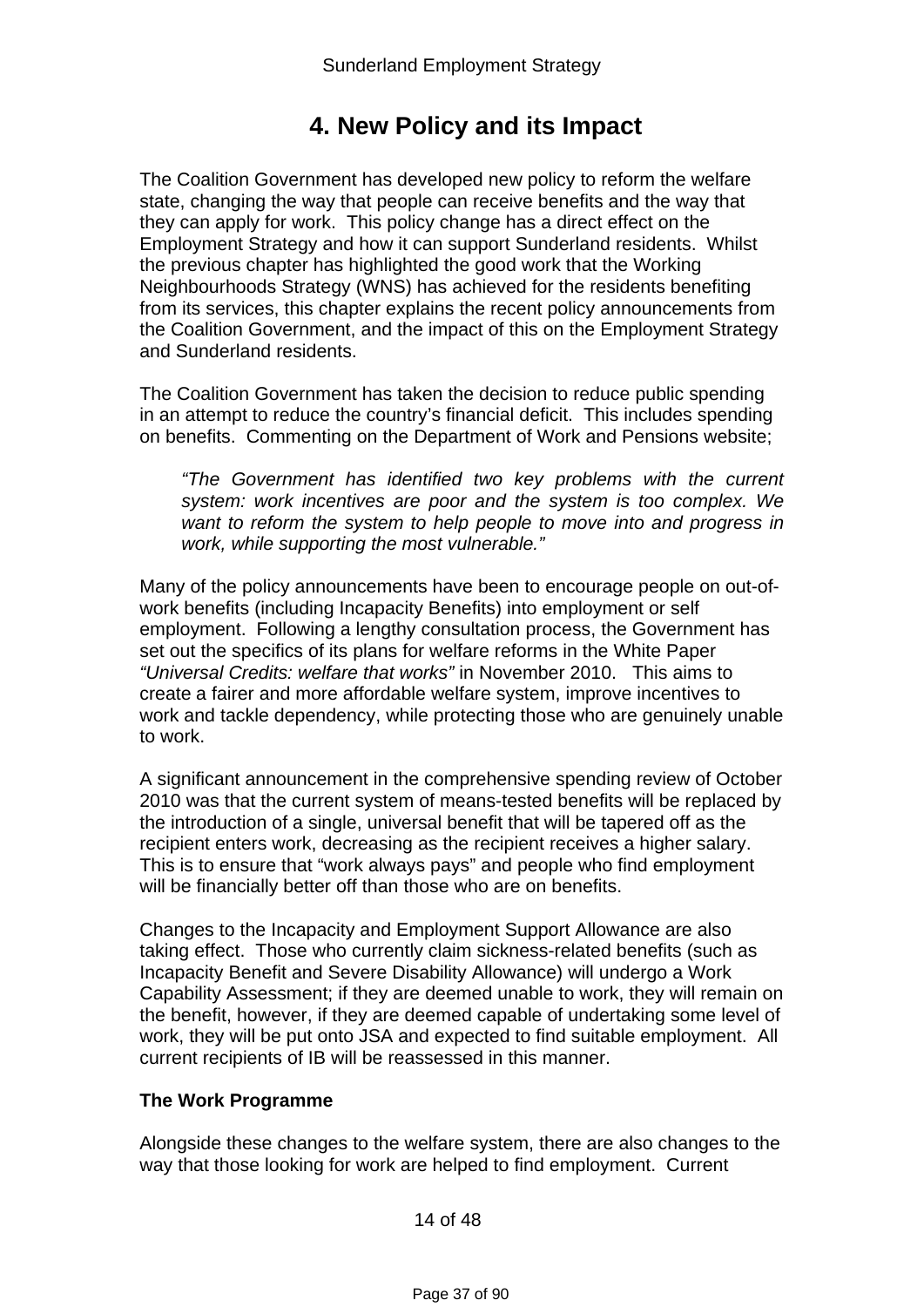programmes such as New Deal and Pathways to Work will cease and be replaced by a single national scheme, the Work Programme that "will provide a single, personalised welfare to work programme for all client groups, delivered through contracted out provision." The Coalition Government is putting in place a framework from which to select suitable providers from the private and voluntary sector and it is expected that the Work Programme will be operational by summer 2011.

The providers for the Work Programme are expected to be very large, financially secure organisations and they will be contracted to deliver employability services on behalf of the Department of Work and Pensions (DWP). The main providers, or 'Prime Contractors' as they are being described, are expected to select a number of sub contractors to assist in the delivery in local areas. The Primes are encouraged to identify partners, ideally from within the Voluntary and Community Sector (VCS) who have experience and a proven track record of working with workless clients in their neighbourhoods. This approach is intended make best use of existing infrastructures and networks, to enable the new scheme to make maximum impact as soon as possible.

In recent years, analysis of worklessness and 'economic inactivity' has focused on various categories of clients, based on the type of benefit they claimed. With the move towards a universal benefit, this method of client segmentation has to change. People currently in receipt of IB will undergo a Work Capability Assessment (WCA), to see if they are capable of carrying out some form of work. The focus will shift from what a person can't do, to what a person can, in terms of work. This will result in the number of people claiming IB decreasing, whilst those actively seeking employment (ie claiming JSA) rising.

Every client who is actively seeking employment will be supported to do so by the Work Programme, from a set point in their claimant history (ranging from 3 months to 12 months on benefits). Those clients who are medically assessed and deemed incapable of carrying out any form of work will remain on an appropriate benefit and will not be expected to actively seek employment. (The details of these benefit changes and the process for transferring people to alternative benefits is still emerging and will become clearer in the coming months.)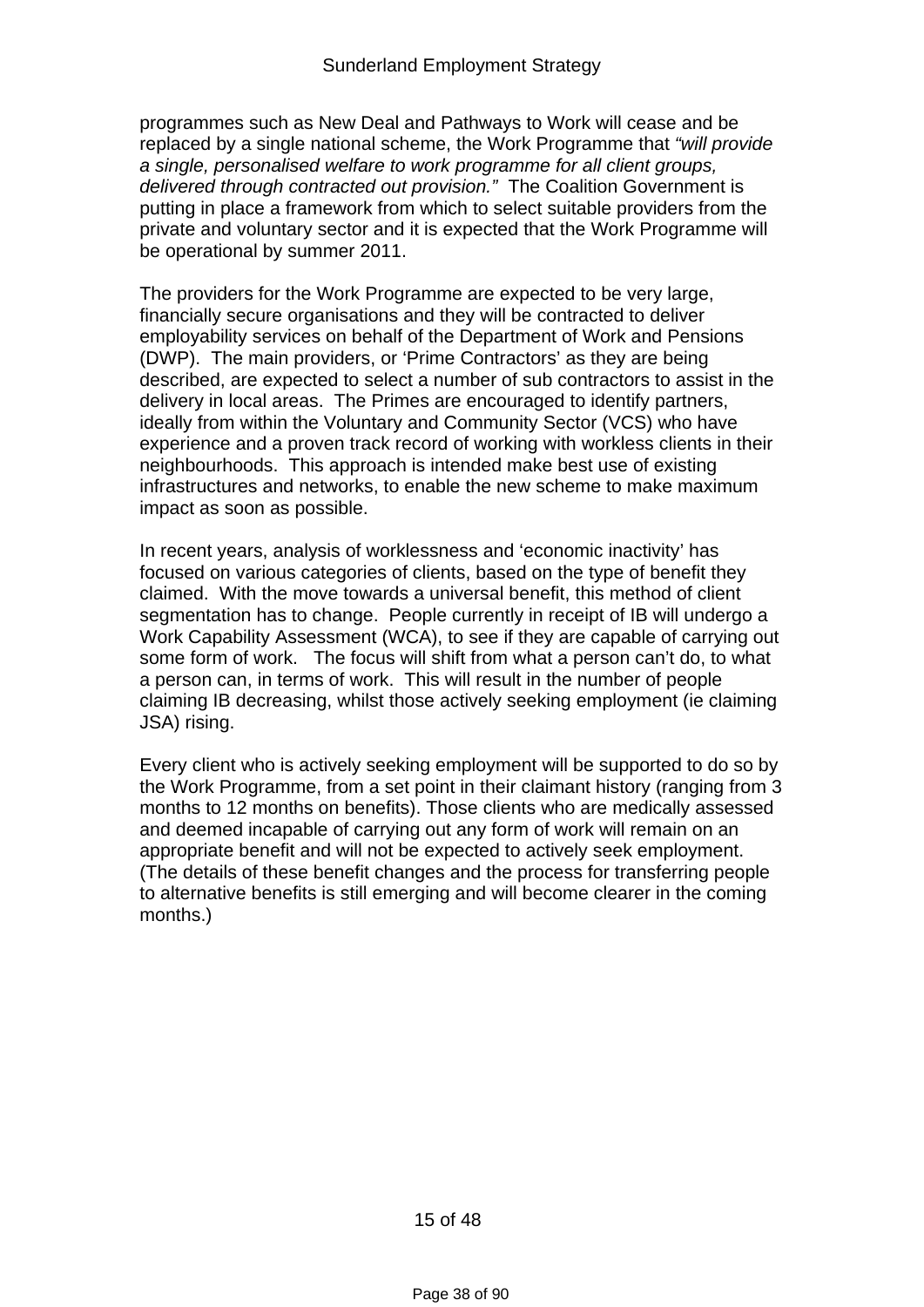| <b>Customer Group</b>                                                                                                                      | <b>Time of Referral</b>                                          | <b>Basis for</b><br>referral                              |  |
|--------------------------------------------------------------------------------------------------------------------------------------------|------------------------------------------------------------------|-----------------------------------------------------------|--|
| JSA customers aged 25+                                                                                                                     | From 12 months                                                   | Mandatory                                                 |  |
| JSA customers aged 18-24                                                                                                                   | From 9 months                                                    | Mandatory                                                 |  |
| JSA customers who have recently<br>moved from Incapacity Benefit                                                                           | From 3 months                                                    | Mandatory                                                 |  |
| JSA customers facing significant<br>disadvantage (eg young people<br>with significant barriers, NEETs,<br>ex offenders)                    | From 3 months                                                    | Mandatory or<br>voluntary<br>depending on<br>circumstance |  |
| All Employment and<br>Support<br>Allowance customers                                                                                       | At any time after their<br><b>Work Capability</b><br>Assessment  | Voluntary                                                 |  |
| Employment<br>Support<br>and<br>related)<br>Allowance<br>(income)<br>customers who are placed in the<br><b>Work Related Activity Group</b> | When customers are<br>expected to be fit for<br>work in 3 months | Mandatory                                                 |  |

The customer groups who will receive support under the Work Programme are as follows<sup>[3](#page-38-0)</sup>:

Those most in need of support, for example ex-offenders or those young people who are struggling to make the transition between education and work, will be offered early access to the Work Programme (ie from 3 months on benefits) to ensure they receive it within a timescale that is most appropriate to them.

# **Support for those not included in the Work Programme**

The Work Programme is not being delivered in isolation: it will be supported by a more flexible advisory service in Jobcentre Plus, which will give local offices more control and allow them to deliver in a way that is responsive to local needs. Clients who are not eligible for Work Programme will have access to a range of other support measures, as follows:

- o Jobcentre Plus (JCP), along with its strategic partners, will help people to volunteer, do work experience or take advantage of peer-to-peer support, before they enter the Work Programme. These initiatives are part of the "Get Britain Working" measures. As part of this, DWP has launched 'Work Clubs', which encourage people who are out of work to exchange skills and share experiences, and 'Work Together', which allows people to develop work skills through volunteering.
- o From 25 October 2010, DWP has also been offering disabled people with significant employment support needs access to Work Choice, which will run alongside the Work Programme, and provide the

<span id="page-38-0"></span><sup>&</sup>lt;u>.</u> <sup>3</sup> The Work Programme Prospectus, DWP, November 2010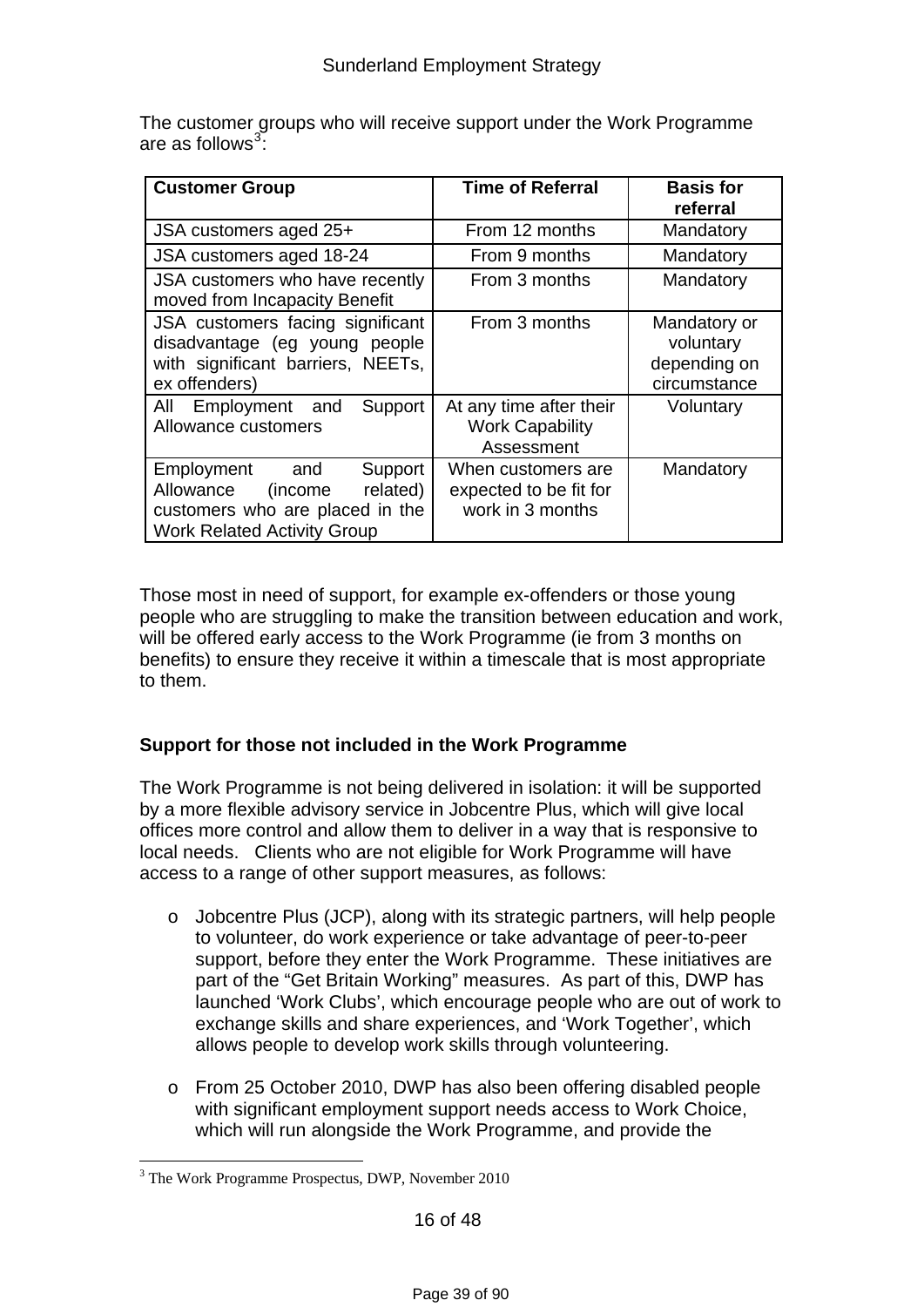additional help that the most severely disabled people need to get back to work.

o Finally, JCP will offer enhanced support to lone parents in receipt of Income Support. This will include an offer of support through the JCP "Support Contract", the JCP Flexible Fund and ongoing advisor support. JCP will also continue to play a key role in helping customers with benefit claims, decisions and appeals.

There are also a significant number of people in Sunderland who are not eligible for Jobcentre Plus support. These are people who are not in receipt of any form of out-of-work benefits. In the period of Working Neighbourhoods Funding from 1 April 2009 to December 2010, approximately 2,000 such clients registered with and received support from the Job Linkage service. Consequently, a key focus of the Employment Strategy will be to examine how employability support can continue to be provided for this cohort of clients in the future.

# **Quality of service**

Within the Work Programme, DWP is clear that providers are best placed to know what works for customers and so the contracts will not specify what providers should deliver. However, the clients should know what level of service they can expect. As a result, bidders for Work Programme contracts will be asked to provide a summary in their tender of the minimum service they will offer to all client groups. These minimum service levels will be translated into a small number of Key Performance Indicators within each contract and will be articulated to clients at the point they start the provision. These promised service levels will be made public so that clients and their representatives will be able to judge whether providers are delivering what they have promised. An important role of the local strategic partnership will be to monitor the service levels and ensure that all residents are receiving a quality service.

## Related Policy Areas

Whilst the most significant change impacting on the Employment Strategy is the Work Programme, other policy changes also need to be considered.

# **Local Enterprise Partnerships (LEPs)**

LEPs will replace Regional Development Agencies which will be disbanded by 2012. They will bring councils and businesses together on an equal footing, across natural economic geographies and will have as their primary focus planning and infrastructure projects, with less of a focus on economic development to drive economic growth. LEPs will receive no core funding and will be expected to fund its own day-to-day running costs.

LEPs will be able to submit bids into the new Regional Growth Fund (RGF), which is worth £1.4 billion over 3 years. Its purpose is to encourage private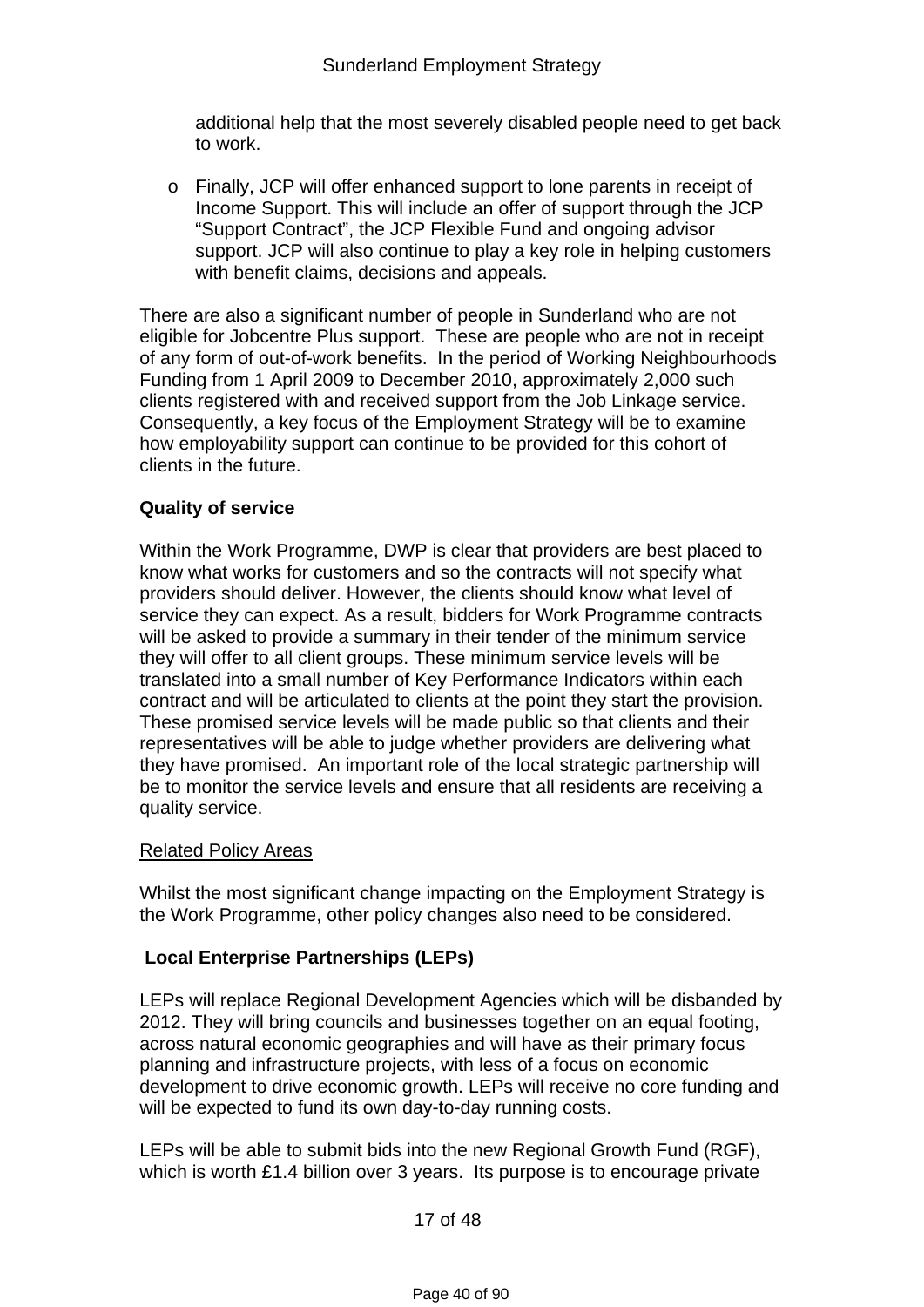sector enterprise by providing support for projects with significant potential for economic growth and job creation. It is also intended to support those areas of the country that are currently dependent on the public sector to make the transition to sustainable, private sector-led growth. The fund will encourage private sector enterprise (including social enterprises) to create opportunities for affected localities to adjust to reductions in public spending and enable private sector investors, businesses, the public sector and communities to come together with an overall strategy for their area. It is envisaged it will provide a mixture of direct support for investments that would otherwise not occur (and which will create sustainable employment) and infrastructure provision to remove barriers to private sector-led economic growth. There is an opportunity for the North Eastern LEP to submit a bid for NGF to support activities that will directly support job creation and enterprise initiatives.

# **Business Link and Enterprise Support**

The future of enterprise support is also subject to significant change. While some enterprise support will be delivered through the Work Programme, through the 'Working for Yourself' strand a number of uncertainties remain over the future make-up of the enterprise and business support agenda.

Changes to Business Link mean it will lose its existing regional focus and move towards becoming a national telephone and web based support service. As a consequence there are concerns around the potential impact of these developments to the future delivery of this support within the North East.

The availability and nature of enterprise and business support clearly has a potential impact on enterprise development.

# **Learning and Skills**

The learning and skills infrastructure is also going through a significant period of transition, including the way in which lead providers such as colleges of Further Education are funded, with the loss of ring fenced budgets for the unemployed and cuts to funding for adult skills, which will impact on the future skills agenda.

It is envisaged that employer engagement activity will increasingly be left to individual providers, with a potential lack of strategically driven activity in this area. This may lead to the Skills Funding Agency taking a step back from this work and shifting towards an increasingly national focus and infrastructure. Learning and skills impact will be explored in more detail within the Skills Strategy for Sunderland.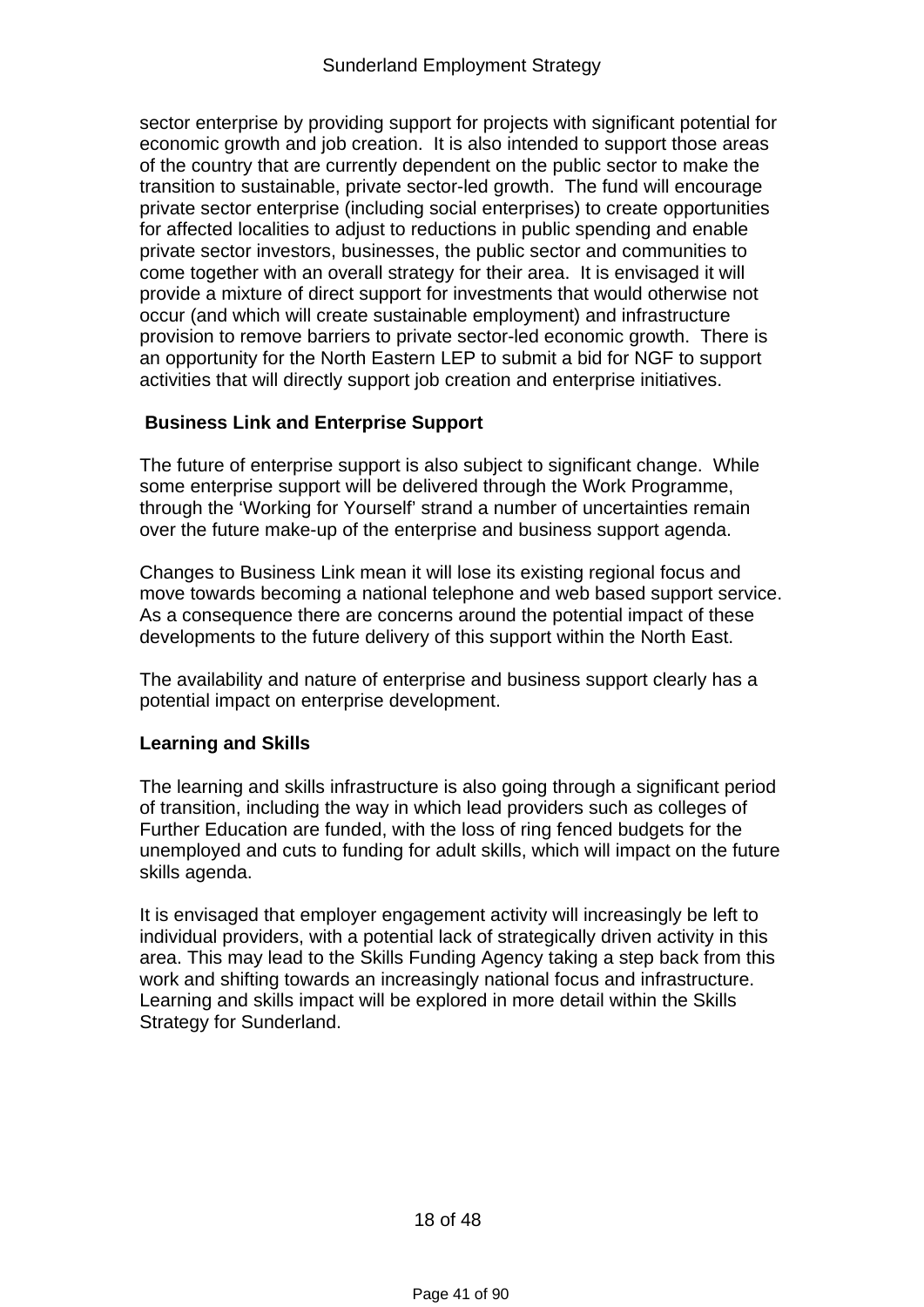# **5. The Changing Labour Market**

Policy changes have created considerable uncertainty over future developments for employability and enterprise. Welfare and benefits reform is at the heart of the Coalition Government's agenda, however the detail of the precise programmes and policy intervention position are only just emerging. Nevertheless, these policy shifts will have a major influencing role in the design and delivery of Sunderland's strategy to support employability and enterprise activity and the use of any discretionary funding which may become available. It is therefore crucial that the Employment Strategy is a dynamic document subject to early and regular review to ensure emerging policy detail and new policy can be fully reflected.

# **The impact of the recession**

1

At the point of UK recession in Autumn 2008 Sunderland's pattern of benefit claimants was showing a definite downward trend particularly long-term JSAs and also clients in receipt of incapacity benefit (those normally described as 'hard to help').

The impact of the recession has seen massive increases in JSA numbers (from 5,240 or 3% of the working age population in November 2005 to 10,560 or 6% at its peak in February 2009) however interestingly there was much less of an impact on non-JSA clients as would have been expected looking at trends from previous recessions. Whilst JSA figures rose steeply, the worklessness assessment demonstrated Sunderland's economically inactive<sup>[4](#page-41-0)</sup> figures have gradually reduced from 45,300 or 25.8% in 2005 down to 37,100 or 21.2% in 2009, this pattern has continued and suggests a strong correlation to initiatives delivered under WNS.

It is expected that during the period of delivery of this employment strategy that changes in policy will mean a reduction in clients claiming sickness benefits for which there is no compulsion to seek employment. Welfare to Work policy will see greater numbers of people being classified as 'fit for work' and therefore their benefit type will be changed to reflect that.

The following analysis has been carried out by the Centre for Economic & Social Inclusion, to estimate the relative percentages of the various cohorts expected to make up the Work Programme client base in the future.

<span id="page-41-0"></span><sup>&</sup>lt;sup>4</sup> The economically inactive are defined as people of working age who are not working, are not in fulltime education or training and are not actively seeking work.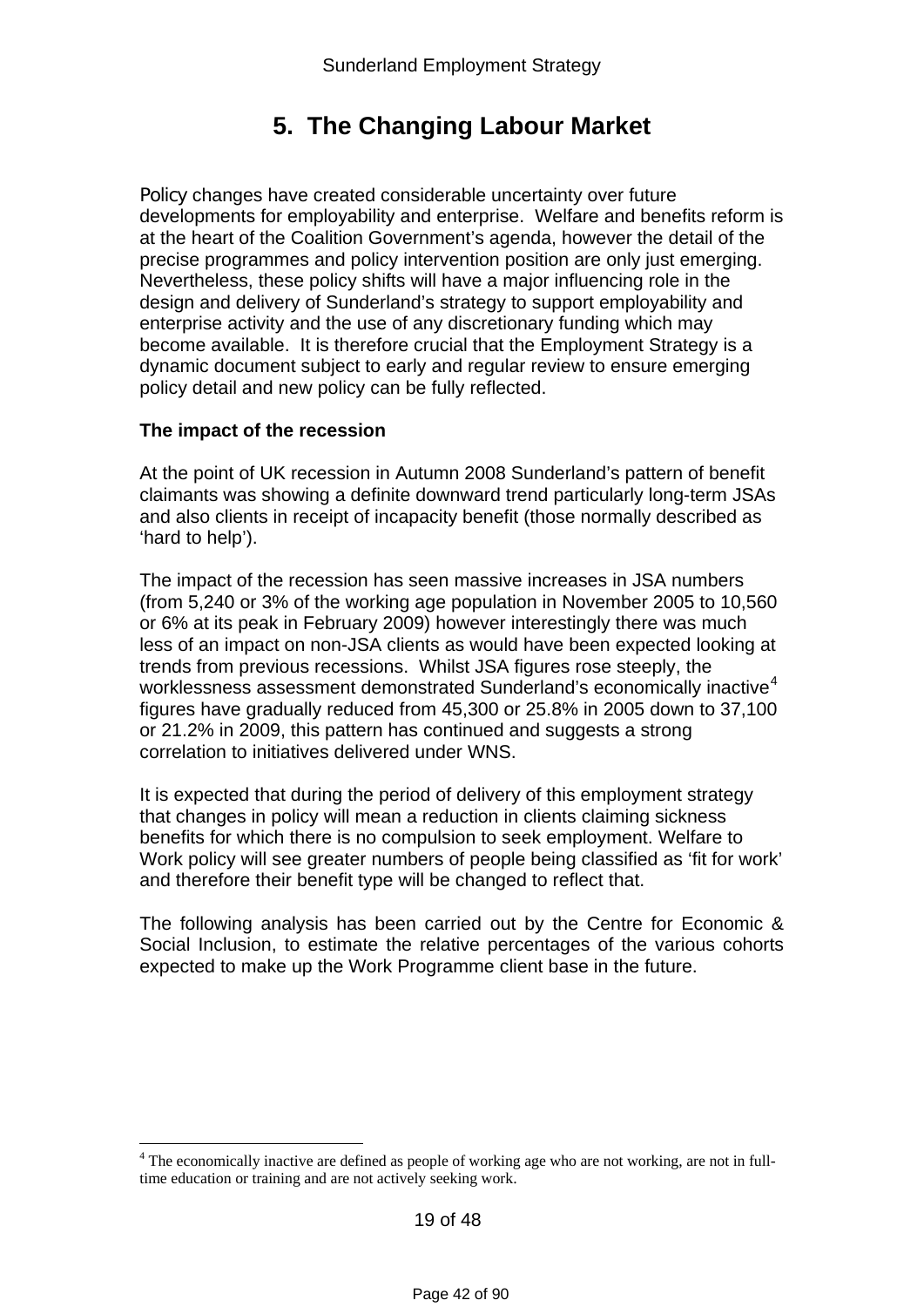

It is anticipated that around 10% of clients will be 'typical' JSAs, in terms of our prior understanding of this client type. These are the 'consistent' JSA shown above.

By far the dominant group will be those who have been found fit for work under the new regime and who, in the old system, would have been on health-related benefits. It is expected that around 32% will be clients who have been transferred from IB to JSA, having been found fit for work through a Work Capability Assessment. A further 30% will be those on Employment Support Allowance (ESA) who have been found fit for work. It is likely that these people will require more intensive support, potentially over a longer period of time, before they successfully move into a job, compared to people without previous health issues.

## **Public Sector Job Losses**

Recent policy papers state job losses of as many as 49,000 workers with  $20,000<sup>5</sup>$  $20,000<sup>5</sup>$  $20,000<sup>5</sup>$  of those in the public sector between 2010 and 2015 for the north east. The job losses arise from a number of factors, a contracting public sector supply chain within the north east, indirect impacts of spending cuts occurring outside of the north east and reduced household consumption; this is significant to Sunderland as the public sector is one of the largest employers in the City (indeed in the wider North East), with 2008 estimates showing public sector employment as  $22\%$ <sup>[6](#page-42-1)</sup>, with a resultant decrease in Gross Value Added (GVA) of £1.8bn. Those leaving the public sector will be expected to find employment in the private and third sector and they too will be supported by the Work Programme.

1

<span id="page-42-0"></span><sup>&</sup>lt;sup>5</sup> 'Mind the Gap': Assessing the impact of reduced government spending on the north east economy, Durham University, November 2010

<span id="page-42-1"></span><sup>6</sup> Workplace based ABI extract, ONS, 2008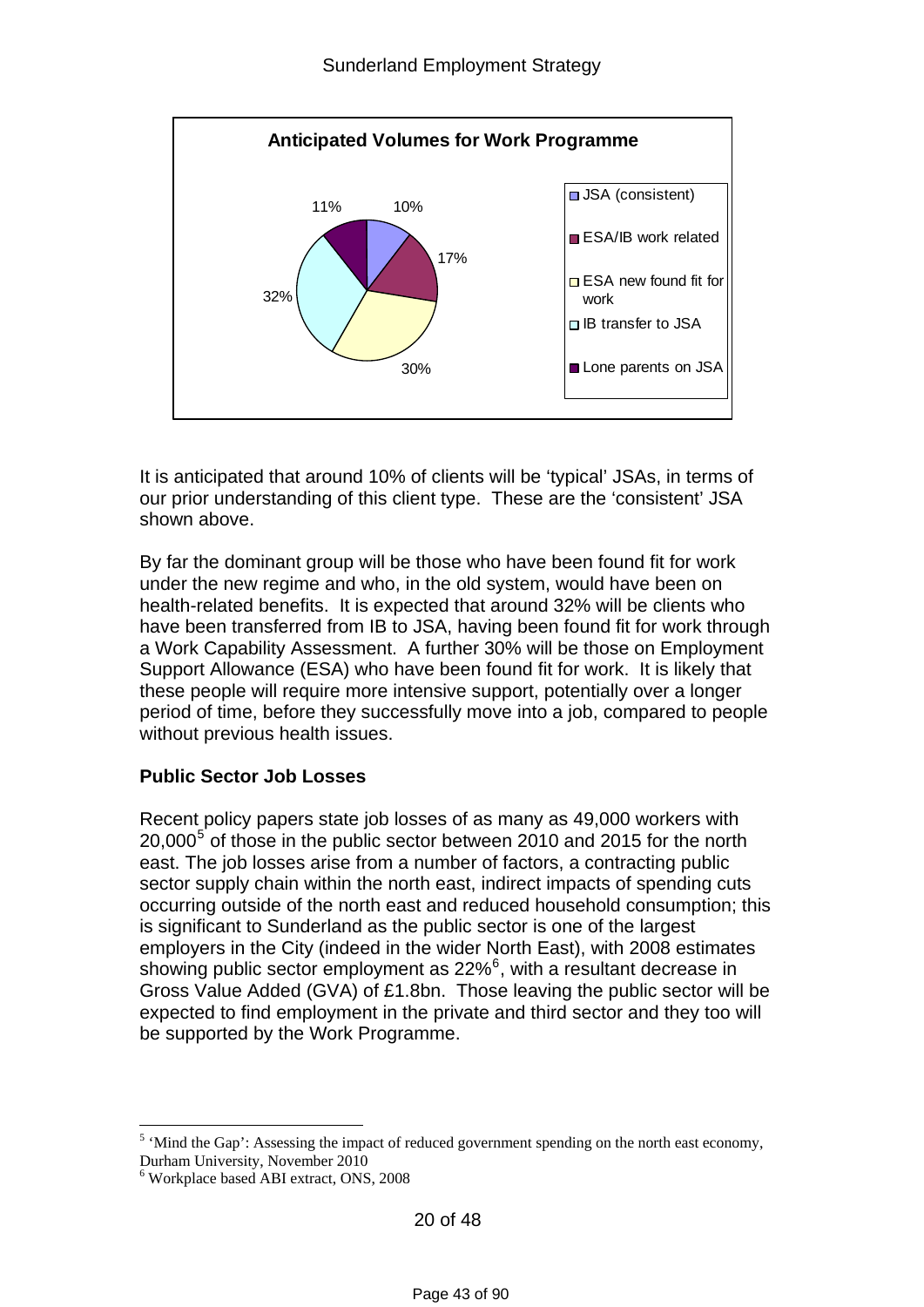What this will mean is that employment provision will be extremely different from summer 2011 than we have experienced previously, and so will our future market. In previous years, there were a number of government funded programmes and strategic initiatives, each catering for a different beneficiary type (ie Pathways to Work for IB claimants, New Deal for JSA claimants, Working Neighbourhoods-funded programmes in Sunderland targeting the 'hardest-to-help', etc), from the summer of 2011 there will be a single offer, the Work Programme, which will be expected to offer employability support to a very wide and diverse client group.

It is therefore the role of the Employment Strategy to understand the Work Programme and its potential impact on supporting clients to move off benefits and into sustainable employment, identifying what mainstream provision will be able to deliver successfully and then work with our partners on actions to support value-added activity to support those clients who may fall outside of mainstream support.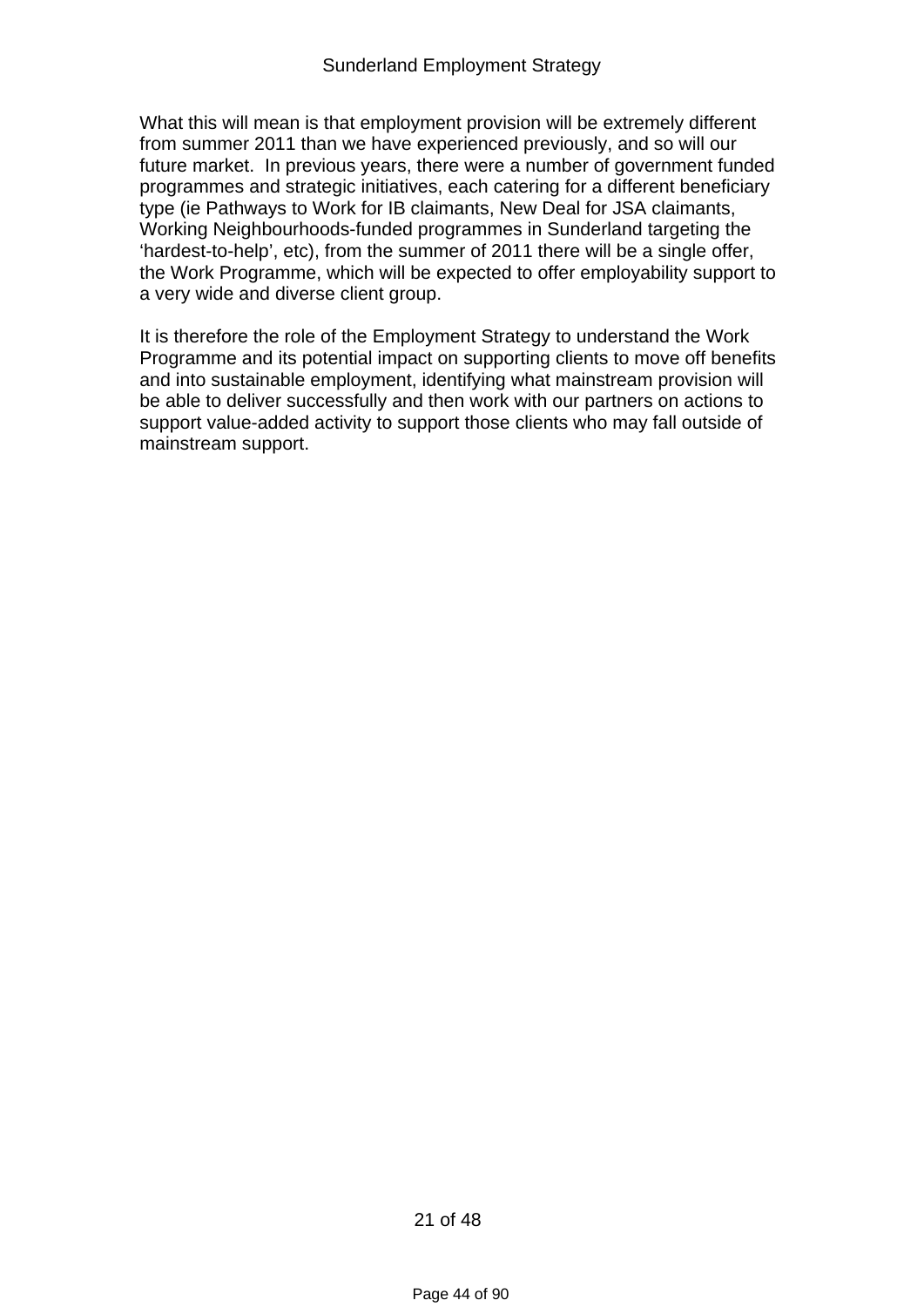# **6. Future Strategy**

The future employment strategy is about the changing landscape and how partners' actions will respond to it. The following chapters outline the programmes that will be available from mainstream service, identifies where the gaps might be and the actions to be taken to address these gaps.

Our strategic objectives for employment and enterprise, as stated in the Economic Masterplan, are:

- To work with employers and job seekers to match the right people with the right jobs;
- To tackle issues that inhibit people from working;
- To support people once they have a job;
- To encourage enterprise at a neighbourhood level.

The outcomes to be achieved by the strategy are:

- Raise the employment rate, because if more people are working there is more money in the economy.
	- o The employment rate for Sunderland has deteriorated significantly since the recession began and today stands at 64.9%. A target of securing a 0.5% improvement per annum was previously agreed within the City Region's MAA (as smaller geographical levels are subject to big statistical fluctuations) and it is considered reasonable to expect this level of growth across the City Region over the next 3 years.
- Reduce those on out-of-work benefits, because if less people are on benefits there is less drain on the City's resources.
	- o There has been significant improvement (0.8%) over the past 12 months, relating to rapid job growth as businesses reconstitute their workforce post recession. This is higher than the target which had been set within the LAA (which was between 0.5 and 0.7%). More modest improvement can be expected over the next few years, with a 0.5% increase per annum increase being a challenging but realistic target.
- Increase the numbers of young people working and living in the City, because young people are the drivers of the future economy.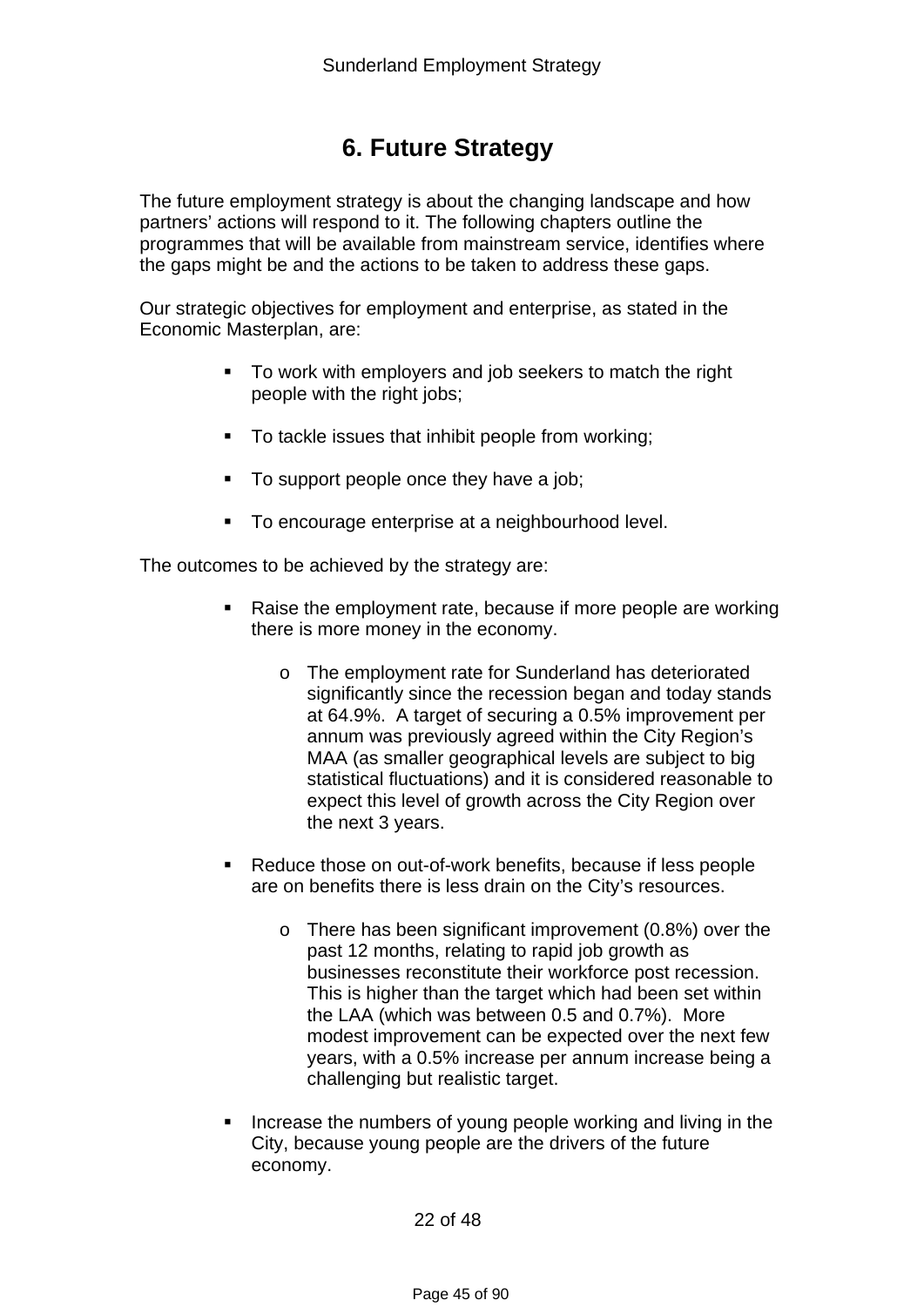- o Sunderland's population has experienced an 11.8% reduction in the 15-29 age group since 1991, which is more severe than both national and regional declines. There are several indicators of improvement for this target, including population and NEET statistics. There is currently no single specific performance measure to use for this outcome, rather a combination of measures that taken together, can demonstrate a positive impact.
- Narrow the gap between the priority neighbourhoods<sup>[7](#page-45-0)</sup> and the City average, reducing overall workless rates in the priority neighbourhoods, because this will bring more people out of poverty and help bridge the poverty gap.
	- o The LAA set a target of a reduction of the number of people claiming out-of-work benefits in the worst performing areas, by 0.9%. As the economic situation worsened during the recession, this was revised and expressed in terms of minimising the extent of deterioration. Taking past experience into account and recognising that we will not have the benefit of WNF interventions, narrowing the gap significantly will be difficult to achieve. However, a target of 0.7% improvement per annum may be realistic.
- Increase the numbers of new businesses formed particularly in the more deprived areas, because this will create wealth for the City.
	- o The LAA target of NI171 was based on VAT registration rates, although this was revised following the release of the New Business Registration Rate (VAT and PAYE). The targets related to an annual increase of 1.4 business registrations per 10,000 population. Latest performance data suggests this is still a realistic target.
- Improve the survival rate of business start-ups and help existing businesses to expand, because this will lead to a sustainable business base.
	- o Although there is currently no national performance indicator to measure the success rate of business startups, there is an expectation that over 80% of people who receive enterprise support will sustain their business for 2 years. This has been evidenced by local enterprise support agencies and will be used as the target for

1

<span id="page-45-0"></span>Priority neighbourhoods are those Lower Super Output areas which are in top 30% of deprivation as measured by the Indices of Deprivation 2007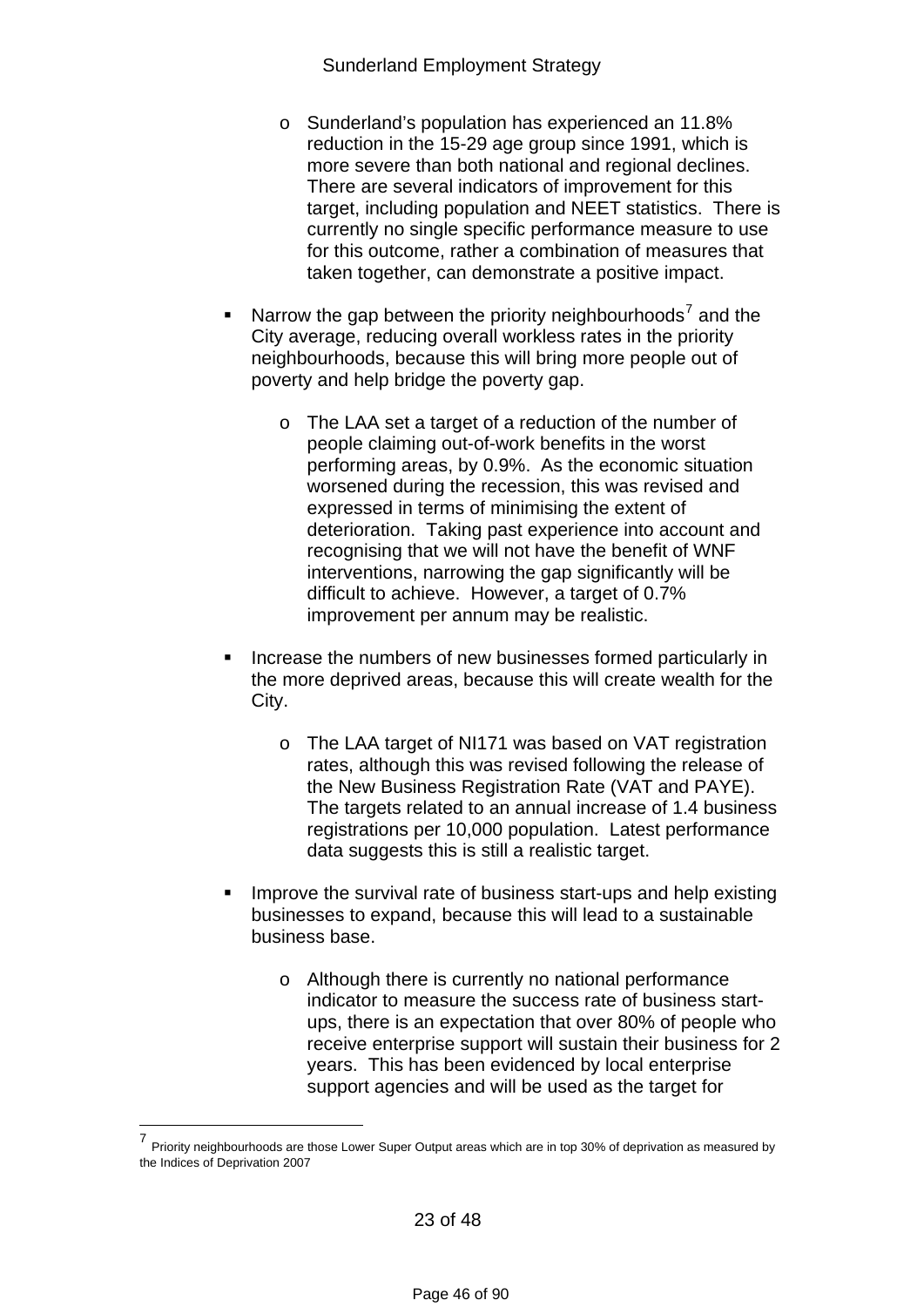neighbourhood-based enterprise support services in Sunderland under this strategy.

Whilst there exists a significant amount of uncertainty in the future for employment and skills infrastructure, key priority client groups are emerging which are different to those identified and worked with in the past. In terms of the Employment Strategy, it is important to emphasise that we are in transient times and it is far from certain whether the government's proposals will adequately support all client groups. There will be a need to regularly monitor and evaluate future Work Programme delivery to ensure that its performance shapes any additional, non-mainstream interventions that may be needed and put in place by partners.

The Employment Strategy will seek to create a unified approach for all partners responsible for employability activity, to avoid the potential of fragmentation and duplication of effort. The Strategy will articulate a common approach and a shared understanding to inform efficient and effective working.

There is a clear need for an increased focus on the employer side, to ensure that deliverers of employability programmes are fully informed about demand for skills and also to ensure clients are being progressed off benefits and towards viable opportunities in growth areas. This will be explored in more detail within the Skills Strategy for Sunderland.

The starting point for the future strategy was looking at the working age population, segmented into several distinct cohorts. Each cohort has been examined to identify its unique requirements, followed by a consideration of available resources and the roles of various agencies in meeting those requirements.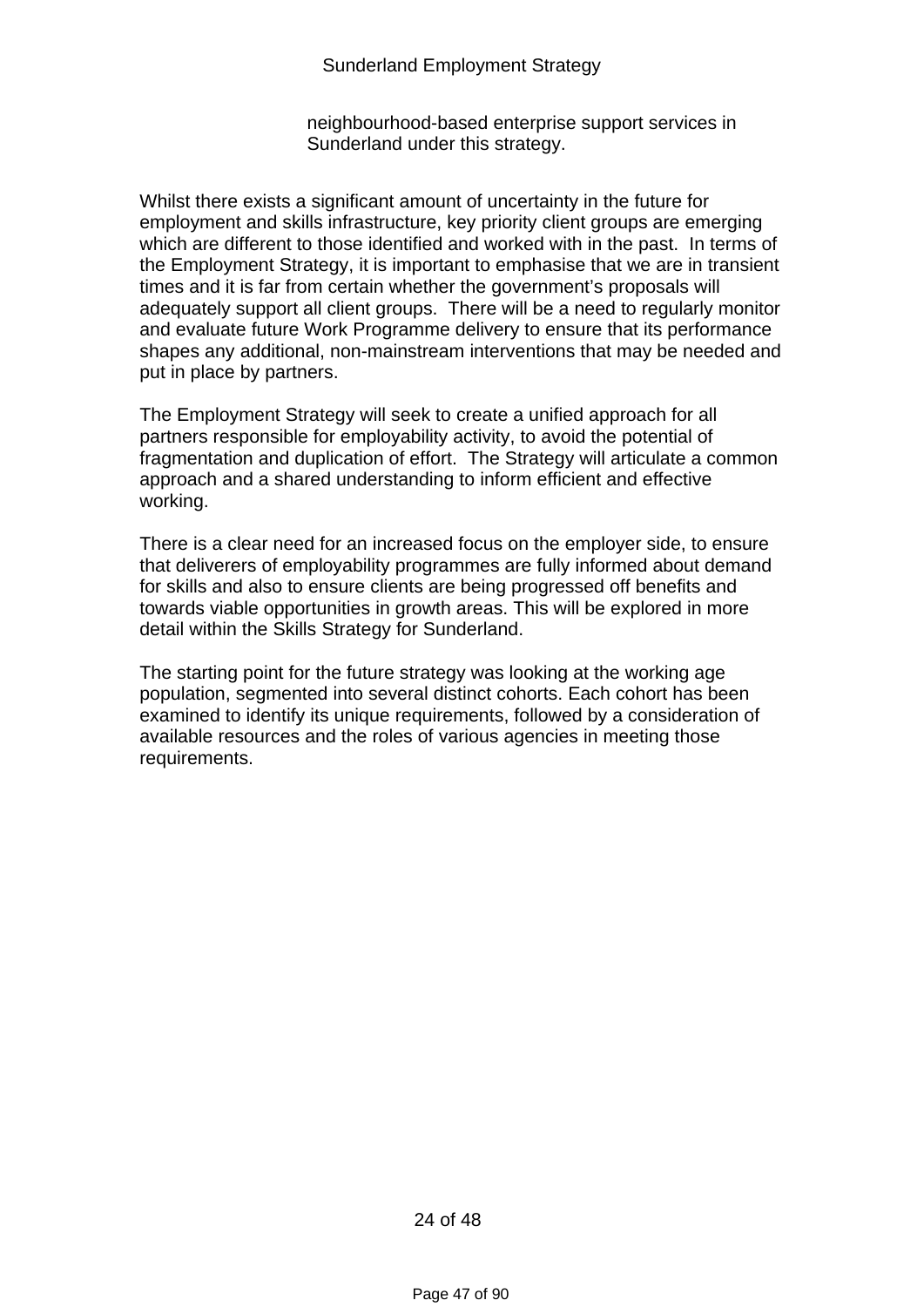| <b>Cohort</b>                                                                                                               | <b>Programme or Action Required</b>                                                                                                         | <b>Effect</b>                                                |  |
|-----------------------------------------------------------------------------------------------------------------------------|---------------------------------------------------------------------------------------------------------------------------------------------|--------------------------------------------------------------|--|
| Those in low<br>skilled/poorly paid<br>jobs                                                                                 | Up-skilling / Re-skilling                                                                                                                   | More efficient<br>labour market                              |  |
| Those under threat of<br>redundancy in                                                                                      | Information Advice and Guidance /<br>Re-skilling                                                                                            |                                                              |  |
| public/private sectors<br>Those not eligible for<br>Triage and support (IAG, etc)<br>/ not in receipt of<br><b>benefits</b> |                                                                                                                                             | Space created<br>for new job<br>entrants                     |  |
| JSA (aged 25+) /<br>JSA (18+) /<br>JSA (ex IB) /<br>ESA (ex IB) /<br>ESA (flow) /<br>ESA (volunteers)                       | <b>WORK PROGRAMME</b><br>(Work Capability Assessments<br>will determine if those currently<br>on IB move into the Work<br>Programme or not) | Moving clients off<br>benefits and into<br>work              |  |
| Most severely<br>disabled IB/ESA<br>claimants                                                                               | <b>WORK CHOICE</b>                                                                                                                          | To move into suitable<br>work and improve<br>quality of life |  |
| Lone Parents on<br>Income Support                                                                                           | <b>JCP Support Contract</b>                                                                                                                 | Moving clients into<br>work                                  |  |

#### **Segmenting working age population for the Sunderland Employment Strategy**

Consultation has identified potential gaps that may occur when the effect of the Work Programme is mapped against cohorts of the working age population (which includes benefit claimants in receipt of JSA, IB, IS, ESA; those people who are working but are under threat of redundancy; those who are working but have low skills in vulnerable jobs and others not working but not in receipt of benefits).

It can be seen that there are potential gaps in three cohorts of the working age population which will not be covered by mainstream employability programmes:

- o those who are employed, but who have low skills or in poorly paid jobs;
- o those who are employed but are under threat of redundancy (particularly in the public sector, but also in the private and voluntary sector); and will need support to re-skill or up-skill;
- o those who are economically inactive, not eligible for or not in receipt of out-of-work benefits;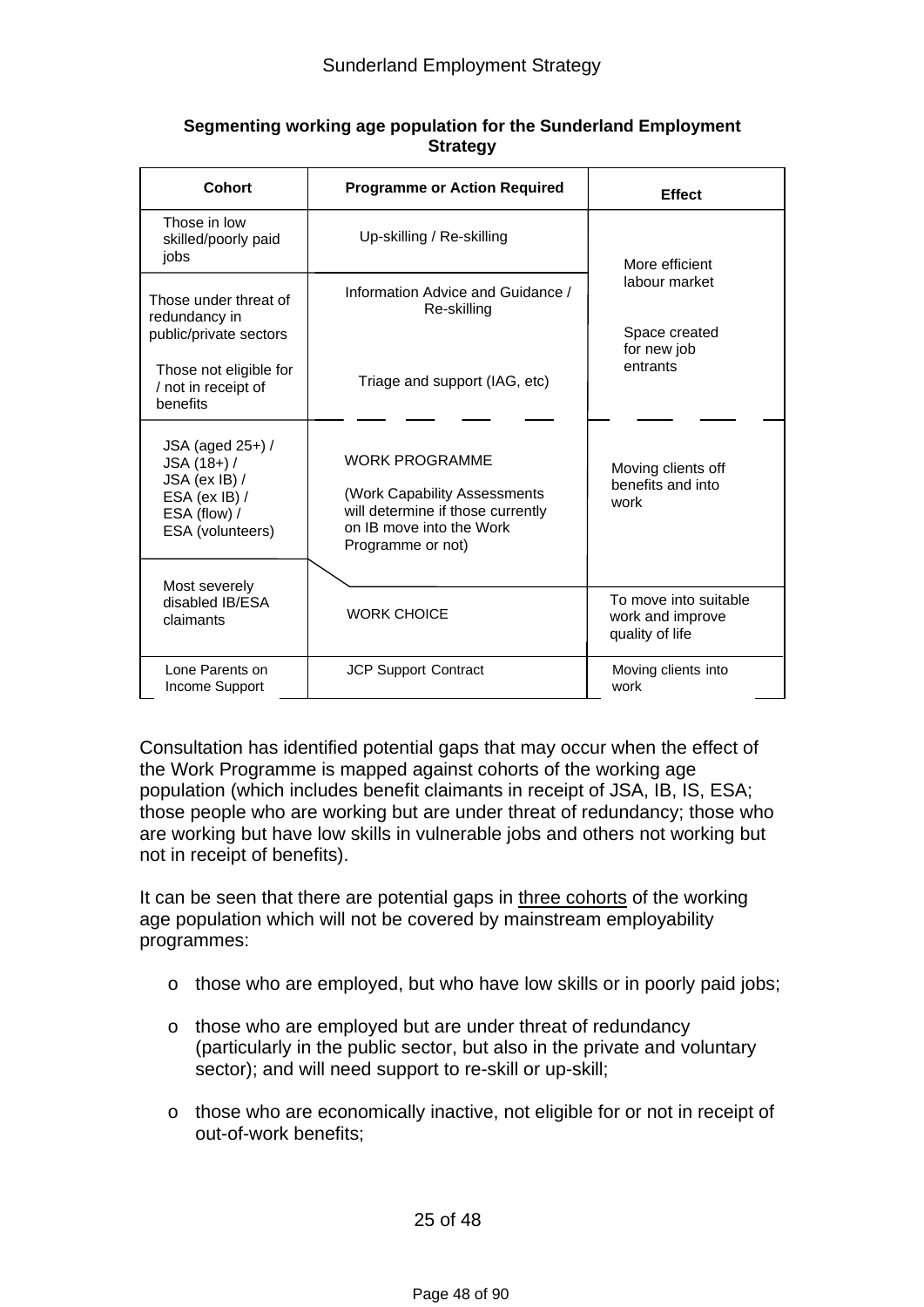The Employment Strategy will identify interventions that will be:

- o delivered to support individuals who will qualify for mainstream support into sustainable employment or self-employment;
- o developed to support these individuals who fall outside of mainstream support, into sustainable employment or self-employment.

Interventions will prioritise these individuals into two groups

- o those in employment
- o those out of work

and identify the focus for activity, if resources were to become available.

This is explained in more detail in the following chapter.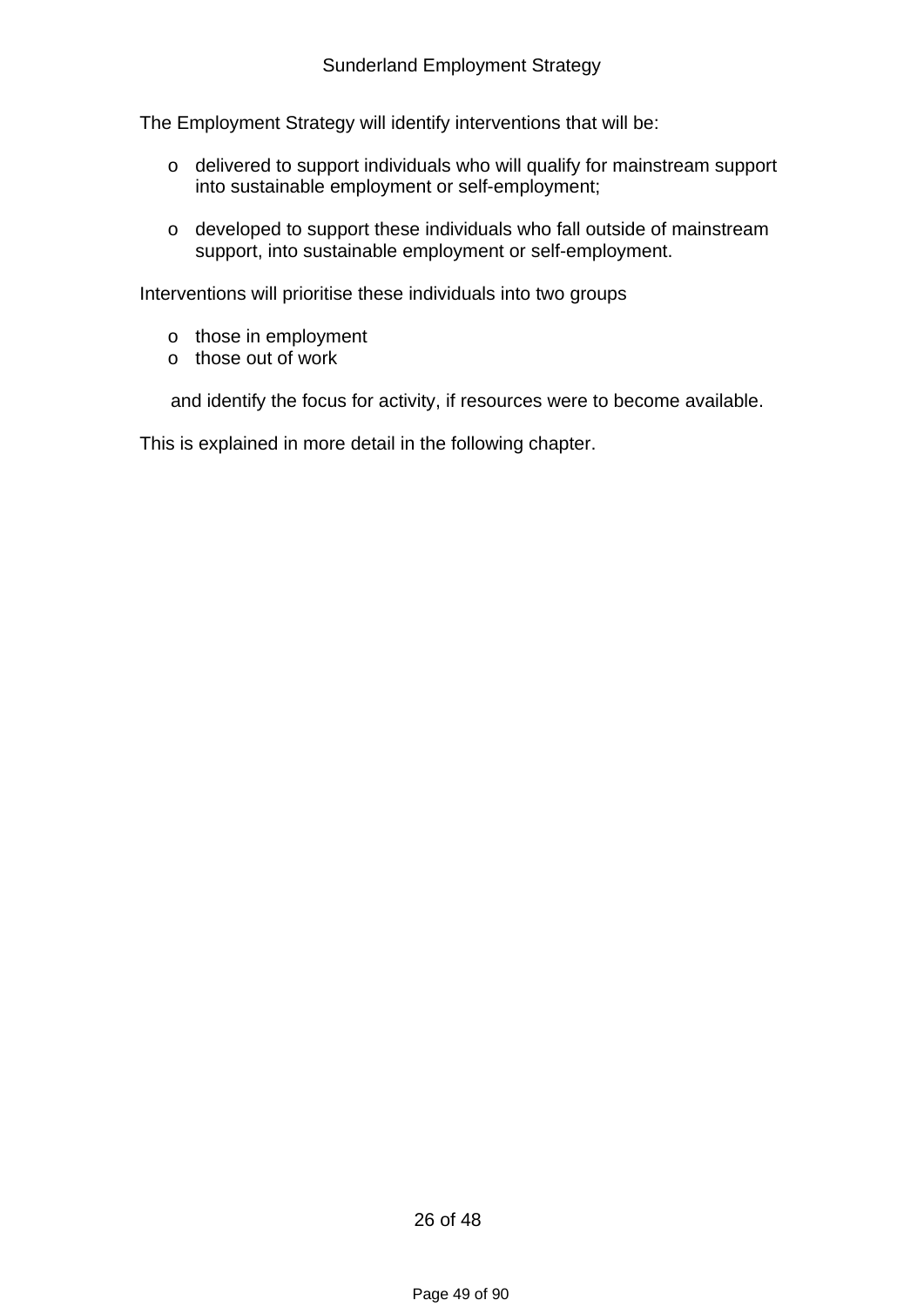# **7. Action Planning**

# **Potential Actions and Opportunities**

The Employment Strategy's actions will be divided into two priorities:

- Priority 1: a focus on people who are out of work;
- **Priority 2: a focus on people in employment, but who require either re**skilling or up-skilling.

There is significant potential overlap with the content of both the Skills Strategy and also the Enterprise and Innovation Strategy. The Skills Strategy will look in more detail at the sectors of growth, to determine the types of skills people will need to enter these sectors, to ensure our 'supply' of people matches the 'demand' of employers.

The Enterprise & Innovation Strategy will focus on the priorities required for long term city-wide economic growth, but will also replicate the neighbourhood dimension detailed within this strategy. It is well recognised that selfemployment is one of the two ways of tackling high levels of worklessness in Sunderland – by supporting people either into a job or into setting up their own business. This strategy will focus on rebalancing the economy towards greater private sector provision through business start-ups, where 'working for yourself' is both a route off benefits for some people and an opportunity to move from the public to private sector for others.

This chapter has been produced at a time where there are still a lot of unknowns around the provision of mainstream employability/self employment programmes. Therefore, it provides a snapshot using the information that is currently available to anticipate the type of actions required. It is difficult to predict the type and volume of support that will be available for various client cohorts through the Work Programme, therefore the potential 'gaps' in provision that have been identified in this strategy may change, or others may emerge. Consequently, estimates have been made, but the strategy will be reviewed on a 3 monthly basis by the Aim 4 Delivery Group between April 2011 and March 2012, to ensure that when further details become clear, this Chapter is updated.

# **Priority 1 – Extending Employment Opportunities** (for those out of work)

## P1.1 The Work Programme – the 'mainstream offer'

The Work Programme will be available from the Summer of 2011 and is expected to caseload up to 870,000 clients nationally in its first year of operation, with a total of 3.2 million expecting to be supported over the 5 year period up to March 2015<sup>[8](#page-49-0)</sup>. The diagram below shows the relative

<span id="page-49-0"></span><sup>&</sup>lt;u>.</u> 8 The DWP Work Programme Prospectus, November 2010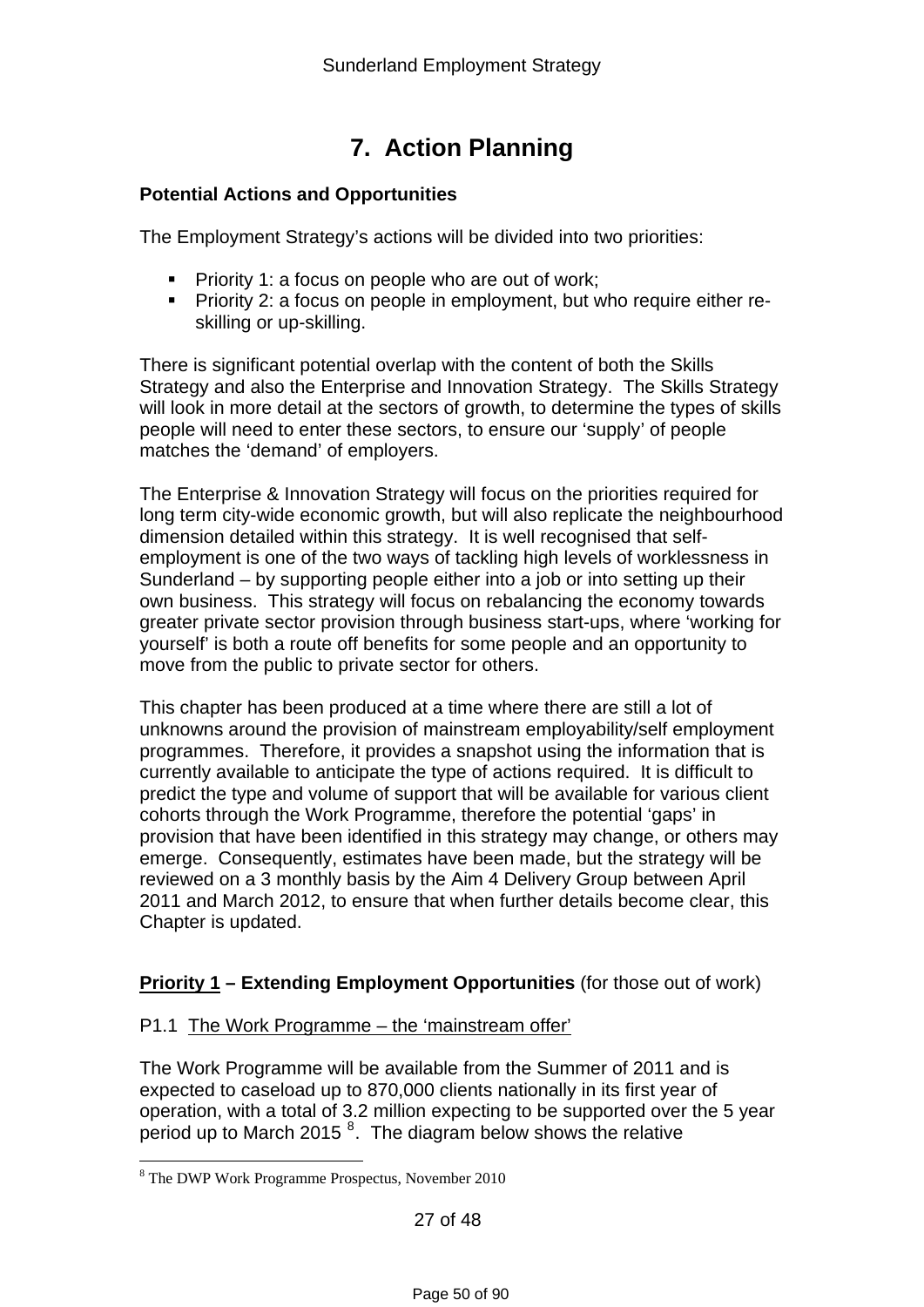percentages of client cohorts which are expected to make up the total caseload for the first year of deliver, 2011-12.



The main changes in the approach of the Work Programme compared to previous initiatives are

- o a move towards explicitly rewarding providers based on the savings that the state makes by having people in work rather than unemployed;
- o the anticipated inclusion of Incapacity Benefit (IB) and Employment and Support Allowance (ESA) claimants alongside Jobseeker's Allowance (JSA) claimants on a single programme for all unemployed adults, rather than a range of different welfare regimes;
- o a greater focus on sustainable jobs.

It is important to understand the implications of the policy to reassess more than 2.5 million IB claimants nationally under the 'Work Capability Assessment'. Our worklessness assessment shows the number of people on sickness-related benefits (IB/ESA) in Sunderland was 19,220, or 10.9% of the working age population (compared to 7.1% nationally). This migration started in October 2010 and early results showed around 70% of claimants were assessed as fit for work.

It is expected this migration policy will result in an unprecedented volume of new JSA claimants who need specialist support services to re-engage themselves with the labour market. Whilst lessons may have been learnt from previous programmes dealing with clients with health issues, such as Pathways to Work, there is no direct comparator to indicate the level of support this group will need to move to job-readiness. For this reason, a key requirement of the Employment Strategy will be to monitor the performance relating to this client cohort, in terms of the numbers successfully moving off benefits and into employment.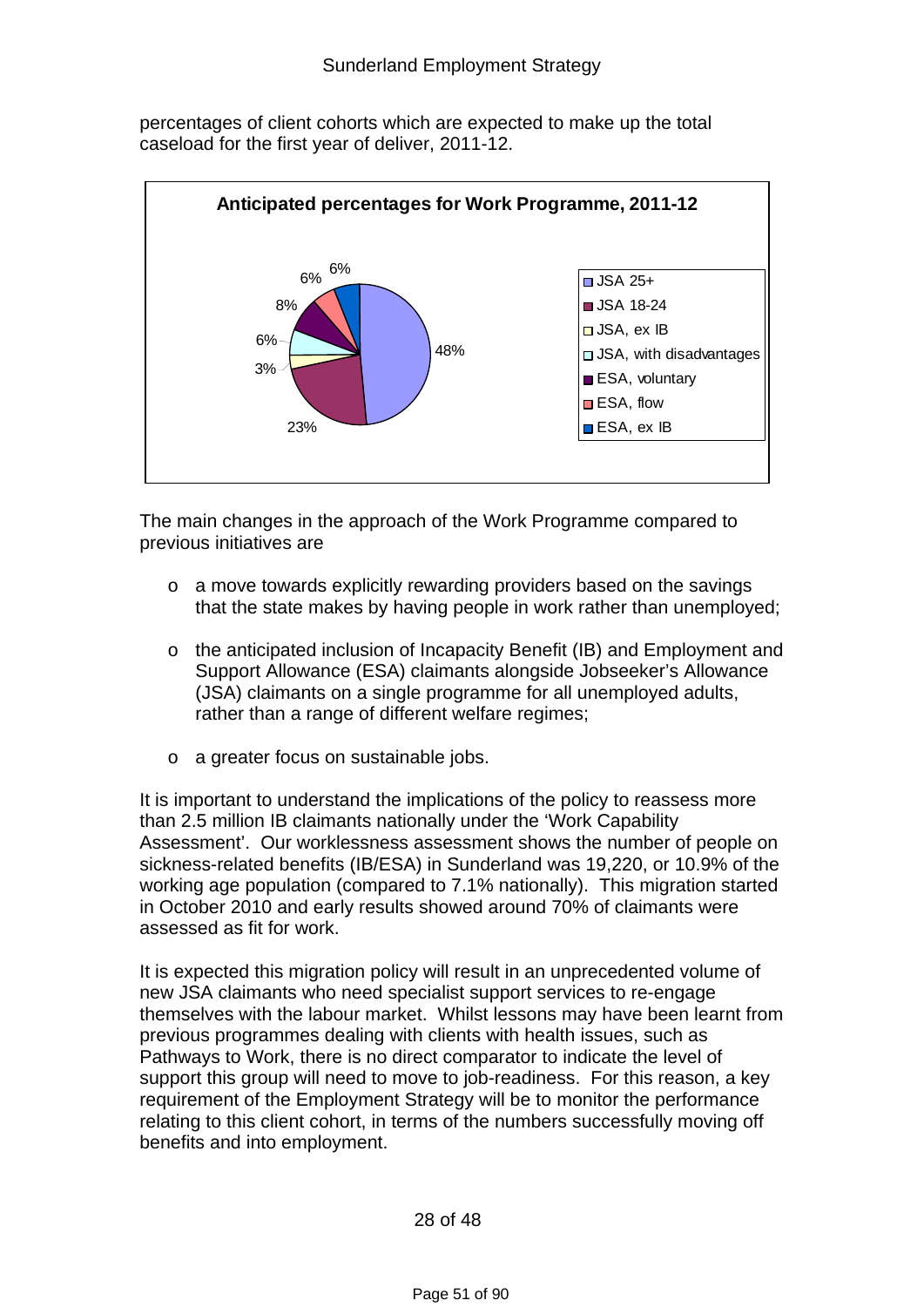# **Actions**

**1.1a** : establish appropriate lines of communication with Work Programme providers (both prime contractors and sub contractors), once they have been selected.

**1.1b** : facilitate representation for Work Programme prime contractors at appropriate strategic partnership meetings (Economic Leadership Board, LSP and/or LEP).

**1.1c** : monitor performance of Work Programme provision, to assess its impact in terms of different client cohorts.

**1.1d** : inform Work Programme providers of 'demand side' opportunities for clients, that will represent sustainable jobs in and around the Sunderland economic area.

**1.1e** : maximise the use of 'social clauses' within Council contracts, to increase the number of targeted recruitment and training (TRT) opportunities for unemployed residents created through procurement and commissioning activity.

**1.1f** : link with Sunderland's Child Poverty Strategy, recognising that to support people off benefits and into a job is a route out of poverty for many families.

**1.1g** : ensure the provision of any skills components delivered within the Work Programme, (particularly pre-employability route-ways and intermediate labour market (ILM) programmes) is informed by the Skills and Employment Demand Survey, which is due to be carried out in the Spring of 2011 and the subsequent Skills Strategy for Sunderland.

**1.1h** : inform and influence DWP, as commissioners of mainstream employability services, to ensure contract specifications and subsequent delivery is appropriate to the needs of the City.

**Responsibility**: Aim 4 delivery group of the Economic Masterplan.

## P1.2 Support for individuals with severe, complex or higher level support needs

The Work Programme will be expected to provide support for individuals "facing significant disadvantages" and some of these will have severe, complex and often multiple barriers to employment. It will be crucial for these clients that the Programme will provide sufficiently intensive, flexible, tailored provision to meet their unique needs.

It is understood that such provision can be relatively expensive to provide and concerns have been expressed regarding the future extent of this type of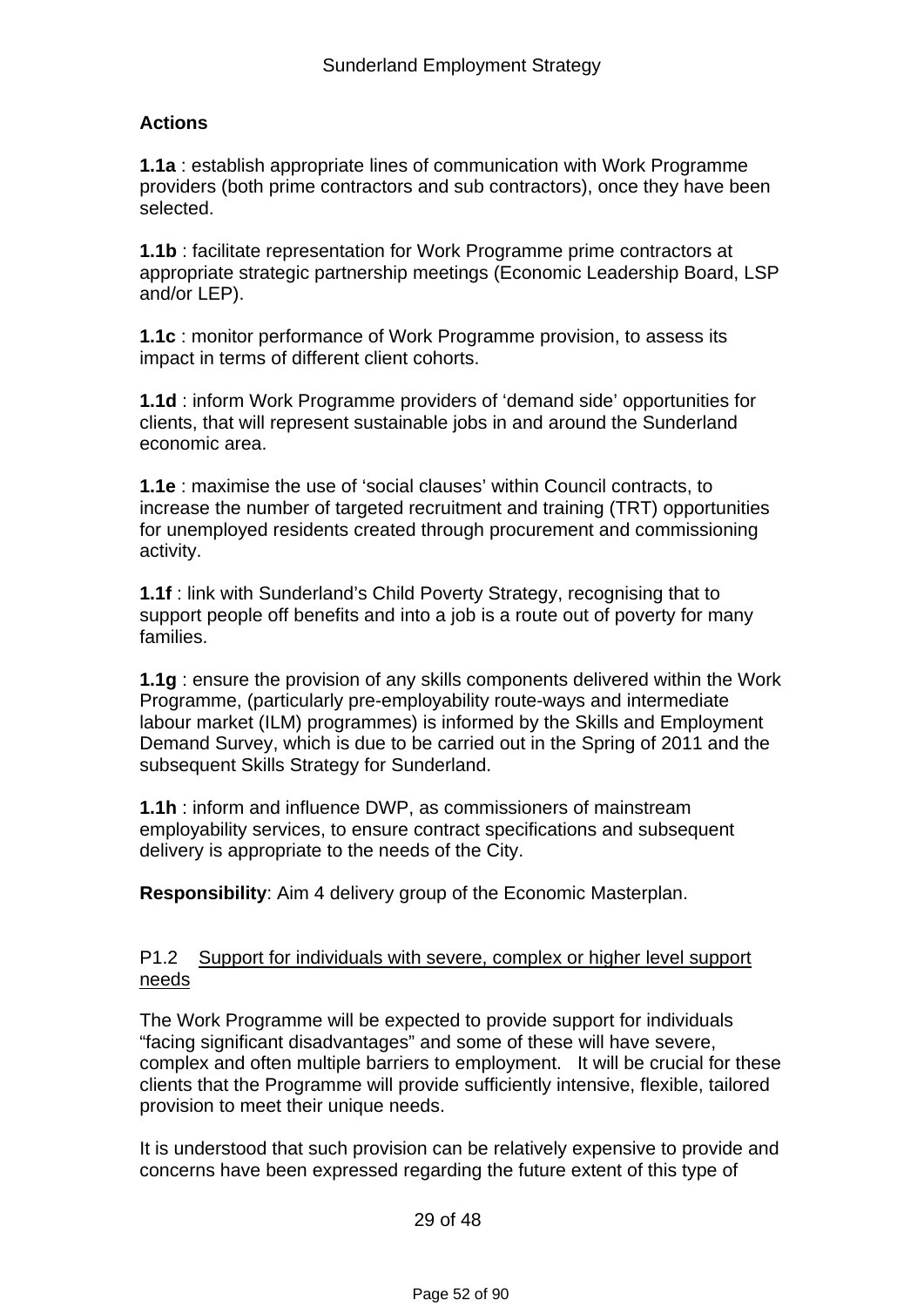support, under a 'payment by results' funding regime. If it is an expensive and lengthy process to support 'hard to help' clients into jobs, but others can be moved into work more quickly and cheaply, then a prime contractor may decide to focus on those who are easier to help, in order to guarantee more output payments. It is understood that DWP are intending to establish a funding system based on 'differential payments' to guard against such a situation occurring, however, this must be closely monitored to ensure all residents continue to have access to suitable support, to meet their specific requirements.

For people with the highest level of physical and/or mental disabilities and those with learning difficulties/disabilities, an alternative mainstream programme is available - Work Choice. This programme supports disabled people who have complex needs, primarily those who are likely to need more intensive specialist support to find employment or retain their position when they have entered work. In Sunderland, this programme is delivered by two providers, Shaw Trust and Remploy and clients are referred to them by Jobcentre Plus Disability Employment Advisers.

# **Actions**

**1.2a** : establish communication links and monitor performance of mainstream programme providers, to ensure all 'hard-to-help' clients have access to high quality, appropriate employability support.

**1.2b** : inform and influence delivery methods to be used by Work Programme providers working with clients "facing significant disadvantages", using best practice examples as identified through the Job Linkage review.

**1.2c** : monitor the number of voluntary referrals to the Work Programme, from clients who are "facing significant disadvantages".

**1.2d** : co-ordinate activity taking place across all council directorates, particularly Health, Housing and Adult Services, who have a role in supporting residents with physical, mental and/or learning difficulties/disabilities.

**1.2e** : explore the possibility of commissioning additional employability support activity, through the City's five Area Committees, to target priority 'hard-tohelp' client groups who may require more intensive interventions to boost mainstream provision.

**1.2f** : encourage and support all providers of employability services in Sunderland to give equality of opportunity to all clients, to ensure that no client is disadvantaged because of their race, gender, disability, age, religion or sexuality.

**Responsibility** : Aim 4 delivery group of the Economic Masterplan.

## P1.3 Bridging support during the transition to Work Programme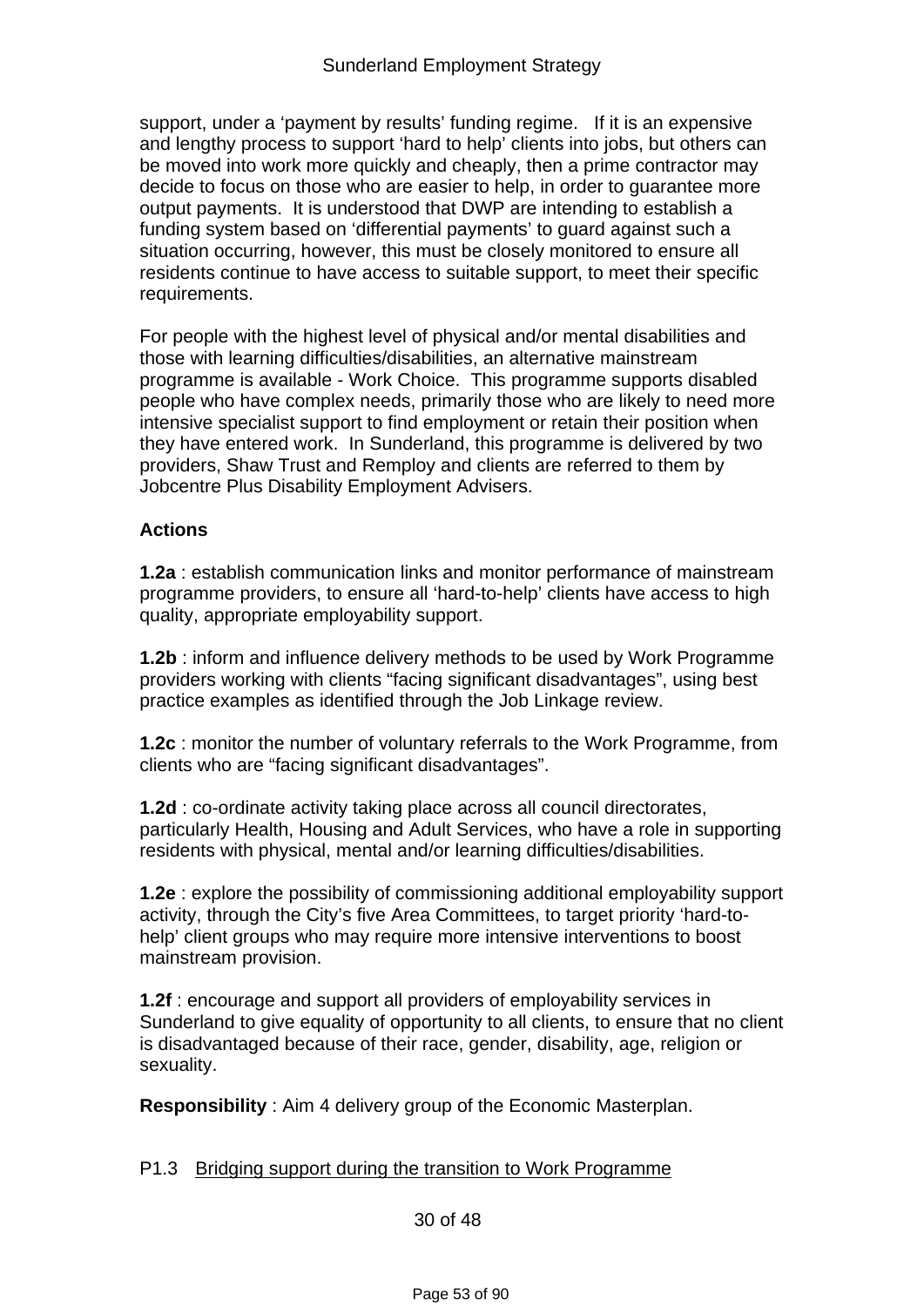This is an important short term priority, for the period from 1 April 2011 to the summer of 2011. The Council will strategically manage the transition of Job Linkage from being a Council-funded service, to one which has the potential to be 'mainstreamed' by becoming a sub contractor under the DWP-funded Work Programme.

People who are in receipt of out-of-work benefits and for whom there is an expectation that they should be seeking work, will be required to join the Work Programme to receive employability support from the summer of 2011. However, it is not yet clear how quickly the Work Programme will start and how speedily these referrals will be made by Jobcentre Plus, so every effort will be made to retain a level of the Job Linkage service across the city from 1 April 2011 (when WNS funding ends). This support will be extended to the current Job Linkage clients, as well as any additional 'hard to help' residents who have previously not engaged but require support after 31 March 2011. This service will be provided through the existing Job Linkage delivery team, led by Sunderland North Community Business Centre (SNCBC) and funded through WNF under-spend.

## **Actions**

**1.3a** : sustain existing Job Linkage service post 31 March 2011 using WNF under-spend, until the Work Programme is operational in Sunderland.

**1.3b** : ensure a smooth transition for existing Job Linkage clients onto the Work Programme, where appropriate.

**1.3c** : identify any possible alternative provision for those existing Job Linkage clients who will not be eligible for the Work Programme but who need continuing support.

**Responsibility** : Aim 4 delivery group of the Economic Masterplan

## P1.4 Provision for people who are 'not in receipt of benefits' and so not eligible for DWP-funded mainstream support

'Mainstream' employability support, ie provision which is funded by DWP such as the Work Programme and Work Choice, is only available to people who are in receipt of out-of-work benefits. People who are not eligible for such benefits, or chose not to claim such benefits, are not eligible to receive support from mainstream programmes.

In Sunderland, the Working Neighbourhoods Strategy recognised that such people still valued the support, advice and guidance from employability services and so ensured that this provision was available to this cohort of clients through the Job Linkage service. In the period from 1 April 2009 to (date), approximately 2,000 people who were 'not in receipt of benefits' registered for support to look for work.This cohort is made up of different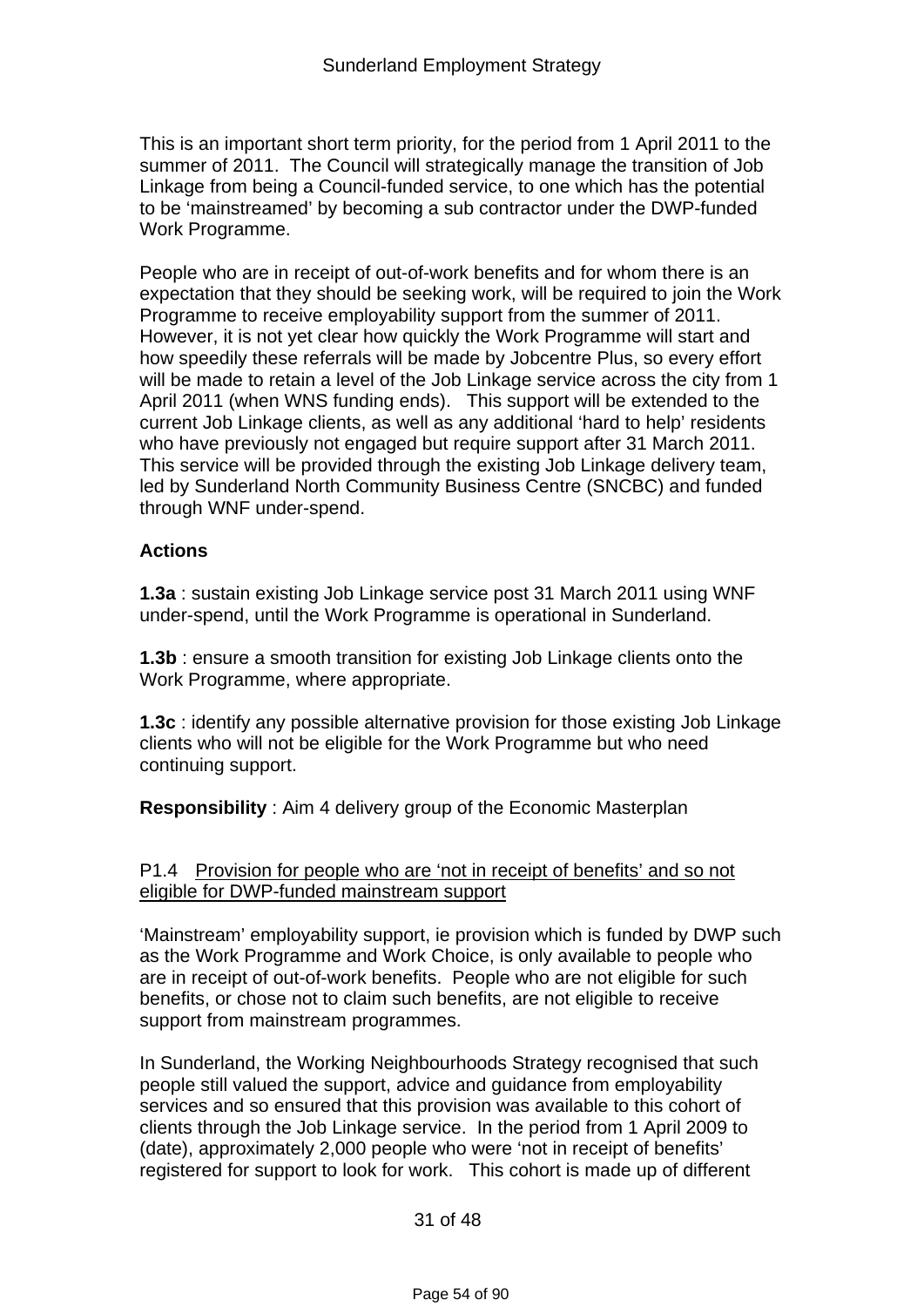groups, including those who are partners of wage-earners, or people who chose not to make a claim for benefits, as well as some who were in lowskilled, low-paid jobs and who wanted to move into a better job.

Whilst helping to move these people into work will not reduce the UK's benefits bill, there is a strong fiscal business case for providing this support. The more people that are economically active in the city, the stronger the city's economy will become. More money will be generated from income tax and there will be more money earned that can be spent in the local economy. Progressing people into higher skilled, higher paid work will also create entry level vacancies for clients moving off benefits into work. In addition, there are other areas of positive impact which are attributed to working, such as those relating to health, crime and community cohesion.

# **Actions**

<u>.</u>

**1.4a** : explore opportunities to provide an employability service for people who are not eligible for mainstream provision (for example through the Council's SIB funding and commissioned through the Area Committees).

**Responsibility** : Aim 4 delivery group of the Economic Masterplan

# P1.5 Work Clubs

Work Clubs are one of the series of 'Get Britain Working' measures<sup>[9](#page-54-0)</sup>, which are now being implemented by Jobcentre Plus, to sit alongside the Work Programme.

A Work Club is intended to provide unemployed people with a place to meet and exchange skills, share experiences, find opportunities, make contacts and get support to help them in their return to work. The Clubs are expected to be community-based and run by non-Government bodies (ideally led by Third Sector organisations, to utilise their ability to engage with priority groups), which will offer a friendly, non-threatening environment for clients, however, no funding will be made available to set up and run them.

JCP staff will signpost clients to these services in the early period of their claim for benefits and prior to the time when they becoming eligible to join the Work Programme. It is expected that the client will receive information and advice from the Work Club, which will help them to find a job. This will reduce the numbers who will subsequently have to move onto the Work Programme.

Jobcentre Plus will encourage the holders of two existing contracts (the 'Support Contract' and 'nextstep') to assist community groups to set up Work Clubs in Sunderland<sup>[10](#page-54-1)</sup>. This contracted provision may be integrated into the

<span id="page-54-0"></span><sup>&</sup>lt;sup>9</sup> Get Britain Working: Conservative proposals to tackle unemployment and welfare reform, October 2009

<span id="page-54-1"></span><sup>10</sup> JCP's 'Support Contract' is delivered in Sunderland by Employability and Skills Group (**esg**) based in Sheffield, who are a leading supplier of Welfare to Work and vocational skills services across the UK).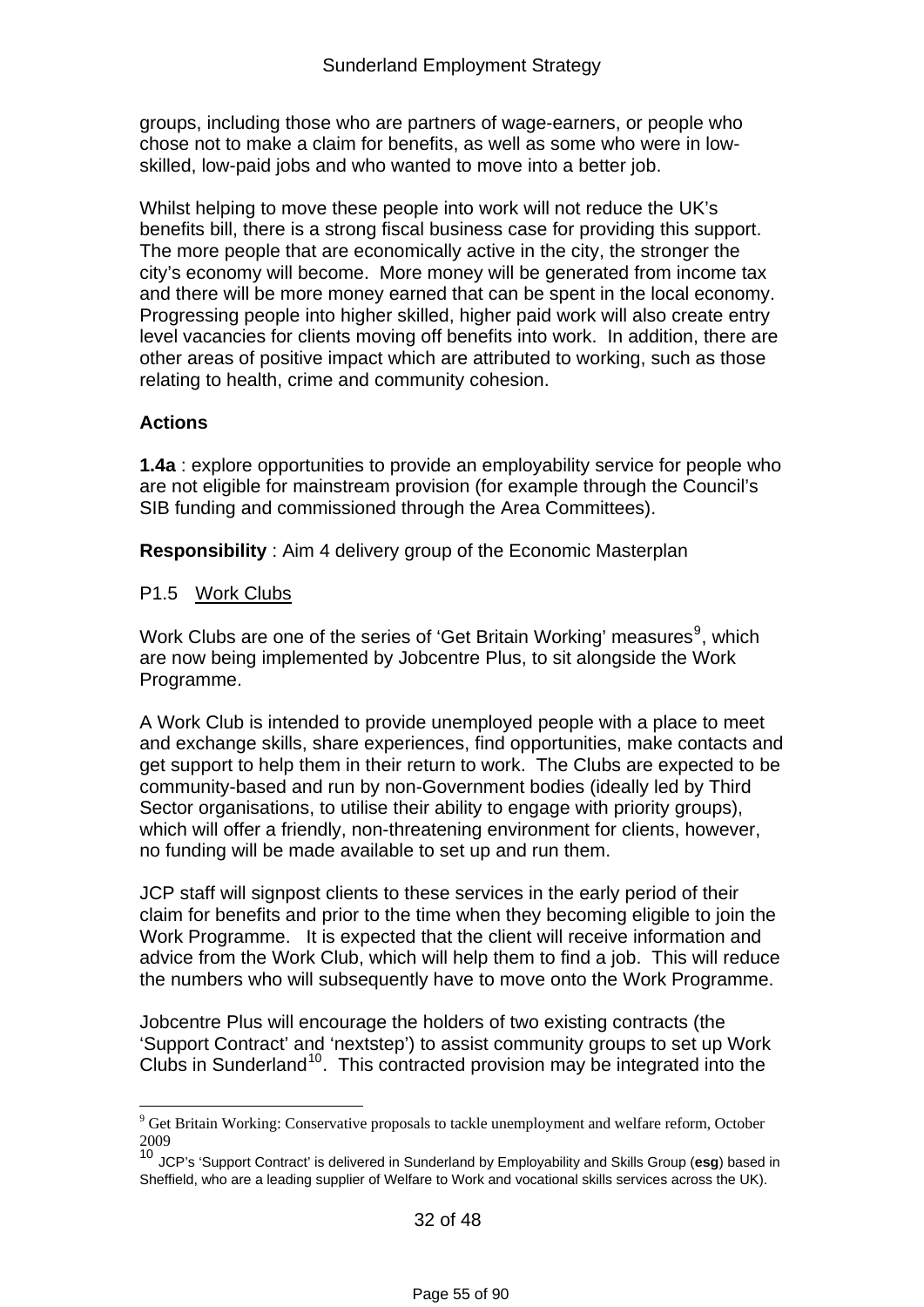Work Club, however this will depend upon the contracted provider and the availability of their own resources to do so.

The menu of provision across Work Clubs will vary, but might include providing clients with an insight into a particular industry/sector, visits to workplaces, or running employment-focused sessions, or workshops on recruitment methods and interview techniques.

All residents of the City will be eligible for support at a Work Club, regardless of their employment status or benefit type.

#### **Actions**

**1.5a** : encourage the setting up of Work Clubs in key areas of deprivation across the City.

**1.5b** : provide practical advice and guidance to those organisations wanting to establish a Work Club in Sunderland.

**Responsibility** : Aim 4 delivery group of the Economic Masterplan.

#### P1.6 Work Together

Volunteering is recognised as a way of developing work skills through 'Work Together', which is one of the 'Get Britain Working' measures.

Volunteering is an important strand of the Big Society agenda, which champions the premise that communities should be more proactive in helping themselves, with policies being developed that will give communities more powers to become more active.

Volunteering has been recognised as a route-way into employment for those who may have more complex needs and therefore be further from the labour market. Volunteering can help an individual move closer to the world of work. It can help them develop valuable work skills whilst they are looking for paid work.

The Work Together initiative will help unemployed people who are interested in volunteering so that they can find suitable opportunities. It will be available to all benefit recipients from the start of their claim. Jobcentre advisers will encourage and signpost clients to sources of information on volunteering, local voluntary organisations, online services and to particular opportunities.

## **Actions**

1

The 'nextstep' provision is delivered in Sunderland by **CfbT** Education Trust, whose headquarters are in Reading, but who operates across the UK and internationally.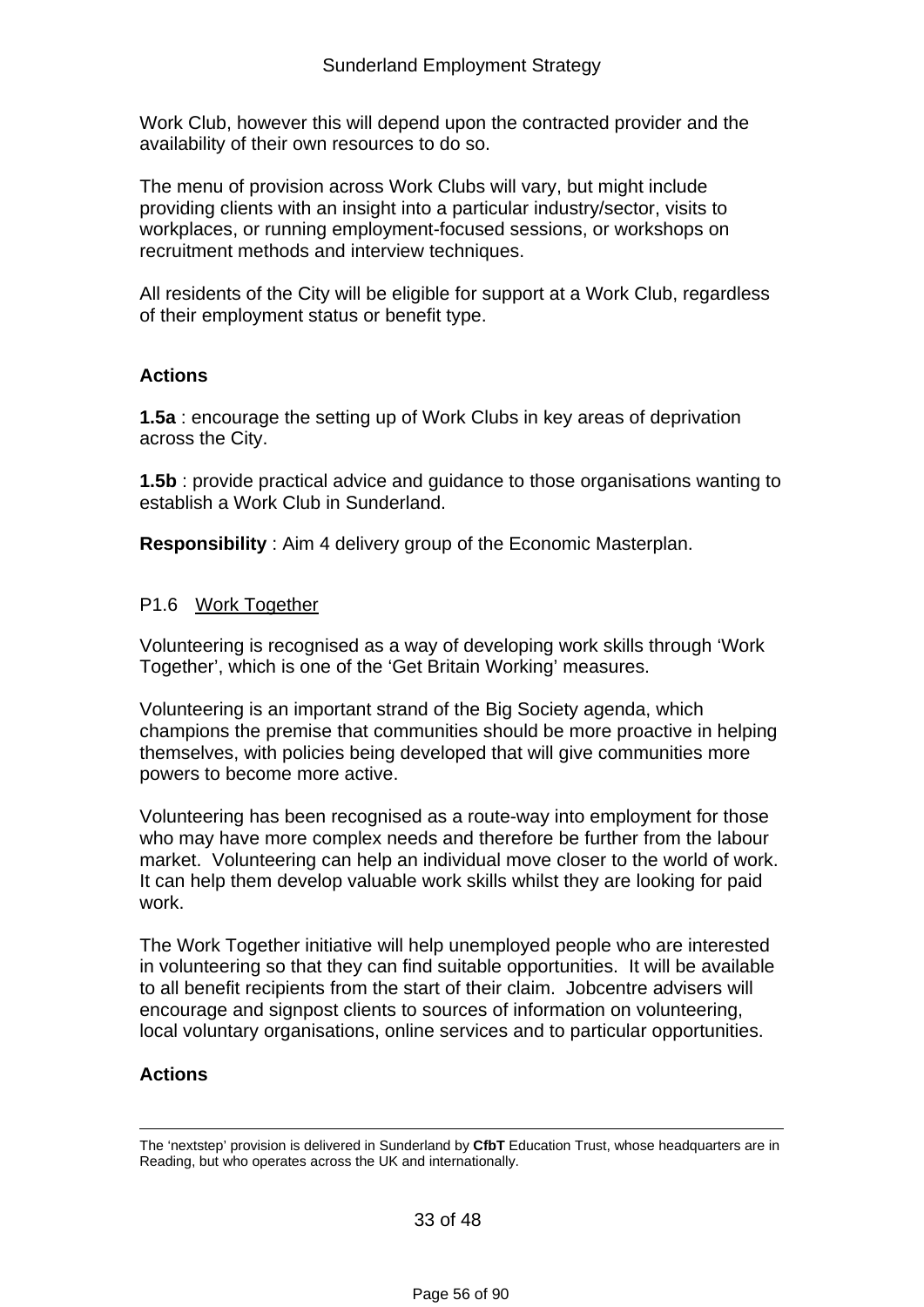**1.6a** : ensure Sunderland-based voluntary organisations are fully informed regarding the Work Together initiative, to maximise the appropriate support available to all clients.

**1.6b** : raise the profile of volunteering amongst Sunderland employers, to increase the number of volunteering opportunities across the city.

**Responsibility** : Aim 4 delivery group of the Economic Masterplan.

# P1.7 Enterprise Support

Enterprise activity in the form of pre-start up business support will be required to bridge the gap in the period from April 2011, until the Working for Yourself strand of the Work Programme is implemented. It is envisaged that this activity will be delivered through a variation and extension of the current Talent Scouts and Neighbourhood Advisor project, delivered by the Sunderland Enterprise Consortia.

If there is to be economic recovery then there has to be growth in the private sector, however there is unlikely to be sufficient growth within the current private sector to generate the required labour demand to match job losses in the public sector. Therefore more small businesses need to be created and then supported to grow. The 'Work for Yourself' strand of the Work Programme will provide clients who have been unemployed for six months and who are interested in self employment with access to a business mentor who will provide guidance and support as they develop their business ideas and through the early stages of trading.

Once clients can demonstrate that they have a viable business proposition, they will be able to claim financial support, which will consist of a weekly allowance payable at a level broadly equivalent to their JSA payments for 3 months and then at half the rate for a further 3 months. If they need start-up capital they may also be able to access a loan of up to £1,000 to help with their start-up costs. The package of support could be worth up to £2,000 to each unemployed person who wants to start their own business.

The DWP intends to 'trail blaze' the mentoring and loan elements of the Allowance from January 2011 in Merseyside, before rolling out the full offer in areas where the unemployment challenge is the greatest from April 2011. This will also need to be reflected within the Enterprise and Innovation Strategy being developed under Aim 1 of the Economic Masterplan.

Enterprise support also needs to cover those who are in work and wish to move into working for themselves as well as those who not in work.

# **Actions**

**1.7a** : explore the possibility of commissioning additional enterprise support activity, through the City's five Area Committees, to target priority 'hard-to-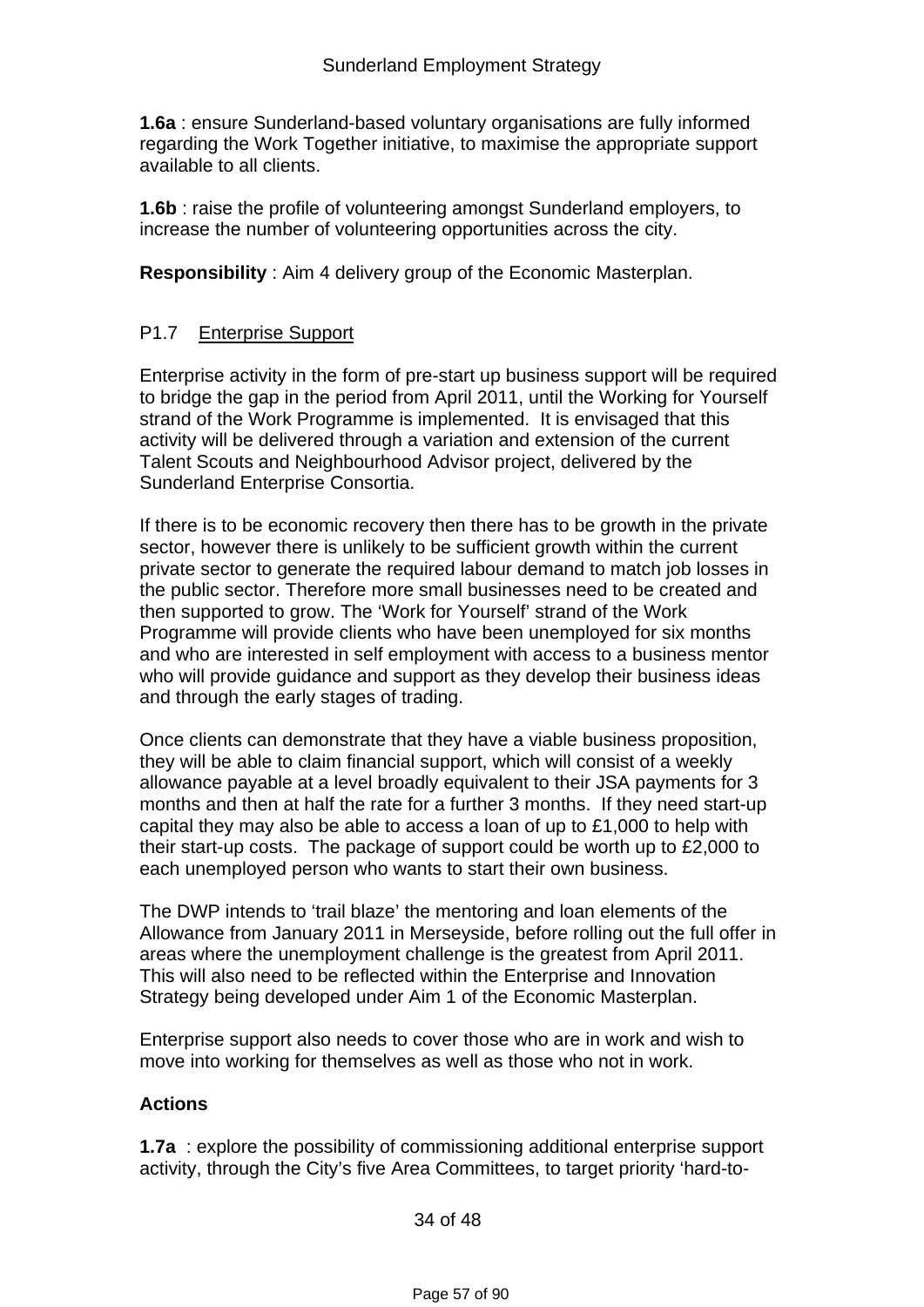help' client groups who may require more intensive interventions to boost mainstream provision.

**1.7b** : develop a Regional Growth Fund proposal for enterprise activity, to both help with the transition of workers from the public to the private sector and also to provide intensive start-up support at a neighbourhood level to strengthen the emerging mainstream offer.

**1.7c** : identify resources to sustain neighbourhood-level enterprise support from end of March 2011 until the Work for Yourself initiative is operational.

**1.7d** : ensure this area of activity is reviewed frequently, whilst in its early stages of implementation.

**Responsibility** : Aim 4 delivery group of the Economic Masterplan.

# P1.8 NEET agenda

A further strand under the Government's "Get Britain Working" measures involves "Youth Action for Work". Young people have been badly affected during the recession and for many, despite being job ready and work focussed, it is still very difficult to find suitable employment. The Work Programme will provide support for young people aged 18+, but additional provision is required for people in the 16-18 age range, who are NEET (not in employment, education or training).

The Sunderland Strategy 2008-25 identifies that, while participation in education, training or employment increased from 74% in 2004 to 78.5% in 2007, at 12.3% Sunderland had the highest proportion of 16-18 year olds who are NEET in Tyne and Wear. The more recent worklessness assessment showed a continuing downward trend, reducing to 9.5% in 2009 but this was still greater than the north east rate of 9% and the national rate of 6.4%. Considerable investment was made through the Working Neighbourhoods Strategy, however this area continues to be a key priority for the City.

European funding is currently available and will be awarded to provide specific support for the period 2011 to 2013. This will fund activities that will contribute to a reduction in the number of NEET young people in the City.

## **Actions**

**1.8a** : monitor the impact of ESF NEET project delivery in Sunderland.

**Responsibility** : Aim 4 delivery group of the Economic Masterplan.

P1.9 Management Information (MI)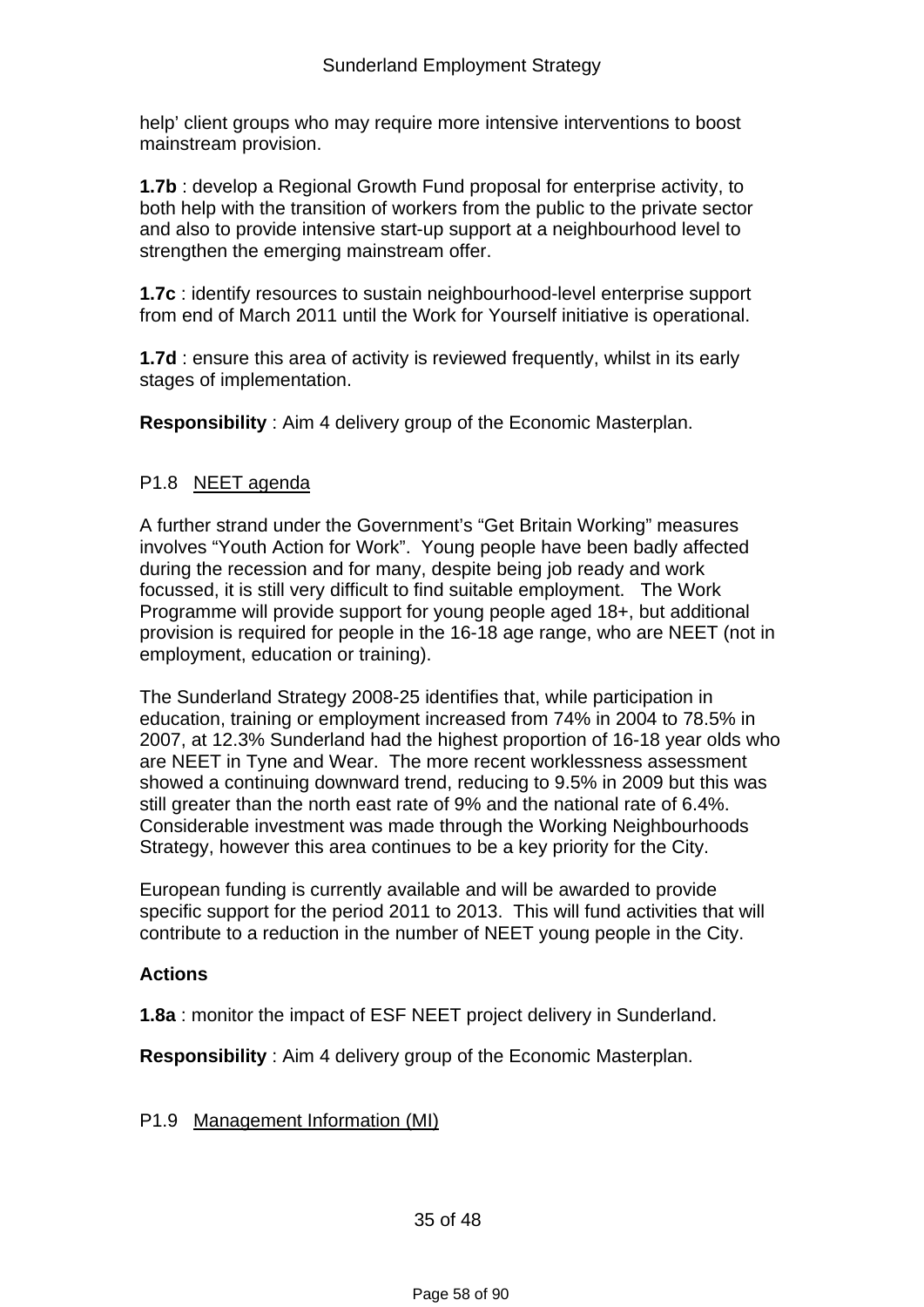A key aspect of Sunderland's Working Neighbourhoods Strategy has been the introduction of a single, common MI system, which all service providers use for client tracking, monitoring and recording of performance. The approach was advocated by the REF and its implementation in Sunderland has provided valuable information on the impact of the WNS and allowed for more informed decision-making during the last two years.

In the short term, post March 2011, there a requirement for any 'transition' activities to provide management information for monitoring purposes. However the current funding arrangements for the Hanlon MI system will cease in March 2011 and, despite widespread acknowledgement of its suitability and value, there are a number of uncertainties about its use in the future.

Discussions are being held with Tyne & Wear City Region Employment Consortium, who are looking to provide ongoing funding to pay for site licenses and user licenses for the year 2011-12 for those delivery organisations who wish to continue to use the Hanlon system.

Discussions are also being held between the Tyne & Wear City Region Employment Consortium and all potential prime contractors for the Work Programme, to encourage the primes to adopt the Hanlon system for use within the Work Programme.

If use of the Hanlon system is discontinued, then an alternative system of recording and reporting Management Information will need to be developed and implemented very quickly. Bearing in mind that our role as strategic partners in future will be to influence the mainstream delivery, particularly for the Work Programme, this will only be possible if performance information is made available to evidence what is being achieved.

## **Actions**

**1.9a** : identify which MI system will be used during the transition period from March 2011 onwards.

**1.9b** : support City Region colleagues to promote the benefits of using the Hanlon MI system to the Prime Contractors for the Work Programme.

**1.9c** : agree suitable performance information to be reported and monitored during the period 2011-2014 (to the Aim 4 delivery group?).

**19d** : gather information on clients' experience of employability services, in order to provide ongoing feedback to providers and continually improve service delivery.

**Responsibility** : Aim 4 delivery group of the Economic Masterplan.

**Priority 2 – Ensuring job progression and mobility** (for those in work)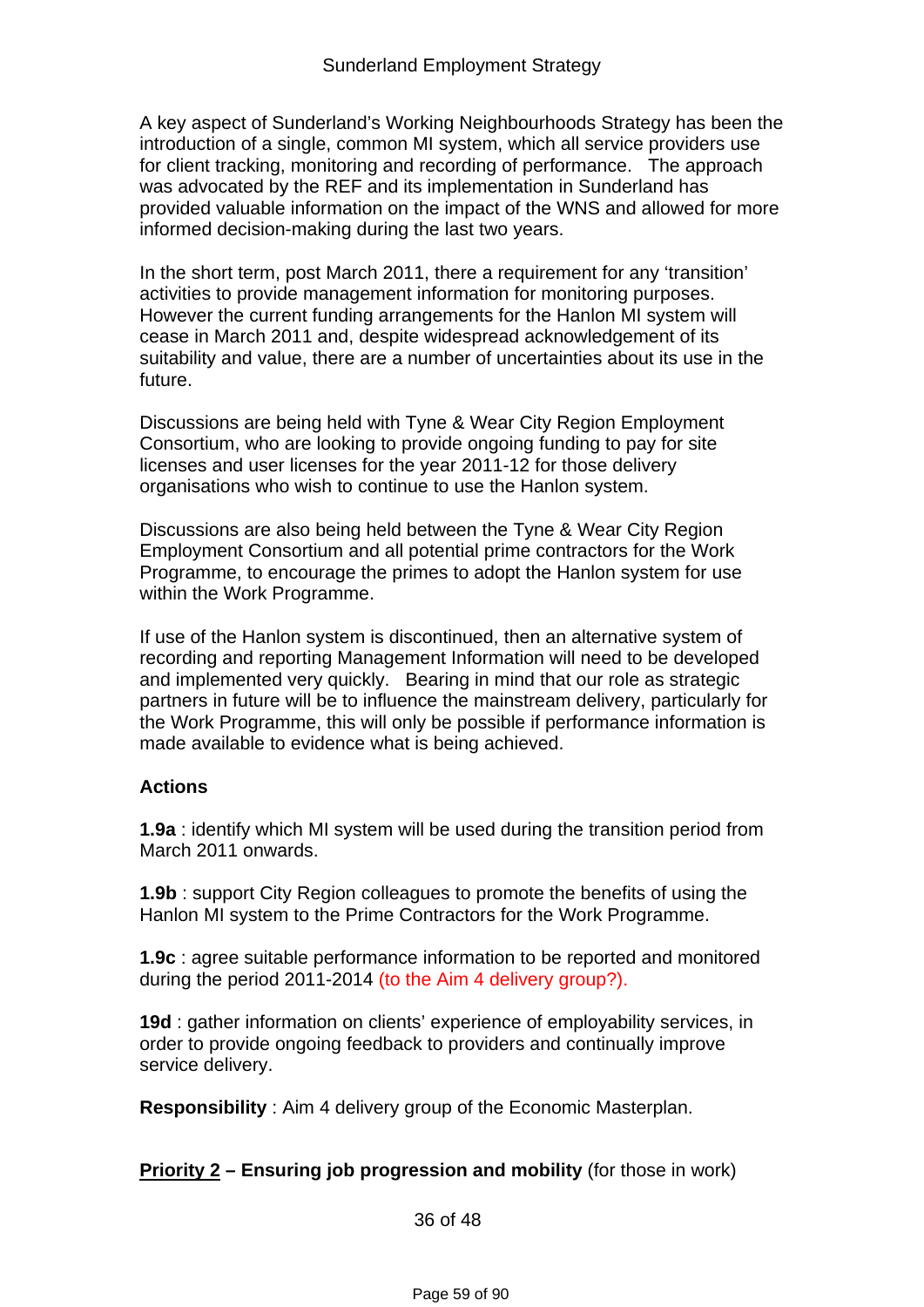## P2.1 In-work support (for those groups with the highest support needs and those entering work after a sustained period out of employment)

An integral feature of the Work Programme is the provision of support to clients once they have moved into employment. It is recognised that clients frequently continue to experience problems in the early months of employment, which often lead to them leaving their job and returning to benefits. The provision of in-work support (sometimes known as post employment support) can help to ensure employment is sustained by giving practical and relevant assistance at critical times. Prime contractors will receive 'in work sustained payments' as part of the payment structure of the Work Programme, as a reward for strong performance in this area.

In-work support is also available across the City Region, funded One North East's Single Programme.<sup>[11](#page-59-0)</sup> This provides in depth support and mentoring for people who are in employment, addresses barriers and signposts to other relevant support agencies. The main aim is progression and retention of the client.

# **Actions**

**2.1a** : monitor the impact of in-work support provision.

**2.1b** : ensure providers of in-work support raise awareness of current provision to encourage take-up of service.

**2.1c** : ensure all providers of in-work support align their individual services, to create added value and reduce any potential duplication.

**Responsibility** : Aim 4 delivery group of the Economic Masterplan.

## P2.2 Work-based skills progression – to provide opportunities for career progression which will ensure a supply of jobs at entry level

Two recent publications by the Coalition Government (Skills for Sustainable Growth: Strategy Document (Skills Strategy) and Further Education – New Horizon, Investing in Skills for Sustainable Growth) describe the Government's plans to reform the further education system and set out the changes that are being brought about in the skills sector. The Skills Funding Agency is the body responsible for providing the mainstream resources to achieve these objectives.

The key messages within these documents highlight the Government's intentions to invest in skills training both for people who are in work and those who are seeking employment. The emphasis is firmly on increasing the number of Apprenticeships for Adults, particularly at level 3 and for young

<span id="page-59-0"></span><sup>&</sup>lt;u>.</u> <sup>11</sup> This contract runs until March 2012 and is being delivered in Sunderland by **esg.**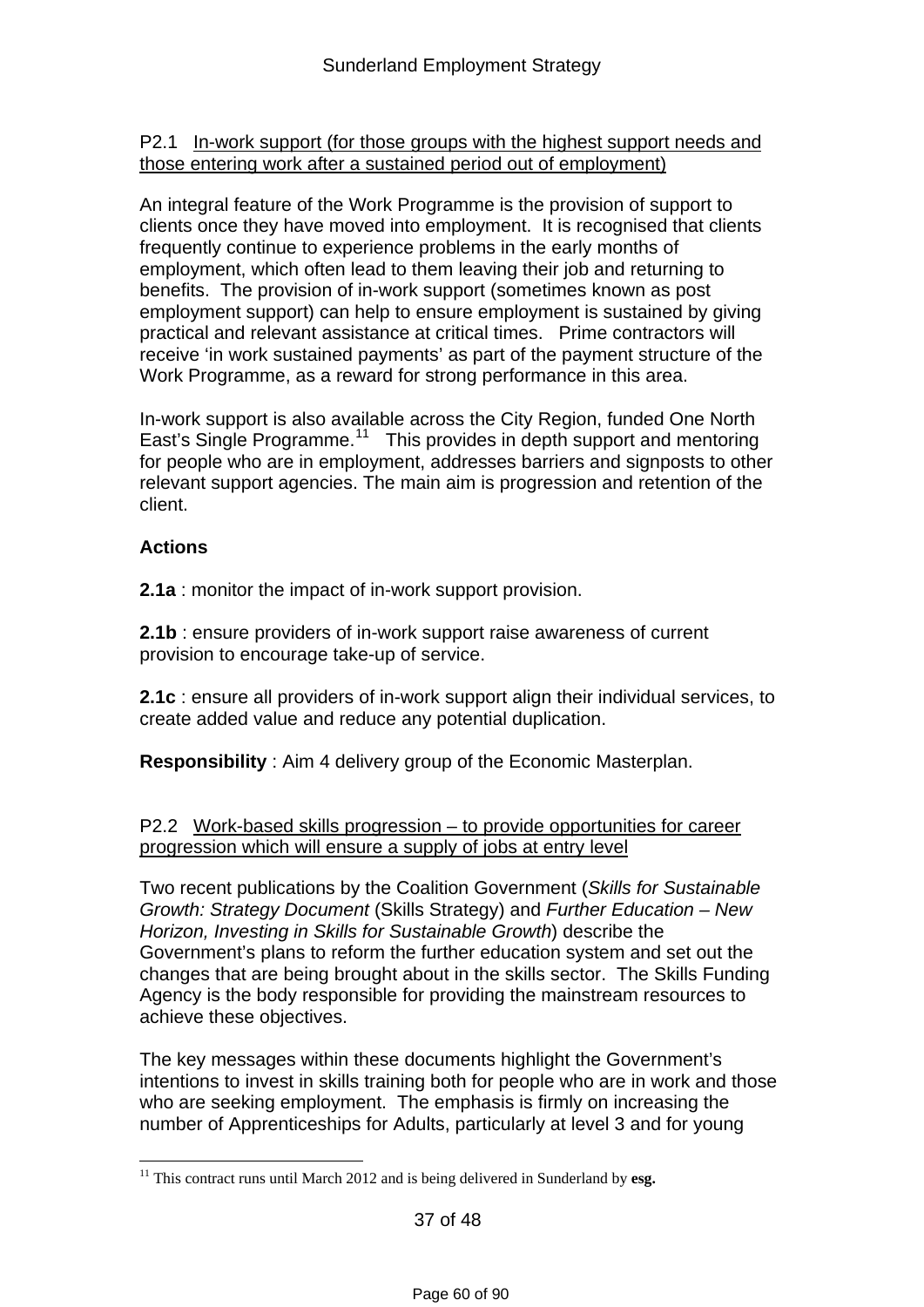people. There is also a continuing priority on ensuring the unemployed on 'active benefits' are able to access training in generic employability skills that will help them to enter work and maintaining a focus on the low skilled.

Mainstream resources will be directed towards delivering apprenticeships, with a renewed emphasis on securing nationally an additional 50,000 apprenticeship placements. However, there is a greater requirement for employers to contribute to the cost of the training<sup>[12](#page-60-0)</sup>.

The North East has traditional high levels of participation in apprenticeships; however this has been in part attributable to the take-up of 'programme led apprenticeships' as a route to engagement and participation. The recent announcement of the withdrawal of 'programme led apprenticeships' is expected to impact heavily on participation rates. In future, an apprenticeship can only be delivered if the learner has employed status.

The former 'Train to Gain' programme is being replaced by a wider workplace learning offer which will target SMEs<sup>[13](#page-60-1)</sup> and provide funding to train and progress low skilled staff. For non-apprenticeship training, the Skills Funding Agency will co-fund people undertaking second level 2 qualifications (at 50%) who are employed within an SME. However, co-funding will not be available for second level 2s for people working in larger companies with 250 or more employees. Non-apprenticeship level 3 provision, which is outside current entitlement<sup>[14](#page-60-2)</sup> will no longer be eligible for co-funding in the workplace for employers of any size.

These policy changes mean that in future more responsibility will be placed upon employers, who will have to make a greater financial investment in training their staff than in the past, particularly larger employers and those who do not wish to offer a full apprenticeship route to their staff.

The North East Skills Priorities Statement, 2011-12, recognises the following emerging sectors: industrial biotechnology, plastic electronics, offshore wind and ultra-low carbon vehicles. The fast pace of technological change and the emergence of new sectors will lead to a demand for new skills and, consequently, new courses to meet this demand. Developing such new courses involves a degree of risk, however, catalytic public investment can mitigate the risk and incentivise the development of specialisms in key growth areas, to anticipate and pre-empt demand. A future bid for Regional Growth Fund may be a way to make significant progress in this area.

The Tyne and Wear City Region's Employment and Skills Board has within its Action Plan an objective "To secure more strategic, agile and demand-led employment and skills systems, better able to anticipate and respond to both current and emerging skills needs". Sunderland is represented at Board level

1

<span id="page-60-0"></span> $12$  Employers will be required to co-fund 19+ Apprenticeships at 50%.

<span id="page-60-1"></span><sup>&</sup>lt;sup>13</sup> Small and Medium Sized Employers with fewer than 250 employees.

<span id="page-60-2"></span><sup>&</sup>lt;sup>14</sup> Individuals aged 19-24 will be funded to achieve their first Level 3 qualification.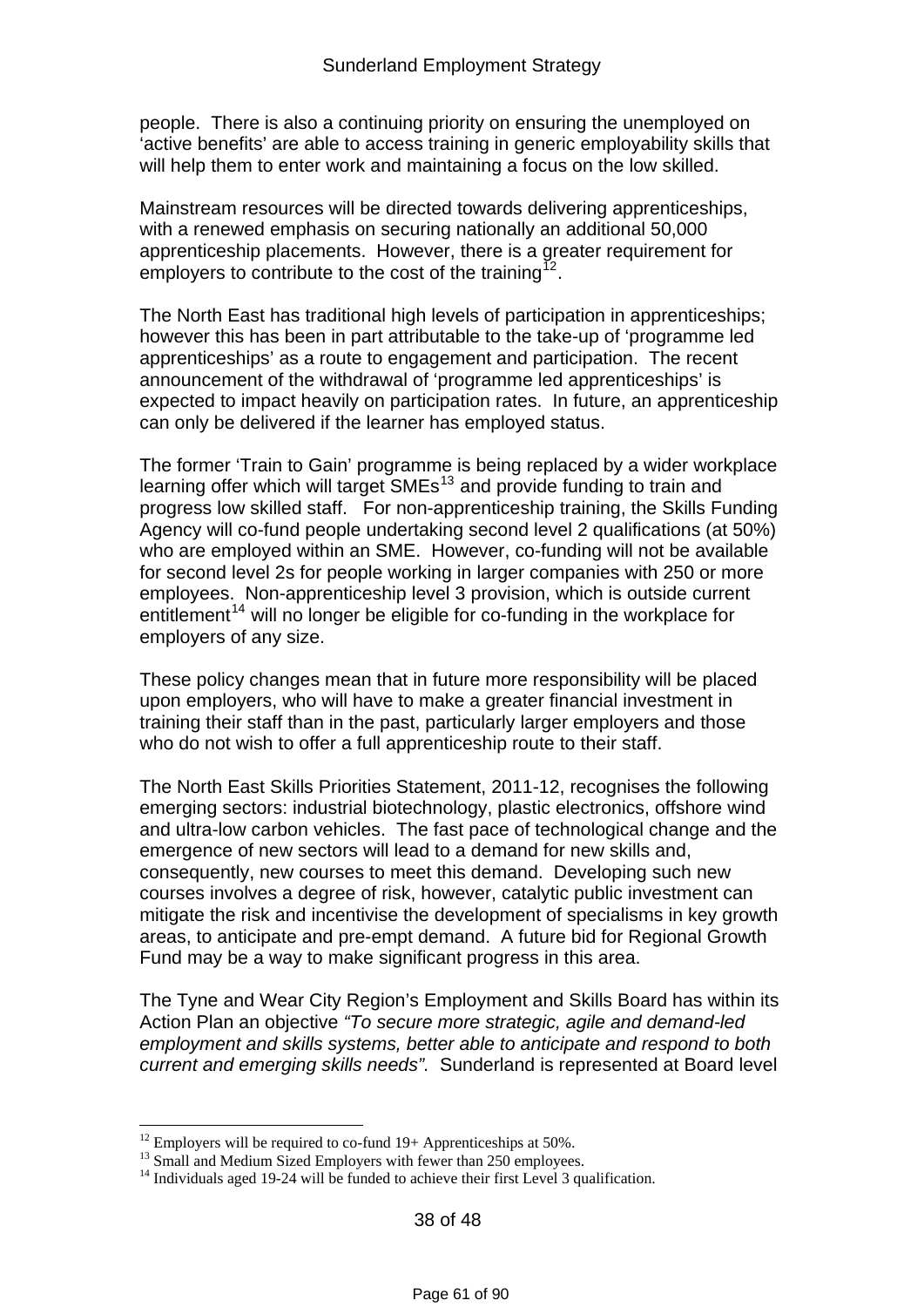by both the private sector and public sector, which will ensure that any action at a local level will also be of benefit at a City Region level and vice versa.

Sunderland's Skills Strategy will more fully articulate the actions relating to skills development within the City and the importance of stimulating employer demand for skills, particularly higher level skills. (The proportion of the workforce in the North East qualified to level 2 now exceeds the national average.)

## **Actions**

**2.2a** : promote Apprenticeships. Use networks to promote the creation and filling of apprenticeships, with a priority focus on new sectors.

**2.2b** : promote progression to Level 3, particularly in craft, technician and advanced craft skills.

**2.2c** : continue the focus on employability skills, targeted at geographic areas with high concentrations of long-term unemployment.

**2.2d** : strengthen employer engagement activities, particularly in the emerging sectors of industrial biotechnology, plastic electronics, offshore wind and ultralow carbon vehicles.

**2.2e** : submit a bid for Regional Growth Fund, to invest in the development of specialist skills in emerging growth sectors.

**Responsibility** : Aim 4 delivery group of the Economic Masterplan.

P2.3 Public to Private Sector Transition - supporting the economic shifts through assistance to enable those being made redundant in the public sector in transition to private sector employment, with a particular focus on the disadvantaged groups disproportionately affected by these cuts

Sunderland City Council has recognised the need to find different ways to manage the economic downtown and stimulate growth in the private sector. In December 2010 it launched an innovative pilot scheme to assist employees who wished to move into either part time or full time self-employment, within a framework which offers professional one to one intensive start up support, providing advice on ideas generation, finance, marketing and paid leave of up to 20 days in which to make their business idea a reality. The model will be tested and evaluated up to the end of March 2011, with potential for the development of a robust model which could be replicated throughout the public sector.

The Government's strategy for skills, "Skills for sustainable growth", will expand the apprenticeship programme for adults and support more people to undertake vocational training, particularly with a demand-led approach driven by the private sector. The strategy includes Government-backed loans from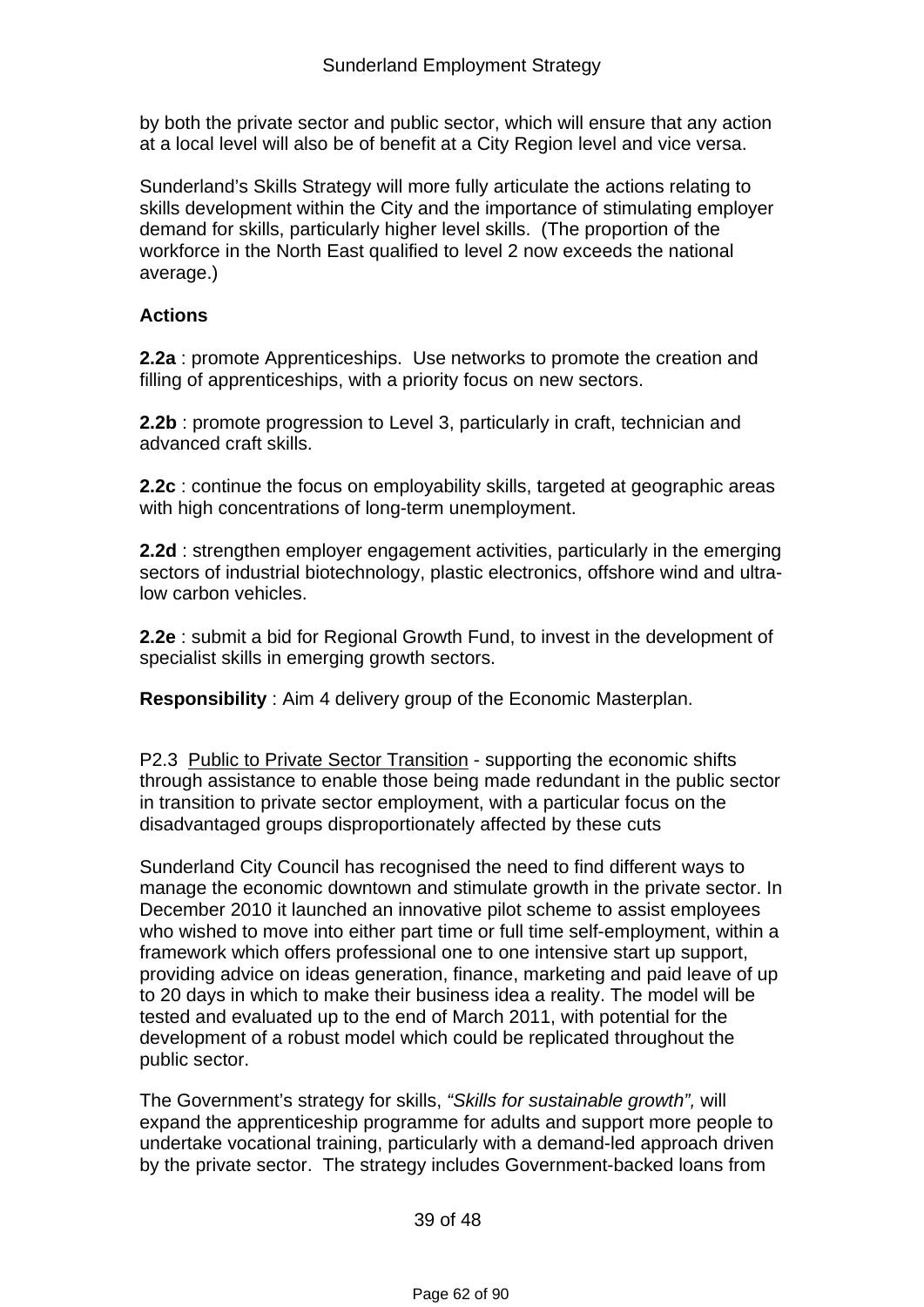2013 for learners aged over 24, giving people access to finance to gain new skills.

With a shrinking public sector, workers who find themselves redundant will need to look to the private sector for employment opportunities. There is a concern that the skills set required for the private sector might not match with those gained in the public sector, which will result in a need for re-skilling or replacing outmoded skills. This area needs further research and should be a strong component of Sunderland's emerging Skills Strategy.

The Economic Review and North East Skills Priorities statement both provide an overview of skills and employment issues and opportunities in the North East. They set out priorities for the North East which will inform provision for the academic year 2011-12. It is no surprise that they recognise the skills profile in the North East needs to be raised, both in terms of levels of attainment and in stimulating demand for higher level skills, if the North East is to deliver on increasing levels of economic growth, jobs, opportunities and skills.

**2.3a Action** : ensure the Sunderland Skills Strategy complements the North East Skills Priorities Statement<sup>[15](#page-62-0)</sup>.

**2.3b Action** : use the findings of the Skills and Employer Demand Survey to inform the direction of public sector staff looking to transfer into the private sector.

**2.3c Action** : promote Sunderland Council pilot scheme, "Be your own boss", to encourage entrepreneurship in its staff.

**Responsibility** : Aim 4 delivery group of the Economic Masterplan.

<span id="page-62-0"></span><sup>&</sup>lt;u>.</u> <sup>15</sup> North East Regional Skills Priorities Statement 2011/12, September 2010, Skills North East.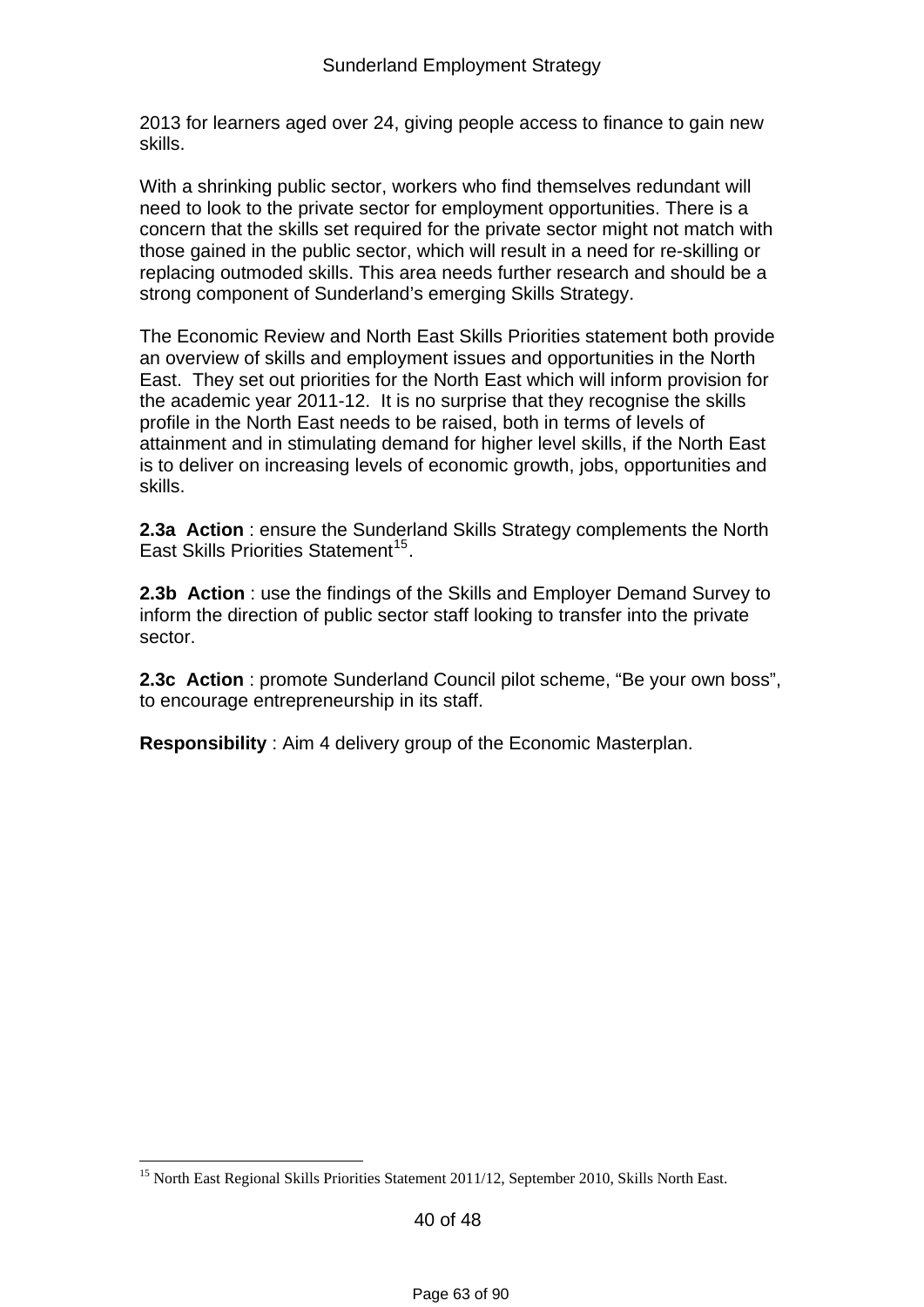Sunderland Employment Strategy

41 of 48

Page 64 of 90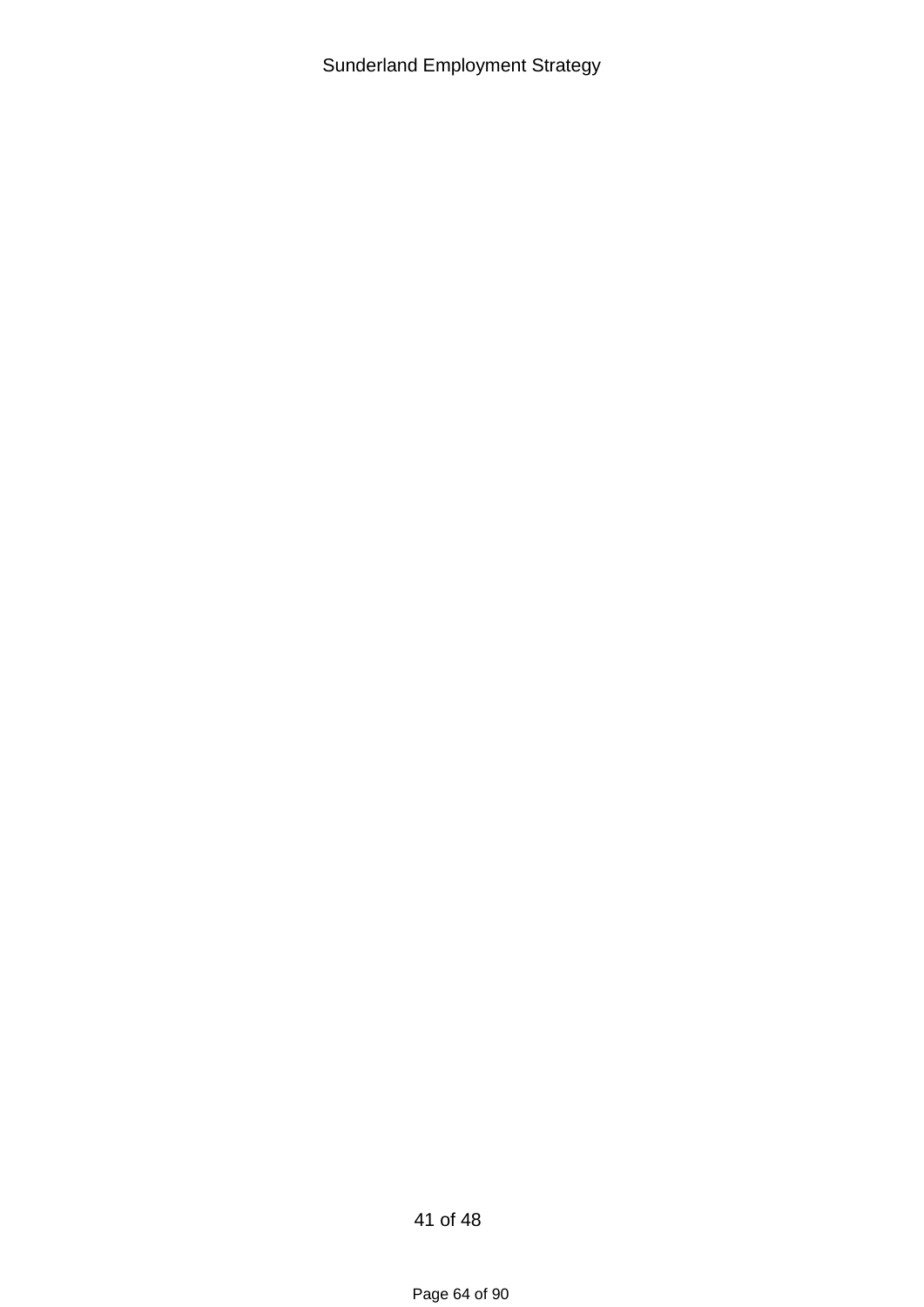# **8. Governance, Monitoring and Review**

#### **Governance**

The Employment Strategy will fall under the remit of the Aim 4 delivery group of the Economic Masterplan,

The Aim 4 delivery group is made up of multi-sectoral partners from within the City who will have a shared responsibility for employability, enterprise and skills within Sunderland. The Aim 4 Delivery group is accountable to the Economic Leadership Board and it will be within its remit to provide regular reports on the progress of the delivery of the Employment Strategy.

#### **Monitoring and review arrangements**

The Employment Strategy is being developed during a time of transition and great change to employability support which requires a flexible monitoring and review framework adaptable enough to allow for dynamism and emerging change to be reflected.

The Employment Strategy will be reviewed on a 3 monthly basis by the Aim 4 Delivery Group between April 2011 and March 2012, and reports provided to the Economic Leadership Board, to ensure it reflects the detail of the Work Programme and other emergent central government policy which may impact on it.

From April 2012 to March 2014 the Employment Strategy will be reviewed on an annual basis and reports provided to the Economic Leadership Board.

|                      | Year 1  |         |         | Year <sub>2</sub> | Year <sub>3</sub> |         |
|----------------------|---------|---------|---------|-------------------|-------------------|---------|
|                      | 2011-12 | 2011-12 | 2011-12 | 2011-12           | 2012-13           | 2013-14 |
| <b>Review</b><br>due | June 11 | Sept 11 | Dec 11  | March 12          | Dec 12            | Dec 13  |

Success in delivering the outcomes will be measured against the performance indicators and targets, as described in chapters 6 and 7 above.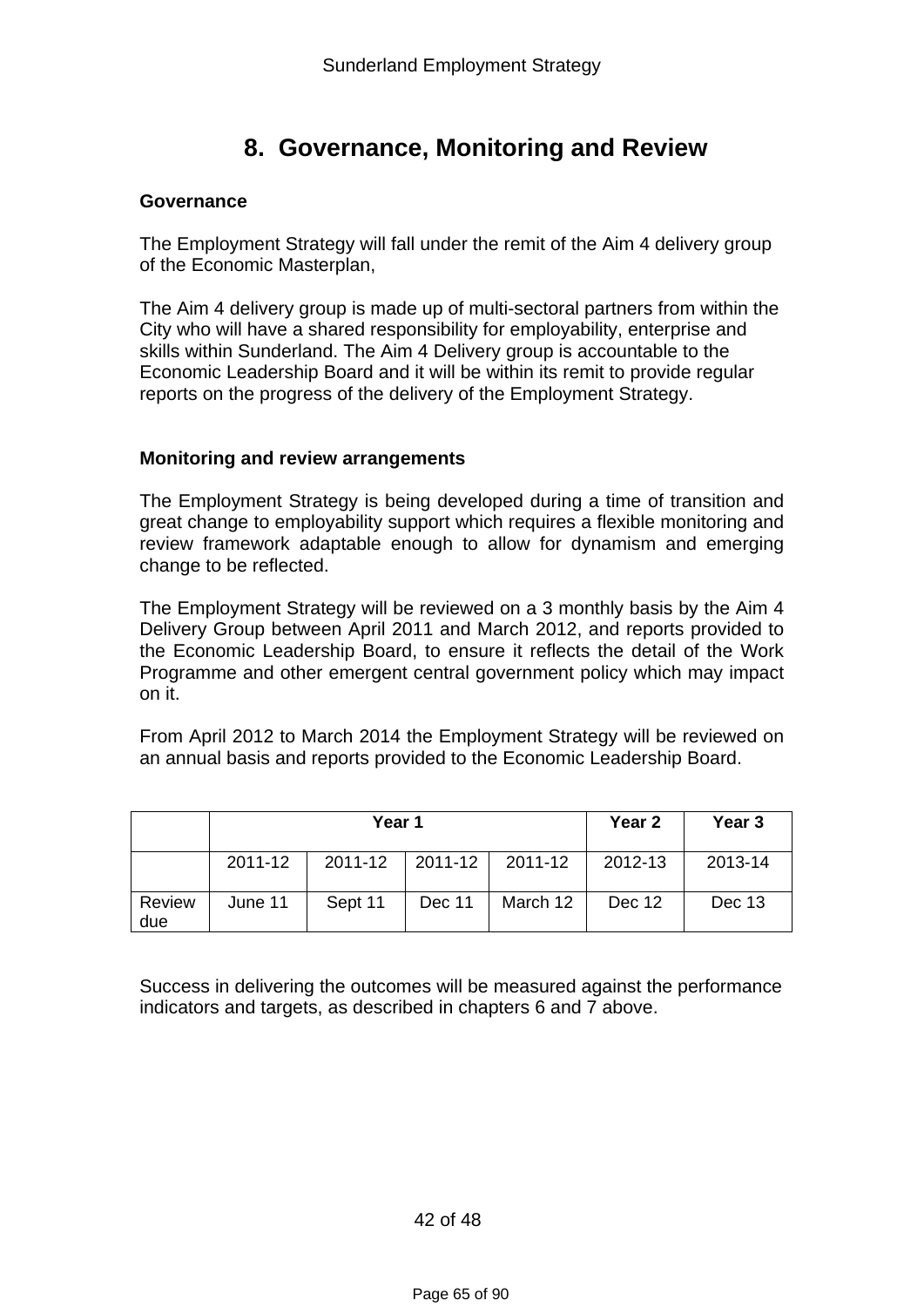**Annex A** 

# **Economic Master Plan**

43 of 48

Page 66 of 90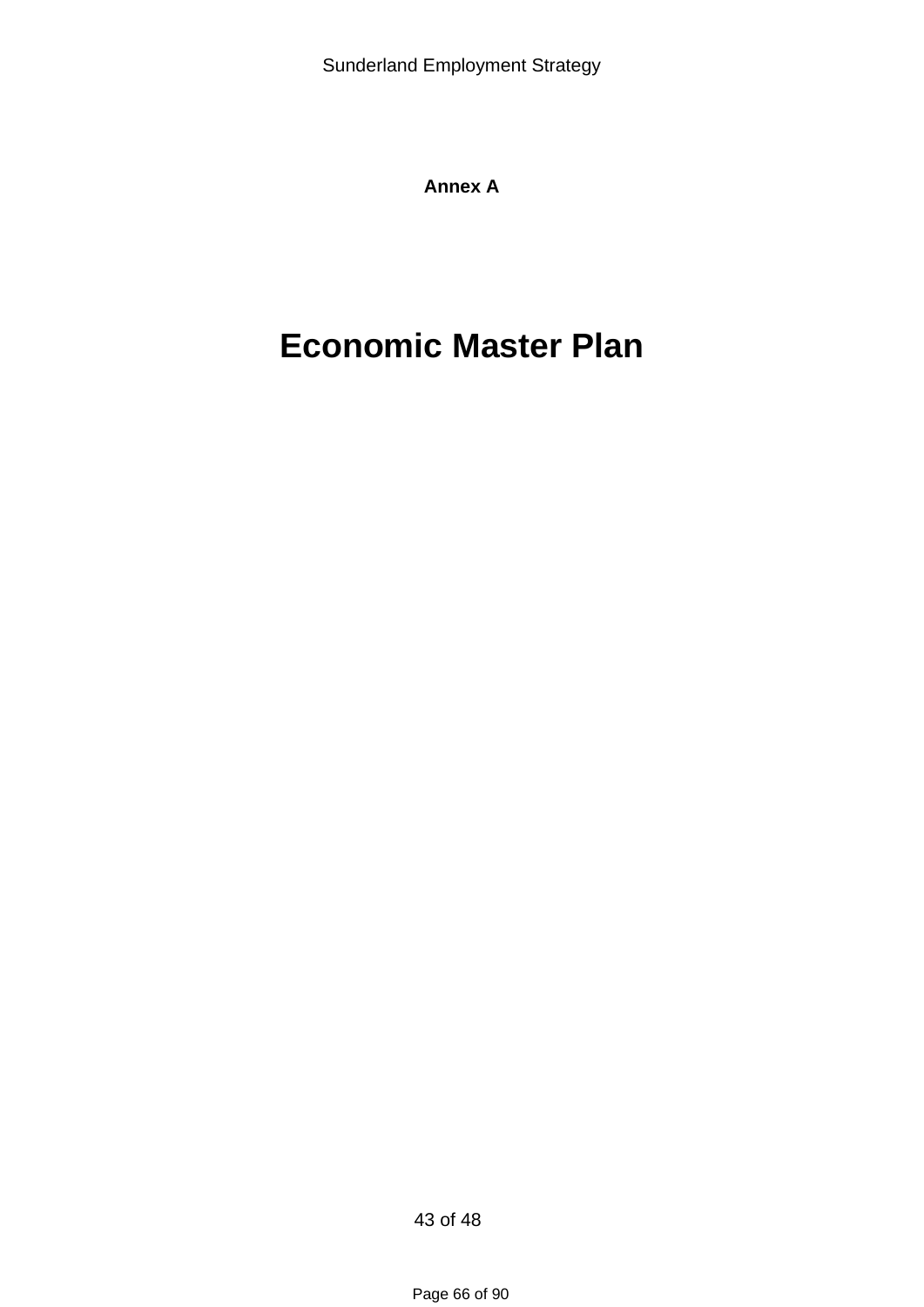**Annex B** 

# **Worklessness Assessment**

44 of 48

Page 67 of 90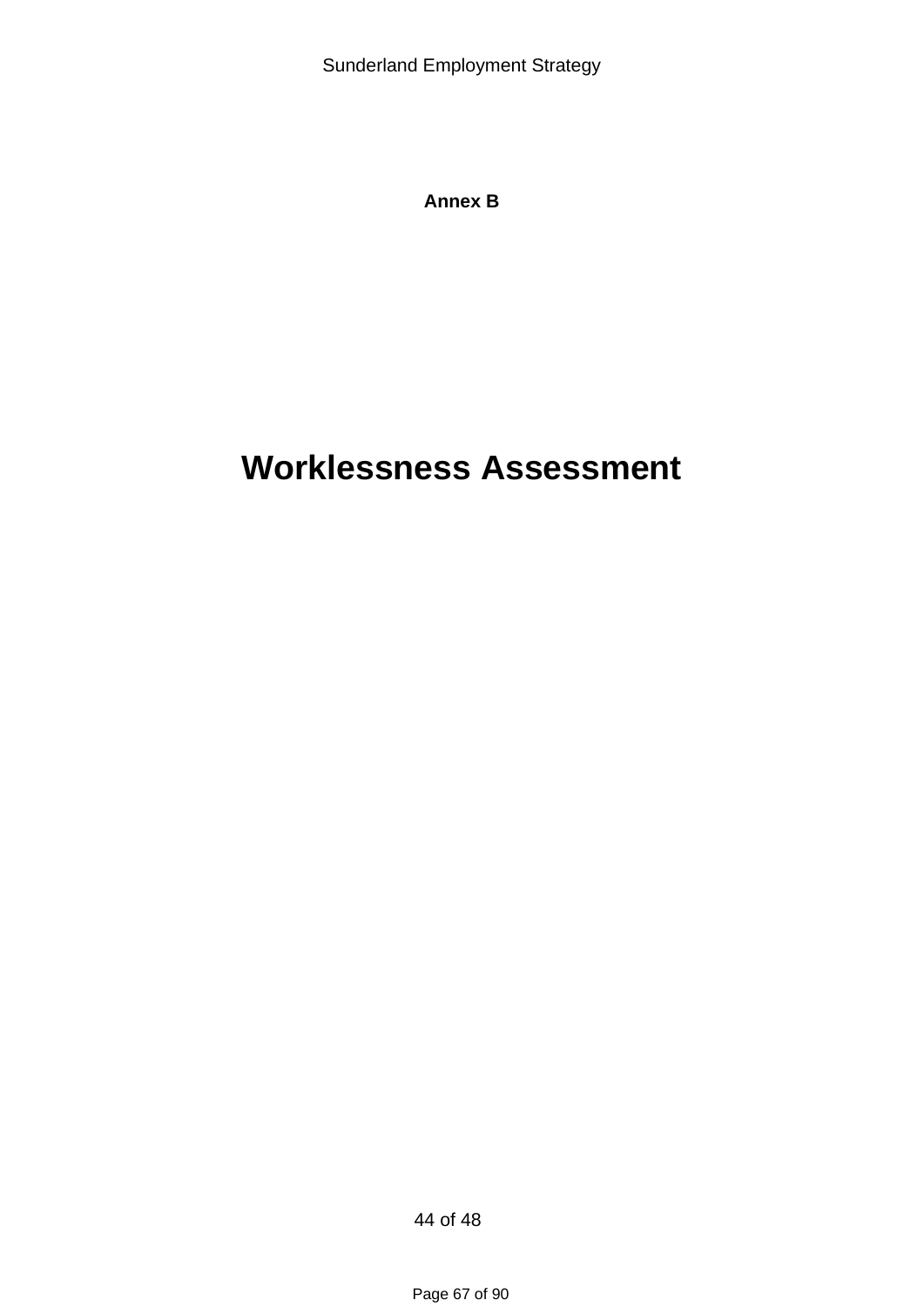**Annex C** 

# **Job Linkage Review**

45 of 48

Page 68 of 90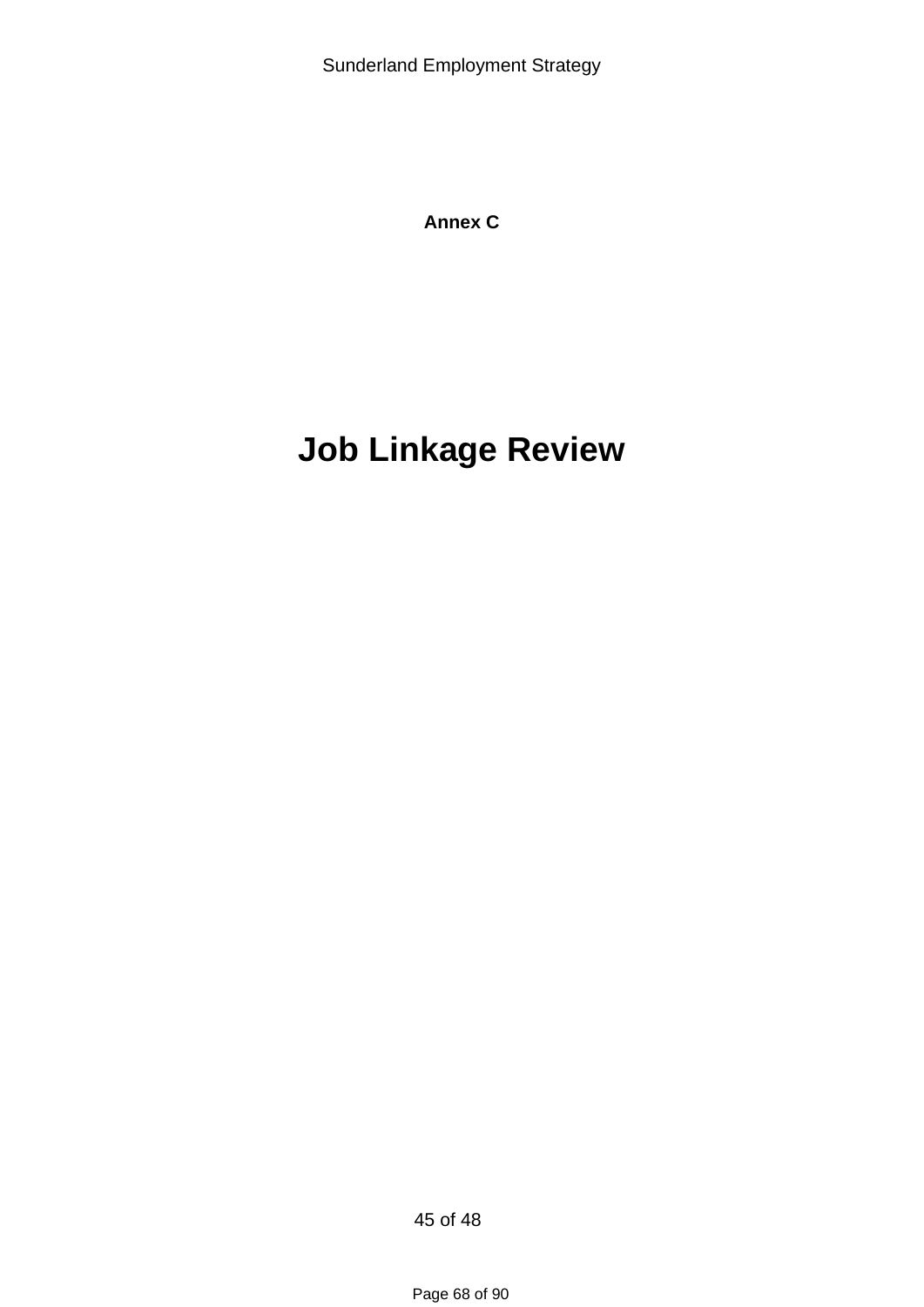**Annex D** 

# **Enterprise Support Mechanisms Review**

46 of 48

Page 69 of 90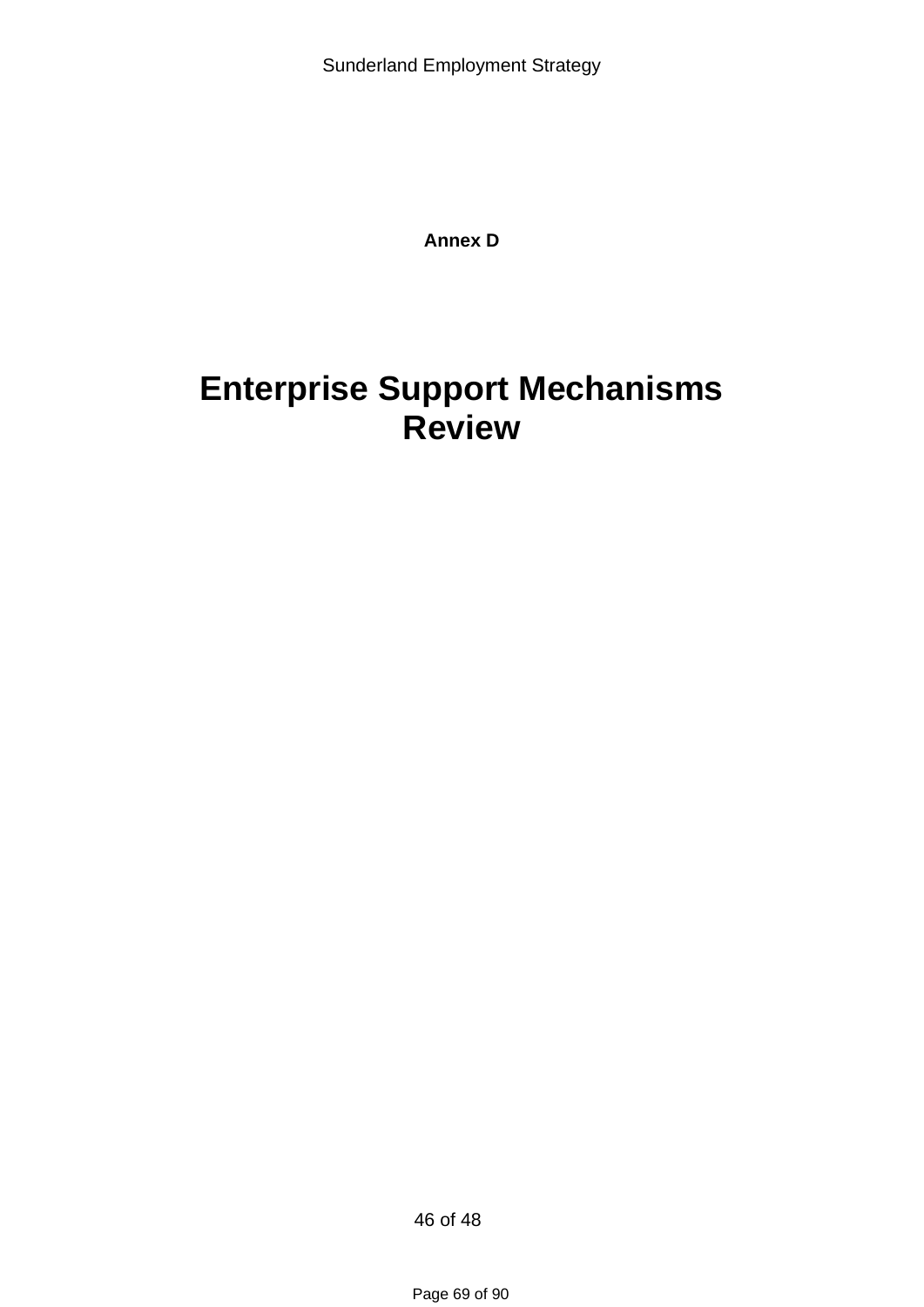**Annex E** 

# **S4W Performance Indicator Report (Summary Document)**

47 of 48

Page 70 of 90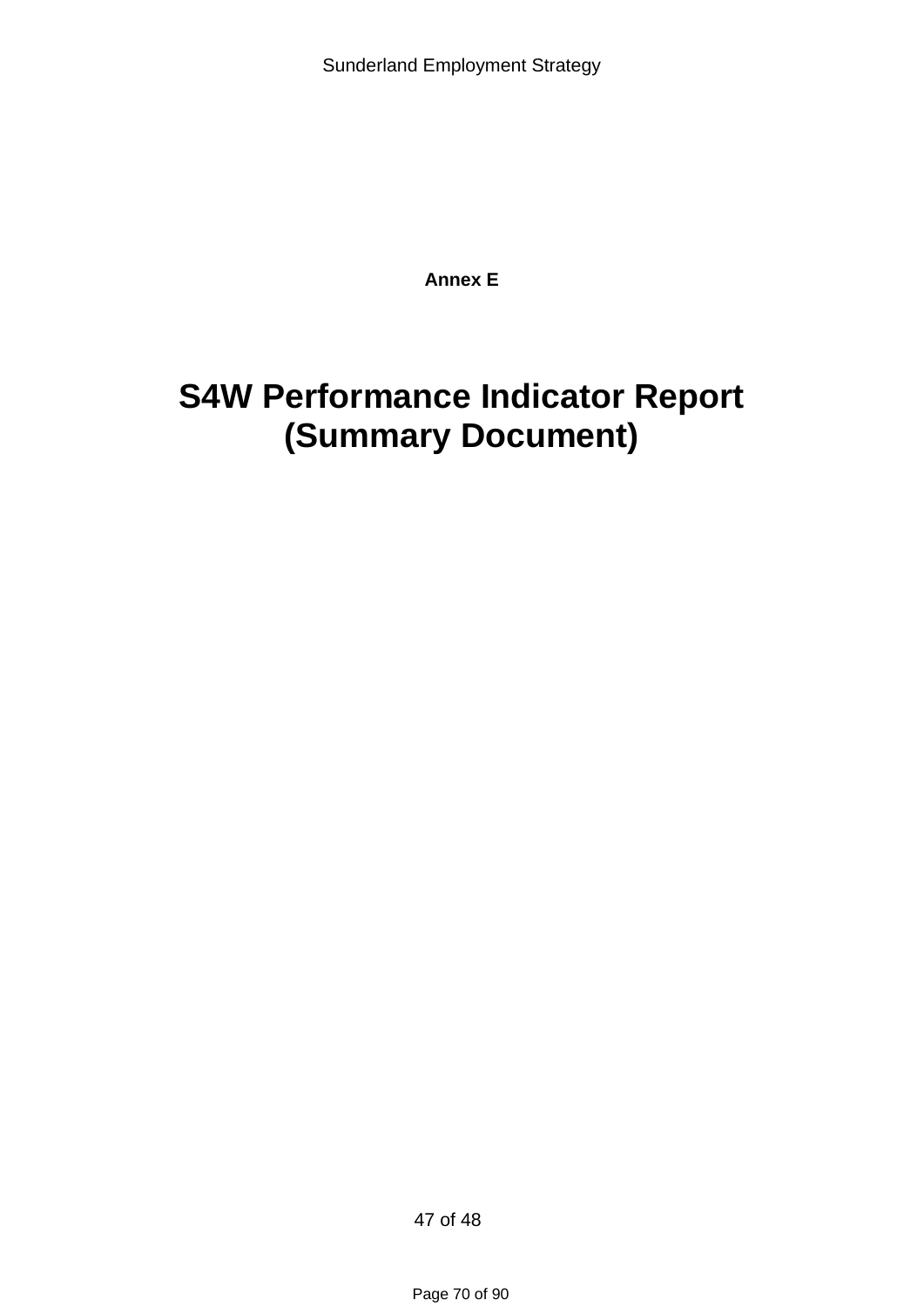# **Annex F**

# **Related Strategy Areas**

The strategy will cover the 3 year period 2011-14 and will support the delivery, at a neighbourhood level, of the Economic Masterplan for Sunderland, which sets the direction for the City's economy for the next 15 years.

48 of 48

Page 71 of 90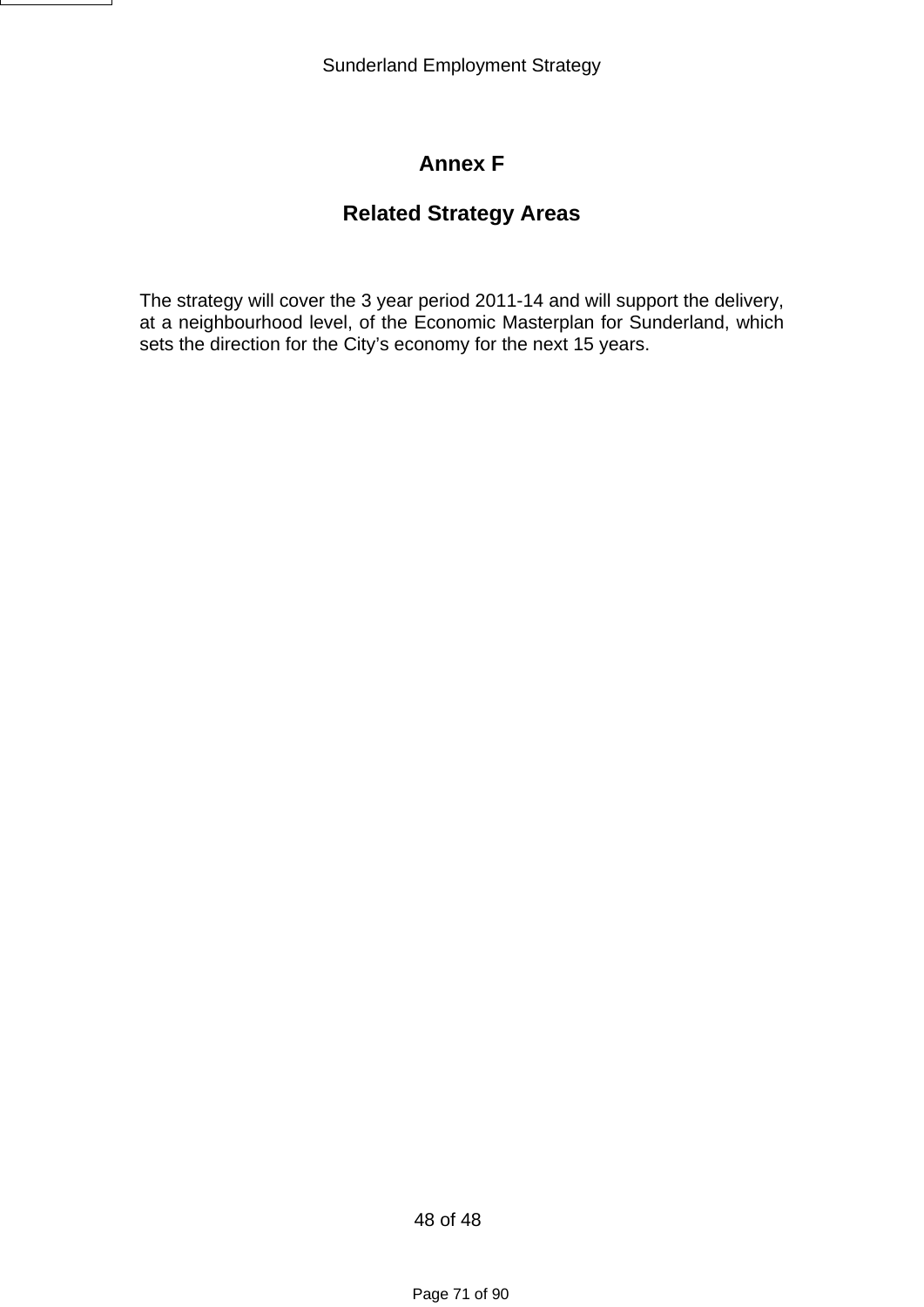**19th January 2011** 

# **PROSPERITY AND ECONOMIC DEVELOPMENT SCRUTINY COMMITTEE**

# **LOW CARBON PLACE TASK AND FINISH GROUP, WORK PROGRAMME 2010-11**

# **REPORT OF THE CHIEF EXECUTIVE**

#### **1. Purpose of the report**

1.1 The report attaches, for Members' information, the current work programme for the Low Carbon Place task and finish group during the 2010-11 Council year.

#### **2. Background**

- 2.1 At the Committees meeting on the  $22<sup>nd</sup>$  September 2010, it was agreed that a core task and finish group would be established to investigate the Low Carbon Place aspect of the Policy Review.
- 2.2 Councillors Bell, Cuthbert, P Gibson, Mordey, Snowdon and A Wright were nominated to serve on the group. It was agreed that a work programme would be developed and included on the main Committee agenda. All Members of the Committee are able to attend any evidence gathering sessions of interest.

## **3. Progress update**

- 3.1 The next meeting of the task and finish group will take place on the  $20<sup>th</sup>$ January 2011.
- 3.2 The work programme is included as Appendix A of this report.
- 3.3 This is a flexible document and can be added to or amended throughout the course of the year.

# **4. Conclusion**

4.1 The work programme developed from the meeting will form a flexible mechanism for managing the work of the task and finish group 2010- 11.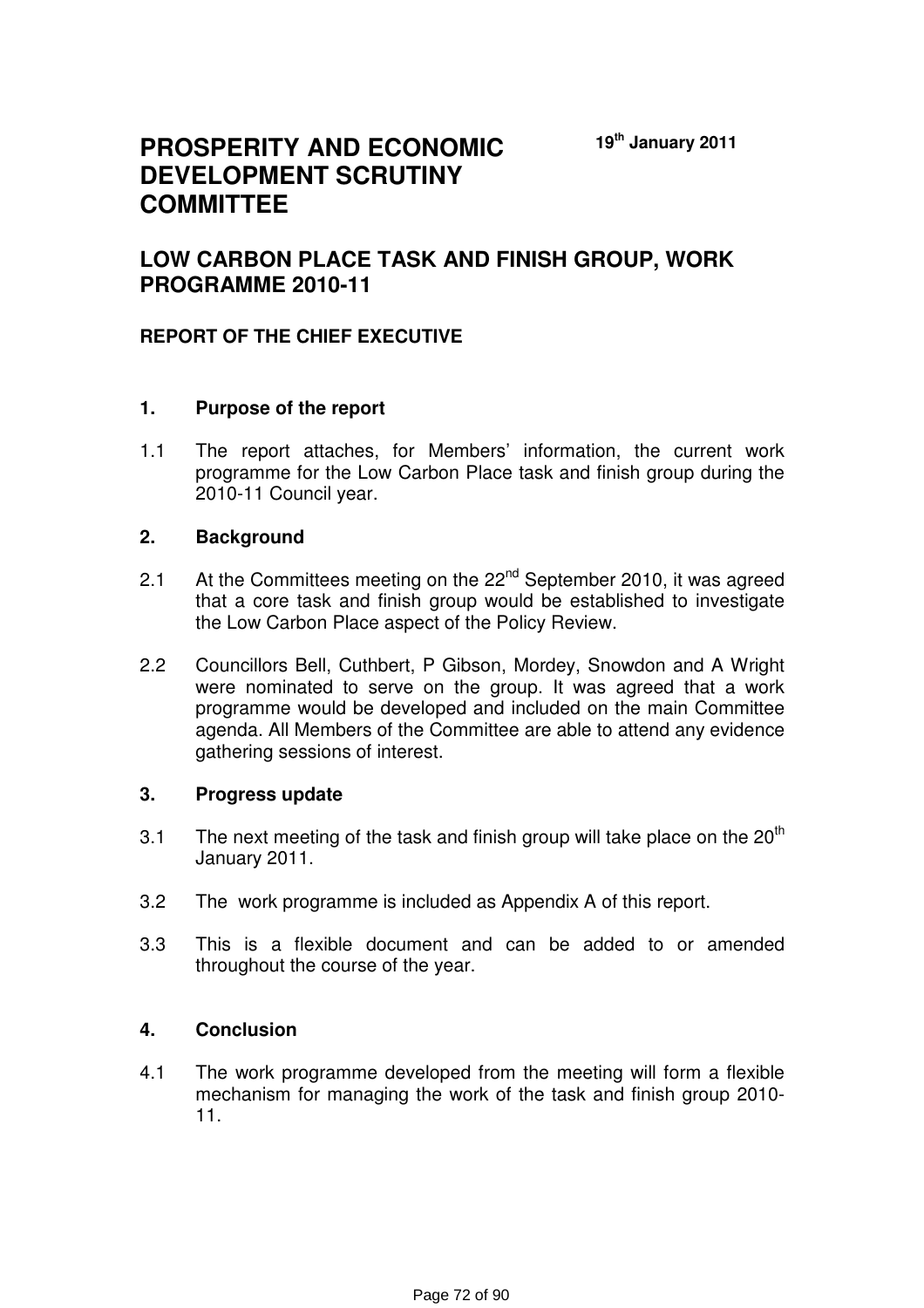### **5 Recommendation**

5.1 That Members note the information contained in the work programme and consider the inclusion of proposals for the Committee into the work programme.

| <b>Contact Officer:</b> | Claire Harrison, Acting Scrutiny Officer |
|-------------------------|------------------------------------------|
|                         | 0191 561 1232                            |
|                         | Claire.Harrison1@sunderland.gov.uk       |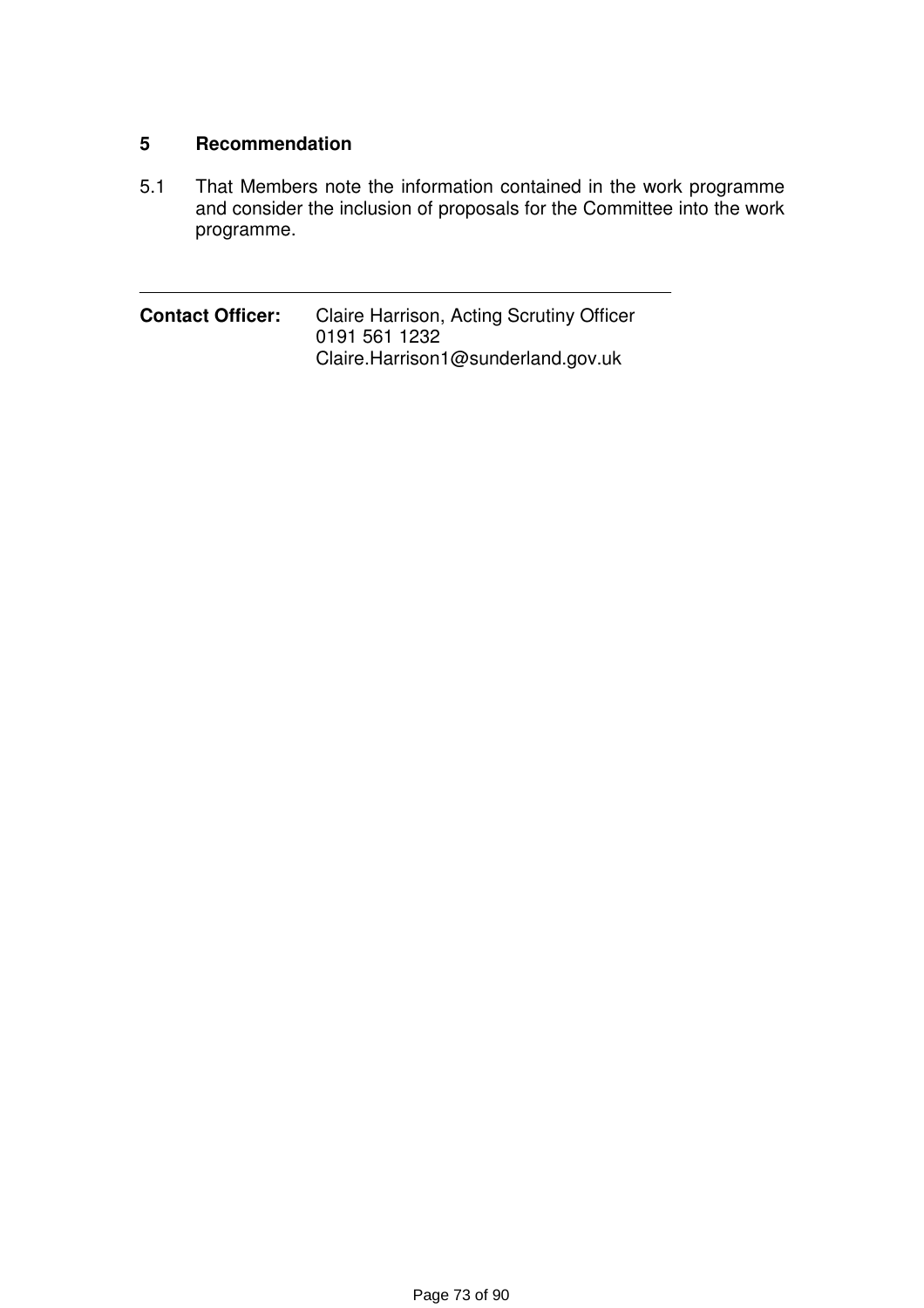|                                   | <b>OCTOBER</b>                                                                                                                                                  | <b>NOVEMBER</b>                                                                                                    | <b>DECEMBER</b> | <b>JANUARY</b>                                                                                                                                 | <b>FEBRUARY</b>                                                                    |
|-----------------------------------|-----------------------------------------------------------------------------------------------------------------------------------------------------------------|--------------------------------------------------------------------------------------------------------------------|-----------------|------------------------------------------------------------------------------------------------------------------------------------------------|------------------------------------------------------------------------------------|
| <b>Meetings</b>                   | 20th October 2010<br>3pm-4pm<br>Low Carbon Homes- the<br>Challenges and Opportunities<br>of retrofit- Catherine Pope<br>Future work of Task and Finish<br>Group |                                                                                                                    |                 | Gentoo Energy Manager<br><b>Council Buildings- Progress</b><br>and future opportunities (AA)<br>Update on low carbon homes<br>and mapping (CP) | Task and Finish Group with<br>relevant council officers.                           |
| <b>Visits</b>                     |                                                                                                                                                                 | Visit to schools:<br><b>Portland School</b><br><b>Washington School</b><br><b>Richard Avenue Primary</b><br>School |                 | Visit to retrofit scheme in North<br>Tyneside and site in<br>Sunderland.<br>Visit to Evolve                                                    | Visit to low carbon business.<br>NAREC- National Renewable<br><b>Energy Centre</b> |
| <b>Feedback to main Committee</b> | Update report                                                                                                                                                   | Update report                                                                                                      | Update report   | Update report                                                                                                                                  | Findings of the group.                                                             |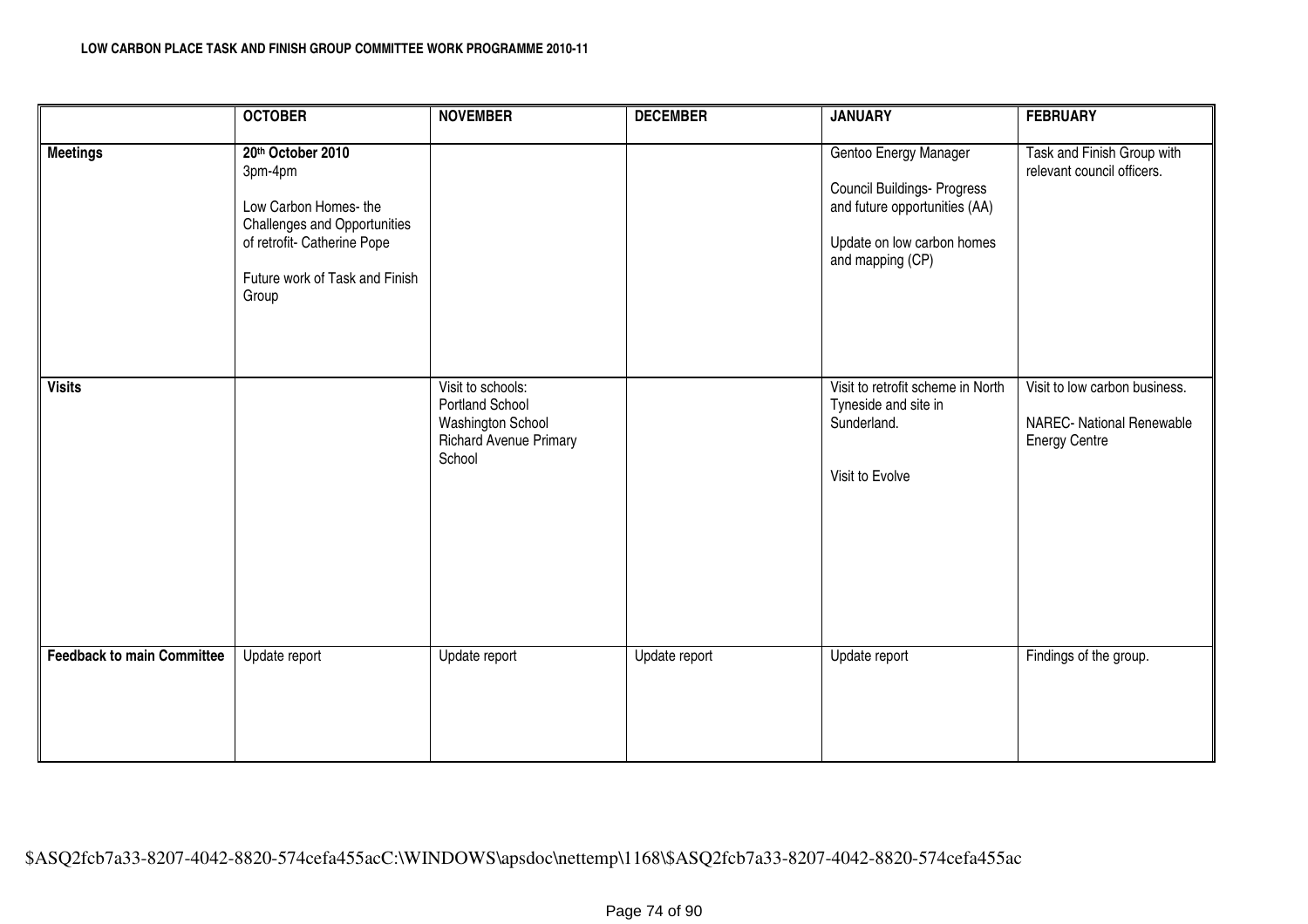## **PROSPERITY AND ECONOMIC DEVELOPMENT SCRUTINY COMMITTEE**

### **FORWARD PLAN – KEY DECISIONS FOR THE PERIOD 1 JANUARY 2011 – 30 APRIL 2011**

### **REPORT OF THE CHIEF EXECUTIVE 19 JANUARY 2011**

### **1. Purpose of the Report**

1.1 To provide Members with an opportunity to consider those items on the Executive's Forward Plan for the period 1 January 2010 – 30 April 2011.

### **2. Background**

- 2.1 The Council's Forward Plan contains matters which are likely to be the subject of a key decision to be taken by the Executive. The Plan covers a four month period and is prepared and updated on a monthly basis.
- 2.2 Holding the Executive to account is one of the main functions of Scrutiny. One of the ways that this can be achieved is by considering the forthcoming decisions of the Executive (as outlined in the Forward Plan) and deciding whether Scrutiny can add value in advance of a decision being made. This does not negate Non-Executive Members ability to call-in a decision after it has been made.
- 2.3 Members requested that only those items which are under the remit of the Committee be reported to this Committee. The remit of the Committee covers the following themes:-

Inward Investment and Business Support; Regeneration; Improving employability; Encouraging economic prosperity; Boosting the skills and knowledge level of the workforce; City Centre; and Marketing & Tourism.

2.4 In the event of Members having any queries that cannot be dealt with directly in the meeting, a response will be sought from the relevant Directorate.

### **3. Recommendation**

3.1 It is recommended that the Committee considers the Executive's Forward Plan for the period 1 January 2011 to 30 April 2011.

### **4. Background Papers**

4.1 Forward Plan for the period 1 January 2011 – 30 April 2011.

| Contact Officer: | Jim Diamond, Scrutiny Officer   |
|------------------|---------------------------------|
|                  | 0191 561 1396                   |
|                  | james.diamond@sunderland.gov.uk |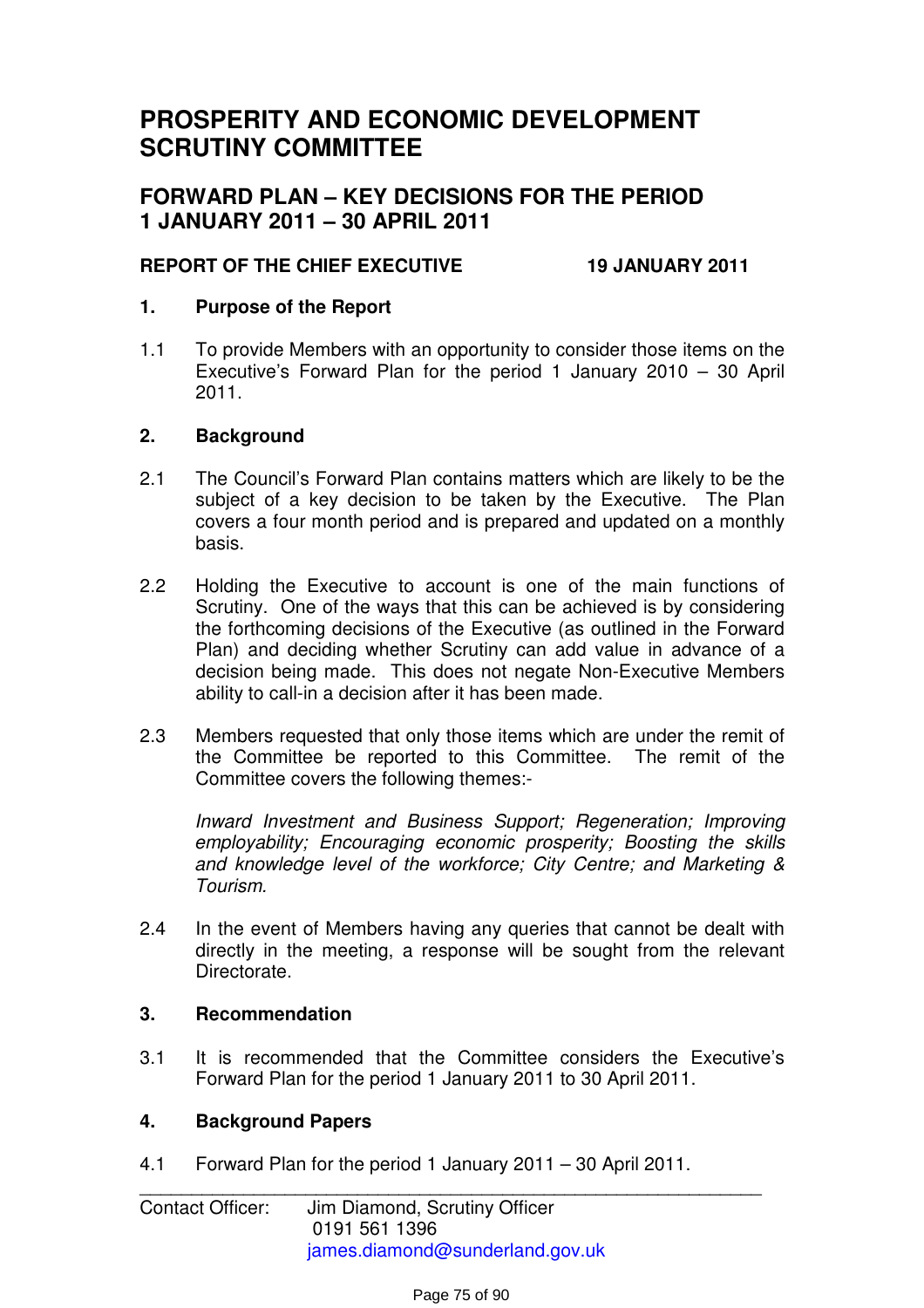**Forward Plan - Key Decisions for the period 01/Jan/2011 to 30/Apr/2011** 



**E Waugh, Head of Law and Governance, Sunderland City Council.** 

**14 December 2010**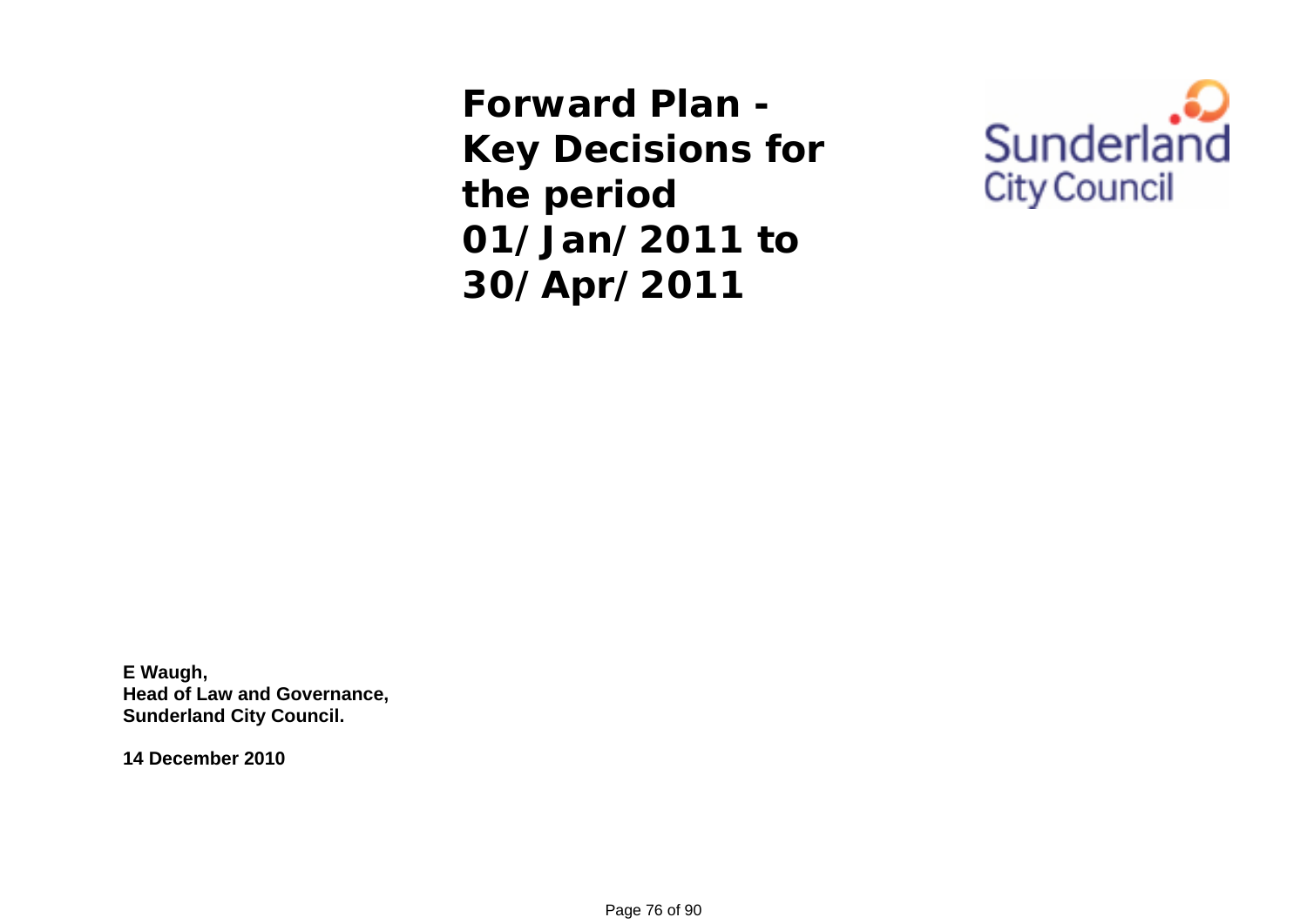| No. | Description of<br><b>Decision</b>                                                                                                                                    | <b>Decision</b><br><b>Taker</b> | <b>Anticipated Principal</b><br>Date of<br><b>Decision</b> | <b>Consultees</b>                                                                                                           | Means of<br>Consultation                                                                                      | When and how to Documents<br>make<br>representations<br>and appropriate<br><b>Scrutiny</b><br>Committee                       | to<br>be<br>considered                          | Contact<br><b>Officer</b> | <b>Tel No</b> |
|-----|----------------------------------------------------------------------------------------------------------------------------------------------------------------------|---------------------------------|------------------------------------------------------------|-----------------------------------------------------------------------------------------------------------------------------|---------------------------------------------------------------------------------------------------------------|-------------------------------------------------------------------------------------------------------------------------------|-------------------------------------------------|---------------------------|---------------|
|     | 01466 To agree an<br>amended purchase<br>price for the sale of<br>land at Camberwell<br>Way, Doxford Park.                                                           | Cabinet                         |                                                            | 17/Jan/2011 Head of Law and<br>Governance, Director<br>of Financial<br><b>Resources</b>                                     | Email and report.                                                                                             | To contact officer<br>by 20 December<br>$2010 -$<br>Management<br><b>Scrutiny Committee</b>                                   | Cabinet<br>Report                               | Nick Wood 5612631         |               |
|     | 01379 To approve a<br>capital equipment<br>grant to Company<br>B to support<br>economic<br>development and<br>job creation (Part II<br>Item - Exempt<br>Information) | Cabinet                         |                                                            | 17/Jan/2011 Appropriate Portfolio correspondence<br>holder                                                                  |                                                                                                               | Via the Contact<br>Officer by 20<br>December 2010 -<br>Prosperity and<br>Economic<br>Development<br><b>Scrutiny Committee</b> | Cabinet<br>Report                               | Janet<br>Snaith           | 5611166       |
|     | 01409 To approve the<br>Employment<br>Strategy.                                                                                                                      | Cabinet                         | 17/Jan/2011                                                | Stakeholders will<br>include Working<br>Neighbourhoods<br>Board LSP partners,<br>Portfolio Holder and<br>Delivery Partners. | Series of<br>Stakeholders events<br>Council's<br>Consultation<br>Website, Working<br>Neighbourhoods<br>Board. | Via Contact Officer<br>by 20 December<br>2010 - Prosperity<br>and Economic<br>Development<br>Scrutiny<br>Committee.           | Cabinet<br>Report and<br>Employment<br>Strategy | Allison<br>Patterson      | 5611474       |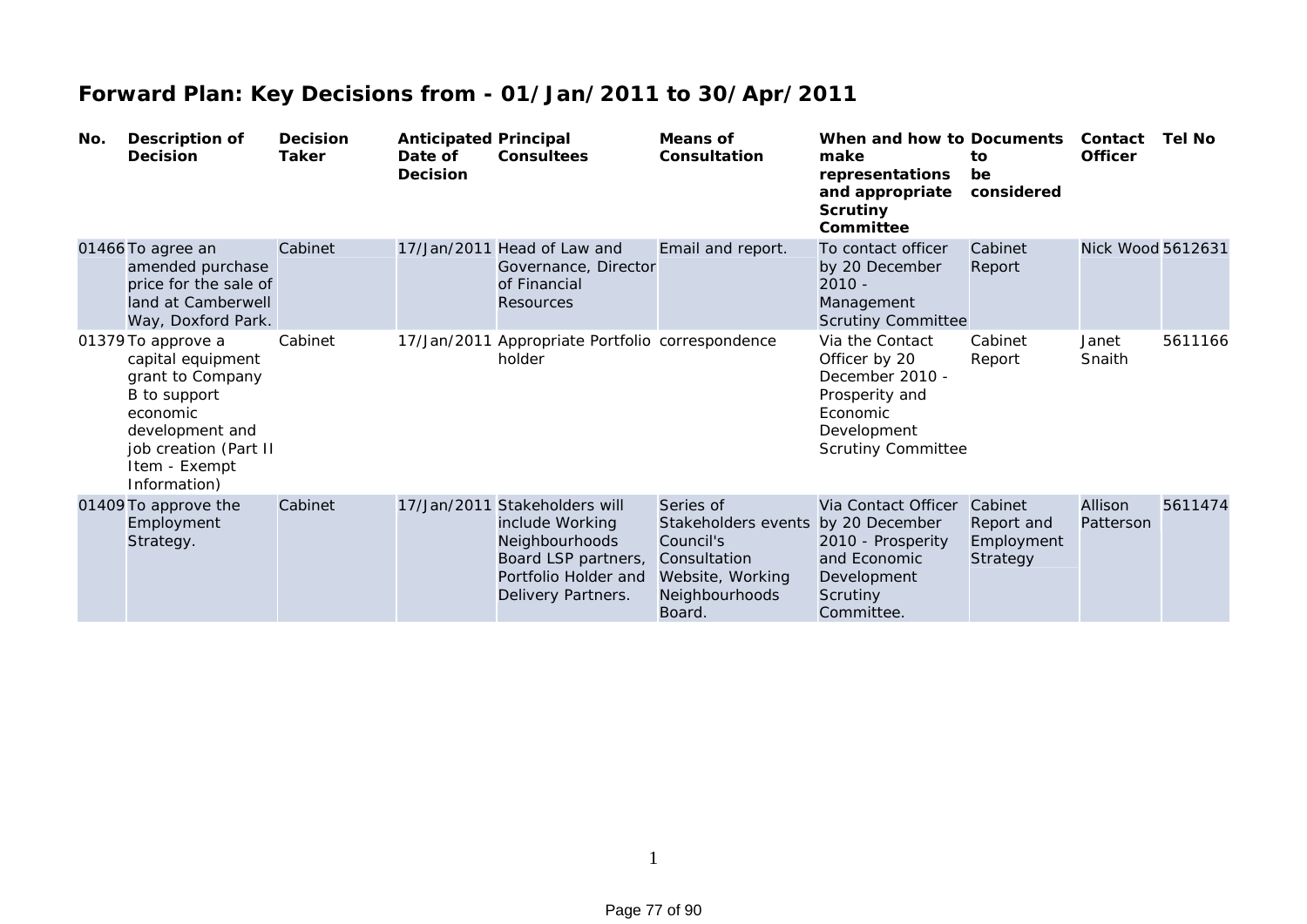| No. | Description of<br><b>Decision</b>                                                                                                                                                                       | <b>Decision</b><br>Taker                                               | <b>Anticipated Principal</b><br>Date of<br><b>Decision</b> | <b>Consultees</b>                                                                           | Means of<br>Consultation                                                                   | When and how to Documents<br>make<br>representations<br>and appropriate<br><b>Scrutiny</b><br>Committee | to<br>be<br>considered | Contact<br><b>Officer</b> | Tel No  |
|-----|---------------------------------------------------------------------------------------------------------------------------------------------------------------------------------------------------------|------------------------------------------------------------------------|------------------------------------------------------------|---------------------------------------------------------------------------------------------|--------------------------------------------------------------------------------------------|---------------------------------------------------------------------------------------------------------|------------------------|---------------------------|---------|
|     | 01475 To agree any key<br>decisions relating<br>to posts graded<br>under spinal<br>column point 42 or<br>equivalent arising<br>from a review of<br>the establishment<br>(Part II exempt<br>information) | Director of<br>Human<br>Resources and<br>Organisational<br>Development |                                                            | 17/Jan/2011 Relevant Portfolio<br>Holders, Executive<br>Management Team<br>and Trade Unions | Reports                                                                                    | Via the contact<br>Officer by 20<br>December 2010 -<br>Management<br><b>Scrutiny Committee</b>          | Report                 | Sue<br>Stanhope           | 5611722 |
|     | 01450 To recommend to<br>Council the level of<br>Council Tax Base to<br>be included in the<br>2011/2012 Budget                                                                                          | Cabinet                                                                | 17/Jan/2011 None                                           |                                                                                             | N/A                                                                                        | Via the Contact<br>Officer 20<br>December 2010 -<br>Management<br><b>Scrutiny Committee</b>             | Cabinet<br>Report      | Fiona<br><b>Brown</b>     | 5611811 |
|     | 01449 To consider any<br>key decisions<br>arising from the<br>Revenue Budget<br>and Trading<br>Services Third<br><b>Quarterly Review</b>                                                                | Cabinet                                                                | 17/Jan/2011                                                | Directors and third<br>parties affected by<br>the virement<br>proposals                     | Report will be made<br>available on the<br>Intranet and emailed December -<br>to Directors | Via the Contact<br>Officer by 20<br>Management<br><b>Scrutiny Committee</b>                             | None                   | Sonia<br>Tognarelli       | 5611851 |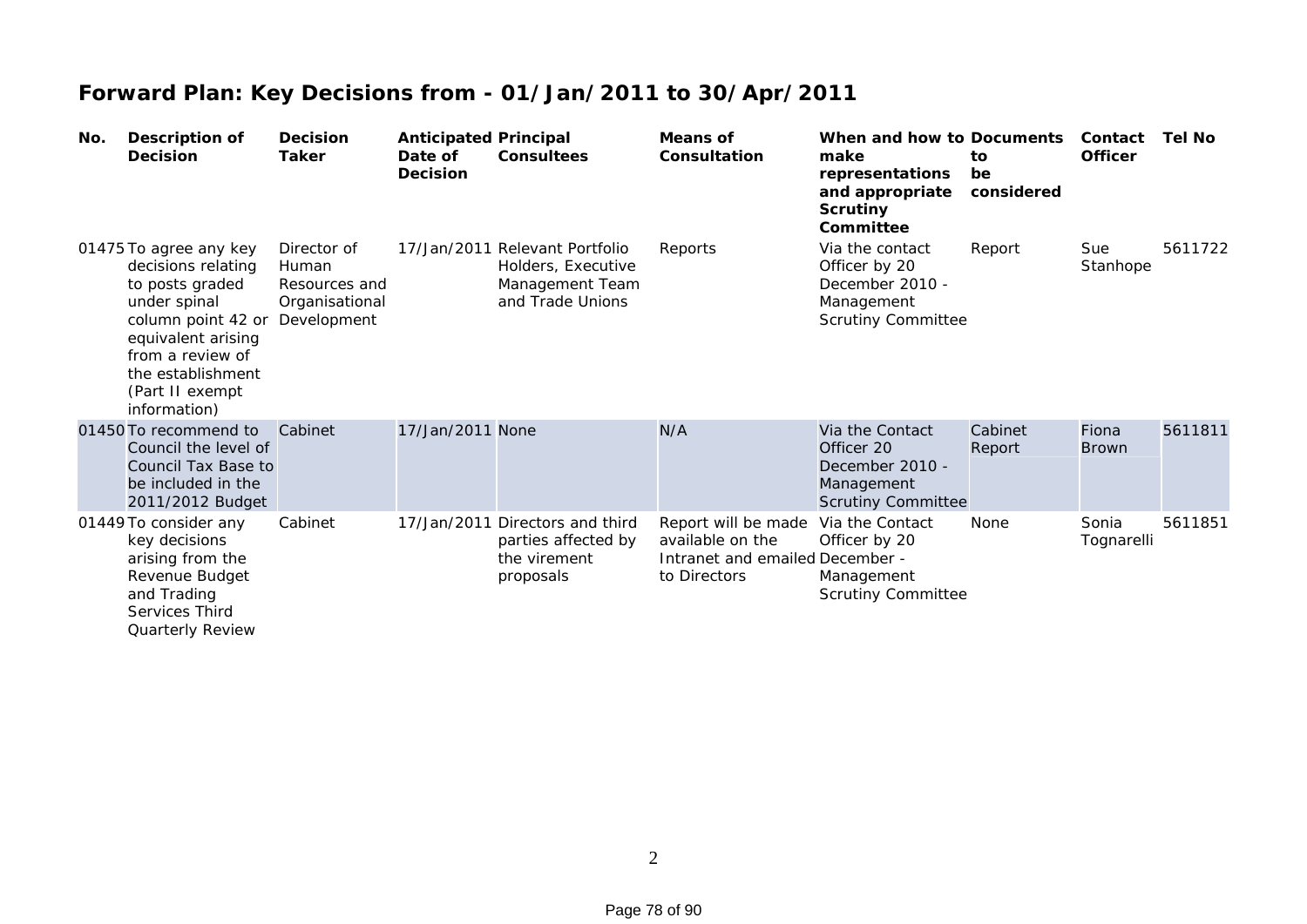| No. | <b>Description of</b><br><b>Decision</b>                                                                                                                                                                       | <b>Decision</b><br><b>Taker</b> | <b>Anticipated Principal</b><br>Date of<br><b>Decision</b> | <b>Consultees</b>                                                                           | <b>Means of</b><br>Consultation | When and how to Documents<br>make<br>representations<br>and appropriate<br><b>Scrutiny</b><br>Committee | to<br>be<br>considered                                                | Contact<br><b>Officer</b> | <b>Tel No</b> |
|-----|----------------------------------------------------------------------------------------------------------------------------------------------------------------------------------------------------------------|---------------------------------|------------------------------------------------------------|---------------------------------------------------------------------------------------------|---------------------------------|---------------------------------------------------------------------------------------------------------|-----------------------------------------------------------------------|---------------------------|---------------|
|     | 01467 To rescind previous Cabinet<br>cabinet decision<br>and agree land<br>swap at Newcastle<br>Road, Sunderland<br>to regularise site<br>boundaries and<br>provide uniform<br>development site.               |                                 |                                                            | 17/Jan/2011 Head of Law and<br>Governance and<br>Director of Financial<br><b>Resources</b>  | Email and report                | To contact officer<br>by 20 December -<br>Management<br>scrutiny.                                       | Cabinet report Nick Wood 5612631                                      |                           |               |
|     | 01470 To agree any key<br>decisions relating<br>to posts graded on<br>or above spinal<br>column point 42 or<br>equivalent arising<br>from a review of<br>the establishment<br>(Part II exempt<br>information). | Cabinet                         |                                                            | 17/Jan/2011 Relevant Portfolio<br>Holders, Executive<br>Management Team<br>and Trade Unions | Reports                         | Via the Contact<br>Officer by 20<br>December -<br>Management<br><b>Scrutiny Committee</b>               | Report                                                                | Sue<br>Stanhope           | 5611722       |
|     | 01474 To approve the<br>procurement via a<br>framework for the<br>provision of<br>Independent Foster<br><b>Care Providers</b>                                                                                  | Cabinet                         | 17/Jan/2011 Corporate                                      | Procurement, CS<br>Placement<br>Commissioning<br>Manager                                    | <b>Meetings</b>                 | To the contact<br>officer by 20<br>December -<br>Children, Young<br>People and<br>Learning              | Children Act<br>1989,<br>Children and<br>Young<br>Persons Act<br>2008 | <b>Nick</b><br>Murphy     | 5663235       |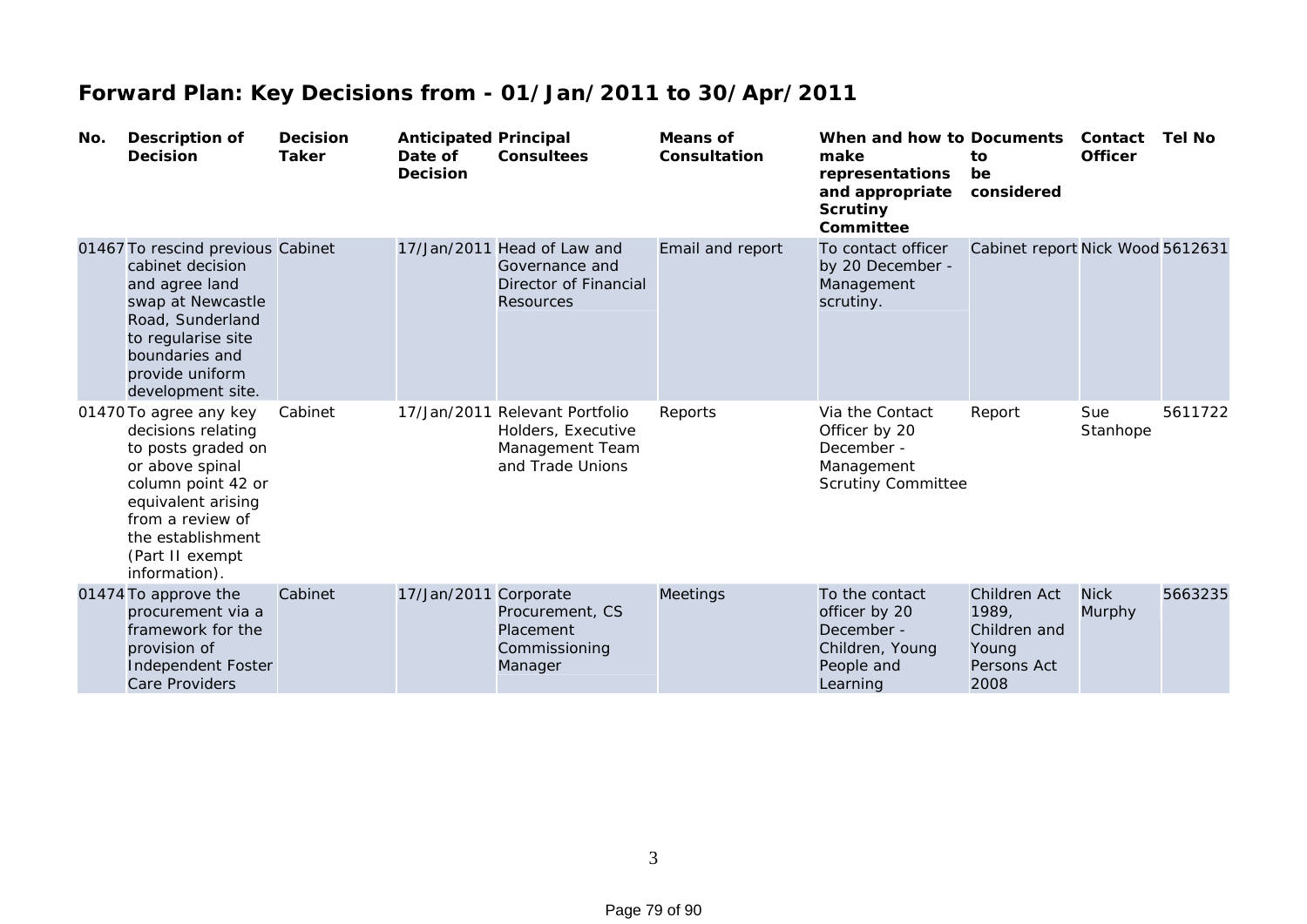| No. | Description of<br><b>Decision</b>                                                                                                       | <b>Decision</b><br>Taker | <b>Anticipated Principal</b><br>Date of<br><b>Decision</b> | <b>Consultees</b>                                                                              | Means of<br>Consultation                                                                   | When and how to Documents<br>make<br>representations<br>and appropriate<br><b>Scrutiny</b><br>Committee              | to<br>be<br>considered                                                                           | Contact<br><b>Officer</b> | <b>Tel No</b> |
|-----|-----------------------------------------------------------------------------------------------------------------------------------------|--------------------------|------------------------------------------------------------|------------------------------------------------------------------------------------------------|--------------------------------------------------------------------------------------------|----------------------------------------------------------------------------------------------------------------------|--------------------------------------------------------------------------------------------------|---------------------------|---------------|
|     | 01448 To consider any<br>key decisions<br>arising from the<br>Capital Programme<br>and Treasury<br>Management Third<br>Quarterly Review | Cabinet                  |                                                            | 17/Jan/2011 Directors and third<br>parties affected by<br>the virement<br>proposals            | Report will be made<br>available on the<br>Intranet and emailed December -<br>to Directors | Via the Contact<br>Officer by 20<br>Management<br><b>Scrutiny Committee</b>                                          | None                                                                                             | Sonia<br>Tognarelli       | 5611851       |
|     | 01458 To approve a<br>response to the<br>consultation on the<br>Tyne and Wear<br>Local Transport<br>Plan 2011-2021.                     | Cabinet                  |                                                            | 17/Jan/2011 Elected Members;<br>General Public;<br>People who have an<br>interest in Transport | Briefings; E-mails;<br>Web Events                                                          | To contact Officer<br>by 20 December -<br>Environment and<br><b>Attractive City</b><br>Scrutiny Committee Plan 2011- | Report ; Tyne Bob<br>and Wear<br>Local<br>Transport<br>2012 draft<br>response to<br>consultation | Donaldson                 | 5611517       |
|     | 01471 To consider the<br>results of the Care<br>Quality Commission<br>Ratings.                                                          | Cabinet                  |                                                            | 17/Jan/2011 Cabinet, Service<br>Users and Ward<br>Members, Portfolio<br>Holders                | Briefings and /or<br>meetings with<br>interested parties                                   | Via the Contact<br>Officer by 20<br>December - Health<br>and Wellbeing<br><b>Scrutiny Committee</b>                  | Report                                                                                           | Graham<br>King            | 5661894       |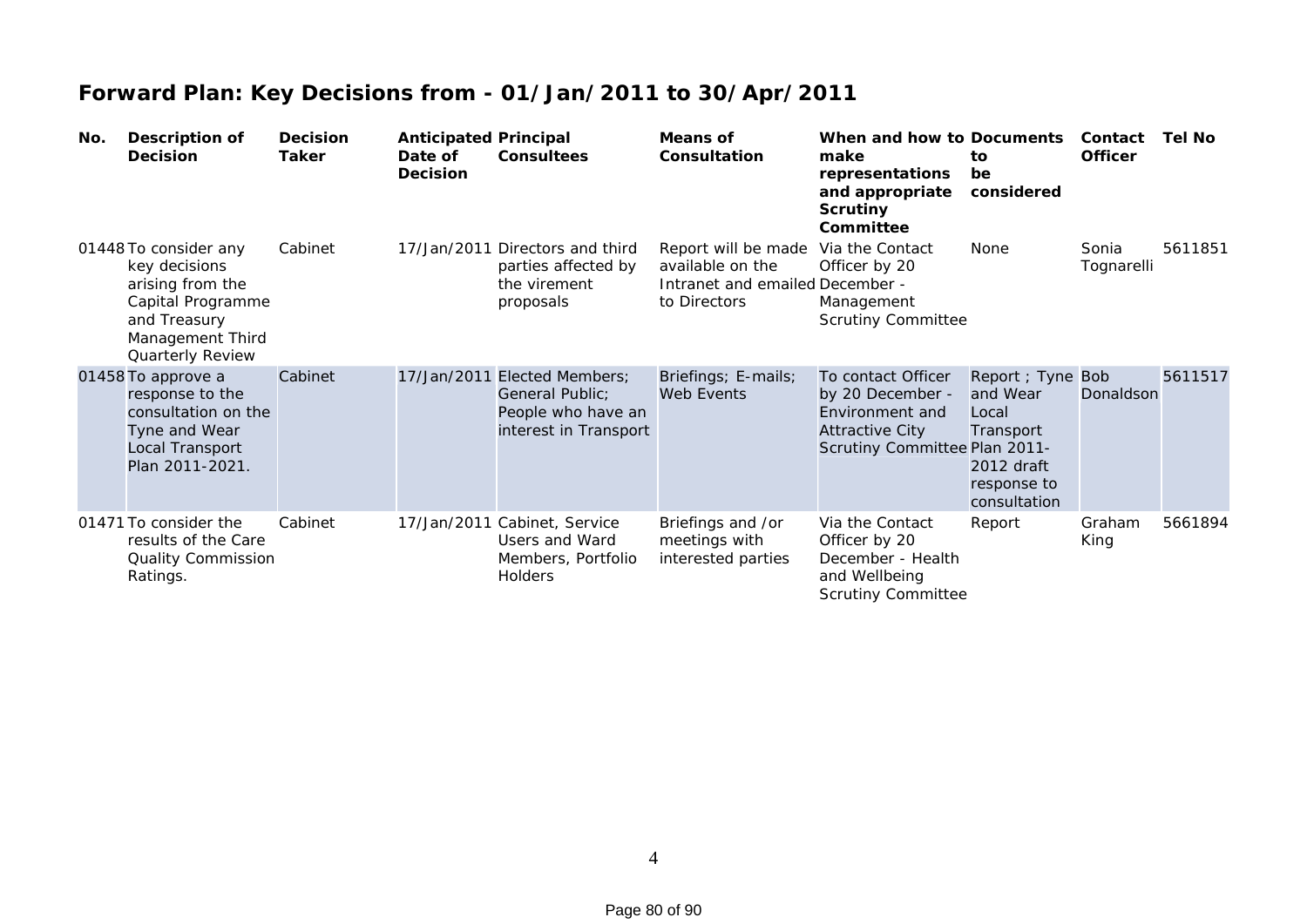| No. | Description of<br><b>Decision</b>                                                                                                                  | <b>Decision</b><br><b>Taker</b> | <b>Anticipated Principal</b><br>Date of<br><b>Decision</b> | <b>Consultees</b>                                                                                                                                                                                                           | <b>Means of</b><br>Consultation                                                                                                                           | When and how to Documents<br>make<br>representations<br>and appropriate<br><b>Scrutiny</b><br>Committee                       | to<br>be<br>considered             | Contact<br><b>Officer</b> | <b>Tel No</b> |
|-----|----------------------------------------------------------------------------------------------------------------------------------------------------|---------------------------------|------------------------------------------------------------|-----------------------------------------------------------------------------------------------------------------------------------------------------------------------------------------------------------------------------|-----------------------------------------------------------------------------------------------------------------------------------------------------------|-------------------------------------------------------------------------------------------------------------------------------|------------------------------------|---------------------------|---------------|
|     | 01480 To approve the<br>delivery of the<br><b>ERDF Low Carbon</b><br>Energy<br>Demonstration<br>project pending the<br>confirmation of<br>funding. | Cabinet                         |                                                            | 17/Jan/2011 Deputy Chief<br>Executive, Head of<br>Law and<br>Governance, Director<br>of Financial<br>Resources,<br><b>Corporate Risk</b><br>Manager                                                                         | Circulated by email                                                                                                                                       | Via the Contact<br>Officer by 20<br>December 2010 -<br>Prosperity and<br>Economic<br>Development<br><b>Scrutiny Committee</b> | Cabinet<br>Report                  | <b>James</b><br>Garland   | 5611158       |
|     | 01481 To consider budget Cabinet<br>proposals for the<br>2011/2012<br>Revenue Budget for<br>the Council                                            |                                 |                                                            | 17/Jan/2011 Directors, Relevant<br>Portfolio holders,<br>EMT, Chamber of<br>Commerce, Trades<br>Unions, Citizens'<br>Panel and Education<br><b>Stakeholders</b>                                                             | Briefings, meetings,<br>presentations                                                                                                                     | To contact officer<br>by 20 December -<br>Management<br><b>Scrutiny Committee</b>                                             | Report and<br>supporting<br>papers | Sonia<br>Tognarelli       | 5611851       |
|     | 01453 To seek approval to Cabinet<br>adopt the<br><b>Community Assets</b><br>Policy for<br>Sunderland City<br>Council                              |                                 |                                                            | 16/Feb/2011 Corporate Capital<br>Strategy Group;<br>Head of Land and<br>Property; Voluntary<br>and Community<br>Sector; Portfolio<br>Holder for<br><b>Responsive Services</b><br>& Customer Care;<br><b>Elected Members</b> | <b>Draft Community</b><br>Assets Strategy via<br>Consultation<br>Database; e-<br>Newsletters; Report;<br>Focus Groups;<br>Forums; Area<br><b>Networks</b> | Via the Contact<br>Officer by 21<br>January -<br>Management<br><b>Scrutiny Committee</b>                                      | Report and<br>Strategy             | <b>Julie Gray 5617574</b> |               |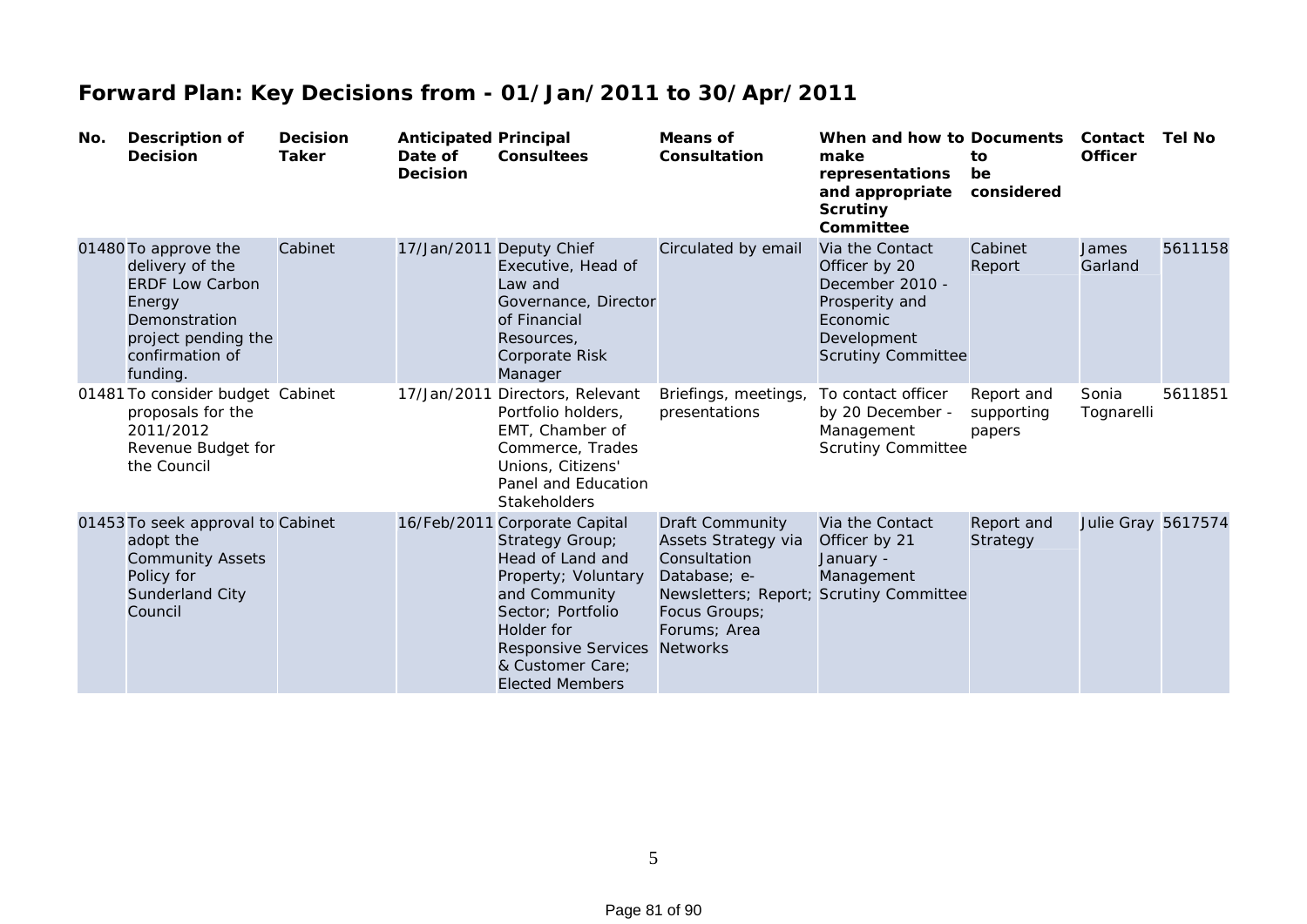| No. | Description of<br><b>Decision</b>                                                                                                                                                                                                               | <b>Decision</b><br><b>Taker</b> | <b>Anticipated Principal</b><br>Date of<br><b>Decision</b> | <b>Consultees</b>                                                                             | <b>Means of</b><br>Consultation                           | When and how to Documents<br>make<br>representations<br>and appropriate<br><b>Scrutiny</b><br>Committee  | to<br>be<br>considered | Contact<br><b>Officer</b> | Tel No  |
|-----|-------------------------------------------------------------------------------------------------------------------------------------------------------------------------------------------------------------------------------------------------|---------------------------------|------------------------------------------------------------|-----------------------------------------------------------------------------------------------|-----------------------------------------------------------|----------------------------------------------------------------------------------------------------------|------------------------|---------------------------|---------|
|     | 01462 To recommend the Cabinet<br>Capital Programme,<br>Prudential<br>Indicators and<br>Treasury<br>Management and<br>Investment<br>Strategy for<br>2011/2012 to the<br>Council                                                                 |                                 |                                                            | 16/Feb/2011 Representatives of<br>Business Ratepayers February<br>and Unions                  | At Special Meeting in At Special Meeting                  | and otherwise to<br>the Contact Officer<br>21 January -<br>Management<br><b>Scrutiny Committee</b>       | Cabinet<br>Report      | Sonia<br>Tognarelli       | 5611851 |
|     | 01479 To approve the<br>Appointment of<br>Frank Haslam Milan<br>and Three Rivers<br><b>Housing Association</b><br>as development<br>partners to develop<br>a Core & Cluster<br>scheme on Council<br>owned land at<br>Redcar Road,<br>Sunderland | Cabinet                         |                                                            | 16/Feb/2011 Cabinet, Service<br><b>Users and Ward</b><br>Members, Portfolio<br><b>Holders</b> | Briefings and/ or<br>meetings with<br>interested parties. | Via the contact<br>officer by 21<br>January -<br>Sustainable<br>Communities<br><b>Scrutiny Committee</b> | Report                 | Alan<br>Caddick           | 5612690 |
|     | 01463 To recommend the Cabinet<br>level of Council Tax<br>to Council                                                                                                                                                                            |                                 |                                                            | 16/Feb/2011 Representatives of<br><b>Business Ratepayers February</b><br>and Unions           | At Special Meeting in At Special Meeting                  | and otherwise to<br>Contact Officer by<br>21 January -<br>Management<br><b>Scrutiny Committee</b>        | Cabinet<br>Report      | Sonia<br>Tognarelli       | 5611851 |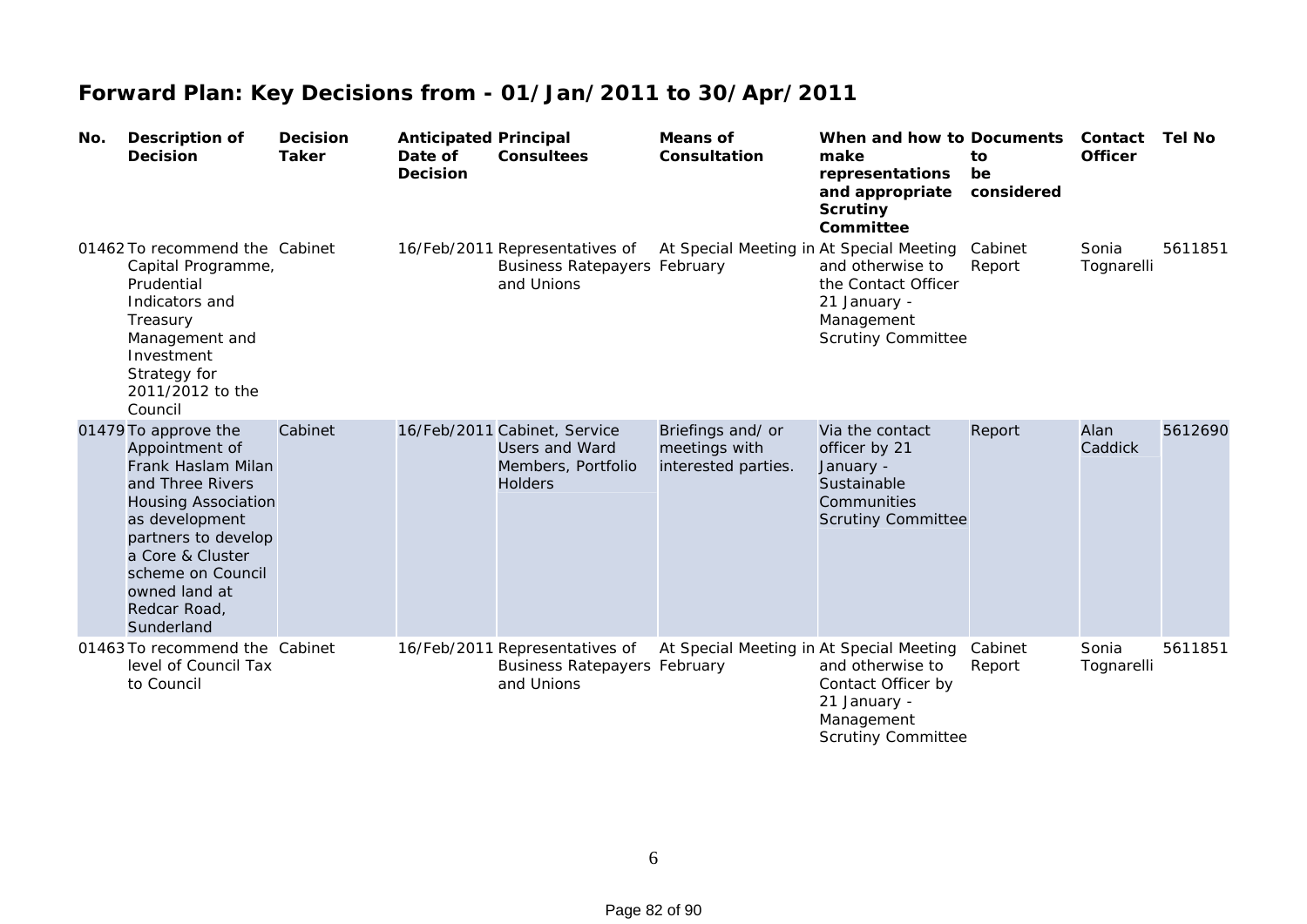| No. | <b>Description of</b><br><b>Decision</b>                                                                                             | <b>Decision</b><br><b>Taker</b> | <b>Anticipated Principal</b><br>Date of<br><b>Decision</b> | <b>Consultees</b>                                                                                                                                                                                                                                                                       | <b>Means of</b><br>Consultation                                                                                                                                                                                               | When and how to Documents<br>make<br>representations<br>and appropriate<br><b>Scrutiny</b><br>Committee                     | to<br>be<br>considered | Contact<br><b>Officer</b> | <b>Tel No</b> |
|-----|--------------------------------------------------------------------------------------------------------------------------------------|---------------------------------|------------------------------------------------------------|-----------------------------------------------------------------------------------------------------------------------------------------------------------------------------------------------------------------------------------------------------------------------------------------|-------------------------------------------------------------------------------------------------------------------------------------------------------------------------------------------------------------------------------|-----------------------------------------------------------------------------------------------------------------------------|------------------------|---------------------------|---------------|
|     | 01477 To approve the<br>appointment of<br>contractors to<br>deliver the Marine<br>Walk public realm<br>improvements (Sea<br>Change). | Cabinet                         |                                                            | 16/Feb/2011 Appropriate Chief<br><b>Officers</b>                                                                                                                                                                                                                                        | Report                                                                                                                                                                                                                        | Via the contact<br>office by 21<br>January -<br>Prosperity and<br>Economic<br>Development<br><b>Scrutiny Committee</b>      | Report                 | Dan<br>Hattle             | 5612439       |
|     | 01454 To approve the<br>Sunderland<br>Partnership<br>Volunteering<br>Strategy for<br>Sunderland City<br>Council.                     | Cabinet                         |                                                            | 16/Feb/2011 All Heads of Service; Draft Volunteering<br>Corporate<br>Communities Group;<br>Voluntary &<br>Community Sector;<br>Elected Members;<br>Area Cttees;<br><b>Scrutiny Cttees;</b><br>Sunderland<br>Partnership<br>Organisations;<br>Inclusive<br>Communities<br>Thematic Group | Strategy and Action<br>Plan including<br>consultation<br>questions circulated<br>via Consultation<br>Database; e-<br>newsletters and<br>distributions lists;<br>reports; Websites;<br>printed copies; face<br>to face contact | Via the Contact<br>Officer by 21<br>January -<br>Management<br><b>Scrutiny Committee</b>                                    | Report and<br>Strategy | Julie Gray 5617574        |               |
|     | 01461 To recommend the Cabinet<br>Revenue Budget<br>2011/2012 to<br>Council                                                          |                                 |                                                            | 16/Feb/2011 Reps. of Business<br>Ratepayers, Unions,<br>Headteachers,<br>Governors, Youth<br>Parliament, Citizens<br>Panel                                                                                                                                                              | Presentations,<br>Meetings, Surveys                                                                                                                                                                                           | At meetings<br>arranged and<br>otherwise to<br>Contact Officer by<br>21January -<br>Management<br><b>Scrutiny Committee</b> | Cabinet<br>Report      | Sonia<br>Tognarelli       | 5611851       |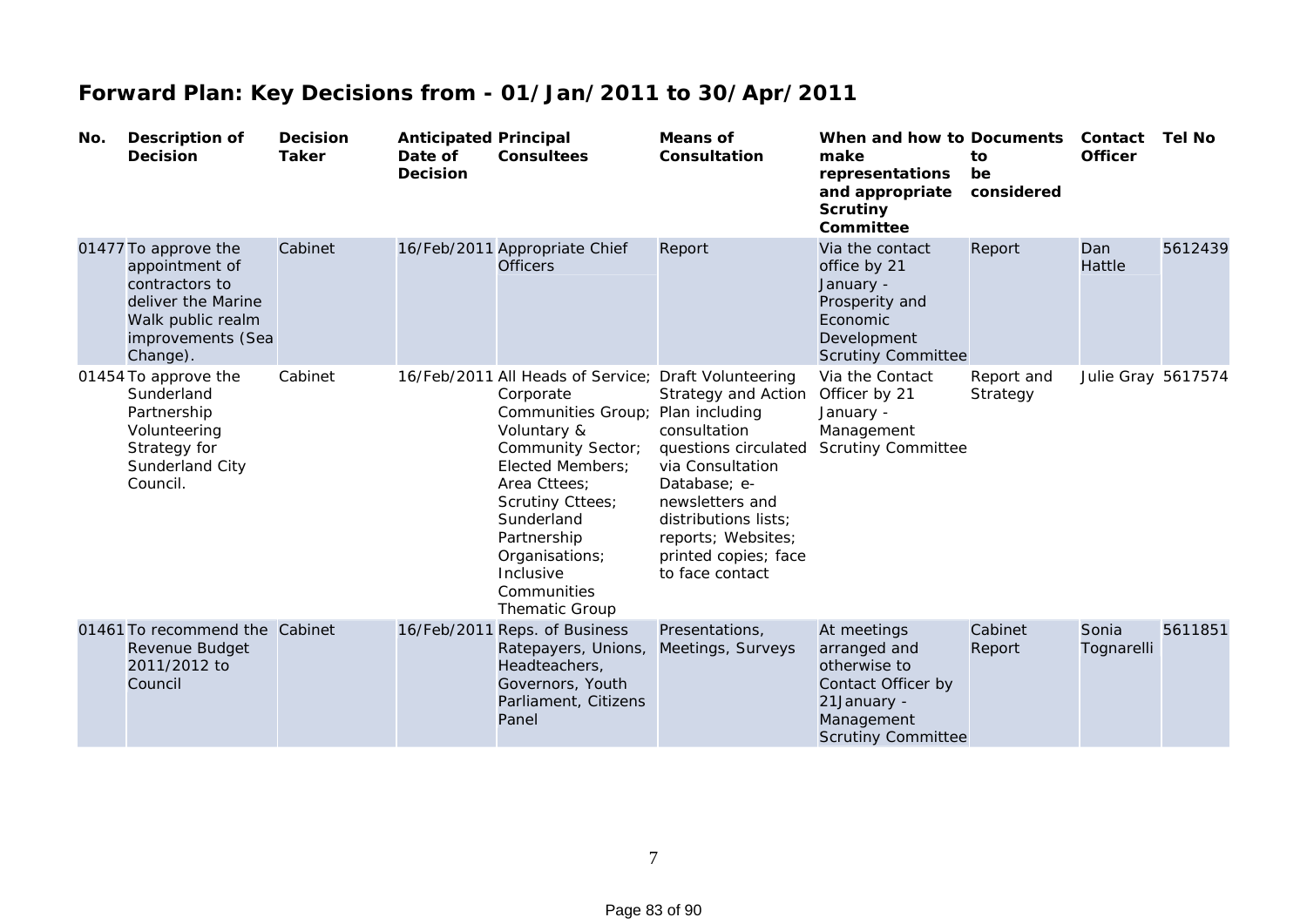| No. | Description of<br><b>Decision</b>                                                                                                       | <b>Decision</b><br>Taker | <b>Anticipated Principal</b><br>Date of<br><b>Decision</b> | <b>Consultees</b>                                                                                                              | Means of<br><b>Consultation</b>                         | When and how to Documents<br>make<br>representations<br>and appropriate<br>Scrutiny<br>Committee         | to<br>be<br>considered | Contact<br><b>Officer</b> | <b>Tel No</b> |
|-----|-----------------------------------------------------------------------------------------------------------------------------------------|--------------------------|------------------------------------------------------------|--------------------------------------------------------------------------------------------------------------------------------|---------------------------------------------------------|----------------------------------------------------------------------------------------------------------|------------------------|---------------------------|---------------|
|     | 01464 To recommend the Cabinet<br>level of Council Tax<br><b>Collection Fund</b><br>2011/2012 to be<br>taken into account<br>to Council |                          | 16/Feb/2011 None                                           |                                                                                                                                | N/A                                                     | To the Contact<br>Officer by<br>21January -<br>Management<br><b>Scrutiny Committee</b>                   | Cabinet<br>Report      | Sonia<br>Tognarelli       | 5611851       |
|     | 01451 To agree the Low<br>Carbon Homes<br>Strategy                                                                                      | Cabinet                  |                                                            | 16/Feb/2011 Cabinet, Service<br>Users and Ward<br>Members, Portfolio<br><b>Holders</b>                                         | Briefings and/or<br>meetings with<br>interested parties | Via the contact<br>officer by 21<br>January -<br>Sustainable<br>Communities<br><b>Scrutiny Committee</b> | Report                 | Alan<br>Caddick           | 5662690       |
|     | 01400 To agree the<br>Access to Housing<br>Project - Allocations<br>Policy                                                              | Cabinet                  |                                                            | 16/Feb/2011 Cabinet, Service<br>Users and Carer<br>Groups, Portfolio<br>Holder, Adult<br>Services Staff and<br><b>Partners</b> | Briefings and/or<br>meetings with<br>interested parties | Via the Contact<br>Officer by 21<br>January -<br>Sustainable<br>Communities<br><b>Scrutiny Committee</b> | <b>Full Report</b>     | Alan<br>Caddick           | 5662690       |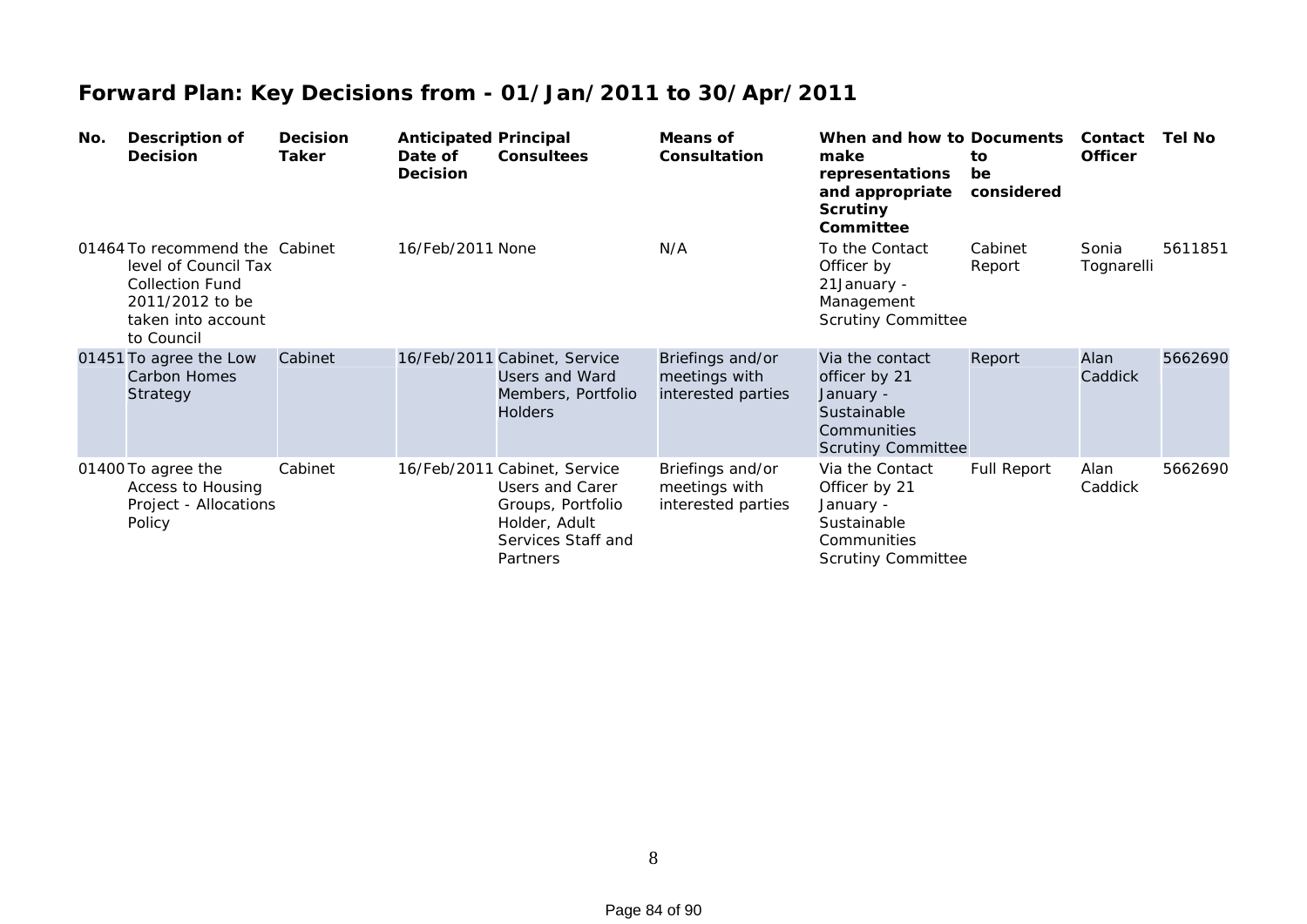| No. | <b>Description of</b><br><b>Decision</b>                                                                                                                                                       | <b>Decision</b><br><b>Taker</b> | <b>Anticipated Principal</b><br>Date of<br><b>Decision</b> | <b>Consultees</b>                                                                                                      | Means of<br>Consultation                                 | When and how to Documents<br>make<br>representations<br>and appropriate<br><b>Scrutiny</b><br>Committee                   | to<br>be<br>considered                                         | Contact<br><b>Officer</b> | <b>Tel No</b> |
|-----|------------------------------------------------------------------------------------------------------------------------------------------------------------------------------------------------|---------------------------------|------------------------------------------------------------|------------------------------------------------------------------------------------------------------------------------|----------------------------------------------------------|---------------------------------------------------------------------------------------------------------------------------|----------------------------------------------------------------|---------------------------|---------------|
|     | 01403 To consider the<br>outcome of Public<br>Consultation<br>(March - June<br>2010) in relation to<br>the Accessible Bus<br>Network Design<br>Project                                         | Cabinet                         |                                                            | 16/Feb/2011 Portfolio Holder for<br>Attractive and<br>Inclusive City;<br>Nexus; Appropriate<br><b>Chief Officers</b>   | Briefings; Meetings;<br>e-mails                          | Via the contact<br>officer by 21<br>January -<br>Environmental and<br><b>Attractive City</b><br><b>Scrutiny Committee</b> | Cabinet<br>Report                                              | <b>Bob</b><br>Donaldson   | 5611517       |
|     | 01424 To agree the<br>Review of the<br><b>Sunderland Private</b><br>Landlords Self<br>Accreditation<br>Scheme                                                                                  | Cabinet                         |                                                            | 16/Feb/2011 Housing Portfolio<br>Holder, Ward<br>Members, Residents<br>and Owners of<br>property                       | Briefings and/ or<br>meetings with<br>interested parties | Via the Contact<br>Officer by 21<br>January -<br>Sustainable<br>Communities<br><b>Scrutiny Committee</b>                  | Report                                                         | Alan<br>Caddick           | 5662690       |
|     | 01428 To consider the<br>Review of Job<br>Linkage, including<br>the options for the<br>ongoing provision<br>of a Council-led<br>Employability<br>Service. To agree<br>the preferred<br>option. | Cabinet                         |                                                            | 16/Feb/2011 Council officers, LSP<br>partners and<br>relevant<br>stakeholders,<br>delivery providers,<br>service users | Meetings, briefings,<br>emails                           | Via Contact Officer<br>by 21 January -<br>Prosperity and<br>Economic<br>Development<br><b>Scrutiny Committee</b>          | Cabinet report Karen<br>and Review of Alexander<br>Job Linkage |                           | 5611339       |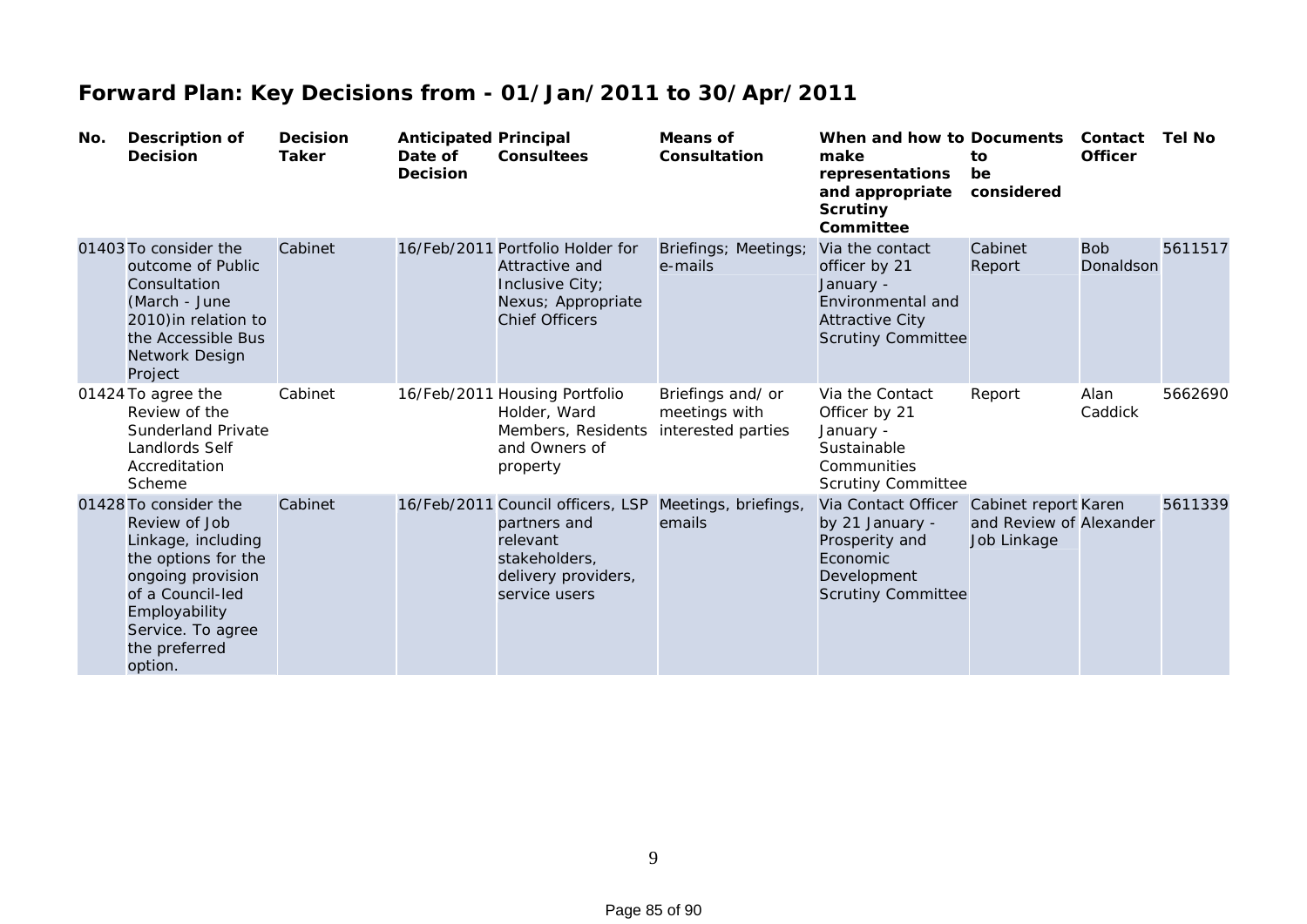| No. | Description of<br><b>Decision</b>                                                                                    | <b>Decision</b><br>Taker | <b>Anticipated Principal</b><br>Date of<br><b>Decision</b> | <b>Consultees</b>                                                                                                   | Means of<br><b>Consultation</b>                         | When and how to Documents<br>make<br>representations<br>and appropriate<br><b>Scrutiny</b><br>Committee   | to<br>be<br>considered | Contact<br><b>Officer</b> | <b>Tel No</b> |
|-----|----------------------------------------------------------------------------------------------------------------------|--------------------------|------------------------------------------------------------|---------------------------------------------------------------------------------------------------------------------|---------------------------------------------------------|-----------------------------------------------------------------------------------------------------------|------------------------|---------------------------|---------------|
|     | 01412 To approve the<br>procurement of<br>specialist vehicles<br>to be used in the<br>waste and cleaning<br>service. | Cabinet                  |                                                            | 16/Feb/2011 Procurement;<br>Appropriate Chief<br>Officers; Portfolio<br>holder for Attractive<br>and Inclusive City | Report; Briefings                                       | Via Contact Officer Report<br>by 21 January -<br>Environment and<br><b>Attractive City</b>                |                        | Les Clark                 | 5614540       |
|     | 01438 To agree the Social Cabinet<br>Care Contributions<br>Policy for<br>Personalisation                             |                          |                                                            | 09/Mar/2011 Cabinet, Service<br>Users and Ward<br>Members, Portfolio<br><b>Holders</b>                              | Briefings and/or<br>meetings with<br>interested parties | via the Contact<br>Officer by 21<br>February - Health<br>and Wellbeing<br><b>Scrutiny Committee</b>       | Report                 | <b>Neil</b><br>Revely     | 5661880       |
|     | 01452 To agree the<br>revised Financial<br><b>Assistance Policy</b>                                                  | Cabinet                  |                                                            | 09/Mar/2011 Cabinet, Service<br>Users and Ward<br>Members, Portfolio<br><b>Holders</b>                              | Briefings and/or<br>meetings with<br>interested parties | Via the contact<br>officer by 21<br>February -<br>Sustainable<br>Communities<br><b>Scrutiny Committee</b> | Report                 | Alan<br>Caddick           | 5662690       |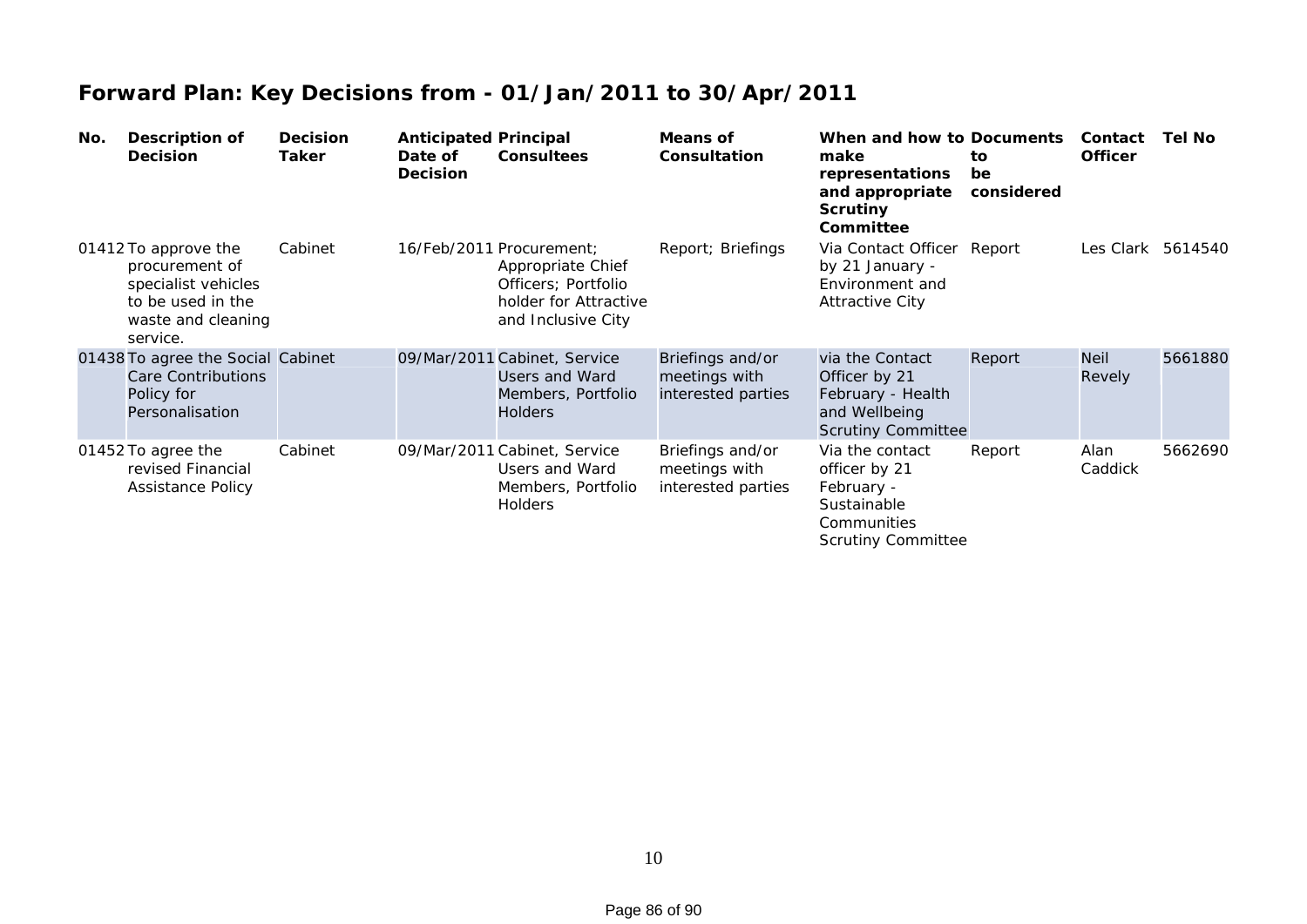| No. | Description of<br><b>Decision</b>                                                                                                                                  | <b>Decision</b><br>Taker | <b>Anticipated Principal</b><br>Date of<br><b>Decision</b> | Consultees                                                                                                                         | Means of<br>Consultation                                 | When and how to Documents<br>make<br>representations<br>and appropriate<br><b>Scrutiny</b><br>Committee | to<br>be<br>considered | Contact<br><b>Officer</b> | Tel No  |
|-----|--------------------------------------------------------------------------------------------------------------------------------------------------------------------|--------------------------|------------------------------------------------------------|------------------------------------------------------------------------------------------------------------------------------------|----------------------------------------------------------|---------------------------------------------------------------------------------------------------------|------------------------|---------------------------|---------|
|     | 01436 To agree for the<br>Council to assist<br>with and facilitate<br>the transfer of<br>NTW's learning<br>disability homes to<br>a Registered Social<br>Landlord. | Cabinet                  |                                                            | 09/Mar/2011 Cabinet, Service<br>Users and Carer<br>Groups, Portfolio<br>Holder, Adult<br>Services Staff,<br><b>Health Partners</b> | Briefings and/or<br>meetings with<br>interested parties. | Via the Contact<br>Officer by 21<br>February - Health<br>and Wellbeing<br><b>Scrutiny Committee</b>     | Report                 | John<br><b>Fisher</b>     | 5661876 |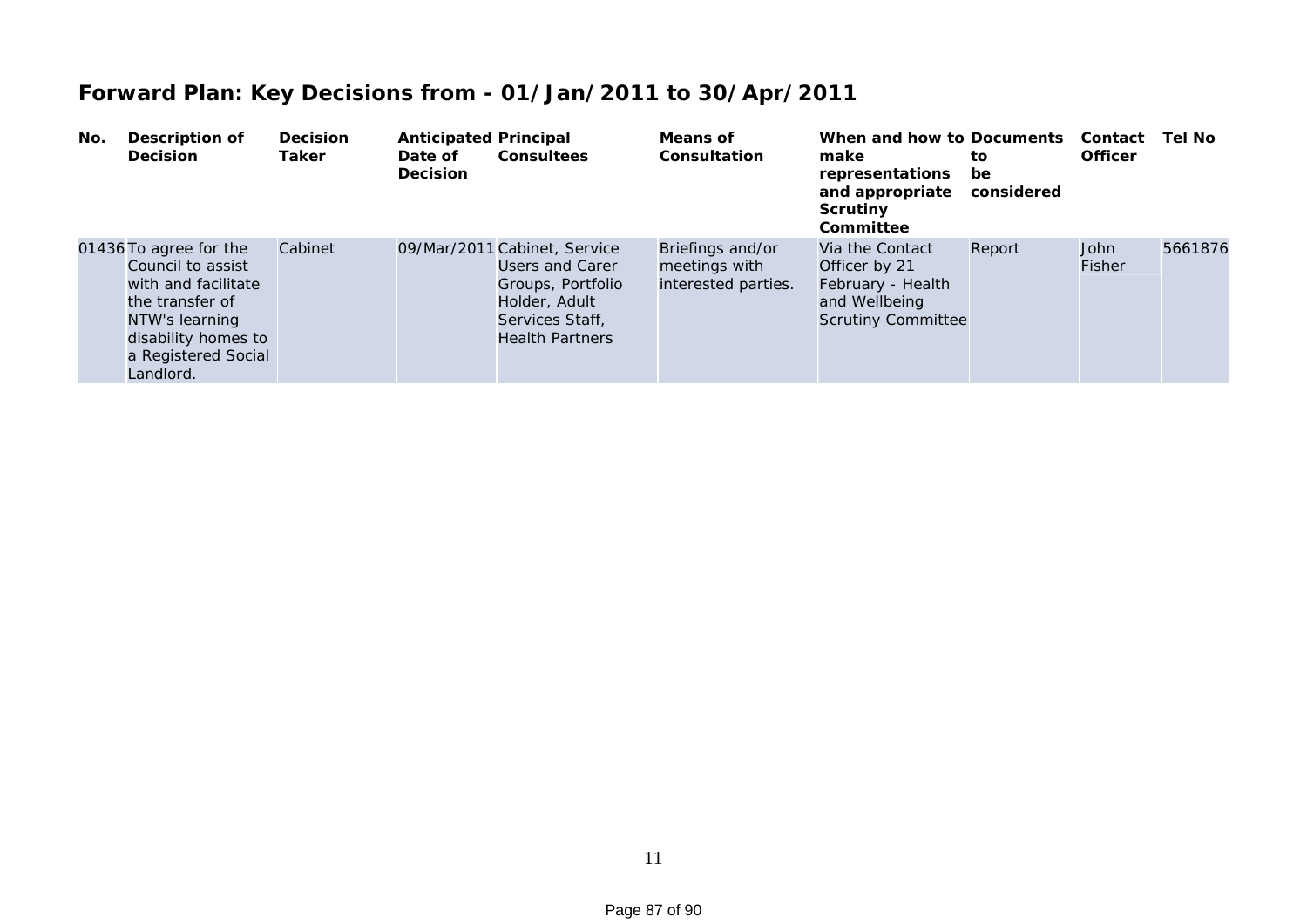**PROSPERITY AND ECONOMIC DEVELOPMENT SCRUTINY COMMITTEE** 

**19 JANUARY 2011** 

### **WORK PROGRAMME 2010-11**

### **REPORT OF THE CHIEF EXECUTIVE**

### **Strategic Priorities: SP3 – Prosperous City**

### **Corporate Priorities: CIO1: Delivering Customer Focused Services, CI04: Improving partnership working to deliver 'One City'.**

### **1. Purpose of the report**

- 1.1 The report attaches, for Members' information, the current work programme for the Committee's work during the 2010-11 Council year.
- 1.2 The work of the Committee in delivering its work programme will support the Council in achieving its Strategic Priorities of a Prosperous City, support delivery of the related themes of the Local Area Agreement, and, through monitoring the performance of the Council's services, help the Council achieve its Corporate Improvement Objectives CIO1 (delivering customer focussed services) and C104 (improving partnership working to deliver 'One City').

### **2. Background**

2.1The work programme is a working document which the Committee can develop throughout the year. The work programme allows Members and officers to maintain an overview of work planned and undertaken during the Council year.

### **3. Current position**

3.1 The work programme reflects discussions that have taken place at the 8 June 2010 Scrutiny Committee meeting. The current work programme is attached as an appendix to this report.

### **4. Conclusion**

4.1 The work programme developed from the meeting will form a flexible mechanism for managing the work of the Committee in 2010-11.

### **5 Recommendation**

5.1 That Members note the information contained in the work programme and consider the inclusion of proposals for the Committee into the work programme.

### **Contact Officer:** Jim diamond, Scrutiny Officer 0191 561 1396, james.diamond@sunderland.gov.uk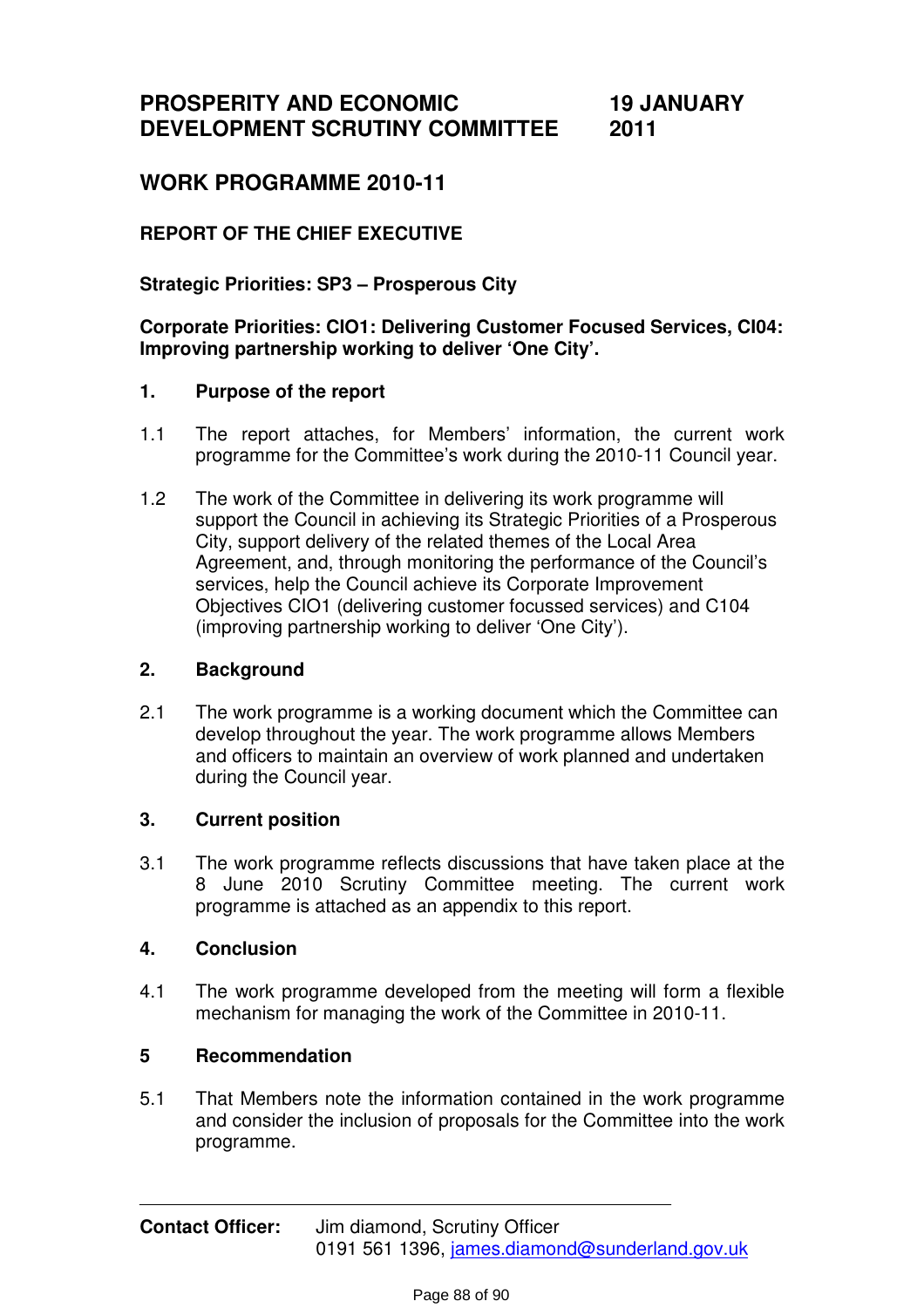|                                       | <b>JUNE</b>                                             | <b>JULY</b>                                                                                                                                                                                                  | <b>SEPTEMBER</b>                                                                                                | <b>OCTOBER</b>                                                                                                                       | <b>NOVEMBER</b>                                                                                                                               | <b>DECEMBER</b>                                                                                                                                                                                    | <b>JANUARY</b>                                                                                                                                                                                           | <b>FEBRUARY</b>                                                                                                                                                                                          | <b>MARCH</b>                              | <b>APRIL</b>                                                                                 |
|---------------------------------------|---------------------------------------------------------|--------------------------------------------------------------------------------------------------------------------------------------------------------------------------------------------------------------|-----------------------------------------------------------------------------------------------------------------|--------------------------------------------------------------------------------------------------------------------------------------|-----------------------------------------------------------------------------------------------------------------------------------------------|----------------------------------------------------------------------------------------------------------------------------------------------------------------------------------------------------|----------------------------------------------------------------------------------------------------------------------------------------------------------------------------------------------------------|----------------------------------------------------------------------------------------------------------------------------------------------------------------------------------------------------------|-------------------------------------------|----------------------------------------------------------------------------------------------|
| Cabinet<br>referrals and<br>responses |                                                         |                                                                                                                                                                                                              | Progress on Policy<br>Review - Working<br>Neighbourhoods<br>Fund (Cllr<br>Charlton/A<br>Patterson)              | Progress on Policy<br>Review - Tourism<br>and Marketing<br>(Jane Hall/Cllr D<br>Wilson)                                              |                                                                                                                                               |                                                                                                                                                                                                    |                                                                                                                                                                                                          |                                                                                                                                                                                                          |                                           |                                                                                              |
| <b>Policy Review</b>                  | Proposals for<br>policy review<br>(Scrutiny<br>Officer) | Scope of review<br>(Scrutiny Officer)                                                                                                                                                                        | Approach to review<br>(Scrutiny<br>Officer/Janet<br>Snaith) / Low<br>Carbon Place -<br>(Katheryn<br>Warrington) | Progress on<br>Review - Report of<br><b>Working Group</b><br>(Scrutiny Officer)<br><b>Employers Survey</b><br>(Janet Snaith)         | Progress on<br>Review (Scrutiny<br>Officer) - Low<br>Carbon Industry<br>(Software)<br>Update on Task<br>and Finish Group<br>(Claire Harrison) | Progress on<br>Review (Scrutiny<br>Officer) - Low<br>Carbon Industry<br>(Port)<br>Port Offshore Wind<br>(Matthew Hunt Port<br>Director)<br>Update on Task<br>and Finish Group<br>(Claire Harrison) | Progress on<br>Review (Scrutiny<br>Officer) - Low<br>Carbon Industry<br>(Vehicles)<br>North East<br>Chamber of<br>Commerce<br>(Andrew Sugden)<br>Update on Task<br>and Finish Group<br>(Claire Harrison) | Progress on<br>$Review -$<br>University and<br><b>Skills (Scrutiny</b><br>Officer)<br><b>Employers Survey</b><br>- Feedback (Janet<br>Snaith)<br>Update on Task<br>and Finish Group<br>(Claire Harrison) | Draft report<br>(Scrutiny Officer)        | <b>Final Report</b>                                                                          |
| Performance                           |                                                         |                                                                                                                                                                                                              | Performance &<br><b>VfM Assessment</b><br>(Gillian Robinson)                                                    |                                                                                                                                      |                                                                                                                                               | Performance<br>Framework Q2<br>including Progress<br>on policy reviews<br>(Gillian Robinson)                                                                                                       |                                                                                                                                                                                                          |                                                                                                                                                                                                          |                                           | Performance<br>Framework Q3<br>including progress<br>on policy reviews<br>(Gillian Robinson) |
| <b>Scrutiny</b>                       | Work<br>Programme<br>2010/11<br>Forward Plan            | Economic<br>Masterplan (Vince<br>Taylor)<br>Work Programme<br>2010/11<br>Forward Plan<br>Request for<br>Conference (J<br>Diamond)<br>Centre for Public<br><b>Scrutiny Annual</b><br>Conference -<br>Feedback | Work Programme<br>2010/11<br>Forward Plan                                                                       | Seaburn<br>Masterplan (Ben<br>Winter)<br>Work Programme<br>2010/11<br>Forward Plan<br>Feedback from<br>Conference - (Cllr<br>Mordey) | <b>Regional Update</b><br>(Vince Taylor)<br>Work Programme<br>2010/11<br>Forward Plan                                                         | Work Programme<br>2010/11<br>Forward Plan                                                                                                                                                          | Employment<br>Strategy (Vince<br>Taylor)<br>Work Programme<br>2010/11<br>Forward Plan                                                                                                                    | Council Led<br>Employment<br>Service (Karen<br>Alexander)<br>Local Enterprise<br>Partnership (Vince<br>Taylor)<br>Work Programme<br>2010/11<br>Forward Plan                                              | Work Programme<br>2010/11<br>Forward Plan | Annual Report<br>Work Programme<br>2010/11<br>Forward Plan                                   |

#### **PROSPERITY AND ECONOMIC DEVELOPMENT SCRUTINY COMMITTEE WORK PROGRAMME 2010-11 Appendix 1**

\$ASQefef64ea-e999-48fc-93b6-3aac752b24dcC:\WINDOWS\apsdoc\nettemp\1168\\$ASQefef64ea-e999-48fc-93b6-3aac752b24dc